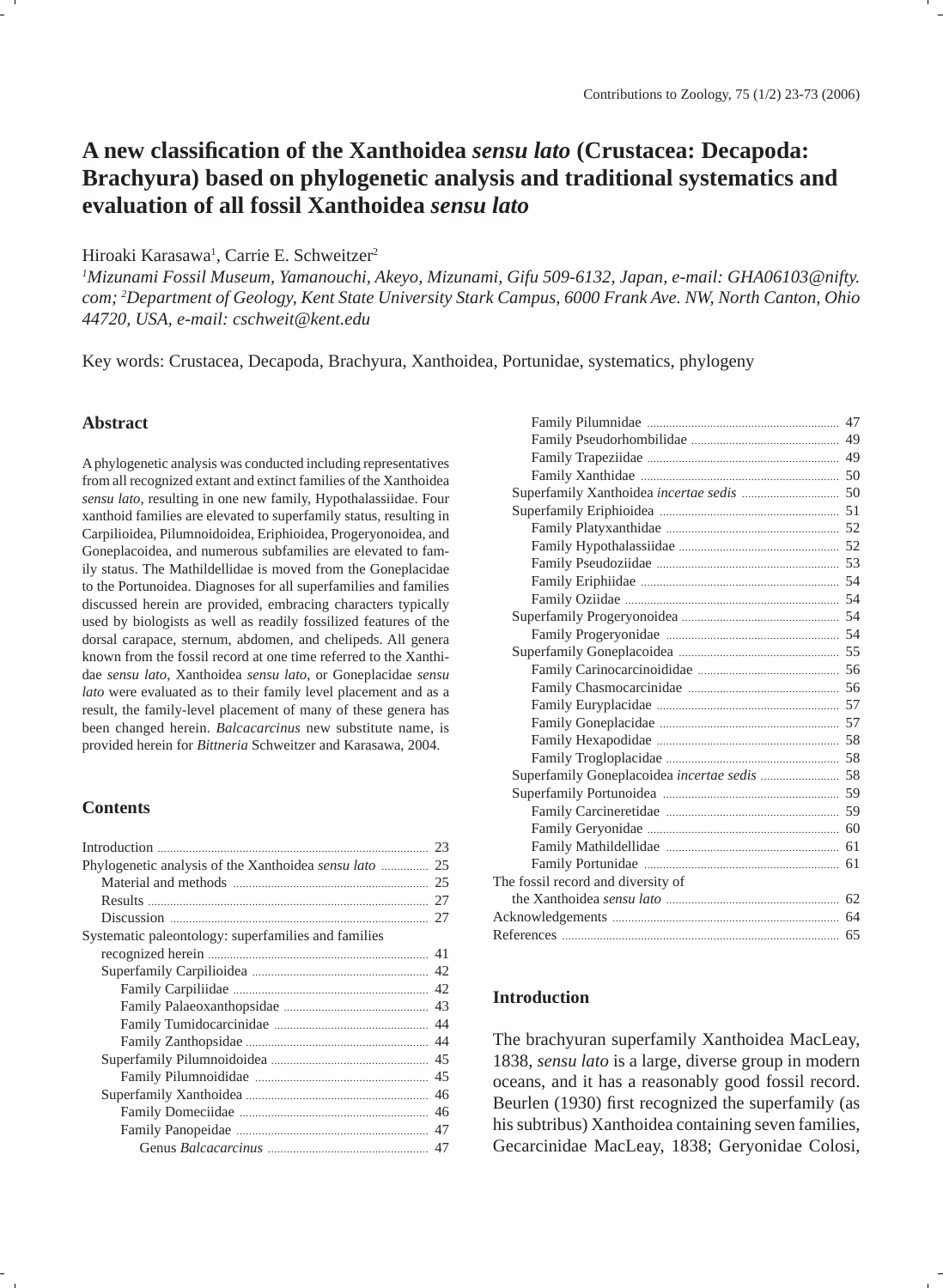1923; Goneplacidae MacLeay, 1838; Grapsidae MacLeay, 1838; Pinnotheridae De Haan, 1833; Potamidae Ortmann, 1896; and Xanthidae MacLeay, 1838 *sensu lato*. In her classification of brachyurans, Guinot (1978) included eight families within the Xanthoidea: Carpiliidae Ortmann, 1893; Menippidae Ortmann, 1893; Platyxanthidae Guinot, 1977; Xanthidae; Panopeidae Ortmann, 1893; Pilumnidae Samouelle, 1819; Trapeziidae Miers, 1886; and Geryonidae. Manning and Holthuis (1981) first suggested that the Geryonidae had close affinities with the Portunidae, and subsequently, Bowman and Abele (1982) placed the Geryonidae within the Portunoidea and recognized four families within the Xanthoidea: Goneplacidae, Hexapodidae, Xanthidae, and Platyxanthidae.

Subsequently, work on the classification of the Xanthoidea has continued in earnest. Jamieson (1993) first suggested that the Xanthoidea was paraphyletic based upon spermatological evidence. Coelho and Coelho Filho (1993) considered the Xanthidae *sensu lato* to be polyphyletic based upon phenetic and cladistic analysis and divided it into four families: Carpiliidae; Xanthidae including the Menippinae, Platyxanthinae, Xanthinae, and Eucratopsinae; Eriphiidae; and Pilumnidae including the Trapeziinae and Pilumninae. The monophyly of the Xanthoidea was further questioned based upon additional cladistic analyses using adult morphology (Von Sternberg *et al.*, 1999; Von Sternberg and Cumberlidge, 2001; Castro *et al.*, 2004), foregut ossicles (Brösing, 2002), and molecular data (Schubart *et al.*, 2000; Wetzer *et al.*, 2003). Martin and Davis (2001) included as xanthoid families the Carpiliidae; Eumedonidae Dana, 1853; Goneplacidae; Hexapodidae Miers, 1886; Menippidae (= our Eriphiidae, see Davie [2002] and Schweitzer [2003a]); Panopeidae; Pilumnidae; Platyxanthidae; Pseudorhombilidae Alcock, 1900; Trapeziidae; and Xanthidae *sensu stricto*.

More recently, an additional five extant families have also been included within the Xanthoidea *sensu lato*: Domeciidae Ortmann, 1893; Pseudoziidae Alcock, 1898; Pilumnoididae Guinot and Macpherson, 1987; Tetraliidae Castro *et al.*, 2004; and Trogloplacidae Guinot, 1986, (Castro *et al.*, 2004; Davie, 2002; d'Udekem d'Acoz, 1999; Ng and Liao, 2002). Schweitzer (2003a, 2005a) recognized three extinct families: Palaeoxanthopsidae Schweitzer, 2003a; Tumidocarcinidae Schweitzer, 2005a; and Zanthopsidae Vía, 1959.

 Recent investigations have resulted in the description of new fossil and extant material, and numerous studies have revisited fossil and extant material. Thus, revisions to the systematics and classification of the currently known xanthoid families have been provided for the following families which include extant and extinct taxa: Carpiliidae, Palaeoxanthopsidae, Pseudoziidae, and Zanthopsidae (Schweitzer, 2003a); Eriphiidae, Platyxanthidae, and Tumidocarcinidae (Schweitzer, 2005a); Domeciidae and Trapeziidae (Castro *et al.*, 2004; Schweitzer, 2005b); Goneplacidae (Karasawa and Kato, 2003a, b); Hexapodidae (Schweitzer and Feldmann, 2001); Pilumnidae (Schweitzer, 2000); and Panopeidae and Pseudorhombilidae (Schweitzer and Karasawa, 2004). These studies were performed using cladistic analysis based upon adult morphology or using proxy characters of the dorsal carapace.

 Among the various families discussed above and assigned to the Xanthoidea *sensu lato*, the Eumedonidae has been considered to be one of the subfamilies within the Pilumnidae (Ng and Clark, 2000; Davie, 2002; Poore, 2004); we concur. We follow Schweitzer (2005b) in considering the Trapeziidae and Tetraliidae as a single family, and our analysis showing genera from each group as sisters supports her decision.

Števčić (2005) published a major revision of the brachyuran families including both fossil and extant forms, one the few such major works to do so. Among the Xanthoidea *sensu lato*, his revision includes numerous new subfamilies and tribes, nearly all for extant genera. He also raised some subfamilies to family status. Because our work has concentrated mainly on the fossil forms, the evaluation of each of the new subfamilies and tribes is beyond the scope of this revision, because most were erected for extant genera. Discussion of the new families and subfamilies erected for extinct taxa occur below in the appropriate systematic paleontology section. Further, such extensive splitting of the families into subfamilies and tribes, often only to embrace a single genus, seems needlessly reductionist. Such reductionism has the benefit of reflecting the variety within the Xanthoidea *sensu lato*, but it also can serve to obscure relationships among members of the group. In addition, we opt not to use the category 'tribe' as it seems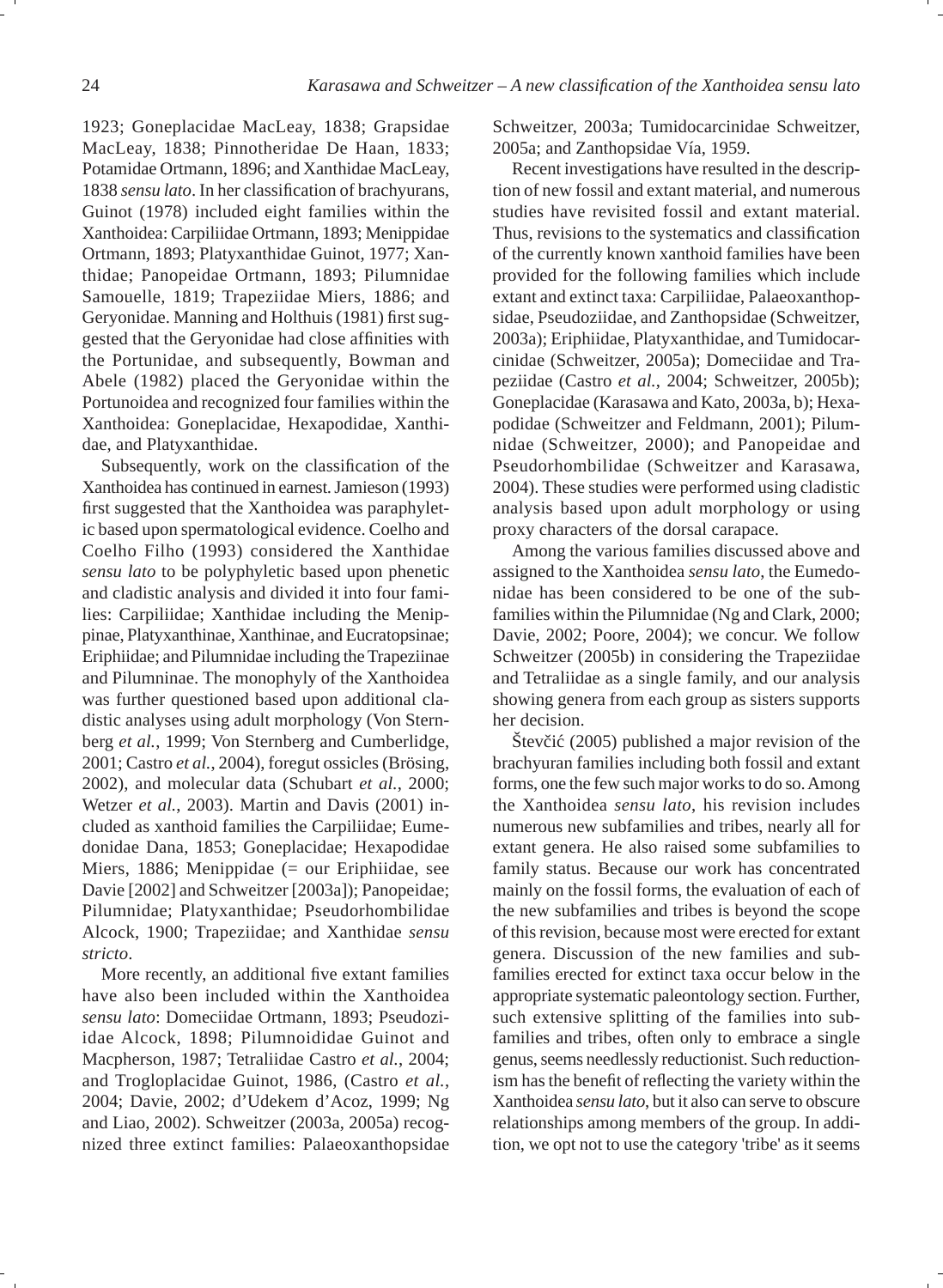arcane and is generally not used amongst the Brachyura in modern classification schemes.

 The above discussion demonstrates that there has been considerable confusion over placement of taxa within the Xanthoidea, especially among those in the fossil record. The goal of the present study is to provide an adult morphology-based phylogenetic analysis of 37 taxa, including representatives of all currently-recognized families within the Xanthoidea, based upon 71 adult morphological characters. We also provide an updated list of the xanthoid genera known as fossils and document the diversity of the Xanthoidea through geological time.

# **Phylogenetic analysis of the Xanthoidea** *sensu lato*

# **Material and methods**

Thirty-seven extant and fossil taxa within the Xanthoidea *sensu lato* were examined. Schubart *et al.* (2000) showed by using partial 16S rRNA that the Eriphiidae is a sister to the Portunidae Rafinesque, 1815, and Cancridae Latreille, 1802. Von Sternberg and Cumberlidge (2001) suggested, based upon cladistic and phenetic analysis, that the Goneplacidae may be more closely related to the Portunidae than to any families of the Xanthoidea. Therefore, the analysis also includes a geryonid, *Chaceon* Manning and Holthuis, 1989, and seven portunid genera, including *Bathynectes* Stimpson, 1871; *Benthochascon*  Alcock and Anderson, 1899; *Carcinus* Leach, 1814; *Liocarcinus* Stimpson, 1871; *Necora* Holthuis, 1987; *Nectocarcinus* A. Milne-Edwards, 1860; *Raymanninus* Ng, 2000; all traditionally arranged within the superfamily Portunoidea Rafinesque, 1815, as ingroup taxa to analyze the sister-group relationships of each xanthoid family.

 The analyses were based upon the examination of material deposited in the Kanagawa Prefectural Museum of Natural History, Odawara, Japan; the Department of Geology, Kent State University, Kent, Ohio, U.S.A.; the Department of Marine and Environmental Sciences, The University of Ryukyus, Okinawa, Japan; the Mizunami Fossil Museum, Mizunami, Japan; the Natural History Museum and Institute, Chiba, Japan; Museu Geològic del Seminari de Barcelona (MGSB), Spain; and the Smithsonian

Institution, United States National Museum of Natural History (USNM), Washington D.C., U.S.A. The taxa examined are listed in Table 1. If actual material was unavailable, the descriptive information for taxa was obtained from the literature. The familial and subfamilial arrangement of the genera conforms to Serène (1984), Davie (2002), Karasawa and Kato (2003a, b), Ng (1998, 2000), Ng *et al.* (2001), Schweitzer (2003a; 2005a, b), Schweitzer and Karasawa (2004), Karasawa and Schweitzer (2004), and Poore (2004), as well as our own observations.

 The out-groups were chosen from representatives of the superfamily Cancroidea Latreille, 1802, within the heterotreme brachyurans. The Cancroidea has traditionally been regarded as a more primitive group than the Portunoidea (Balss, 1957; Guinot, 1978; Martin and Davis, 2001). Spears *et al.* (1992) showed that the Xanthoidea is the sister to the Cancridae and Leucosiidae Samouelle, 1819, based upon analysis of 18S rRNA. Schubart *et al.* (2000) indicated that the Eriphiidae (their 'Menippidae') is derived as the sister to the Cancridae and Portunidae, based upon analysis of 16S rDNA. Rice (1981) suggested that the Cancridae and Portunidae were derived from the Xanthidae *sensu lato* based upon zoeal evidence. Because most analyses have considered the Cancridae to be the less derived lineage, the cladogram was rooted against two genera within the Cancridae, *Cancer* Linnaeus, 1758, and *Romaleon* Gistel, 1848.

 Seventy-one adult morphological characters were used in the analysis (Table 2). Those characters were mainly chosen based upon examination of previous works by Von Sternberg and Cumberlidge (2001) and Karasawa and Kato (2003a, b). The data matrix is provided in Table 3. Most characters are binary; only three have multistate character states. The missing data were scored as unknown. A presumed plesiomorphy was coded as character state '0,' and a presumed apomorphy was coded as '1.' The multiple character states (0, 1, 2) do not indicate a transformation series. Several characters (i.e. frontal characters 2-6) may be linked as multistate characters; however, we avoided using the multistate transformation series as much as possible because we considered that each character is independent. Except for unusual preservation of *Miosesarma* described by Karasawa and Kato (2001), soft parts, i.e. gonopod 1, gonopod 2, are not preserved in fossil material;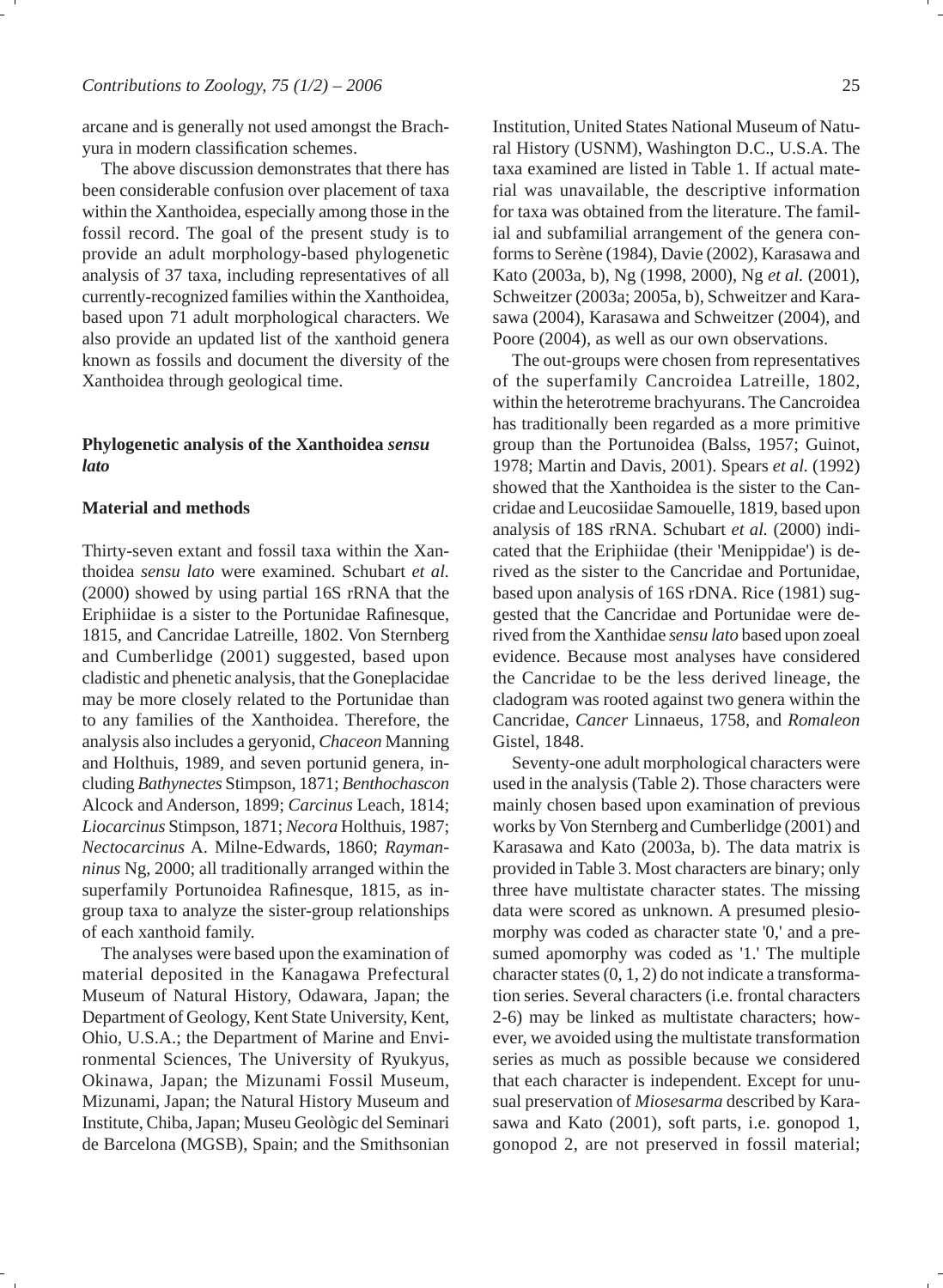Table 1. Taxa included in the phylogenetic analysis. Classification follows that of Martin & Davis (2001), Davie (2002), and Poore (2004), upon which the selection of taxa for our analysis was based.

 Family Cancridae Latreille, 1802 Subfamily Cancrinae Latreille, 1802 Genus *Cancer* Linnaeus, 1758 *Cancer pagurus* Linnaeus, 1758 Genus *Romaleon* Gistel, 1848 *Romaleon gibbosulus* (De Haan, 1833) Superfamily Xanthoidea MacLeay, 1838 Family Carpiliidae Ortmann, 1893 Genus *Carpilius* Leach in Desmarest, 1823 *Carpilius maculatus* (Linnaeus, 1758) *Carpilius convexus* (Forskål, 1775) Family Zanthopsidae Vía, 1959 Genus *Harpactoxanthopsis* Vía, 1959 *Harpactoxanthopsis lutugini* (Likharev, 1917) Family Palaeoxanthopsidae Schweitzer, 2003a Genus *Lobulata* Schweitzer *et al.,* 2004 *Lobulata lobulata* (Feldmann *et al.,* 1995) Genus *Paraverrucoides* Schweitzer, 2003a *Paraverrucoides alabamensis* (Rathbun, 1935) Genus *Remia* Schweitzer, 2003a *Remia africana* (Remy and Tessier, 1954) Family Tumidocarcinidae Schweitzer, 2005a Genus *Pulalius* Schweitzer *et al.,* 2000 *Pulalius dunhamorum* Schweitzer *et al.,* 2000 Genus *Tumidocarcinus* Glaessner, 1960 *Tumidocarcinus giganteus* Glaessner, 1960 Genus *Xanthilites* Bell, 1858 *Xanthilites bowerbanki* Bell, 1858 Family Pilumnoididae Guinot and Macpherson, 1987 Genus *Pilumnoides* H. Milne Edwards and Lucas, 1843 *Pilumnoides perlatus* (Poeppig, 1836) Family Pilumnidae Samouelle, 1819 Subfamily Pilumninae Samouelle, 1819 Genus *Pilumnus* Leach, 1815 *Pilumnus vespertilio* (Fabricius, 1793) Subfamily Halimedinae Alcock, 1898 Genus *Halimede* De Haan, 1833 *Halimede ochtodes* (Herbst, 1783) Family Domeciidae Ortmann, 1893 Genus *Domecia* Eydoux and Souleyet, 1842 *Domecia glabra* Alcock, 1899 Family Trapeziidae Miers, 1886 Genus *Trapezia* Latreille, 1828 *Trapezia cymodoce* (Herbst, 1799) Family Tetraliidae Castro *et al.,* 2004 Genus *Tetralia* Dana, 1851b *Tetralia glaberrima* (Herbst, 1790) Family Panopeidae Ortmann, 1893 Subfamily Panopeidae Ortmann, 1893 Genus *Panopeus* H. Milne Edwards, 1834 *Panopeus herbstii* H. Milne Edwards, 1834 Subfamily Eucratopsinae Stimpson, 1871

 Genus *Eucratopsis* Smith, 1869 *Eucratopsis crassimanus* (Dana, 1851d) Family Pseudorhombilidae Alcock, 1900 Genus *Euphrosynoplax* Guinot, 1969 *Euphrosynoplax campechiensis* Vázquez-Bader and Gracia, 1991 Family Xanthidae MacLeay, 1838 Subfamily Etisinae Ortmann, 1893 Genus *Etisus* H. Milne Edwards, 1834 *Etisus dentatus* (Herbst, 1785) Subfamily Xanthinae MacLeay, 1838 Genus *Leptodius* A. Milne Edwards, 1863 *Leptodius exaratus* (H. Milne Edwards, 1834) Family Platyxanthidae Guinot, 1977 Genus *Platyxanthus* A. Milne Edwards, 1863 *Platyxanthus orbignyi* (H. Milne Edwards and Lucas, 1843) *Platyxanthus crenulatus* A. Milne Edwards, 1879 Genus *Homalaspis* A. Milne Edwards, 1863 *Homalaspis plana* (H. Milne Edwards, 1834) Family Pseudoziidae Alcock, 1898 Subfamily Pseudoziinae Alcock, 1898 Genus *Pseudozius* Dana, 1851a *Pseudozius caystrus* (Adams and White, 1852) Family Eriphiidae MacLeay, 1838 Subfamily Dacryopilumninae Serène, 1984 Genus *Dacryopilumnus* Nobili, 1906 *Dacryopilumnus rathbunae* Balss, 1932 Subfamily Eriphiinae MacLeay, 1838 Genus *Eriphia* Latreille, 1817 *Eriphia smithii* MacLeay, 1838 *Eriphia sebana* (Shaw and Nodder, 1803) Subfamily Menippinae Ortmann, 1893 Genus *Hypothalassia* Gistel, 1848 *Hypothalassia armata* (de Haan, 1833) Genus *Menippe* De Haan, 1833 *Menippe mercenaria* (Say, 1818) Genus *Myomenippe* Hilgendorf, 1879 *Myomenippe hardwicki* (Gray, 1831) Subfamily Oziinae Dana, 1851a Genus *Epixanthus* Heller, 1861 *Epixanthus frontalis* (H. Milne Edwards, 1834) Genus *Ozius* H. Milne Edwards, 1834 *Ozius guttatus* H. Milne Edwards, 1834 Family Hexapodidae Miers, 1886 Genus *Hexapinus* Manning and Holthuis, 1981 *Hexapinus* sp. Family Goneplacidae MacLeay, 1838 Subfamily Goneplacinae MacLeay, 1838 Genus *Carcinoplax* H. Milne Edwards, 1852 *Carcinoplax indica Doflein, 1904 Carcinoplax longimanus* (De Haan, 1833) *Carcinoplax vestita* (De Haan, 1835) Genus *Psopheticus* Wood-Mason, 1892 *Psopheticus hughi* Rathbun, 1914

Superfamily Cancroidea Latreille, 1802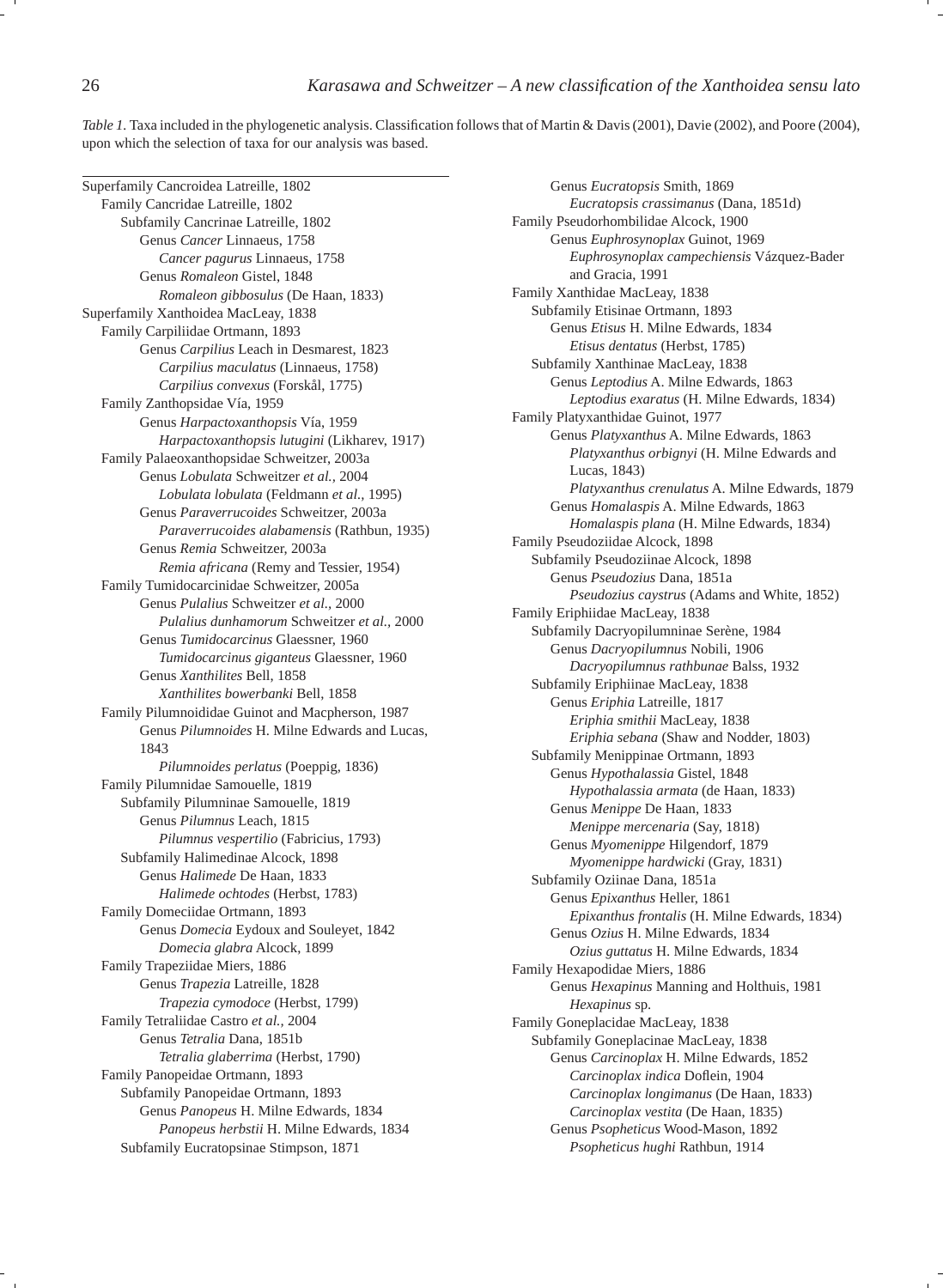*Psopheticus stridulans* Wood-Mason, 1892 Subfamily Carinocarcinoidinae Karasawa and Kato, 2003a Genus *Carinocarcinoides* Karasawa and Fudouji, 2000 *Carinocarcinoides angustus* (Karasawa, 1993) *Carinocarcinoides carinatus* Karasawa and Fudouji, 2000 Subfamily Chasmocarcininae Serène, 1964 Genus *Chasmocarcinus* Rathbun, 1898 *Chasmocarcinus typicus* Rathbun, 1898 *Chasmocarcinus chacei* Felder and Rabalais, 1986 Subfamily Euryplacinae Stimpson, 1871 Genus *Eucrate* De Haan, 1835 *Eucrate crenata* De Haan, 1835 Genus *Heteroplax* Stimpson, 1858 *Heteroplax nitida* Miers, 1879 Subfamily Trogloplacinae Guinot, 1986 Genus *Trogloplax* Guinot, 1986 *Trogloplax johliveti* Guinot, 1986 Subfamily Mathildellinae Karasawa and Kato, 2003a Genus *Mathildella* Guinot and Richer de Forges, 1981 *Mathildella serrata* (Sakai, 1974) Incertae sedis Genus *Progeryon* Bouvier, 1922 *Progeryon guinotae* Crosnier, 1976 *Progeryon vaubani* Guinot and Richer de Forges, 1981 Superfamily Portunoidea Rafinesque, 1815 Family Geryonidae Colosi, 1923 Genus *Chaceon* Manning and Holthuis, 1989 *Chaceon granulatus* (Sakai, 1978) *Chaceon peruvianus* (d'Orbigny, 1842) *Chaceon quinquedens* (Smith, 1879) Family Portunidae Rafinesque, 1815 Subfamily Carcininae MacLeay, 1838 Genus *Benthochascon* Alcock and Anderson, 1899 *Benthochascon hemingi* Alcock and Anderson, 1899 Genus *Carcinus* Leach, 1814 *Carcinus maenas* (Linnaeus, 1758) Genus *Nectocarcinus* A. Milne Edwards, 1860 *Nectocarcinus tuberculosus* A. Milne Edwards, 1860 *Nectocarcinus bennettae* Takeda and Miyake, 1969 Subfamily Polybiinae Ortmann, 1893 Genus *Bathynectes* Stimpson, 1871 *Bathynectes maravigna* (Prestandrea, 1839) Genus *Liocarcinus* Stimpson, 1871 *Liocarcinus corrugatus* (Pennant, 1777) Genus *Necora* Holthuis, 1987 *Necora puber* (Linnaeus, 1767) Incertae sedis Genus *Raymanninus* Ng, 2000 *Raymanninus schmitti* (Rathbun, 1931)

therefore, the rate of missing data within examined fossil taxa is 20 to 30 per cent.

 The phylogenetic analysis used PAUP\* 4.0b10 (Swofford, 1999), utilizing a data matrix originating in MacClade 4.06 for OS X (Maddison and Maddison, 2003). Heuristic search analyses were performed with the following options in effect: addition sequence, 100 replications with random input order; one tree held at each step during stepwise addition; tree-bisection-reconnection (TBR) branch stepping performed; MulTrees option activated; steepest descent option not in effect; branches having maximum length zero collapsed to yield polytomies; topological constraints not enforced; tree unrooted; multistate taxa interpreted as polymorphism; character state optimization; and accelerated transformation (ACC-TRAN). All characters were unordered, unscaled and equally weighted. Relative stability of clades was assessed using decay analyses (Bremer, 1994). The Bremer support was obtained using constraint trees generated in MacClade 4.06 (Maddison and Maddison, 2003) and analyzed using PAUP\*.

# **Results**

The analysis yielded two most-parsimonious trees, 239 steps long with a consistency index (CI) of 0.4017, a retention index (RI) of 0.7534, and a rescaled consistency index (RC) of 0.3026. A strict consensus tree of the two most-parsimonious trees is given in Figure 1. The only difference in topology of the two trees is the relative position of *Progeryon*. In tree one, *Progeryon* is the earliest-derived taxon within the 'Goneplacidae' + Hexapodidae clade, and in tree two, it is the sister to the Goneplacidae  $+$  $Hexapodidae + Portunoidea clade.$  The relationships among the major groups, indicating Bremer support and unambiguous character state changes, are given in Figure 2.

# **Discussion**

The monophyly of the in-group taxa, with Bremer support of 5, is well supported by five synapomorphies: the front with a median notch (2-0), the front without a median tooth (4-0), antennules folding transversely or obliquely (12-1), a distinct suture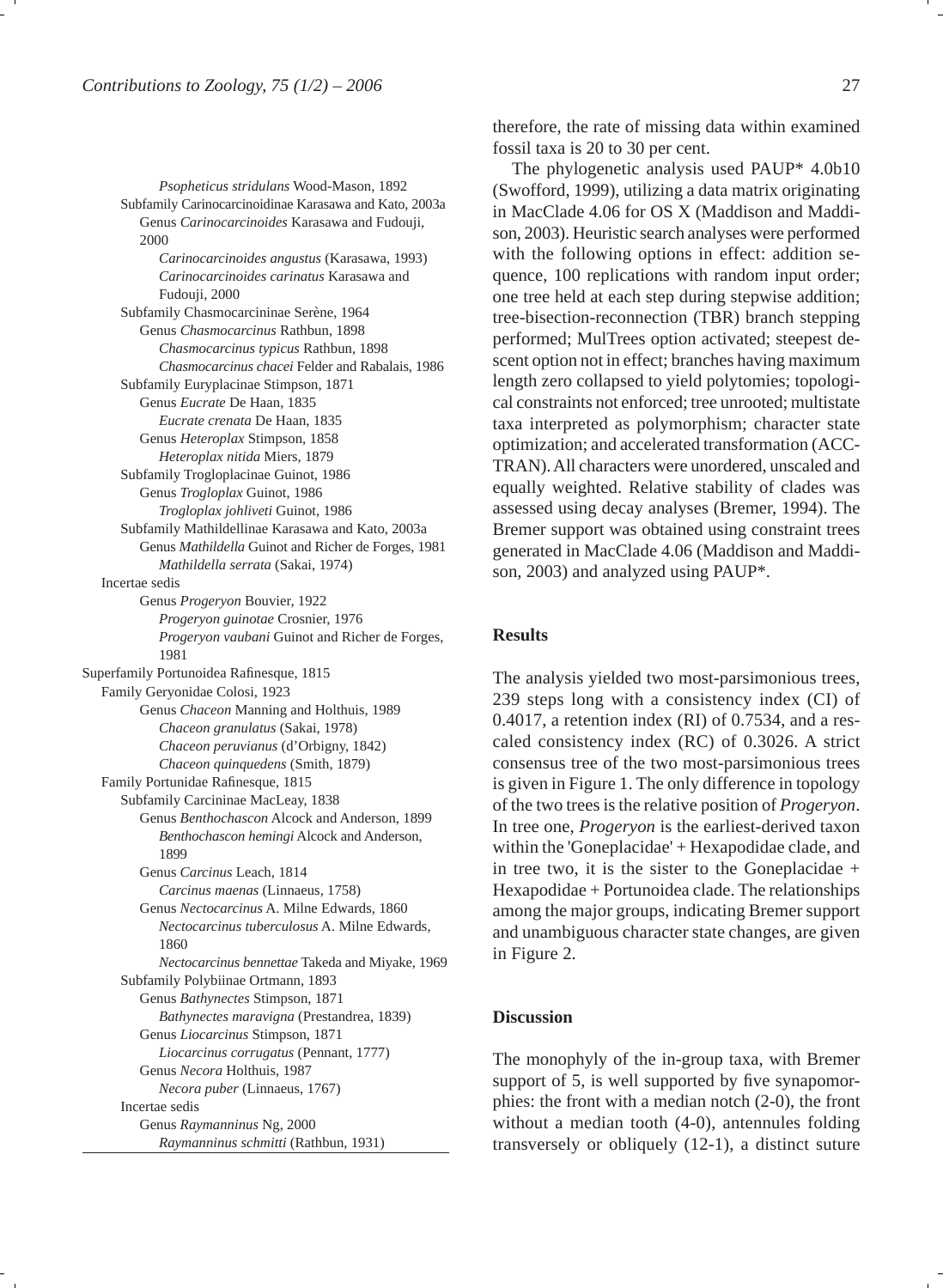*Table 2.* Characters and their states used in the phylogenetic analysis.

- 1. Carapace proportion: much wider than long (0), slightly wider than long or longer than wide  $(L/W < 0.85)$  (1)
- 2. Front with median notch: present (0), absent (1)
- 3. Frontal margin: with lobes or teeth (0), nearly straight (1)
- 4. Median tooth on frontal margin: absent (0), present (1)
- 5. Front protruded anteriorly: strong (0), weak (1)
- 6. Notch between frontal margin and supraorbital angle: distinct  $(0)$ , indistinct  $(1)$
- 7. Upper orbital fissures: present  $(0)$ , absent  $(1)$
- 8. Anterolateral teeth: present (0), absent (1)
- 9. Junction between anterolateral and posterolateral margins: well marked (0), not marked (1)
- 10. Orbital hiatus: open (0), completely closed (1)
- 11. Carapace posterior carina: distinct (0), indistinct (1)
- 12. Antennules folding: vertically (0), obliquely or transversely (1)
- 13. Basal article of antenna reaching front: present (0), absent (1)
- 14. Antenna situated between frontal margin and supraorbital angle: present (0), absent (1)
- 15. Buccal frame: rectangular (0), tapered anteriorly (1)
- 16. Endostomial ridges: present (0), absent (1)
- 17. Ischium length of maxilliped 3: longer than merus:(0), shorter than merus (1)
- 18. Merus of maxilliped 3: subquadrate (0), suboval (1)
- 19. Mesial lobe ('portunid lobe') of endopod of maxilliped 1: absent  $(0)$ , present  $(1)$
- 20. Propodus and dactylus of endopod of maxilliped 2: separate (0), fused (1)
- 21. Telson of male abdomen about as long as wide (0), much longer than wide (1)
- 22. Male abdominal somites 4-6 much narrower than somite 3: absent  $(0)$ , present  $(1)$
- 23. Male abdominal somite 3 much wider than somite 4, abdomen triangular: absent (0), present (1)
- 24. Male abdominal somite 3 much narrower than thoracic sternite 7: absent (0), present (1)
- 25. Male abdominal somites 3 and 4: distinct (0), fused (1)
- 26. Male abdominal somites 4 and 5: distinct (0), fused (1)
- 27. Male abdominal somites 3 and 4: free (0), immovable (1)
- 28. Male abdominal somites 4 and 5: free (0), immovable (1)
- 29. Sternum width: narrow (0), wide (1)
- 30. Sulcus delimiting sternites 3 and 4 (male): deep, well marked
- 31. Sulcus delimiting sternites 4 and 5 (male): complete (0), interrupted medially (1)
- 32. Sulcus delimiting sternites 5 and 6 (male): complete (0), interrupted medially (1)
- 33. Sulcus delimiting sternites 4 and 5 (female): complete (0), interrupted medially (1)
- 34. Sulcus delimiting sternites 5 and 6 (female): complete (0), interrupted medially (1)
- 35. Sulcus delimiting sternites 6 and 7: complete (0), interrupted medially (1)
- 36. Sulcus delimiting sternites 7 and 8: complete (0), interrupted medially (1)
- 37. Median groove on male sternite 3: present (0), absent (1)
- 38. Male sternal sutures 4-8: nearly parallel (0), not parallel (1)
- 39. Median sulcus on male sternite 4: present (0), absent (1)
- 40. Male thoracic sternites 5 with deep, median groove: absent (0), present (1)
- 41. Groove on male sternite 4 near lateral margin: absent (0), present (1)
- 42. Anterior end of male sterno-abdominal cavity: posterior on sternite 4 (0), anterior on sternite 4 (1)
- 43. Male sternite 8 with supplementary plate: absent (0), present (1)
- 44. Male sternite 8 visible ventrally: indistinct (0), distinct (1)
- 45. Male sternite 8 visible posteriorly: indistinct (0), distinct (1)
- 46. Posterolateral prolongation of male episternite 7: not marked (0), well developed (1)
- 47. Penial groove on male sternite 8: absent (0), present (1)
- 48. Fingers of pereiopod 1 dark in color: present (0), absent (1)
- 49. Occlusal surface of dactylus of major cheliped with molar basal tooth: absent (0), present (1)
- 50. Fingers of pereiopod 1 with spoon-shaped apex: absent (0), present (1)
- 51. Suture between merus and basis of pereiopods 1: distinct (0), indistinct (1)
- 52. Propodus length of pereiopods 2-4: shorter or as long as merus (0), longer than merus (1)
- 53. Cross section of propodi of pereiopods 2-5: cylindrical (0), laterally compressed (1)
- 54. Dactyli of pereiopods 2-5 with corneous tip: present (0), absent (1)
- 55. Dactylus of pereiopod 5: styliform (0), spatulate (1)
- 56. Pereiopod 5 with paddle-like dactylus: absent (0), present (1)
- 57. Pereiopod 5 with foliaceous propodus: absent (0), present (1)
- 58. Pereiopod 5: present (0), absenct (1)
- 59. Ambulatory dactylopropodal lock: absent (0), present (1)
- 60. Gonopod 1: stout (0), slender (1)
- 61. Gonopod 1: straight (0), slightly sinuous or curved (1), sinuous or curved (2)
- 62. Gonopod 1 base: slightly sinuous or straight (0), strongly curved and inflated (1)
- 63. Gonopod 1 with hook-shaped apex: absent (0), present (1)
- 64. Gonopod 1 with truncated apex: absent (0), present (1)
- 65. Tip of gonopod 1: simple (0), with long hairs, spines or lobes (1)
- 66. Gonopod 1 with tip bearing complex lobes: absent (0), present (1)
- 67. Gonopod 2: long (0), short (1), very short (2)
- 68. Gonopod 2 shape: elongate or short but not sigmoid (0), sigmoid (1)
- 69. Flagellum of gonopod 2: long (0), short (1)
- 70. Gonopod 2 with wing-like flagellum: absent (0), present (1)
- 71. Tip of gonopod 2: simple  $(0)$ , bifid  $(1)$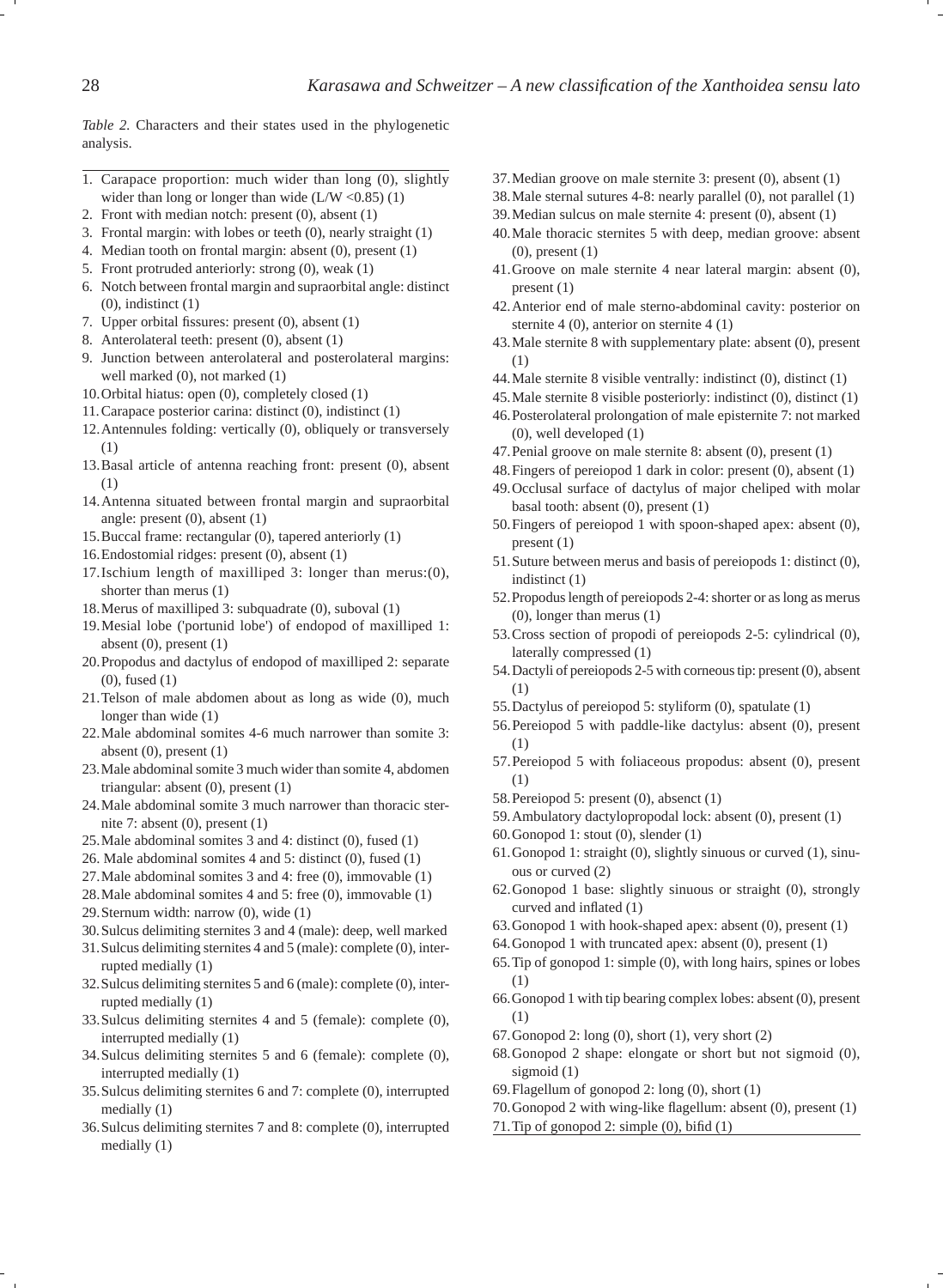between male abdominal somites 4 and 5 (26-0), and the presence of a median sulcus on male thoracic sternite 4 (39-0). Transversely or obliquely folding antennules is unique.

 The Xanthoidea *sensu lato* is shown to be paraphyletic, consisting of seven major clades, A-G. The basic family-level classification currently in use is largely supported, although some subfamilies are herein elevated to family level and the Xanthoidea *sensu lato* is separated into several superfamilies (Table 4). Besides the relative position of the Mathildellinae (Clade G), each Clade A-F is construed as being of superfamily status. The results are partly consistent with the topology of Von Sternberg and Cumberlidge (2001), and in-group relationships are more fully resolved than in their analysis.

 The analysis suggests that Clade A (Carpiliidae + Zanthopsidae + Tumidocarcinidae + Palaeoxanthopsidae) is the sister-group to the rest of the paraphyletic Xanthoidea. This clade, with a Bremer support of 2, is united by six synapomorphies: the absence of upper orbital fissures  $(7-19)$ , the absence of a posterior carapace carina (11-1), the antenna situated out of the supraorbital angle (14-1), an occlusal surface of the dactylus of the major cheliped with a molar basal tooth (49-1), cylindrical propodi of pereiopods 2-5 (53-0), and the absence of corneous tips of pereiopods 2-4 (54-1). The analysis strongly supports recognition of the Carpiliidae as a basal lineage within the Xanthoidea as suggested by Coelho and Coelho Filho (1993), Von Sternberg *et al.* (1999), Von Sternberg and Cumberlidge (2001), and Wetzer *et al.* (2003). Števčić (2005) had placed the Carpiliidae within the Eriphioidea and the Zanthopsidae and Palaeoxanthopsidae within the Xanthoidea *sensu stricto*, positions not supported by our analysis. The good fossil record of all four families within Clade A, one of which extends into the Cretaceous (Palaeoxanthopsidae), one of which extends into the Paleocene (Zanthopsidae), and the remainder of which extend into the Eocene, supports the basal position of this clade. Guinot (1978) and Von Sternberg and Cumberlidge (2001) suggested a sister-group relationship between the Carpiliidae and Eriphiidae; however, the analysis rejects a Carpiliidae + Eriphiidae relationship, as Coelho and Coelho Filho (1993), Von Sternberg *et al.* (1999), and Wetzer *et al.* (2003) each suggested. The Carpiliidae is basal within Clade A, followed by the Zanthopsidae, and the most derived Palaeoxanthopsidae + Tumidocarcinidae. Within the Carpiliidae sternal sutures 4/5-7/8 of both sexes are complete, and these characters were regarded as plesiomorphic (Guinot, 1978; Števčić, 1995, 1998, 2005; Von Sternberg *et al.*, 1999; Karasawa and Kato, 2003a). The Zanthopsidae + Palaeoxanthopsidae + Tumidocarcinidae clade lacks these plesiomorphic characters and has an incomplete sternal suture 4/5 of both sexes (characters 31 and 33).

 The Pilumnoididae (Clade B) is the sister-group to the remainder of the in-group taxa. The Pilumnoididae (Clade B) and the Clades C-G + Portunoidea share three synapomorphies: the presence of a distinct suture between male abdominal somites 3 and 4 (25- 0) and movable male abdominal somites 3-5 (27-0, 28-0). Guinot and Macpherson (1987) erected a new subfamily Pilumnoidinae for *Pilumnoides* and suggested that there is a close relationship between the Pilumnoidinae and Carpiliidae based upon thoracic sternum and cheliped characters. D'Udekem d'Acoz (1999) raised the Pilumnoidinae to full family status, whereas Davie (2002) included the Pilumnoidinae within the Goneplacidae. Most recently, Karasawa and Kato (2003b) supported the recognition of the Pilumnoididae, and suggested that the family was the sister to the Carpiliidae. However, the present analysis does not support a Carpiliidae + Pilumnoididae relationship. Števčić (2005) placed the Pilumnoididae within the Eriphioidea, which our analysis does not support. The Pilumnoididae (Clade B) lacks synapomorphies of Clade A and is derived as the sister to the remaining xanthoid (Clades C-G) + Portunoidea. Therefore, the analysis suggests that the Pilumnoididae warrants its own superfamily, diagnosed below.

 Clade C (Xanthoidea *sensu stricto*) is weakly supported by only one synapomorphy (slender gonopod 1: 60-1). Clade C is a sister-group to a larger clade including the Clades D-G + Portunoidea, and both Clade C and this larger clade are unambiguously united by six characters: medially interrupted sternal sutures 4/5 and 5/6 of both sexes (31-1, 32-1, 33-1, 34-1), the presence of a medial line on male thoracic sternite 3 (37-1), and the absence of transverse sternal sutures 4/5-7/8 (38-1). Clade C contains the Pilumnidae, Domeciidae, Trapeziidae, Tetraliinae (which we consider as part of Trapeziidae), Panopeidae, Pseudorhombilidae, and Xanthidae *sensu stricto*. The Pilumnidae is the sister to the remainder of Clade C, which is supported by its Cretaceous fossil record. The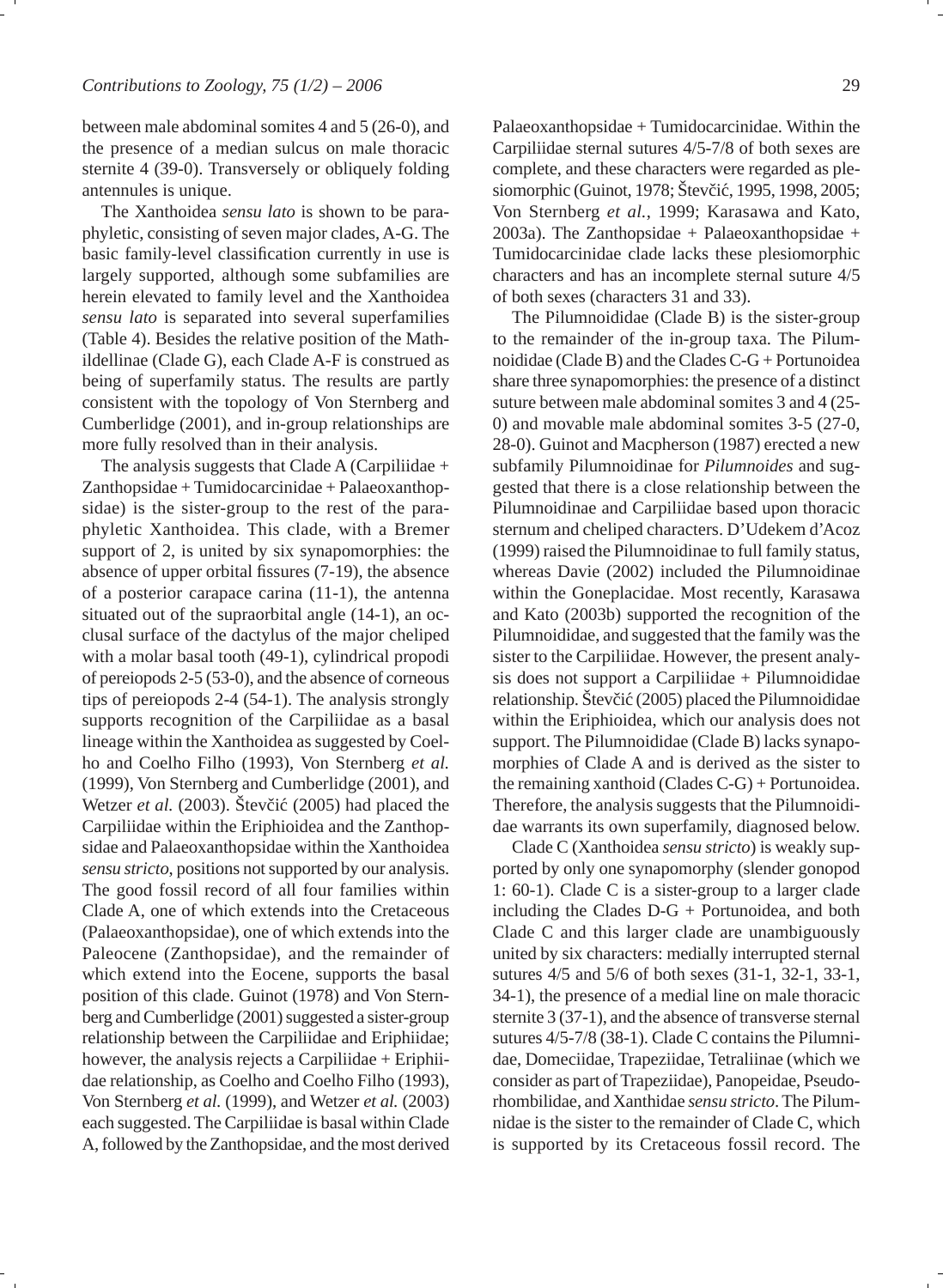Pilumnidae is supported by five synapomorphies, the absence of a median sulcus on male thoracic sternite 4 (39-1), the anterior end of the male sterno-abdominal cavity reaching to the anterior of thoracic sternite (42-1), a well-developed posterolateral prolongation of male episternite  $7(46-1)$ , the presence of a hookshaped apex of gonopod 1 (63-1), and the presence of a sigmoid gonopod 2 (68-1).

The analysis supports the Domeciidae and Trape-

ziidae/Tetraliidae relationship suggested by Castro *et al.* (2004). Many previous works (Von Sternberg *et al.*, 1999; Brösing, 2002; Castro *et al.*, 2004) indicated that the Trapeziidae *sensu lato* is a rather advanced lineage within the polyphyletic Xanthoidea and is more closely related to 'higher' heterotremes and thoracotremes than to other xanthoids. Števčić (2005) placed the trapeziids, domeciids, and their relatives in a unique superfamily. However, our

*Table 3.* Input data matrix of 71 characters and 45 taxa. Missing character states are shown by "?".

| Character              | 1                | $\overline{2}$   | $\overline{3}$   | $\overline{4}$   | 5                | 6                | 7                | 8                | 9                |                  |                  |                |                  |                  |                  |                  |                  |                  |                          |                          |                  | 10 11 12 13 14 15 16 17 18 19 20 21 22 23 24 25 26 27 28 29 30 31 32 |                  |                  |                  |                  |                  |                  |                  |                  |          |                |  |
|------------------------|------------------|------------------|------------------|------------------|------------------|------------------|------------------|------------------|------------------|------------------|------------------|----------------|------------------|------------------|------------------|------------------|------------------|------------------|--------------------------|--------------------------|------------------|----------------------------------------------------------------------|------------------|------------------|------------------|------------------|------------------|------------------|------------------|------------------|----------|----------------|--|
| Taxa                   |                  |                  |                  |                  |                  |                  |                  |                  |                  |                  |                  |                |                  |                  |                  |                  |                  |                  |                          |                          |                  |                                                                      |                  |                  |                  |                  |                  |                  |                  |                  |          |                |  |
| Cancer                 | $\overline{0}$   | 1                | $\mathbf{0}$     | 1                | $\boldsymbol{0}$ | $\overline{0}$   | $\theta$         | $\theta$         | $\overline{0}$   | $\theta$         | $\theta$         | $\theta$       | $\mathbf{0}$     | $\overline{0}$   | $\overline{0}$   | $\boldsymbol{0}$ | $\theta$         | $\mathbf{0}$     | $\overline{0}$           | $\mathbf{0}$             | $\overline{0}$   | $\overline{0}$                                                       | $\overline{0}$   | $\theta$         | 1                | 1                | 1                | 1                | $\overline{0}$   | 1                | $\Omega$ | $\Omega$       |  |
| Romaleon               | $\Omega$         | $\mathbf{1}$     | $\overline{0}$   | $\mathbf{1}$     | $\overline{0}$   | $\overline{0}$   | $\theta$         | $\theta$         | $\overline{0}$   | $\overline{0}$   | $\theta$         | $\overline{0}$ | $\overline{0}$   | $\overline{0}$   | $\overline{0}$   | $\overline{0}$   | $\overline{0}$   | $\overline{0}$   | $\mathbf{0}$             | $\overline{0}$           | $\mathbf{1}$     | $\mathbf{0}$                                                         | $\overline{0}$   | $\theta$         | 1                | 1                | $\mathbf{1}$     | $\mathbf{1}$     | $\theta$         | 1                | $\theta$ | $\Omega$       |  |
| Palaeoxanthopsidae 0   |                  | $\theta$         | $\overline{0}$   | $\overline{0}$   | $\overline{0}$   | $\theta$         | $0+1$            | $\overline{0}$   | $\overline{0}$   | $\overline{0}$   | $\theta$         | 1              | $\mathbf{0}$     | 1                | $\overline{0}$   | $\overline{0}$   | $\overline{0}$   | $\overline{0}$   | $\overline{\cdot}$       | $\overline{\mathcal{L}}$ | $\overline{0}$   | $\overline{0}$                                                       | $\overline{0}$   | $\overline{0}$   | $\overline{0}$   | $\overline{0}$   | $\overline{0}$   | $\overline{0}$   | $\theta$         | $\overline{0}$   |          | $\gamma$       |  |
| Tumidocarcinidae 0+1 0 |                  |                  | $\overline{0}$   | $\overline{0}$   | $\boldsymbol{0}$ | $\mathbf{0}$     | 1                | $\boldsymbol{0}$ | $\mathbf{0}$     | $\overline{0}$   |                  | $\mathbf{1}$   | $\mathbf{0}$     | $\boldsymbol{0}$ | $\mathbf{0}$     | $\mathbf{0}$     | $\overline{0}$   | $\overline{0}$   | $\overline{\mathcal{L}}$ | $\overline{\mathcal{L}}$ | $\overline{0}$   | $\boldsymbol{0}$                                                     | $\overline{0}$   | $\overline{0}$   | $\mathbf{0}$     | $\boldsymbol{0}$ | $\boldsymbol{0}$ | 0                | $\theta$         | $\theta$         |          | 1              |  |
| Harpactoxanthopsis 0   |                  | $\overline{0}$   | $\mathbf{0}$     | $\overline{0}$   | $\mathbf{0}$     | $\mathbf{0}$     | 1                | $\overline{0}$   | $\overline{0}$   | $\overline{0}$   | 1                | $\mathbf{1}$   | $\mathbf{0}$     | 1                | $\mathbf{0}$     | $\overline{0}$   | $\boldsymbol{0}$ | $\overline{0}$   | $\overline{\mathcal{L}}$ | $\overline{\mathcal{L}}$ | $\overline{0}$   | $\mathbf{0}$                                                         | $\overline{0}$   | $\theta$         |                  | 1                | 1                |                  | $\theta$         | $\boldsymbol{0}$ | 1        | $\overline{0}$ |  |
| Carpilius              |                  | $0 0+1 0$        |                  | $\theta$         | $\overline{0}$   | 1                | 1                | $\theta$         | $\theta$         | $\overline{0}$   |                  | 1              | $\overline{0}$   | 1                | 1                | $\overline{0}$   | $\overline{0}$   | $\theta$         | $\overline{0}$           | $\overline{0}$           | $\overline{0}$   | $\overline{0}$                                                       | $\overline{0}$   | $\theta$         | 1                | $\overline{0}$   | 1                |                  | $\overline{0}$   | 2                | 0        | $\Omega$       |  |
| Pilumnoides            | $0+1$            | $\overline{0}$   | $\overline{0}$   | 0                | $\theta$         | $\overline{0}$   | $\theta$         | $\overline{0}$   | $\overline{0}$   | $\theta$         | $\theta$         | $\mathbf{1}$   | 1                | 0                | $\overline{0}$   | $\overline{0}$   | $\theta$         | $\Omega$         | $\overline{0}$           | $\overline{0}$           | $\overline{0}$   | $\theta$                                                             | $\overline{0}$   | $\theta$         | $\theta$         | $\overline{0}$   | $\overline{0}$   | 0                | $\Omega$         | 1                | 0        | $\Omega$       |  |
| Leptodius              | $\overline{0}$   | $\overline{0}$   | $\overline{0}$   | $\overline{0}$   | $\mathbf{0}$     | $\overline{0}$   | $\overline{0}$   | $\theta$         | $\theta$         | $\overline{0}$   | $\overline{0}$   | $\mathbf{1}$   | $\overline{0}$   | $\overline{0}$   | $\mathbf{0}$     | 1                | $\theta$         | $\theta$         | $\mathbf{0}$             | $\overline{0}$           | $\overline{0}$   | $\boldsymbol{0}$                                                     | $\overline{0}$   | $\theta$         | $\mathbf{1}$     | 1                | 1                | 1                | $\theta$         | 1                |          | 1              |  |
| Etisus                 | $\theta$         | $\overline{0}$   | $\overline{0}$   | $\Omega$         | $\overline{0}$   | $\overline{0}$   | $\overline{0}$   | $\theta$         | $\overline{0}$   | $\overline{0}$   | $\overline{0}$   | 1              | $\overline{0}$   | $\overline{0}$   | $\mathbf{1}$     | 1                | $\overline{0}$   | $\overline{0}$   | $\overline{0}$           | $\overline{0}$           | $\overline{0}$   | $\overline{0}$                                                       | $\overline{0}$   | $\theta$         |                  |                  |                  |                  | $\theta$         |                  |          | $\mathbf{1}$   |  |
| Panopeus               | $\theta$         | $\boldsymbol{0}$ | $\overline{0}$   | $\overline{0}$   | $\mathbf{0}$     | $\mathbf{0}$     | $\mathbf{0}$     | $\mathbf{0}$     | $\mathbf{0}$     | $\overline{0}$   | $\overline{0}$   | $\mathbf{1}$   | $\mathbf{0}$     | $\boldsymbol{0}$ | $\mathbf{0}$     | $\mathbf{0}$     | $\boldsymbol{0}$ | $\theta$         | $\mathbf{0}$             | $\mathbf{0}$             | $\boldsymbol{0}$ | $\mathbf{0}$                                                         | $\mathbf{0}$     | $\mathbf{0}$     |                  | 1                | 1                |                  | $\mathbf{0}$     |                  |          | 1              |  |
| Eucratopsis            | $\theta$         | $\mathbf{0}$     | $\overline{0}$   | $\overline{0}$   | $\mathbf{0}$     | $\mathbf{0}$     | $\mathbf{0}$     | $\mathbf{0}$     | $\mathbf{0}$     | $\mathbf{0}$     | $\overline{0}$   | 1              | $\overline{0}$   | $\boldsymbol{0}$ | $\mathbf{0}$     | $\mathbf{0}$     | $\boldsymbol{0}$ | $\mathbf{0}$     | $\mathbf{0}$             | $\mathbf{0}$             | $\boldsymbol{0}$ | $\boldsymbol{0}$                                                     | $\mathbf{0}$     | $\mathbf{0}$     |                  | 1                |                  |                  | $\boldsymbol{0}$ |                  |          | 1              |  |
| Euphrosynoplax         | $\overline{0}$   | $\overline{0}$   | $\overline{0}$   | $\Omega$         | $\theta$         | $\overline{0}$   | $\theta$         | $\theta$         | $\theta$         | $\theta$         | $\Omega$         | $\mathbf{1}$   | $\overline{0}$   | $\overline{0}$   | $\theta$         | $\theta$         | $\overline{0}$   | $\theta$         | $\overline{0}$           | $\mathbf{0}$             | $\overline{0}$   | $\overline{0}$                                                       | $\overline{0}$   | $\theta$         | 1                | 1                | 1                |                  | $\overline{0}$   |                  |          | $\mathbf{1}$   |  |
| Domecia                | $\overline{0}$   | $\mathbf{0}$     | $\overline{0}$   | $\overline{0}$   | $\mathbf{0}$     | $\overline{0}$   | 1                | $\theta$         | $\mathbf{0}$     | $\theta$         | 1                | 1              | 1                | $\overline{0}$   | $\mathbf{0}$     | $\theta$         | $\overline{0}$   | $\overline{0}$   | $\theta$                 | 1                        | $\theta$         | $\boldsymbol{0}$                                                     | $\overline{0}$   | $\overline{0}$   | $\boldsymbol{0}$ | $\mathbf{0}$     | 1                |                  | $\overline{0}$   | 2                |          | 1              |  |
| Trapezia               | 1                | $\overline{0}$   | $\overline{0}$   | $\theta$         | $\theta$         | $\overline{0}$   | 1                | $\theta$         | 1                | $\theta$         |                  | $\mathbf{1}$   | $\overline{0}$   | $\overline{0}$   | $\overline{0}$   | $\overline{0}$   | $\theta$         | $\overline{0}$   | $\boldsymbol{0}$         | $\overline{0}$           | $\theta$         | $\overline{0}$                                                       | $\overline{0}$   | $\overline{0}$   | $\mathbf{1}$     | 1                | $\mathbf{1}$     |                  | $\theta$         | 2                |          | 1              |  |
| Tetralia               | 1                | 1                | 1                | $\theta$         | $\mathbf{0}$     | 1                | 1                | 1                | 1                | $\overline{0}$   |                  | 1              | $\mathbf{0}$     | $\boldsymbol{0}$ | $\mathbf{0}$     | $\overline{0}$   | $\overline{0}$   | $\overline{0}$   | $\theta$                 | $\mathbf{0}$             | $\boldsymbol{0}$ | $\mathbf{0}$                                                         | $\overline{0}$   | $\overline{0}$   | $\overline{0}$   | $\mathbf{0}$     | 1                |                  | $\boldsymbol{0}$ | $\overline{2}$   |          | 1              |  |
| Halimede               | $\overline{0}$   | $\boldsymbol{0}$ | $\mathbf{0}$     | $\overline{0}$   | $\overline{0}$   | $\overline{0}$   | $\theta$         | $\mathbf{0}$     | $\mathbf{0}$     | $\overline{0}$   | $\overline{0}$   | 1              | $\mathbf{0}$     | $\boldsymbol{0}$ | $\mathbf{0}$     | $\mathbf{0}$     | $\boldsymbol{0}$ | $\theta$         | $\boldsymbol{0}$         | $\mathbf{0}$             | 1                | $\boldsymbol{0}$                                                     | $\mathbf{0}$     | $\overline{0}$   | $\mathbf{0}$     | $\boldsymbol{0}$ | $\mathbf{0}$     | $\overline{0}$   | $\mathbf{0}$     |                  |          | 1              |  |
| Pilumnus               | $\theta$         | $\boldsymbol{0}$ | $\overline{0}$   | $\overline{0}$   | $\mathbf{0}$     | $\mathbf{0}$     | $\boldsymbol{0}$ | $\theta$         | $\mathbf{0}$     | $\overline{0}$   | $\overline{0}$   | 1              | $\mathbf{0}$     | $\boldsymbol{0}$ | $\mathbf{0}$     | $\mathbf{0}$     | $\overline{0}$   | $\overline{0}$   | $\theta$                 | $\mathbf{0}$             | $\theta$         | $\boldsymbol{0}$                                                     | $\overline{0}$   | $\mathbf{0}$     | $\mathbf{0}$     | $\mathbf{0}$     | $\mathbf{0}$     | $\overline{0}$   | $\mathbf{0}$     |                  |          | 1              |  |
| Platyxanthus           | $\overline{0}$   | $\mathbf{0}$     | $\overline{0}$   | $\theta$         | $\theta$         | $\overline{0}$   | $\theta$         | $\theta$         | $\theta$         | $\overline{0}$   | $\overline{0}$   | 1              | 1                | $\overline{0}$   | 1                | 1                | $\theta$         | $\mathbf{0}$     | $\theta$                 | $\mathbf{0}$             | $\overline{0}$   | $\overline{0}$                                                       | $\overline{0}$   | $\overline{0}$   | $\theta$         | $\boldsymbol{0}$ | $\boldsymbol{0}$ | $\theta$         | $\theta$         | $1+2$            |          | 1              |  |
| Homalaspis             | $\overline{0}$   | $\overline{0}$   | $\overline{0}$   | $\theta$         | $\theta$         | 1                | 0                | $\theta$         | $\overline{0}$   | $\theta$         | $\overline{0}$   | $\mathbf{1}$   | $\overline{0}$   | 0                | 1                | 1                | $\theta$         | $\theta$         | $\theta$                 | $\overline{0}$           | $\overline{0}$   | $\overline{0}$                                                       | $\overline{0}$   | $\overline{0}$   | $\theta$         | $\overline{0}$   | $\theta$         | $\theta$         | $\overline{0}$   | 2                |          | 1              |  |
| Pseudozius             | $\overline{0}$   | $\boldsymbol{0}$ | $\overline{0}$   | $\overline{0}$   | 1                | $\overline{0}$   | 1                | $\mathbf{0}$     | $\overline{0}$   | $\overline{0}$   | $\theta$         | 1              | 1                | $\overline{0}$   | $\mathbf{1}$     | $\overline{0}$   | $\overline{0}$   | $\overline{0}$   | $\theta$                 | $\mathbf{0}$             | $\boldsymbol{0}$ | $\boldsymbol{0}$                                                     | $\overline{0}$   | $\overline{0}$   | $\mathbf{0}$     | $\boldsymbol{0}$ | $\mathbf{0}$     | $\overline{0}$   | $\mathbf{0}$     | $\overline{2}$   |          | 1              |  |
| Eriphia                | $\theta$         | $\boldsymbol{0}$ | $\overline{0}$   | $\Omega$         | 1                | $\overline{0}$   | 1                | $\overline{0}$   | $\overline{0}$   | 1                | 0                |                | 1                | 0                | 1                | $\overline{0}$   | $\overline{0}$   | $\overline{0}$   | $\theta$                 | $\mathbf{0}$             | $\overline{0}$   | $\mathbf{0}$                                                         | $\theta$         | $\overline{0}$   | $\overline{0}$   | $\overline{0}$   | $\theta$         | $\overline{0}$   | $\theta$         |                  |          | 1              |  |
| Ozius                  | $\overline{0}$   | $\boldsymbol{0}$ | $\overline{0}$   | $\overline{0}$   | $\mathbf{1}$     | $\boldsymbol{0}$ | 1                | $\mathbf{0}$     | $\mathbf{0}$     | $\overline{0}$   | 0                |                | $\overline{0}$   | $\boldsymbol{0}$ | $\mathbf{1}$     | 0                | $\boldsymbol{0}$ | $\mathbf{0}$     | $\theta$                 | $\mathbf{0}$             | $\boldsymbol{0}$ | $\mathbf{0}$                                                         | $\mathbf{0}$     | $\boldsymbol{0}$ | $\mathbf{0}$     | $\mathbf{0}$     | $\mathbf{0}$     | $\overline{0}$   | $\theta$         | $\overline{2}$   |          | $\mathbf{1}$   |  |
| Epixanthus             | $\mathbf{0}$     | $\boldsymbol{0}$ | $\overline{0}$   | $\theta$         | 1                | $\overline{0}$   | 1                | $\theta$         | $\theta$         | $\overline{0}$   | $\overline{0}$   | 1              | $\boldsymbol{0}$ | $\overline{0}$   | 1                | $\mathbf{0}$     | $\boldsymbol{0}$ | $\mathbf{0}$     | $\theta$                 | $\mathbf{0}$             | $\overline{0}$   | $\mathbf{0}$                                                         | $\overline{0}$   | $\overline{0}$   | $\mathbf{0}$     | $\boldsymbol{0}$ | $\mathbf{0}$     | $\overline{0}$   | $\theta$         | 2                |          | 1              |  |
| Hypothalassia          | 1                | $\boldsymbol{0}$ | $\overline{0}$   | $\theta$         | $\overline{0}$   | $\overline{0}$   | $\theta$         | $\theta$         | $\overline{0}$   | $\theta$         | 0                | 1              | 1                | 0                | 1                | $\overline{0}$   | $\theta$         | $\theta$         | $\mathbf{0}$             | $\mathbf{0}$             | $\overline{0}$   | $\boldsymbol{0}$                                                     | $\overline{0}$   | $\theta$         | $\theta$         | $\overline{0}$   | $\boldsymbol{0}$ | $\theta$         | $\theta$         | 2                |          | 1              |  |
| Menippe                | $\theta$         | $\boldsymbol{0}$ | $\overline{0}$   | $\theta$         | 1                | $\mathbf{0}$     | 1                | $\mathbf{0}$     | $\mathbf{0}$     | $\theta$         | $\theta$         | 1              | 1                | 0                | 1                | $\mathbf{0}$     | $\boldsymbol{0}$ | $\boldsymbol{0}$ | $\overline{0}$           | $\mathbf{0}$             | $\boldsymbol{0}$ | $\boldsymbol{0}$                                                     | $\mathbf{0}$     | $\mathbf{0}$     | $\mathbf{0}$     | $\boldsymbol{0}$ | $\theta$         | $\overline{0}$   | $\theta$         | 2                |          | 1              |  |
| Myomenippe             | $\theta$         | $\boldsymbol{0}$ | $\overline{0}$   | $\theta$         | $\mathbf{1}$     | $\overline{0}$   | 1                | $\mathbf{0}$     | $\overline{0}$   | $\overline{0}$   | $\overline{0}$   |                | 1                | 0                | 1                | $\overline{0}$   | $\overline{0}$   | $\theta$         | $\mathbf{0}$             | $\overline{0}$           | $\theta$         | $\overline{0}$                                                       | $\theta$         | $\theta$         | $\theta$         | $\theta$         | $\overline{0}$   | $\theta$         | $\overline{0}$   |                  |          | 1              |  |
| Dacryopilumnus         | $\boldsymbol{0}$ | $\mathbf{1}$     | 1                | $\theta$         | 1                | $\boldsymbol{0}$ | 1                | 1                | 1                | $\mathbf{1}$     | 0                | 1              | 1                | $\overline{0}$   | $\mathbf{1}$     | $\overline{0}$   | $\boldsymbol{0}$ | $\overline{0}$   | $\mathbf{0}$             | $\mathbf{0}$             | $\boldsymbol{0}$ | $\mathbf{0}$                                                         | $\boldsymbol{0}$ | $\overline{0}$   | $\mathbf{0}$     | $\boldsymbol{0}$ | $\mathbf{0}$     | $\theta$         | $\mathbf{0}$     | $\overline{2}$   |          | 1              |  |
| Progeryon              | 1                | $\boldsymbol{0}$ |                  | 0                | $\mathbf{0}$     | $\boldsymbol{0}$ | $0+1$            | $\boldsymbol{0}$ | $\boldsymbol{0}$ | $\mathbf{0}$     | 0                |                |                  | 0                | $\mathbf{0}$     | $\mathbf{0}$     | $\boldsymbol{0}$ | $\boldsymbol{0}$ | $\boldsymbol{0}$         | $\mathbf{0}$             | $\boldsymbol{0}$ | $\boldsymbol{0}$                                                     | 1                | $\boldsymbol{0}$ | $\mathbf{0}$     | $\mathbf{0}$     | $\boldsymbol{0}$ | $\boldsymbol{0}$ | 1                | 0                |          | 1              |  |
| Mathildella            | $\overline{0}$   | $\overline{0}$   |                  | 0                | $\theta$         | $\overline{0}$   | $\theta$         | $\theta$         | $\overline{0}$   | $\overline{0}$   | 0                | 1              | 1                | $\overline{0}$   | $\mathbf{0}$     | $\theta$         | $\overline{0}$   | $\theta$         | $\theta$                 | $\mathbf{0}$             | $\overline{0}$   | $\boldsymbol{0}$                                                     | 1                | $\theta$         | $\theta$         | $\overline{0}$   | 1                |                  |                  | 2                |          | 1              |  |
| Eucrate                | $\overline{0}$   | $\boldsymbol{0}$ | 1                | 0                | 1                | $\mathbf{0}$     | $\theta$         | $\theta$         | $\boldsymbol{0}$ | $\boldsymbol{0}$ | 0                | 1              | $\mathbf{0}$     | 0                | $\theta$         | $\boldsymbol{0}$ | 0                | $\mathbf{0}$     | $\theta$                 | $\mathbf{0}$             | 1                | 1                                                                    | 1                | $\boldsymbol{0}$ | $\boldsymbol{0}$ | $\mathbf{0}$     | $\boldsymbol{0}$ | $\theta$         | 1                | 2                |          | 1              |  |
| Heteroplax             | $\theta$         | $\theta$         | 1                | 0                | 1                | 0                | $\theta$         | $\theta$         | $\overline{0}$   | $\theta$         | $\overline{0}$   | $\mathbf{1}$   | $\mathbf{0}$     | 0                | $\theta$         | $\theta$         | $\theta$         | $\theta$         | $\theta$                 | $\overline{0}$           | 1                | 1                                                                    | 1                | $\theta$         | $\theta$         | $\mathbf{0}$     | $\boldsymbol{0}$ | $\overline{0}$   | 1                | $\overline{c}$   |          | 1              |  |
| Carcinoplax            | $\theta$         | 1                | 1                | $\theta$         |                  | 1                | 1                | $\mathbf{0}$     | $\mathbf{0}$     | $\overline{0}$   | 0                | $\mathbf{1}$   | 1                | 1                | $\mathbf{0}$     | $\mathbf{0}$     | $\boldsymbol{0}$ | $\boldsymbol{0}$ | $\theta$                 | $\mathbf{0}$             | $\overline{0}$   | $\boldsymbol{0}$                                                     | 1                | $\boldsymbol{0}$ | $\mathbf{0}$     | $\boldsymbol{0}$ | $\theta$         | $\theta$         | 1                | 2                |          | $\mathbf{1}$   |  |
| Psopheticus            | $\overline{0}$   |                  |                  | 0                |                  |                  |                  | $\boldsymbol{0}$ | $\mathbf{0}$     | $\mathbf{0}$     | $\overline{0}$   |                |                  |                  | $\mathbf{0}$     | $\boldsymbol{0}$ | $\boldsymbol{0}$ | $\boldsymbol{0}$ | $\boldsymbol{0}$         | $\mathbf{0}$             | $\boldsymbol{0}$ | $\boldsymbol{0}$                                                     | 1                | $\mathbf{0}$     | $\boldsymbol{0}$ | 0                | $\boldsymbol{0}$ | $\theta$         |                  | 2                |          | 1              |  |
| Carinocarcinoides      | $\boldsymbol{0}$ | $\mathbf{1}$     | 1                | 0                |                  | 1                |                  | $\mathbf{0}$     | $\mathbf{0}$     | $\mathbf{0}$     | $\overline{0}$   | 1              | 1                | $\mathbf{1}$     | $\mathbf{0}$     | $\mathbf{0}$     | $\boldsymbol{0}$ | $\mathbf{0}$     | $\overline{\cdot}$       | $\overline{\mathcal{L}}$ | $\boldsymbol{0}$ | $\mathbf{0}$                                                         | 1                | $\mathbf{0}$     | 1                | 1                | 1                |                  | $\mathbf{1}$     | 2                |          | $\mathbf{1}$   |  |
| Chasmocarcinus         | $\mathbf{0}$     | $\overline{0}$   | 1                | 0                |                  |                  |                  | 1                | 1                | $\boldsymbol{0}$ |                  | 1              | 1                | 1                | $\boldsymbol{0}$ | 1                | 1                | 1                | $\boldsymbol{0}$         | $\mathbf{0}$             | 0                | $\mathbf{0}$                                                         | 1                |                  |                  |                  |                  |                  |                  | 2                |          | 1              |  |
| Trogloplax             | $\overline{0}$   | $\overline{0}$   | 1                | 0                | 1                | 1                |                  | 1                | 1                | 0                | 1                | 1              | 1                | 1                | $\theta$         | ?                | 1                | 0                | $\boldsymbol{0}$         | $\gamma$                 | 0                | $\theta$                                                             | 1                | 1                | 1                | 1                | 1                |                  | 1                | 2                |          | 1              |  |
| Hexapinus              | $\theta$         | $\mathbf{0}$     | 1                | 0                | 1                | 1                | 1                | 1                | 1                | $\boldsymbol{0}$ | 1                | 1              | 1                | 1                | 1                | 1                | $\theta$         | 1                | $\boldsymbol{0}$         | $\mathbf{0}$             | $\theta$         | $\theta$                                                             | 0                | 1                | 1                | 1                | 1                |                  | 1                | 2                |          | 1              |  |
| Chaceon                | $0+1$            | $\overline{0}$   | $\overline{0}$   | 0                | $\overline{0}$   | $\overline{0}$   |                  | $\theta$         | $\theta$         | $\overline{0}$   | $\theta$         | 1              | $\mathbf{0}$     | 1                | $\boldsymbol{0}$ | $\overline{0}$   | $\overline{0}$   | $\boldsymbol{0}$ | $\theta$                 | $\mathbf{0}$             | 0                | $\mathbf{0}$                                                         | 1                | $\mathbf{0}$     | $\boldsymbol{0}$ | $\boldsymbol{0}$ | 1                |                  |                  |                  |          | 1              |  |
| Raymanninus            | $\mathbf{0}$     | $\boldsymbol{0}$ | $\mathbf{0}$     | 0                | $\mathbf{0}$     | $\mathbf{0}$     | $\boldsymbol{0}$ | $\theta$         | $\boldsymbol{0}$ | $\mathbf{0}$     | 0                | 1              | $\mathbf{0}$     | 1                | $\boldsymbol{0}$ | $\boldsymbol{0}$ | $\boldsymbol{0}$ | $\boldsymbol{0}$ | $\boldsymbol{0}$         | $\boldsymbol{0}$         | $\boldsymbol{0}$ | $\boldsymbol{0}$                                                     | 1                | $\boldsymbol{0}$ | $\boldsymbol{0}$ | $\boldsymbol{0}$ | 1                |                  | 1                |                  |          | $\mathbf{1}$   |  |
| Carcinus               | $\theta$         | $\mathbf{1}$     | $\boldsymbol{0}$ | 1                | $\mathbf{0}$     | $\mathbf{0}$     | $\boldsymbol{0}$ | $\theta$         | $\mathbf{0}$     | $\mathbf{0}$     | $\boldsymbol{0}$ | 1              | $\boldsymbol{0}$ | $\boldsymbol{0}$ | $\boldsymbol{0}$ | $0+1$            | $\overline{0}$   | $\mathbf{0}$     | $\boldsymbol{0}$         | $\boldsymbol{0}$         | 0                | $\boldsymbol{0}$                                                     | 1                | $\boldsymbol{0}$ | 1                | 1                |                  |                  | $\boldsymbol{0}$ |                  |          | 1              |  |
| Nectocarcinus          | 1                | $\boldsymbol{0}$ | $\boldsymbol{0}$ | $\theta$         | $\mathbf{0}$     | $\mathbf{0}$     | $\boldsymbol{0}$ | $\boldsymbol{0}$ | $\theta$         | $\theta$         | 0                | 1              | 1                | 0                | $\boldsymbol{0}$ | $\boldsymbol{0}$ | $\theta$         | $\overline{0}$   | $\theta$                 | $\mathbf{0}$             | $\mathbf{0}$     | $\boldsymbol{0}$                                                     | 1                | $\theta$         | $\theta$         | $\boldsymbol{0}$ | 1                |                  | $\theta$         |                  |          | 1              |  |
| Benthochascon          | 1                | 1                | $\boldsymbol{0}$ | 1                | $\boldsymbol{0}$ | $\boldsymbol{0}$ | $\theta$         | $\theta$         | $\mathbf{0}$     | $\boldsymbol{0}$ | $\overline{0}$   | 1              | 1                | 0                | $\theta$         | $\mathbf{0}$     | $\mathbf{0}$     | $\mathbf{0}$     | 1                        | $\boldsymbol{0}$         | 0                | $\mathbf{0}$                                                         | 1                | $\theta$         | $\theta$         | $\boldsymbol{0}$ | 1                |                  | $\theta$         |                  |          | 1              |  |
| <b>Bathynectes</b>     | $\theta$         | $\mathbf{0}$     | 0                | $\theta$         | $\boldsymbol{0}$ | $\boldsymbol{0}$ | $\boldsymbol{0}$ | $\boldsymbol{0}$ | $\theta$         | $\boldsymbol{0}$ | $\overline{0}$   | 1              | $\mathbf{0}$     | 0                | $\theta$         | $\theta$         | $\mathbf{0}$     | $\theta$         | $\mathbf{1}$             | $\mathbf{0}$             | $\mathbf{0}$     | $\mathbf{0}$                                                         | 1                | $\theta$         | $\boldsymbol{0}$ | $\boldsymbol{0}$ | 1                |                  | 1                |                  |          | 1              |  |
| Necora                 | $\boldsymbol{0}$ | $\boldsymbol{0}$ | $\mathbf{0}$     | $\boldsymbol{0}$ | $\mathbf{0}$     | $\boldsymbol{0}$ | $\mathbf{0}$     | $\boldsymbol{0}$ | $\boldsymbol{0}$ | $\boldsymbol{0}$ | $\boldsymbol{0}$ | $\mathbf{1}$   | $\mathbf{0}$     | $\mathbf{0}$     | $\theta$         | $\boldsymbol{0}$ | $\boldsymbol{0}$ | $\boldsymbol{0}$ | 1                        | $\boldsymbol{0}$         | $\mathbf{0}$     | $\mathbf{0}$                                                         | 1                | $\mathbf{0}$     | 1                | 1                | $\mathbf{1}$     | 1                | 1                | 1                | 1        | 1              |  |
| Liocarcinus            | 1                | 1                | $\theta$         | 1                | $\overline{0}$   | $\theta$         | $\overline{0}$   | $\overline{0}$   | $\theta$         | $\overline{0}$   | $\theta$         | 1              | $\theta$         | $\overline{0}$   | $\overline{0}$   | $\mathbf{0}$     | $\overline{0}$   | $\theta$         | $\mathbf{1}$             | $\overline{0}$           | $\overline{0}$   | $\overline{0}$                                                       | $\mathbf{1}$     | $\overline{0}$   | 1                | 1                | 1                | 1                | $\theta$         | 1                |          | 1              |  |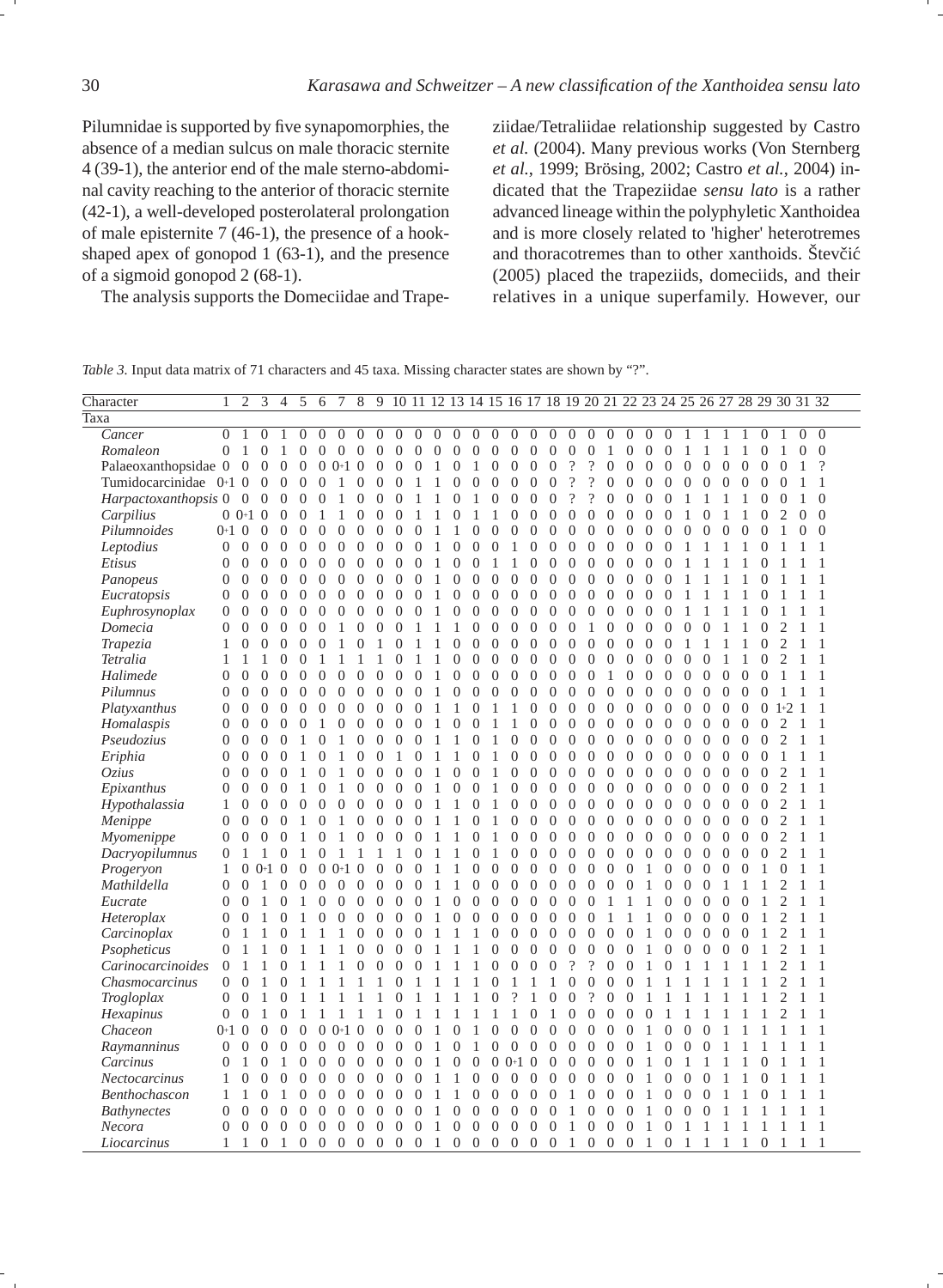analysis does not support these contentions. The domeciid + trapeziid + tetraliine clade is derived as the sister to the panopeid + pseudorhombilid +  $x$ anthid clade (Jamieson, 1993; Schubart *et al.*, 2000; Von Sternberg and Cumberlidge, 2001).

 The Eucratopsinae, previously assigned to the Goneplacidae, was moved to the Panopeidae (Guinot, 1978; Martin and Abele, 1986; Schweitzer and Karasawa, 2004; Števčić, 2005), whereas Williams (1984) and Sakai (2004) retained the subfamily within the Goneplacidae. Hendrickx (1998) treated the Pseudorhombilinae, formerly included in the Goneplacidae, as a distinct family. Sakai (2004) synonymised the subfamily with the goneplacid Carcinoplacinae. In the present analysis, both the Eucratopsinae and Pseudorhombilinae are excluded from the Goneplacidae and are placed within the Xanthoidea *sensu stricto* (Clade C), and we concur

| 33 34 35 36 37 38 39 40 41 42 43 44 45 46 47 48 49 50 51 52 53 54 55 56 57 58 59 60 61 62 63 64 65 66 67 68 69 70 71 |                                 |                                       |                                                                 |                                     |                                                     |                                     |                                         |                    |                |              |                                        |                |                                  |                              |                         |                |                |                          |                   |                     |                |                                                     |                          |                              |                |                              |          |
|----------------------------------------------------------------------------------------------------------------------|---------------------------------|---------------------------------------|-----------------------------------------------------------------|-------------------------------------|-----------------------------------------------------|-------------------------------------|-----------------------------------------|--------------------|----------------|--------------|----------------------------------------|----------------|----------------------------------|------------------------------|-------------------------|----------------|----------------|--------------------------|-------------------|---------------------|----------------|-----------------------------------------------------|--------------------------|------------------------------|----------------|------------------------------|----------|
|                                                                                                                      |                                 |                                       |                                                                 |                                     |                                                     |                                     |                                         |                    |                |              |                                        |                |                                  |                              |                         |                |                |                          |                   |                     |                |                                                     |                          |                              |                |                              |          |
|                                                                                                                      |                                 |                                       |                                                                 |                                     |                                                     |                                     |                                         |                    |                |              |                                        |                |                                  |                              |                         |                |                |                          |                   |                     |                |                                                     |                          |                              | $\overline{1}$ | $0 \quad 0$                  |          |
| $1 \t0 \t0 \t0 \t0+1 \t1 \t0 \t0 \t1 \t0+1 \t0$                                                                      |                                 |                                       |                                                                 |                                     | 0 0 0 0 2 1 0 0 0                                   |                                     |                                         |                    | $\gamma$       |              | ? ? ? ?                                |                |                                  | $\theta$                     | $\gamma$                | $\gamma$       | $\gamma$       | $\gamma$                 | $\gamma$          | $\gamma$            | $\gamma$       | $0\quad 0\quad 0\quad 0\quad 0$<br>$\gamma$         | $0\quad 0$<br>9          | $\mathcal{P}$                | -1             | $0\quad 0$<br>9              | $\gamma$ |
| $\gamma$<br>? 0 0 0 1 0 ? 1 1 0                                                                                      |                                 |                                       |                                                                 | $0\quad 0\quad 0$                   |                                                     | ? 0 1 0 0 1 0 1                     |                                         |                    |                |              | $0\quad 0$                             |                | $\overline{0}$                   | $0\quad 0$                   |                         | $\gamma$       | $\overline{?}$ | $\gamma$                 | $\gamma$          | $\gamma$            | $\gamma$       | $\gamma$                                            | $\gamma$                 | $\gamma$                     | $\gamma$       | $\gamma$                     | $\gamma$ |
| 1 0 0 0 0 1                                                                                                          |                                 | $0 \t0 \t1 \t1 \t0$                   |                                                                 |                                     | 0 0 0 0 0 1 0 0 0 0 1                               |                                     |                                         |                    |                |              | $0\quad 0$                             |                | $\overline{0}$                   | $\overline{0}$               | $\overline{0}$          | $\overline{?}$ | $\overline{?}$ | $\overline{?}$           | $\gamma$          | $\gamma$            | $\gamma$       | $\gamma$                                            | $\overline{\mathcal{L}}$ | $\gamma$                     | $\gamma$       | $\gamma$                     |          |
| $0\quad 0$<br>$0\quad 0$<br>$\overline{1}$                                                                           | $0$ 0 0 0 0 0                   |                                       | $\overline{0}$                                                  | $\overline{0}$                      | $\overline{0}$<br>$\overline{0}$                    | $\overline{0}$                      | 1 0 1 0 0                               |                    |                | -1           | $\overline{0}$                         | $\overline{0}$ | $\overline{0}$                   | $\overline{0}$               | $\overline{0}$          | $\overline{0}$ | -1             | $0\quad 0$               |                   | $\overline{0}$      | $\overline{0}$ | $\overline{0}$                                      | $\overline{0}$           | $\overline{0}$               | $\theta$       | $1 \quad 0$                  |          |
|                                                                                                                      |                                 |                                       |                                                                 |                                     |                                                     |                                     |                                         |                    |                |              |                                        |                |                                  |                              |                         |                |                |                          |                   |                     |                |                                                     |                          | $\overline{0}$               | -1             | $0\quad 0$                   |          |
| $1 \quad 1$<br>0 <sub>0</sub><br>$\overline{1}$                                                                      | $\overline{1}$                  | $0 \t0 \t0 \t0 \t0$                   | $\Omega$                                                        |                                     | 0 0 0 0 0 1 0 0 1                                   |                                     |                                         |                    |                |              | $0\quad 0\quad 0$                      |                | $\overline{0}$                   | $0\quad 0$                   |                         | -1             | $\overline{1}$ |                          | $0\quad 0\quad 0$ |                     | 1 0            |                                                     | $\overline{1}$           | $\Omega$                     | -1             | $0 \quad 0$                  |          |
| $\mathbf{1}$<br>$\overline{1}$<br>$0\quad 0$<br>-1                                                                   | $\overline{1}$                  | $0 \t0 \t0 \t0 \t0$                   |                                                                 | $0\quad 0\quad 0$                   |                                                     | 0 0 0 1 0 0 1                       |                                         |                    |                |              | $0\quad 0\quad 0$                      |                | $\Omega$                         | $\,0\,$                      | $\overline{1}$          | -1             | 1              |                          | $0\quad 0\quad 0$ |                     | 1 0            |                                                     | -1                       | $\overline{0}$               | -1             | $0 \quad 0$                  |          |
| $\overline{1}$<br>$\overline{1}$<br>$\mathbf{1}$<br>$0\quad 0$                                                       | $\overline{1}$                  | $0 \t0 \t0 \t0 \t0$                   | $\overline{0}$                                                  |                                     | $0 \t0 \t0 \t0 \t0+1 \t0 \t0 \t0+1 \t1 \t0 \t0 \t0$ |                                     |                                         |                    |                |              |                                        |                | $\overline{0}$                   | $0\quad 0$                   |                         | -1             |                | $0\quad 0\quad 0\quad 0$ |                   |                     | -1             | -1                                                  | $\overline{1}$           |                              | 0 <sub>1</sub> | $0 \quad 0$                  |          |
| $\overline{1}$<br>1<br>$0\quad 0$                                                                                    | 1 1 0 0 0 0 0                   |                                       | $\overline{0}$                                                  | -1                                  | 0 0 0 0 0 0 0 1 0 0 0                               |                                     |                                         |                    |                |              |                                        |                | $\overline{0}$                   | $0\quad 0$                   |                         | -1             |                | $0\quad 0\quad 0\quad 0$ |                   |                     | -1             | -1                                                  | -1                       | $\overline{0}$               | -1             | $0\quad 0$                   |          |
| 0 0 1 1 0 0 0 0 0 0 1<br>$1 \quad 1$                                                                                 |                                 |                                       |                                                                 |                                     | 0 0 0 0 0 0 1 1 0 0 0 0 0 0                         |                                     |                                         |                    |                |              |                                        |                |                                  |                              |                         |                |                |                          |                   |                     |                | 1 1 0 0 0 1 0 1 0 1                                 |                          |                              |                | $0\quad 0$                   |          |
| $1 \quad 1$<br>$0\quad 0$<br>- 1                                                                                     | -1                              | $0 \t0 \t0 \t0 \t0$                   | $\overline{0}$                                                  | $\overline{0}$                      | $0$ 0 0 0 0 0 0                                     |                                     |                                         |                    | -1             |              | $0\quad 0\quad 0\quad 0$               |                |                                  | $\overline{0}$               | - 1                     | -1             | $\overline{0}$ |                          |                   | $0 \t0 \t0 \t0 \t0$ |                |                                                     | - 1                      | $\overline{0}$               | -1             | $0\quad 0$                   |          |
| $0\quad 0$<br>-1<br>$\mathbf{1}$<br>- 1                                                                              | $\mathbf{1}$                    | $0\quad 0\quad 0$                     | $0\quad 0$                                                      |                                     | 0 0 0 0 0 0 0 0 1 1                                 |                                     |                                         |                    |                |              | $0\quad 0\quad 0$                      |                | $\overline{0}$                   | $\overline{0}$               | - 1                     | $\,1\,$        |                | $0 \t0 \t0 \t0 \t0 \t0$  |                   |                     |                |                                                     | - 1                      | $\boldsymbol{0}$             | 1              | $0\quad 0$                   |          |
| $1\quad1$<br>$0 \quad 0 \quad 1$<br>1<br>- 1<br>$0\quad 0$                                                           | $\overline{1}$<br>1 1 1 0 1 1 0 | $0 \t0 \t0 \t0 \t0$                   | $\overline{0}$                                                  | $0\quad 0\quad 0$<br>$\overline{0}$ | -1<br>$\overline{0}$                                | 0 0 0 0 0 1<br>0 0 0 0 0 1          |                                         |                    | $\overline{1}$ |              | $0\quad 0\quad 0$<br>$0\quad 0\quad 0$ |                | $\overline{0}$<br>$\overline{0}$ | $\overline{0}$<br>$0\quad 0$ | - 1                     | 1<br>- 1       |                | $0 \t0 \t1 \t0$          |                   |                     |                | 0 0 0 0 0 0 1<br>1 0 2                              |                          | $\overline{0}$<br>- 1        | -1<br>1        | $0\quad 0$<br>$0\quad 0$     |          |
| 0 0 1 1 1 0 0 1 0 0 0<br>$1\quad1$                                                                                   |                                 |                                       |                                                                 |                                     | -1                                                  | 0 0 0 0 0 0 1 0 0 0 0               |                                         |                    |                |              |                                        |                |                                  | $0\quad 0$                   |                         | - 1            |                |                          |                   |                     |                | 2 0 1 0 1 0 2 1                                     |                          |                              | -1             | $0\quad 0$                   |          |
| $1\quad1$                                                                                                            | 0 0 1 1 0 0 0 0 0               |                                       | $\Omega$                                                        | $0 \quad 0$                         |                                                     | $0 \t0 \t0 \t0 \t1 \t0 \t0 \t0 \t1$ |                                         |                    |                |              | $0\quad 0\quad 0$                      |                | $\overline{0}$                   |                              |                         |                |                |                          |                   |                     |                | 0 0 0 0 0 0 0 0 0 0 0 0                             |                          |                              |                | $0 \quad 0$                  |          |
| $1 \quad 1$<br>$0\quad 0$                                                                                            | 1 1                             | $0 \t0 \t0 \t0 \t0$                   |                                                                 |                                     | 0 0 0 0 0 0 0 0 0                                   |                                     |                                         |                    | -1             |              | $0\quad 0\quad 0$                      |                | $\Omega$                         | $0\quad 0$                   |                         |                |                |                          |                   |                     |                | 0 0 0 0 0 0 0 0                                     |                          | $\overline{0}$               | $\Omega$       | $0 \quad 0$                  |          |
| $\overline{1}$<br>$1 \quad 1$<br>$0\quad 0$                                                                          | $\overline{1}$                  | $0 \t0 \t0 \t0 \t0$                   |                                                                 | $0\quad 0\quad 0$                   |                                                     | 0 0 1 0 0 0 1                       |                                         |                    |                |              | $0\quad 0\quad 0$                      |                | $\overline{0}$                   | $0\quad 0$                   |                         |                |                | 1 0 0 0 0 0 0            |                   |                     |                |                                                     | $\overline{1}$           | $\overline{0}$               | $\overline{1}$ | $0 \quad 0$                  |          |
| $\mathbf{1}$<br>$\overline{1}$<br>$0\quad 0$                                                                         | 1 1 0 0 0 0 0                   |                                       | $\overline{0}$                                                  | $0\quad 0$                          | $0\quad 0$                                          |                                     | 1 0 0 0 1                               |                    |                |              | $0\quad 0\quad 0$                      |                | $\overline{0}$                   | $0\quad 0$                   |                         |                |                |                          |                   |                     |                | 0 0 0 0 0 0 0 0 0 0                                 |                          |                              |                | $0\quad 0$                   |          |
| 1 1 0 0 1 1 0 0 0 0 0                                                                                                |                                 |                                       |                                                                 |                                     | 0 0 0 0 0 1 0 0 0 1 0 0 0                           |                                     |                                         |                    |                |              |                                        |                | $\overline{0}$                   | $0\quad 0$                   |                         | $\overline{0}$ |                |                          |                   |                     |                | $0\; 0\; 0\; 0\; 0\; 0\; 0\; 0\; 0$                 |                          |                              |                | 1 0                          |          |
| $1\quad1$<br>$0\quad 0$<br>- 1                                                                                       | $\overline{1}$                  | $0 \t0 \t0 \t0 \t0$                   | $\Omega$                                                        |                                     | $0\quad 0\quad 0\quad 0$                            |                                     | 1 0 0 0 1                               |                    |                |              | $0\quad 0\quad 0$                      |                | $\overline{0}$                   | $0\quad 0$                   |                         | $\overline{0}$ |                |                          |                   |                     |                | 0000000000                                          |                          |                              |                | $1\quad$ 0                   |          |
| $0\quad 0$<br>$1\quad1$                                                                                              | 1 1                             | $0 \t0 \t0 \t0 \t0$                   |                                                                 |                                     | $0 \t0 \t0 \t0 \t0 \t1$                             |                                     |                                         | 0 0 0 1 0 0 0      |                |              |                                        |                | $\overline{0}$                   | $0\quad 0$                   |                         | $\overline{0}$ | $\overline{0}$ |                          |                   |                     |                | $0$ 0 0 0 0 0 0                                     |                          |                              | $\theta$       | $0\quad 0$                   |          |
| $0\ 0\ 0\ 0$<br>- 1                                                                                                  | 1                               | 0 1 0 0 0                             |                                                                 |                                     | $0 \t0 \t0 \t0 \t0$                                 | -1                                  |                                         | $0 \t 0 \t 0 \t 1$ |                |              | $0\quad 0\quad 0$                      |                | $\overline{0}$                   | $0\quad 0$                   |                         |                |                |                          |                   |                     |                | 0 0 0 0 0 0 0 0 0 0                                 |                          |                              |                | 1 0                          |          |
| 0 0 0 0 1 1 0 1 0 0 0                                                                                                |                                 |                                       |                                                                 |                                     | 0 0 0 0 0 1 0 0 1 0 1 0 0 0                         |                                     |                                         |                    |                |              |                                        |                | $\overline{0}$                   | $0\quad 0$                   |                         |                |                |                          |                   |                     |                | 0 0 0 0 0 0 0 0 0 0                                 |                          |                              |                | 1 0                          |          |
| 0 0 0 0 1 1 0 0 0 0 0<br>$1 \t1 \t1 \t1$<br>-1                                                                       | $\overline{1}$                  | $0 \t0 \t0 \t0 \t0$                   | $\overline{0}$                                                  | $\overline{0}$                      | 0 0 0 0 0 0 0 1 0 1 0 0 0 0<br>$\overline{0}$       | 0 0 1 0 0 1                         |                                         |                    | -1             |              | $0\quad 0\quad 0$                      |                | $\overline{0}$                   | $\overline{0}$               | $\overline{0}$          | $\overline{0}$ |                | $0\quad 0\quad 0$        |                   |                     |                | 0 0 0 0 0 0 0 0 0 0 0 0<br>$0\quad 0\quad 0\quad 0$ |                          | $\Omega$                     | $\Omega$       | 1 0<br>$0 \quad 0$           |          |
| 1 0 1 1 1 0 0 0 0 0 0 0 0 0 0 0 0 1 1 0 1 0 0 0 0 0 2<br>$1\quad1$                                                   |                                 |                                       |                                                                 |                                     |                                                     |                                     |                                         |                    |                |              |                                        |                |                                  |                              |                         |                |                |                          |                   |                     |                | 1 0 0 0 0 0                                         |                          | $\overline{0}$               | $\Omega$       | $0 \quad 0$                  |          |
| $1\quad1$<br>$1 \t1 \t1$                                                                                             | $1\quad0\quad0$<br>-1           |                                       | 1 0 0 0                                                         |                                     | $\overline{1}$<br>$\overline{0}$                    | 1 0 0 0 1                           |                                         |                    | -1             | $\mathbf{1}$ | $0\quad 0$                             |                | $\overline{0}$                   | $0\quad 0$                   |                         | $\overline{1}$ | 1              |                          |                   |                     |                | 0 0 0 0 0 2                                         |                          | $\overline{0}$               | $\mathbf{1}$   | $0 \quad 0$                  |          |
| 1 1 1 1 1 0 0 1 0 0 1 1 0 1 0 0 0 1 1 1 0 0<br>$1\quad1$                                                             |                                 |                                       |                                                                 |                                     |                                                     |                                     |                                         |                    |                |              |                                        |                | $\overline{0}$                   | $0\quad 0$                   |                         | -1             | <sup>1</sup>   |                          |                   |                     |                | 0 0 0 0 0 2 0                                       |                          |                              | -1             | $0\quad 0$                   |          |
| 1 1 1 1 1 1 1 0 0 1 0 0 1 1 0 0 1 0 0 0 1 1 1 1 0 0 0 0 0 0 0 0 0 0                                                  |                                 |                                       |                                                                 |                                     |                                                     |                                     |                                         |                    |                |              |                                        |                |                                  |                              |                         |                |                |                          |                   | -1                  |                | $0 \t0 \t0 \t0 \t0$                                 |                          |                              |                | $0\quad 0$                   |          |
| 1 1 1<br>1<br>- 1                                                                                                    | $\overline{1}$<br>1 0 0         | 1 0                                   | $\overline{0}$                                                  | -1                                  | 1 0                                                 | $\overline{1}$                      | $0 \t 0 \t 0 \t 1$                      |                    | - 1            | -1           | $0\quad 0$                             |                | $\overline{0}$                   | $0\quad 0$                   |                         | $\overline{0}$ | $\overline{0}$ | $\overline{0}$           | $\overline{0}$    | -1                  | $\overline{0}$ | $\overline{0}$                                      | $\overline{0}$           | $\overline{0}$               | $\theta$       | $0 \quad 0$                  |          |
| 1 1 1 1 1 1 1 0 0 1 0 1 0 1 0 1 0 0 0 1 1 1 0 0 0 0 0 0                                                              |                                 |                                       |                                                                 |                                     |                                                     |                                     |                                         |                    |                |              |                                        |                |                                  |                              |                         |                |                | ? ? ?                    |                   | ?  ?  ?             |                |                                                     | $?$ ?                    | $\gamma$                     | $\gamma$       |                              | 2, 2     |
| $1\quad1$<br>1 1 1                                                                                                   | - 1                             | 1 0 0 1 1 1                           |                                                                 | -1                                  | -1<br>$\overline{0}$                                | 1 0 0 0 1                           |                                         |                    | -1             | -1           | 1 0 0                                  |                |                                  | $0\quad 0$                   |                         | $\overline{0}$ |                | $0\quad 0\quad 0\quad 0$ |                   |                     | $\overline{0}$ | $\overline{0}$                                      | $\overline{0}$           | $\overline{0}$               | $\overline{1}$ | $0 \quad 0$                  |          |
| 1 1 1 1 1 1 1 0 0 1 1 1 1 1 0 1 0 0 0 1 1 1                                                                          |                                 |                                       |                                                                 |                                     |                                                     |                                     |                                         |                    |                |              |                                        |                | $0 \t0 \t0 \t0 \t0$              |                              |                         |                |                | $0\quad 0\quad 0\quad 0$ |                   |                     |                | $0\quad 0\quad 0\quad 0$                            |                          | $\overline{0}$               | $\theta$       | $0 \quad 0$                  |          |
| 1 1 1 1<br>$1 \quad 1$                                                                                               |                                 | 1 0 0 1 0 0 0 1 0 1 0 0 0 0 1 0 0 0 0 |                                                                 |                                     |                                                     |                                     |                                         |                    |                |              |                                        |                |                                  |                              |                         |                |                | 1 0 0 0 0 0              |                   | $0\quad 0\quad 0$   |                |                                                     | 1 0                      |                              | -1             | $0 \quad 0$                  |          |
| $10+1011$<br>1                                                                                                       | 1 0 0                           |                                       | $1 \t0 \t0 \t0+1 \t0 \t0 \t1 \t1 \t0 \t0 \t1 \t1 \t1 \t0+1 \t0$ |                                     |                                                     |                                     |                                         |                    |                |              |                                        |                |                                  |                              | $0 \t 0 \t 0 \t 2 \t 1$ |                |                |                          | $\Omega$          | $\theta$            | $\overline{0}$ | $\overline{0}$                                      | $\overline{0}$           | $\Omega$                     | $\Omega$       | $0 \quad 0$                  |          |
| $1 \quad 1$                                                                                                          |                                 |                                       |                                                                 |                                     |                                                     |                                     |                                         |                    |                |              |                                        |                |                                  |                              |                         |                |                |                          |                   |                     |                |                                                     | $\overline{1}$           | $0\quad 0$<br>$\overline{0}$ | -1             | $0\quad 0$<br>0 <sub>1</sub> |          |
| 0 0 1 1 1 0 0 1 0 1 0 1 1 1<br>$\mathbf{1}$<br>-1                                                                    |                                 |                                       |                                                                 |                                     |                                                     |                                     | 0 0 0 1 1 1 1 1 1 0 0 0 1 2 1 0 0 0 0 0 |                    |                |              |                                        |                |                                  |                              |                         |                |                |                          |                   |                     |                |                                                     |                          | $\overline{0}$               | $\overline{0}$ | $0\quad 0$                   |          |
| 1 1<br>-1<br>$\overline{1}$                                                                                          | -1<br>$\mathbf{1}$              | $0\quad 0$<br>1 0                     | -1                                                              | 0 <sub>1</sub>                      | -1                                                  | 1 1 0 0 1                           |                                         |                    | $\,1\,$        |              | 1 1 1                                  |                | -1                               |                              | $0 \t0 \t0 \t2 \t1$     |                |                |                          | $\overline{0}$    |                     |                | $0$ 0 0 0 0 0                                       |                          |                              |                | $0\quad 0$                   |          |
| - 1<br>1 1<br>- 1<br>1                                                                                               | 1 0 0<br>- 1                    | 1 0                                   |                                                                 | 1 0 1                               | - 1                                                 | 1 1 0 0 1 1 1 1 1 1                 |                                         |                    |                |              |                                        |                |                                  |                              | $0 \t 0 \t 0 \t 2$      |                |                | -1                       | $\overline{0}$    | $\overline{0}$      |                | $0\quad 0\quad 0$                                   |                          | $\overline{0}$               | - 1            | 0 <sub>1</sub>               |          |
|                                                                                                                      |                                 |                                       |                                                                 |                                     |                                                     |                                     |                                         |                    |                |              |                                        |                |                                  |                              |                         |                |                |                          |                   |                     |                |                                                     |                          |                              |                |                              |          |
|                                                                                                                      |                                 |                                       |                                                                 |                                     |                                                     |                                     |                                         |                    |                |              |                                        |                |                                  |                              |                         |                |                |                          |                   |                     |                |                                                     |                          |                              |                |                              |          |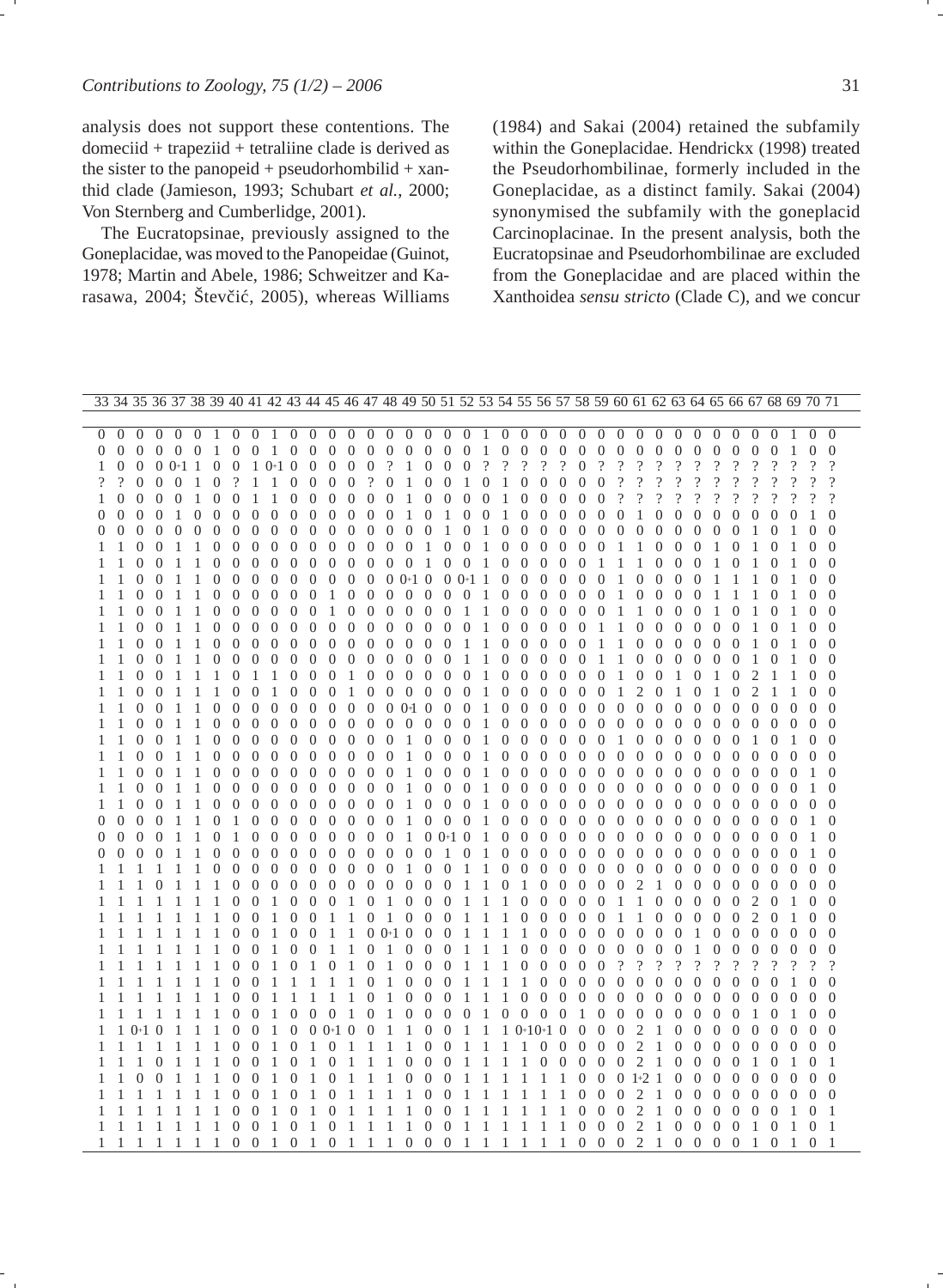with Hendrickx (1998) and Števčić (2005) in considering the Pseudorhombilidae as a family. We follow Schweitzer and Karasawa (2004) in placing the Eucratopsinae in the Panopeidae.

 Hendrickx (1998) previously had noted that the relationship between the Pseudorhombilidae and Panopeidae was difficult to establish. A sister-group relationship between the Panopeidae and Xanthidae has been suggested by previous studies (Coelho and Coelho Filho, 1993; Von Sternberg *et al.*, 1999), and our analysis supports this finding, suggesting the monophyly of the Panopeidae, containing the Eucratopsinae and Panopeinae and with the Panopeidae as a basal clade, followed by the more derived Pseudorhombilidae + Xanthidae *sensu stricto* clade.

 Clade D (Platyxanthidae + Hypothalassiidae + Eriphiidae + Oziidae + Pseudoziidae) stands as the sister to Clades E-F (Goneplacidae + Hexapodidae) + Portunoidea. Clade D is weakly supported by only one character, an anteriorly tapered buccal frame (15-1). Two synapomorphies, an indistinct sternal suture 3/4 (30-2) and a long gonopod 2 (69-0), unite Clade D and the larger clade including Clades E-F + Portunoidea. Guinot (1978) had previously suggested that there was a close relationship between the Platyxanthidae and Eriphiidae, and Karasawa and Kato (2003a, b) had suggested that the Eriphiidae was the sister to the Pseudoziidae. Schweitzer (2005a) mentioned that the Carpiliidae, Zanthopsidae, Eriphiidae, Platyxanthidae, and Tumidocarcinidae comprise a natural group and might warrant their own superfamily. The analysis supports a Platyxanthidae + Eriphiidae + Pseudoziidae relationship, but the relationship of these three families together with the Carpiliidae and Zanthopsidae is not supported.  $\text{Števčić (2005)}$  erected the superfamily Pseudozioidea for the Pseudoziidae and Flindersoplacidae Števčić, 2005, but our analysis does not support its superfamily status.

 *Hypothalassia* is the sister-group of an unresolved polytomy consisting of the Pseudoziidae, Eriphiidae, and Oziidae. *Hypothalassia* lacks two synapomorphies, a weakly protruded front (5-1) and the absence of the upper orbital fissures  $(7-1)$ , of the clade (Pseudoziidae + remaining members of Eriphiidae); therefore, it cannot be placed within the previously recognized eriphiid subfamilies. As a result, a new family is herein erected for *Hypothalassia*.

In the present analysis, the sister-group relation-

ship of the clade (Pseudoziidae + Eriphiidae +  $Ozi$ inae + Dacryopilumninae + Menippinae)) is unresolved; however, the Eriphiidae lack a synapomorphy (a long, filamentous gonopod 2: 70-1) of the monophyletic clade (Oziinae + Dacryopilumninae + Menippinae). The analysis suggests that the Eriphiidae containing the sole genus *Eriphia* be treated as a distinct family, which Coelho and Coelho Filho (1993), Guinot *et al.* (2002), and Ng and Clark (pers. comm. *in* Davie, 2002) have already suggested.

 The monophyly of the clade (Oziinae + Dacryopilumninae + Menippinae) is supported by only one synapomorphy (70-1); even so, the Oziidae Dana, 1851a, i.e. Guinot *et al.* (2002), is considered to be a valid taxon and three subfamilies, Oziinae, Dacryopilumninae, and Menippinae, are here placed within it. The Oziinae is the sister to the Dacryopilumninae and Menippinae, and the Dacryopilumninae is derived as the sister to the Menippinae *sensu stricto*. The Dacryopilumninae is characterized by seven characters: the absence of a median notch on the frontal margin (2-1), the absence of frontal teeth (3-1), the absence of anterolateral teeth (8-1, 9-1), a completely closed orbital hiatus (10-1), the absence of a large molar tooth on the occlusal surface of the major cheliped (49-0), and the presence of the cheliped merus fused to the basis-ischium (51-1). The Menippinae is defined by one unique synapomorphy, a deep medial hollow on male thoracic sternite 5 (40-1). Ng *et al.* (2001) and Davie (2002) did not consider the Menippinae to be synonymous with the Oziinae, with which we concur. We also note that within the Eriphioidea, sternal sutures as well as features of the carapace, antennae, orbits, and gonopod 2 (Ng *et al.*, 2001; Davie, 2002) are supported as useful phylogenetic characters. In the Hypothalassiidae, the Eriphiidae, and the Oziinae of the Oziidae, sternal sutures 4/5 and 5/6 of both sexes are incomplete, whereas in the Dacryopilumninae and Menippinae of the Oziidae, sutures 4/5 and 5/6 of females

*Fig. 1.* Strict consensus tree of two most-parsimonious trees of 45 taxa. Length = 239, Consistency index =  $0.4017$ , Retention index =  $0.7534$ , Rescaled consistency index =  $0.3026$ . Bremer support of each clade is indicated. Genera, subfamilies, families, and superfamilies listed at right follow the classification largely in the sense of Martin and Davis (2001), Davie (2002), and Poore  $(2004)$ , reflecting the classification used to generate our list of included taxa.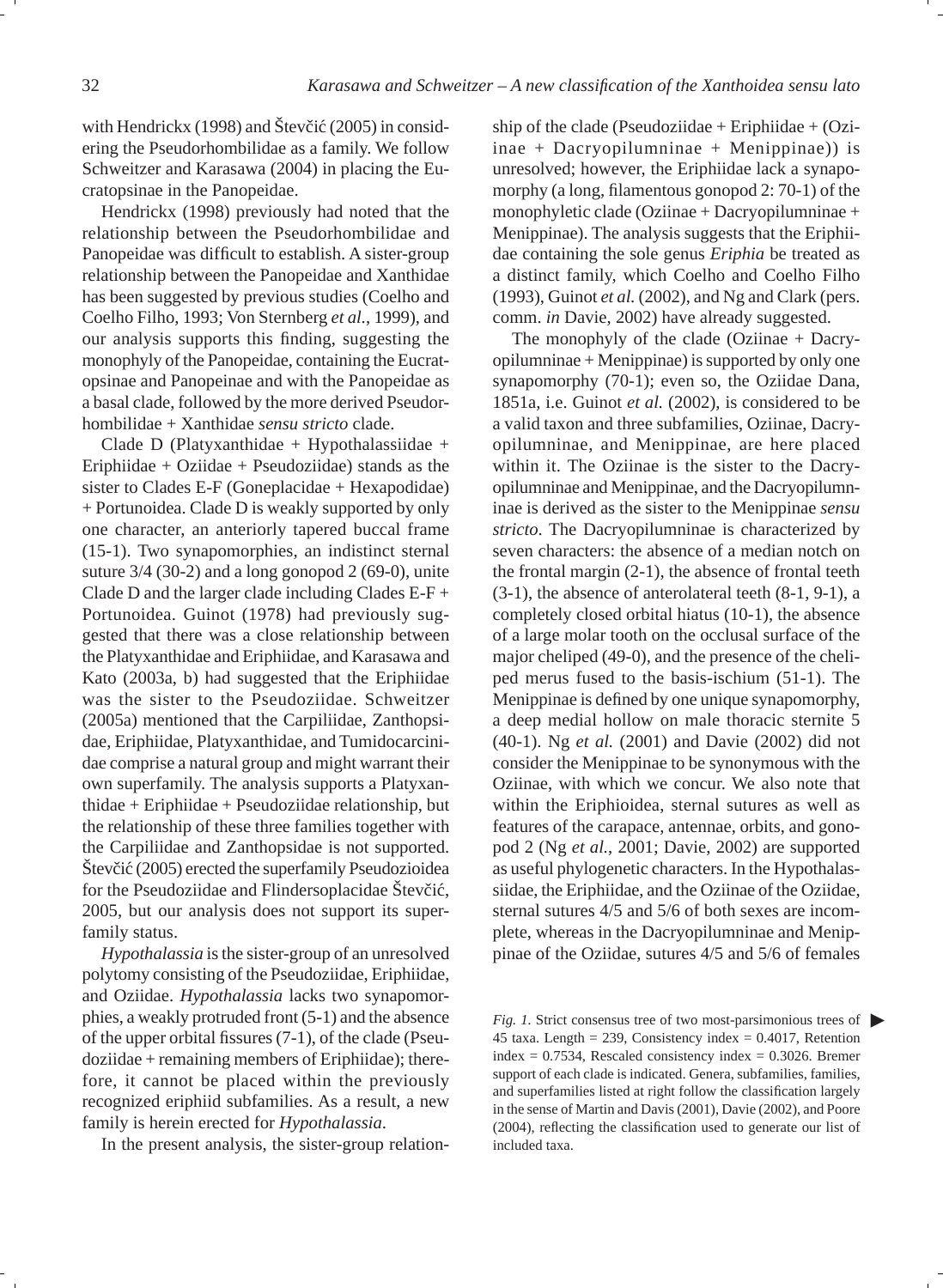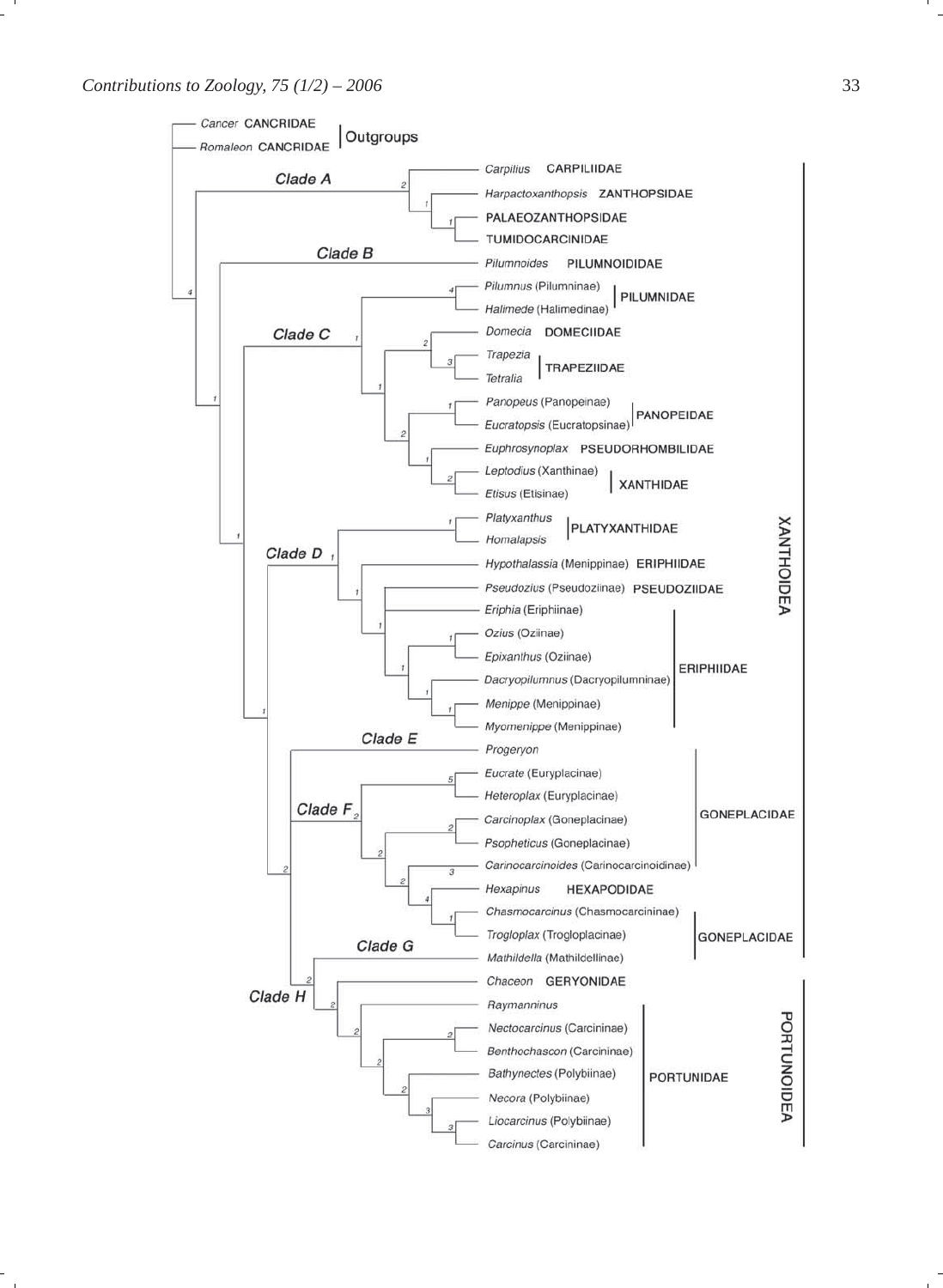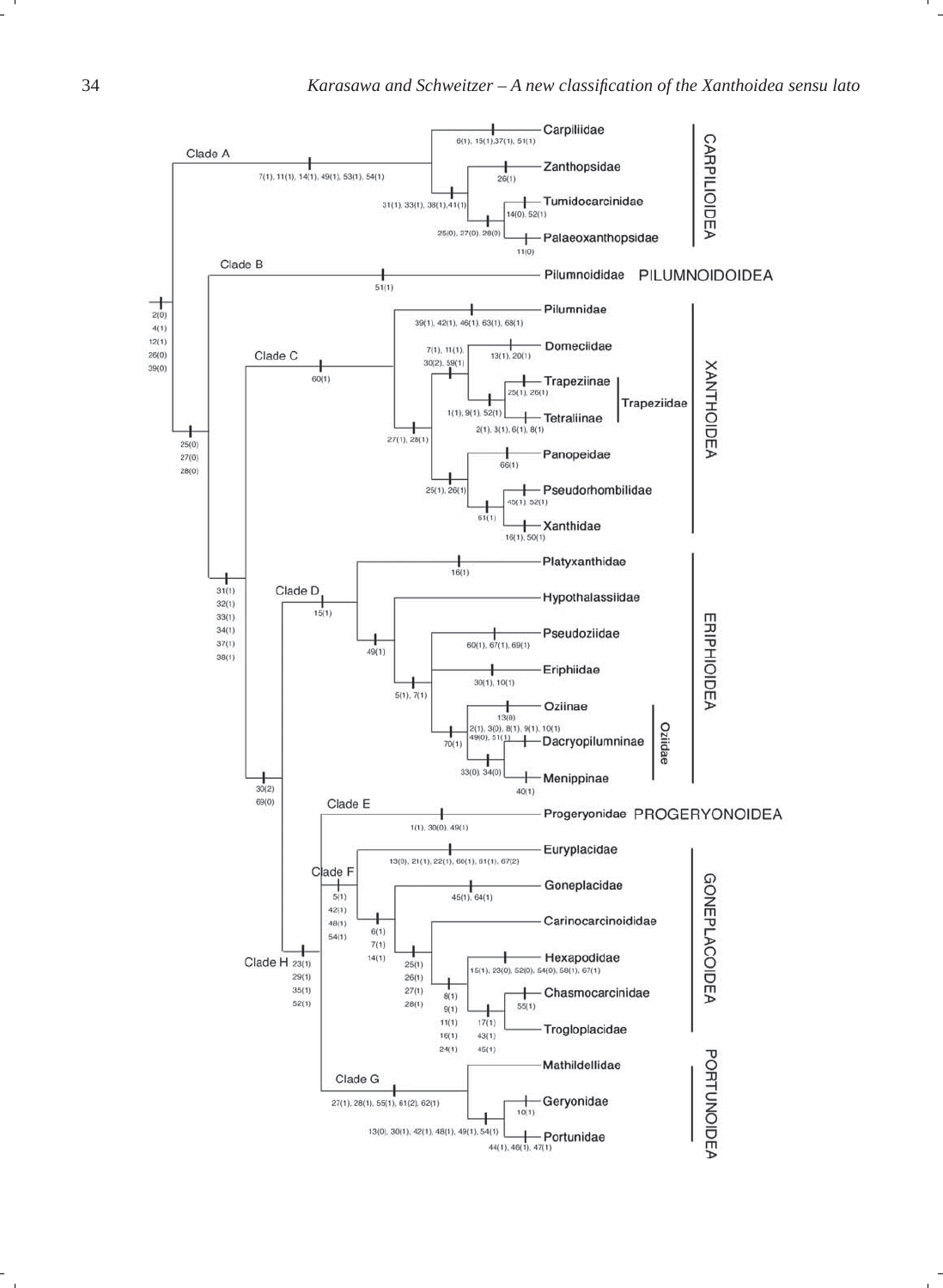are complete and in males are incomplete.

 Clade H (Progeryonoidea + Goneplacoidea + Portunoidea), with Bremer support of 2, is unambiguously united by four synapomorphies: a broadly triangular male abdomen (23-1), a wide thoracic sternum (29-1), a medially interrupted sulcus delimiting thoracic sternites 6 and 7 (35-1), and relatively long propodi of pereiopods 2-5 (52-1). The sistergroup relationships within Clade H cannot be resolved as it is a polytomy. Karasawa and Kato (2003a, b) considered that the Goneplacidae was monophyletic based upon cladistic analysis; however, the present analysis suggests that the Goneplacidae *sensu* Karasawa and Kato is paraphyletic. The Portunoidea clade, with Bremer support of 2, is well defined by five synapomorphies: fused, immovable male abdominal somites 3-5 (27-1, 28-1); a spatulate dactylus of pereiopods 5 (55-1); strongly curved gonopods 1 (61-2); and the presence of a strongly curved, inflated base of gonopods  $1$  (62-1). The Mathildellidae, which had been considered by Karasawa and Kato (2003a) to be a goneplacid, is derived earliest within the clade, followed by the Geryonidae and Portunidae.

 In previous work, the systematic placement of *Progeryon* has been variable. Bouvier (1922) originally placed *Progeryon* together with *Geryon* Krøyer, 1837, within his Galenidae. Balss (1957) and Guinot (1970 [1971]) assigned the genus to the Geryonidae; however, Manning and Holthuis (1981) questioned their opinions. Manning and Holthuis (1989) later suggested that *Progeryon* and *Paragalene* Kossmann, 1878, previously assigned to the Geryonidae, might well belong to a new family. Poupin (1996) and D'Udekem d'Acoz (1999) included *Progeryon* within the Xanthoidea, but did not place it into a family. Ng and Guinot (1999) suggested that *Progeryon* is a member of the goneplacid Carcinoplacinae. Most recently, Poupin (2003) included *Progeryon* within the Goneplacidae, but Karasawa and Kato (2003b) showed that *Progeryon* cannot be assigned to the Goneplacinae sensu Karasawa and Kato (2003a) (=

 *Fig. 2.* Strict consensus tree of two most-parsimonious trees of 43 taxa within the Xanthoidea *sensu lato* and Portunoidea. Length  $= 239$ , Consistency index  $= 0.4017$ , Retention index  $= 0.7534$ , Rescaled consistency index  $= 0.3026$ . Unambiguous Character state changes are given. Families and superfamilies at right reflect the new classification scheme proposed herein.

Carcinoplacinae) and did not place it within any goneplacid subfamily. Števčić  $(2005)$  placed the genus within a tribe of the Geryonidae. The present analysis suggests that *Progeryon* warrants its own superfamily and family because the genus lacks the synapomorphies of Clade F (Gone placidae + Hexapodidae) and the Portunoidea.

Clade F contains five subfamilies of the Goneplacidae, as well as the Hexapodidae, and, with Bremer support of 2, is well defined by five synapomorphies: a weakly protruded front (5-1), the anterior end of the male sterno-abdominal cavity reaching to the anterior thoracic sternite 4 (42-1), a well-developed posterolateral prolongation of male thoracic episternite 7 (46-1), the absence of dark-colored cheliped fingers  $(48-1)$ , and the absence of corneous tips of the dactyli of pereiopods 2-5 (54-1). Within the clade, the Chasmocarcininae and Trogloplacinae are sister taxa nested as the most derived clade, preceded by the Hexapodidae, Carinocarcinoidinae, Goneplacinae, and the most basal Euryplacinae.

 The monophyly of the Euryplacinae, with Bremer support of 4, is well supported by six synapomorphies: the presence of the basal article of the antenna reaching the front (13-0), the possession of a long telson (21-1), distinctly narrow male abdominal somites 4-6 (22-1), a slender, slightly curved gonopod 1 (60-1, 61-1), and a very short gonopod 2 (67- 2). The Goneplacinae, with a Bremer support of 2, share two synapomorphies, thoracic sternite 8 visible posteriorly (45-1) and the possession of a truncated apex of gonopod 1 (64-1). The Carinocarcinoidinae + Hexapodidae + Chasmocarcininae + Trogloplacinae clade, with Bremer support of 3, is well united by four characters: the possession of completely fused, immovable male thoracic sternites 3-5 (25-1, 26-1, 27-1, 28-1). The Hexapodidae is derived as the sister to the Chasmocarcininae and Trogloplacinae and is united by six characters: an anteriorly tapered buccal frame (15-1), a relatively narrow male abdomen (23-0), short propodi of pereiopods 2-4 (52-0), possession of dactyli of pereiopods 2-4 with corneous tip (54-0), reduction of pereiopod 5 (58-1), and a short gonopod 2 (67-1), of which one is unique (58- 1). The Hexapodidae + Chasmocarcininae + Trogloplacinae clade, with Bremer support of 4, is well supported by five synapomorphies: the absence of anterolateral spines (8-1), anterolateral and posterolateral margins not differentiated (9-1), absence of a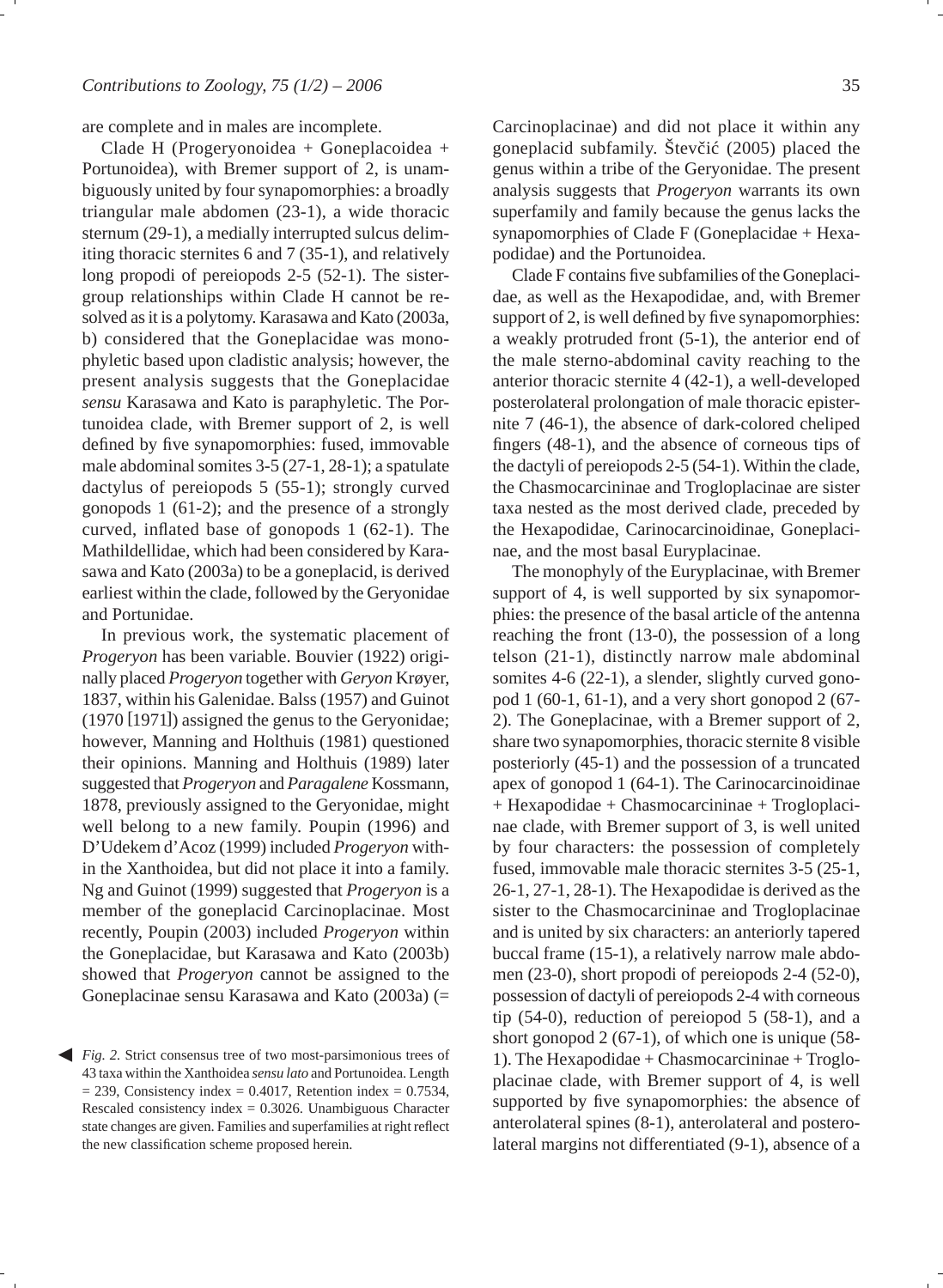carapace posterior carina (11-1), absence of endostomial ridges (16-1), and a narrow male abdominal somite 3 (24-1). A sister-group relationship of chasmocarcinines and trogloplacines is also well supported by three synapomorphies: the ischium of maxilliped 3 about equal to the merus (17-1), the presence of a supplementary plate on male thoracic sternite 8 (43-1), and male thoracic sternite 8 visible ventrally (45-1). The Carinocarcinoidinae + Hexapodidae + Chasmocarcininae + Trogloplacinae and Hexapodidae + Chasmocarcininae + Trogloplacinae clades each have high decay values and are well supported by unambiguous synapomorphies.

 The Euryplacinae and Goneplacinae, basal within Clade F, lack the synapomorphies of the clade Carinocarcinoidinae + Hexapodidae + Chasmocarcininae + Trogloplacinae. Therefore, the Hexapodidae is not reduced to subfamily status within the Goneplacidae, but instead, the five recognized goneplacid subfamilies (Euryplacinae, Goneplacinae, Carinocarcinoidinae, Chasmocarcininae, Trogloplacinae) are elevated to full family status. Karasawa and Kato (2003a) had previously synonymised the Carcinoplacinae with the Goneplacinae, because in their phylogenetic analysis, the Carcinoplacinae cannot be clearly separated from the Goneplacinae.

 Von Sternberg and Cumberlidge (2001) excluded the Goneplacidae from the Xanthoidea because the Goneplacidae was derived as the sister to the Portunoidea based upon their cladistic analysis, but they did not assign the family to any superfamily. Schweitzer (2005a) suggested that the Goneplacidae might warrant its own superfamily. The present analysis strongly supports the monophyly of the Euryplacidae, Goneplacidae, Carinocarcinoididae, Hexapodidae, Chasmocarcinidae, and Trogloplacidae by five synapomorphies; thus, these six families are placed within the superfamily Goneplacoidea.

 The clade Portunoidea, with Bremer support of 2, is a monophyletic group defined by four synapomorphies: immovable male abdominal somites 3-5 (27-1, 28-1), a spatulate dactylus of pereiopod 5 (55-1), a strongly curved gonopod 1 (61-2), and an inflated, strongly hooked base of gonopod 1 (62-1). Karasawa and Kato (2003a) erected a new subfamily Mathildellinae within the Goneplacidae and suggested that the subfamily formed the most basal clade within the family. However, in the current analysis, the Mathildellinae is the basal-most lineage

within the Portunoidea clade and lacks synapomorphies of the Goneplacoidea. Therefore, the Mathildellinae should be given full family status, and the Mathildellidae is here placed within the Portunoidea. The Mathildellidae is derived as the sister to the Geryonidae and Portunidae.

 A sister-group relationship of the Geryonidae and Portunidae, with Bremer support of 2, is well supported by six synapomorphies: the basal article of the antenna reaching the front (13-0), a shallow sternal groove 3/4 (30-1), a male sterno-abdominal cavity reaching the anterior thoracic sternite 4 (42-1), chelipeds lacking dark-colored fingers  $(48-1)$ , the occlusal surface of the dactylus of the major cheliped with a molar tooth (49-1), and dactyli of pereiopods 2-4 without corneous tip (54-1).

The clade Portunidae is defined by three synapomorphies: male thoracic sternite 8 visible ventrally (44-1), a well developed posterolateral prolongation of episternite 7 (46-1), and the presence of a penial groove of male thoracic sternite (47-1). The presence of a penial groove of male thoracic sternite 8 (Rodriquez, 1992) is a unique synapomorphy. Ng (2000) erected a new monotypic genus, *Raymanninus*, for *Benthochascon schmitti* Rathbun, 1931, and noted that there is a close relationship between *Raymanninus* and the geryonid genera based upon characters of the carapace, sternum, abdomen, and gonopods. *Raymanninus* (Portunidae incertae sedis; Ng, 2000) is the earliest-derived taxon within the portunid clade. The analysis suggests that both the Carcininae and Polybiinae are polyphyletic, as Von Sternberg and Cumberlidge (2001) and Schubart and Reuschel (2005) have already indicated; therefore, the systematics of both of these subfamilies needs to be reevaluated.

 A family of hydrothermal vent crabs, Bythograeidae Williams, 1980, was originally placed within its own superfamily Bythograeoidea, and suggested to be closely related to the Xanthidae *sensu lato*, Goneplacidae, and Portunidae (Williams, 1980). Guinot (1988) and Guinot *et al.* (2002) suggested that the Bythograeidae had close affinities with the marine Eriphiidae, Oziidae, 'Carcinoplacidae', and

*Fig. 3.* The familial arrangement of the genera known from the fossil record previously assigned to the Xanthoidea *sensu lato*, based upon our classification, and their stratigraphic distribution.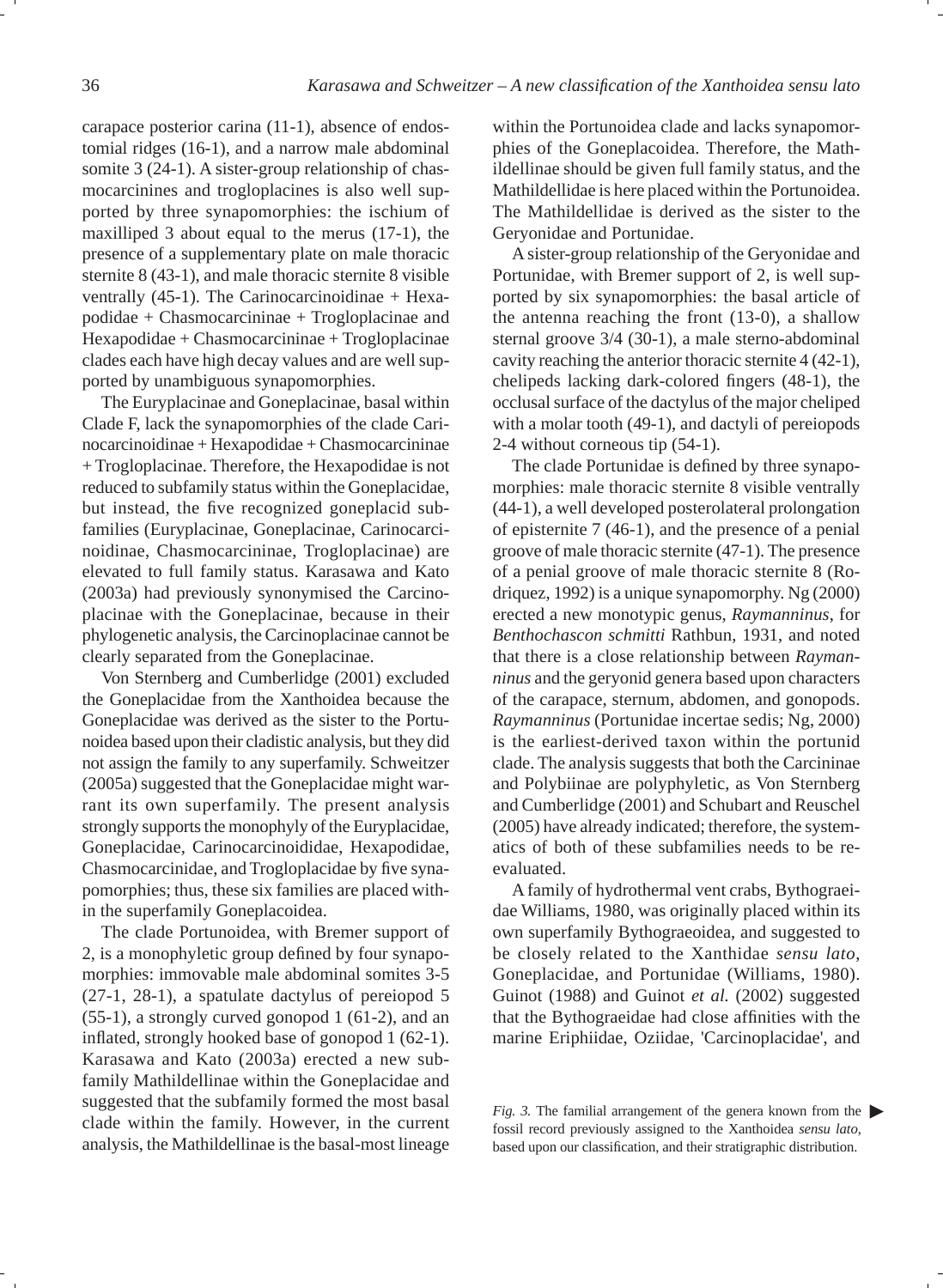| taxa<br>range                                                |                | Cret. Paleo. | Eo. | Oligo. | Mio. | Plio. | Pleist. | Recent |
|--------------------------------------------------------------|----------------|--------------|-----|--------|------|-------|---------|--------|
|                                                              |                |              |     |        |      |       |         |        |
| Superfamily Carpilioidea Ortmann, 1893                       |                |              |     |        |      |       |         |        |
| Family Carpiliidae Ortmann, 1893                             |                |              |     |        |      |       |         |        |
| Holcocarcinus Withers, 1924                                  |                |              |     |        |      |       |         |        |
| Ocalina Rathbun, 1929                                        |                |              |     |        |      |       |         |        |
| Proxicarpilius Collins & Morris, 1978                        |                |              |     |        |      |       |         |        |
| Eocarpilius Blow & Manning, 1996                             |                |              |     |        |      |       |         |        |
| Palaeocarpilius A. Milne Edwards, 1862                       |                |              |     |        |      |       |         |        |
| Carpilius Leach in Desmarest, 1823                           |                |              |     |        |      |       |         |        |
| Family Zanthopsidae Vía, 1959                                |                |              |     |        |      |       |         |        |
| Zanthopsis McCoy, 1849                                       |                |              |     |        |      |       |         |        |
| Harpactocarcinus A. Milne Edwards, 1862                      |                |              |     |        |      |       |         |        |
| Martinetta Blow & Manning, 1997                              |                |              |     |        |      |       |         |        |
| Neozanthopsis Schweitzer, 2003a                              |                |              |     |        |      |       |         |        |
| Fredericia Collins & Jakobsen, 2003                          |                |              |     |        |      |       |         |        |
| Harpactoxanthopsis Via, 1959                                 |                |              |     |        |      |       |         |        |
| Family Tumidocarcinidae Schweitzer, 2005a                    |                |              |     |        |      |       |         |        |
| Xanthilites Bell, 1858                                       |                |              |     |        |      |       |         |        |
| Pulalius Schweitzer et al., 2000                             |                |              |     |        |      |       |         |        |
| Tumidocarcinus Glaessner, 1960                               |                |              |     |        |      |       |         |        |
| Baricarcinus Casadío et al., 2004                            |                |              |     |        |      |       |         |        |
| Paratumidocarcinus Martins-Neto, 2001                        |                |              |     |        |      |       |         |        |
| Family Palaeoxanthopsidae Schweitzer, 2003a                  |                |              |     |        |      |       |         |        |
| Palaeoxanthopsis Beurlen, 1958                               |                |              |     |        |      |       |         |        |
| Remia Schweitzer, 2003a                                      |                |              |     |        |      |       |         |        |
| Jakobsenius Schweitzer, 2005a                                |                |              |     |        |      |       |         |        |
| Rocacarcinus Schweitzer, 2005a                               |                |              |     |        |      |       |         |        |
| Lobulata Schweitzer et al., 2004                             |                |              |     |        |      |       |         |        |
| Verrucoides Vega et al., 2001                                |                |              |     |        |      |       |         |        |
| Paraverrucoides Schweitzer, 2003a                            |                |              |     |        |      |       |         |        |
| Superfamily Pilumnoidoidea Guinot & Macpherson, 1987         |                |              |     |        |      |       |         |        |
|                                                              |                |              |     |        |      |       |         |        |
| Family Pilumnoididae Guinot & Macpherson, 1987<br>no fossils |                |              |     |        |      |       |         |        |
|                                                              |                |              |     |        |      |       |         |        |
| Superfamily Xanthoidea MacLeay, 1838                         |                |              |     |        |      |       |         |        |
| Family Pilumnidae Samouelle, 1819                            |                |              |     |        |      |       |         |        |
| Titanocarcinus A. Milne Edwards, 1864                        | $\overline{?}$ |              |     |        |      |       |         |        |
| Budapanopeus Müller & Collins, 1991                          |                |              |     |        |      |       |         |        |
| Eohalimede Blow & Manning, 1996                              |                |              |     |        |      |       |         |        |
| Eopilumnus Beschin et al., 2002                              |                |              |     |        |      |       |         |        |
| Gollincarcinus Beschin & De Angeli, 2004                     |                |              |     |        |      |       |         |        |
| Eumorphactaea Bittner, 1875                                  |                |              |     |        |      |       |         |        |
| Lessinioplax Beschin & De Angeli, 2004                       |                |              |     |        |      |       |         |        |
| Lobogalenopsis Müller & Collins, 1991                        |                |              |     |        |      |       |         |        |
| Maingrapsus Tessier et al., 1999                             |                |              |     |        |      |       |         |        |
| Paracorallicarcinus Tessier et al., 1999                     |                |              |     |        |      |       |         |        |
| Viacarcinus Blow & Manning, 1996                             |                |              |     |        |      |       |         |        |
| Lobonotus A. Milne Edwards, 1864                             |                |              |     |        |      |       |         |        |
| Galenopsis A. Milne Edwards, 1865                            |                |              |     |        |      |       |         |        |
| Pilumnus Leach, 1815                                         |                |              |     |        |      |       |         |        |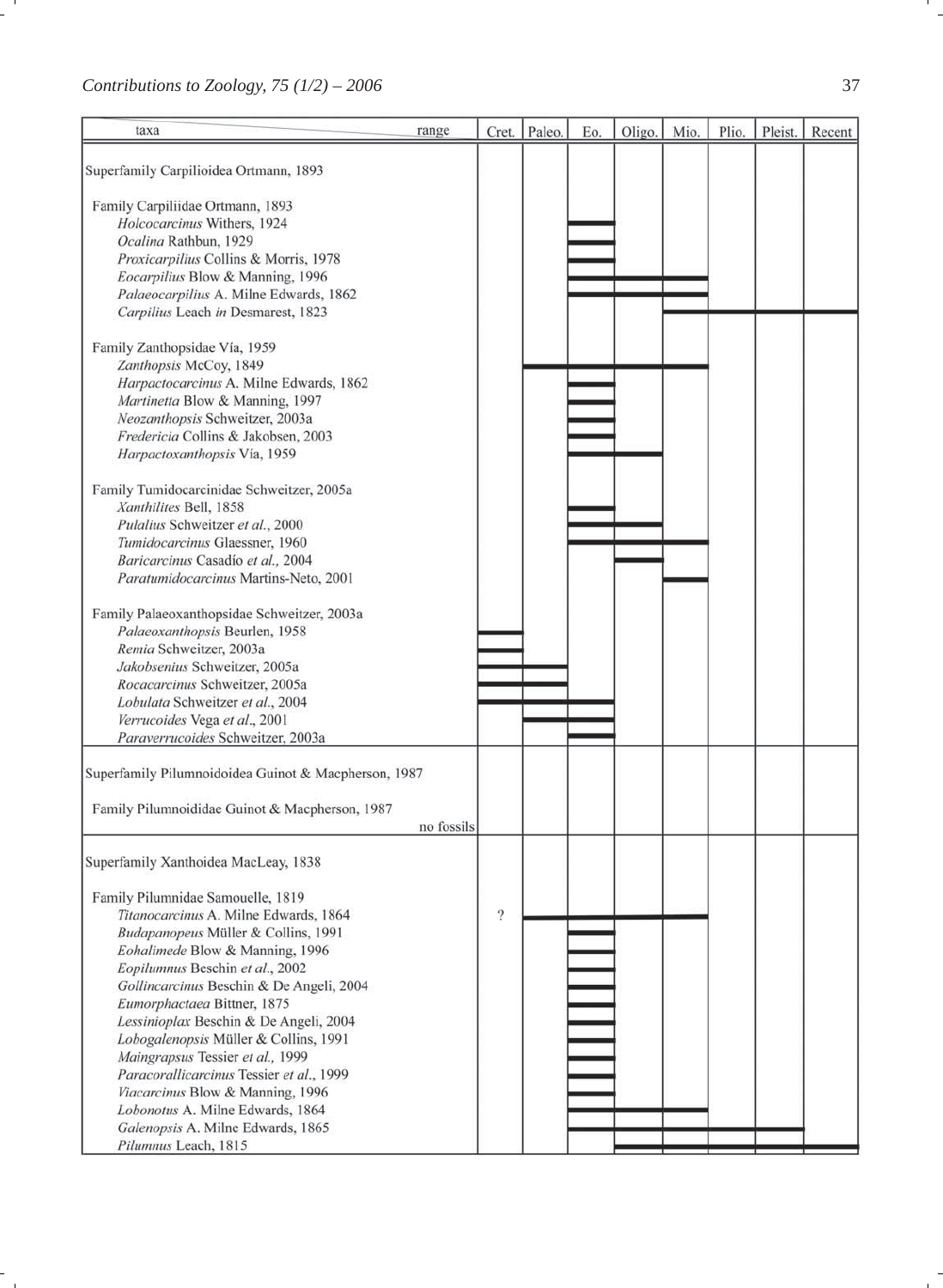| Actumnus Dana, 1851a<br>Galene de Haan, 1833<br>Glabropilumnus Balss, 1932<br>Halimede de Haan, 1833<br>Heteropanope Stimpson, 1858?<br>Pilumnopeus A. Milne Edwards, 1863<br>Typhlocarcinus Stimpson, 1858<br>Arges de Haan, 1835<br>$\overline{\phantom{a}}$<br>Family Domeciidae Ortmann, 1893<br>Jonesius Sankarankutty, 1962<br>Palmyria Galil & Takeda, 1986<br>Family Trapeziidae Miers, 1886<br>Archaeotetra Schweitzer, 2005b<br>Eomaldivia Müller & Collins, 1991<br>Tetralia Dana, 1851b<br>Trapezia Latreille, 1828<br>Family Panopeidae Ortmann, 1893<br>Glyphithyreus Reuss, 1859<br>Balcacarcinus new substitute name<br>Carinocarcinus Lörenthey, 1898<br>Pakicarcinus Schweitzer et al., 2004<br>Palaeograpsus Bittner, 1875<br>Sereneopeus Collins, 2002<br>Laevicarcinus Lörenthey in Lörenthey & Beurlen, 1929<br>Panopeus H. Milne Edwards, 1834<br>Lophopanopeus Rathbun, 1898<br>Micropanope Stimpson, 1871<br>Eurypanopeus A. Milne Edwards, 1880<br>Neopanope A. Milne Edwards, 1880<br>Eurytium Stimpson, 1859<br>Hexapanopeus Rathbun, 1898<br>Family Pseudorhombilidae Alcock, 1900<br>Pseudorhombila H. Milne Edwards, 1834<br>Nanoplax Guinot, 1967<br>Family Xanthidae MacLeay, 1838<br>Palaeotrichia Guinot, 1976<br>Phlyctenodes A. Milne Edwards, 1862<br><i>Sculptoplax Müller &amp; Collins, 1991</i><br>Xantho Leach, 1814<br>Actaeops Portell & Collins, 2004<br>Haydnella Müller, 1984<br>Megamia Karasawa, 1993<br>Palaeoxanthops Karasawa, 1993<br>Actaea de Haan, 1833<br>Atergatis de Haan, 1835<br>Chlorodiella Rathbun, 1897<br>Cyclodius Dana, 1851a<br>Etisus H. Milne Edwards, 1834<br>Glyptoxanthus A. Milne Edwards, 1879<br>Lachnopodus Stimpson, 1858<br>Leptodius A. Milne Edwards, 1863<br>Liomera Dana, 1851a<br>Lybia H. Milne Edwards, 1834 | taxa | range | Cret. | Paleo. | Eo. | Oligo. | Mio. | Plio. | Pleist. | Recent |
|------------------------------------------------------------------------------------------------------------------------------------------------------------------------------------------------------------------------------------------------------------------------------------------------------------------------------------------------------------------------------------------------------------------------------------------------------------------------------------------------------------------------------------------------------------------------------------------------------------------------------------------------------------------------------------------------------------------------------------------------------------------------------------------------------------------------------------------------------------------------------------------------------------------------------------------------------------------------------------------------------------------------------------------------------------------------------------------------------------------------------------------------------------------------------------------------------------------------------------------------------------------------------------------------------------------------------------------------------------------------------------------------------------------------------------------------------------------------------------------------------------------------------------------------------------------------------------------------------------------------------------------------------------------------------------------------------------------------------------------------------------------------------------------------------|------|-------|-------|--------|-----|--------|------|-------|---------|--------|
|                                                                                                                                                                                                                                                                                                                                                                                                                                                                                                                                                                                                                                                                                                                                                                                                                                                                                                                                                                                                                                                                                                                                                                                                                                                                                                                                                                                                                                                                                                                                                                                                                                                                                                                                                                                                      |      |       |       |        |     |        |      |       |         |        |
|                                                                                                                                                                                                                                                                                                                                                                                                                                                                                                                                                                                                                                                                                                                                                                                                                                                                                                                                                                                                                                                                                                                                                                                                                                                                                                                                                                                                                                                                                                                                                                                                                                                                                                                                                                                                      |      |       |       |        |     |        |      |       |         |        |
|                                                                                                                                                                                                                                                                                                                                                                                                                                                                                                                                                                                                                                                                                                                                                                                                                                                                                                                                                                                                                                                                                                                                                                                                                                                                                                                                                                                                                                                                                                                                                                                                                                                                                                                                                                                                      |      |       |       |        |     |        |      |       |         |        |
|                                                                                                                                                                                                                                                                                                                                                                                                                                                                                                                                                                                                                                                                                                                                                                                                                                                                                                                                                                                                                                                                                                                                                                                                                                                                                                                                                                                                                                                                                                                                                                                                                                                                                                                                                                                                      |      |       |       |        |     |        |      |       |         |        |
|                                                                                                                                                                                                                                                                                                                                                                                                                                                                                                                                                                                                                                                                                                                                                                                                                                                                                                                                                                                                                                                                                                                                                                                                                                                                                                                                                                                                                                                                                                                                                                                                                                                                                                                                                                                                      |      |       |       |        |     |        |      |       |         |        |
|                                                                                                                                                                                                                                                                                                                                                                                                                                                                                                                                                                                                                                                                                                                                                                                                                                                                                                                                                                                                                                                                                                                                                                                                                                                                                                                                                                                                                                                                                                                                                                                                                                                                                                                                                                                                      |      |       |       |        |     |        |      |       |         |        |
|                                                                                                                                                                                                                                                                                                                                                                                                                                                                                                                                                                                                                                                                                                                                                                                                                                                                                                                                                                                                                                                                                                                                                                                                                                                                                                                                                                                                                                                                                                                                                                                                                                                                                                                                                                                                      |      |       |       |        |     |        |      |       |         |        |
|                                                                                                                                                                                                                                                                                                                                                                                                                                                                                                                                                                                                                                                                                                                                                                                                                                                                                                                                                                                                                                                                                                                                                                                                                                                                                                                                                                                                                                                                                                                                                                                                                                                                                                                                                                                                      |      |       |       |        |     |        |      |       |         |        |
|                                                                                                                                                                                                                                                                                                                                                                                                                                                                                                                                                                                                                                                                                                                                                                                                                                                                                                                                                                                                                                                                                                                                                                                                                                                                                                                                                                                                                                                                                                                                                                                                                                                                                                                                                                                                      |      |       |       |        |     |        |      |       |         |        |
|                                                                                                                                                                                                                                                                                                                                                                                                                                                                                                                                                                                                                                                                                                                                                                                                                                                                                                                                                                                                                                                                                                                                                                                                                                                                                                                                                                                                                                                                                                                                                                                                                                                                                                                                                                                                      |      |       |       |        |     |        |      |       |         |        |
|                                                                                                                                                                                                                                                                                                                                                                                                                                                                                                                                                                                                                                                                                                                                                                                                                                                                                                                                                                                                                                                                                                                                                                                                                                                                                                                                                                                                                                                                                                                                                                                                                                                                                                                                                                                                      |      |       |       |        |     |        |      |       |         |        |
|                                                                                                                                                                                                                                                                                                                                                                                                                                                                                                                                                                                                                                                                                                                                                                                                                                                                                                                                                                                                                                                                                                                                                                                                                                                                                                                                                                                                                                                                                                                                                                                                                                                                                                                                                                                                      |      |       |       |        |     |        |      |       |         |        |
|                                                                                                                                                                                                                                                                                                                                                                                                                                                                                                                                                                                                                                                                                                                                                                                                                                                                                                                                                                                                                                                                                                                                                                                                                                                                                                                                                                                                                                                                                                                                                                                                                                                                                                                                                                                                      |      |       |       |        |     |        |      |       |         |        |
|                                                                                                                                                                                                                                                                                                                                                                                                                                                                                                                                                                                                                                                                                                                                                                                                                                                                                                                                                                                                                                                                                                                                                                                                                                                                                                                                                                                                                                                                                                                                                                                                                                                                                                                                                                                                      |      |       |       |        |     |        |      |       |         |        |
|                                                                                                                                                                                                                                                                                                                                                                                                                                                                                                                                                                                                                                                                                                                                                                                                                                                                                                                                                                                                                                                                                                                                                                                                                                                                                                                                                                                                                                                                                                                                                                                                                                                                                                                                                                                                      |      |       |       |        |     |        |      |       |         |        |
|                                                                                                                                                                                                                                                                                                                                                                                                                                                                                                                                                                                                                                                                                                                                                                                                                                                                                                                                                                                                                                                                                                                                                                                                                                                                                                                                                                                                                                                                                                                                                                                                                                                                                                                                                                                                      |      |       |       |        |     |        |      |       |         |        |
|                                                                                                                                                                                                                                                                                                                                                                                                                                                                                                                                                                                                                                                                                                                                                                                                                                                                                                                                                                                                                                                                                                                                                                                                                                                                                                                                                                                                                                                                                                                                                                                                                                                                                                                                                                                                      |      |       |       |        |     |        |      |       |         |        |
|                                                                                                                                                                                                                                                                                                                                                                                                                                                                                                                                                                                                                                                                                                                                                                                                                                                                                                                                                                                                                                                                                                                                                                                                                                                                                                                                                                                                                                                                                                                                                                                                                                                                                                                                                                                                      |      |       |       |        |     |        |      |       |         |        |
|                                                                                                                                                                                                                                                                                                                                                                                                                                                                                                                                                                                                                                                                                                                                                                                                                                                                                                                                                                                                                                                                                                                                                                                                                                                                                                                                                                                                                                                                                                                                                                                                                                                                                                                                                                                                      |      |       |       |        |     |        |      |       |         |        |
|                                                                                                                                                                                                                                                                                                                                                                                                                                                                                                                                                                                                                                                                                                                                                                                                                                                                                                                                                                                                                                                                                                                                                                                                                                                                                                                                                                                                                                                                                                                                                                                                                                                                                                                                                                                                      |      |       |       |        |     |        |      |       |         |        |
|                                                                                                                                                                                                                                                                                                                                                                                                                                                                                                                                                                                                                                                                                                                                                                                                                                                                                                                                                                                                                                                                                                                                                                                                                                                                                                                                                                                                                                                                                                                                                                                                                                                                                                                                                                                                      |      |       |       |        |     |        |      |       |         |        |
|                                                                                                                                                                                                                                                                                                                                                                                                                                                                                                                                                                                                                                                                                                                                                                                                                                                                                                                                                                                                                                                                                                                                                                                                                                                                                                                                                                                                                                                                                                                                                                                                                                                                                                                                                                                                      |      |       |       |        |     |        |      |       |         |        |
|                                                                                                                                                                                                                                                                                                                                                                                                                                                                                                                                                                                                                                                                                                                                                                                                                                                                                                                                                                                                                                                                                                                                                                                                                                                                                                                                                                                                                                                                                                                                                                                                                                                                                                                                                                                                      |      |       |       |        |     |        |      |       |         |        |
|                                                                                                                                                                                                                                                                                                                                                                                                                                                                                                                                                                                                                                                                                                                                                                                                                                                                                                                                                                                                                                                                                                                                                                                                                                                                                                                                                                                                                                                                                                                                                                                                                                                                                                                                                                                                      |      |       |       |        |     |        |      |       |         |        |
|                                                                                                                                                                                                                                                                                                                                                                                                                                                                                                                                                                                                                                                                                                                                                                                                                                                                                                                                                                                                                                                                                                                                                                                                                                                                                                                                                                                                                                                                                                                                                                                                                                                                                                                                                                                                      |      |       |       |        |     |        |      |       |         |        |
|                                                                                                                                                                                                                                                                                                                                                                                                                                                                                                                                                                                                                                                                                                                                                                                                                                                                                                                                                                                                                                                                                                                                                                                                                                                                                                                                                                                                                                                                                                                                                                                                                                                                                                                                                                                                      |      |       |       |        |     |        |      |       |         |        |
|                                                                                                                                                                                                                                                                                                                                                                                                                                                                                                                                                                                                                                                                                                                                                                                                                                                                                                                                                                                                                                                                                                                                                                                                                                                                                                                                                                                                                                                                                                                                                                                                                                                                                                                                                                                                      |      |       |       |        |     |        |      |       |         |        |
|                                                                                                                                                                                                                                                                                                                                                                                                                                                                                                                                                                                                                                                                                                                                                                                                                                                                                                                                                                                                                                                                                                                                                                                                                                                                                                                                                                                                                                                                                                                                                                                                                                                                                                                                                                                                      |      |       |       |        |     |        |      |       |         |        |
|                                                                                                                                                                                                                                                                                                                                                                                                                                                                                                                                                                                                                                                                                                                                                                                                                                                                                                                                                                                                                                                                                                                                                                                                                                                                                                                                                                                                                                                                                                                                                                                                                                                                                                                                                                                                      |      |       |       |        |     |        |      |       |         |        |
|                                                                                                                                                                                                                                                                                                                                                                                                                                                                                                                                                                                                                                                                                                                                                                                                                                                                                                                                                                                                                                                                                                                                                                                                                                                                                                                                                                                                                                                                                                                                                                                                                                                                                                                                                                                                      |      |       |       |        |     |        |      |       |         |        |
|                                                                                                                                                                                                                                                                                                                                                                                                                                                                                                                                                                                                                                                                                                                                                                                                                                                                                                                                                                                                                                                                                                                                                                                                                                                                                                                                                                                                                                                                                                                                                                                                                                                                                                                                                                                                      |      |       |       |        |     |        |      |       |         |        |
|                                                                                                                                                                                                                                                                                                                                                                                                                                                                                                                                                                                                                                                                                                                                                                                                                                                                                                                                                                                                                                                                                                                                                                                                                                                                                                                                                                                                                                                                                                                                                                                                                                                                                                                                                                                                      |      |       |       |        |     |        |      |       |         |        |
|                                                                                                                                                                                                                                                                                                                                                                                                                                                                                                                                                                                                                                                                                                                                                                                                                                                                                                                                                                                                                                                                                                                                                                                                                                                                                                                                                                                                                                                                                                                                                                                                                                                                                                                                                                                                      |      |       |       |        |     |        |      |       |         |        |
|                                                                                                                                                                                                                                                                                                                                                                                                                                                                                                                                                                                                                                                                                                                                                                                                                                                                                                                                                                                                                                                                                                                                                                                                                                                                                                                                                                                                                                                                                                                                                                                                                                                                                                                                                                                                      |      |       |       |        |     |        |      |       |         |        |
|                                                                                                                                                                                                                                                                                                                                                                                                                                                                                                                                                                                                                                                                                                                                                                                                                                                                                                                                                                                                                                                                                                                                                                                                                                                                                                                                                                                                                                                                                                                                                                                                                                                                                                                                                                                                      |      |       |       |        |     |        |      |       |         |        |
|                                                                                                                                                                                                                                                                                                                                                                                                                                                                                                                                                                                                                                                                                                                                                                                                                                                                                                                                                                                                                                                                                                                                                                                                                                                                                                                                                                                                                                                                                                                                                                                                                                                                                                                                                                                                      |      |       |       |        |     |        |      |       |         |        |
|                                                                                                                                                                                                                                                                                                                                                                                                                                                                                                                                                                                                                                                                                                                                                                                                                                                                                                                                                                                                                                                                                                                                                                                                                                                                                                                                                                                                                                                                                                                                                                                                                                                                                                                                                                                                      |      |       |       |        |     |        |      |       |         |        |
|                                                                                                                                                                                                                                                                                                                                                                                                                                                                                                                                                                                                                                                                                                                                                                                                                                                                                                                                                                                                                                                                                                                                                                                                                                                                                                                                                                                                                                                                                                                                                                                                                                                                                                                                                                                                      |      |       |       |        |     |        |      |       |         |        |
|                                                                                                                                                                                                                                                                                                                                                                                                                                                                                                                                                                                                                                                                                                                                                                                                                                                                                                                                                                                                                                                                                                                                                                                                                                                                                                                                                                                                                                                                                                                                                                                                                                                                                                                                                                                                      |      |       |       |        |     |        |      |       |         |        |
|                                                                                                                                                                                                                                                                                                                                                                                                                                                                                                                                                                                                                                                                                                                                                                                                                                                                                                                                                                                                                                                                                                                                                                                                                                                                                                                                                                                                                                                                                                                                                                                                                                                                                                                                                                                                      |      |       |       |        |     |        |      |       |         |        |
|                                                                                                                                                                                                                                                                                                                                                                                                                                                                                                                                                                                                                                                                                                                                                                                                                                                                                                                                                                                                                                                                                                                                                                                                                                                                                                                                                                                                                                                                                                                                                                                                                                                                                                                                                                                                      |      |       |       |        |     |        |      |       |         |        |
|                                                                                                                                                                                                                                                                                                                                                                                                                                                                                                                                                                                                                                                                                                                                                                                                                                                                                                                                                                                                                                                                                                                                                                                                                                                                                                                                                                                                                                                                                                                                                                                                                                                                                                                                                                                                      |      |       |       |        |     |        |      |       |         |        |
|                                                                                                                                                                                                                                                                                                                                                                                                                                                                                                                                                                                                                                                                                                                                                                                                                                                                                                                                                                                                                                                                                                                                                                                                                                                                                                                                                                                                                                                                                                                                                                                                                                                                                                                                                                                                      |      |       |       |        |     |        |      |       |         |        |
|                                                                                                                                                                                                                                                                                                                                                                                                                                                                                                                                                                                                                                                                                                                                                                                                                                                                                                                                                                                                                                                                                                                                                                                                                                                                                                                                                                                                                                                                                                                                                                                                                                                                                                                                                                                                      |      |       |       |        |     |        |      |       |         |        |
|                                                                                                                                                                                                                                                                                                                                                                                                                                                                                                                                                                                                                                                                                                                                                                                                                                                                                                                                                                                                                                                                                                                                                                                                                                                                                                                                                                                                                                                                                                                                                                                                                                                                                                                                                                                                      |      |       |       |        |     |        |      |       |         |        |
|                                                                                                                                                                                                                                                                                                                                                                                                                                                                                                                                                                                                                                                                                                                                                                                                                                                                                                                                                                                                                                                                                                                                                                                                                                                                                                                                                                                                                                                                                                                                                                                                                                                                                                                                                                                                      |      |       |       |        |     |        |      |       |         |        |
|                                                                                                                                                                                                                                                                                                                                                                                                                                                                                                                                                                                                                                                                                                                                                                                                                                                                                                                                                                                                                                                                                                                                                                                                                                                                                                                                                                                                                                                                                                                                                                                                                                                                                                                                                                                                      |      |       |       |        |     |        |      |       |         |        |
|                                                                                                                                                                                                                                                                                                                                                                                                                                                                                                                                                                                                                                                                                                                                                                                                                                                                                                                                                                                                                                                                                                                                                                                                                                                                                                                                                                                                                                                                                                                                                                                                                                                                                                                                                                                                      |      |       |       |        |     |        |      |       |         |        |
|                                                                                                                                                                                                                                                                                                                                                                                                                                                                                                                                                                                                                                                                                                                                                                                                                                                                                                                                                                                                                                                                                                                                                                                                                                                                                                                                                                                                                                                                                                                                                                                                                                                                                                                                                                                                      |      |       |       |        |     |        |      |       |         |        |
|                                                                                                                                                                                                                                                                                                                                                                                                                                                                                                                                                                                                                                                                                                                                                                                                                                                                                                                                                                                                                                                                                                                                                                                                                                                                                                                                                                                                                                                                                                                                                                                                                                                                                                                                                                                                      |      |       |       |        |     |        |      |       |         |        |
|                                                                                                                                                                                                                                                                                                                                                                                                                                                                                                                                                                                                                                                                                                                                                                                                                                                                                                                                                                                                                                                                                                                                                                                                                                                                                                                                                                                                                                                                                                                                                                                                                                                                                                                                                                                                      |      |       |       |        |     |        |      |       |         |        |
|                                                                                                                                                                                                                                                                                                                                                                                                                                                                                                                                                                                                                                                                                                                                                                                                                                                                                                                                                                                                                                                                                                                                                                                                                                                                                                                                                                                                                                                                                                                                                                                                                                                                                                                                                                                                      |      |       |       |        |     |        |      |       |         |        |
|                                                                                                                                                                                                                                                                                                                                                                                                                                                                                                                                                                                                                                                                                                                                                                                                                                                                                                                                                                                                                                                                                                                                                                                                                                                                                                                                                                                                                                                                                                                                                                                                                                                                                                                                                                                                      |      |       |       |        |     |        |      |       |         |        |
|                                                                                                                                                                                                                                                                                                                                                                                                                                                                                                                                                                                                                                                                                                                                                                                                                                                                                                                                                                                                                                                                                                                                                                                                                                                                                                                                                                                                                                                                                                                                                                                                                                                                                                                                                                                                      |      |       |       |        |     |        |      |       |         |        |
|                                                                                                                                                                                                                                                                                                                                                                                                                                                                                                                                                                                                                                                                                                                                                                                                                                                                                                                                                                                                                                                                                                                                                                                                                                                                                                                                                                                                                                                                                                                                                                                                                                                                                                                                                                                                      |      |       |       |        |     |        |      |       |         |        |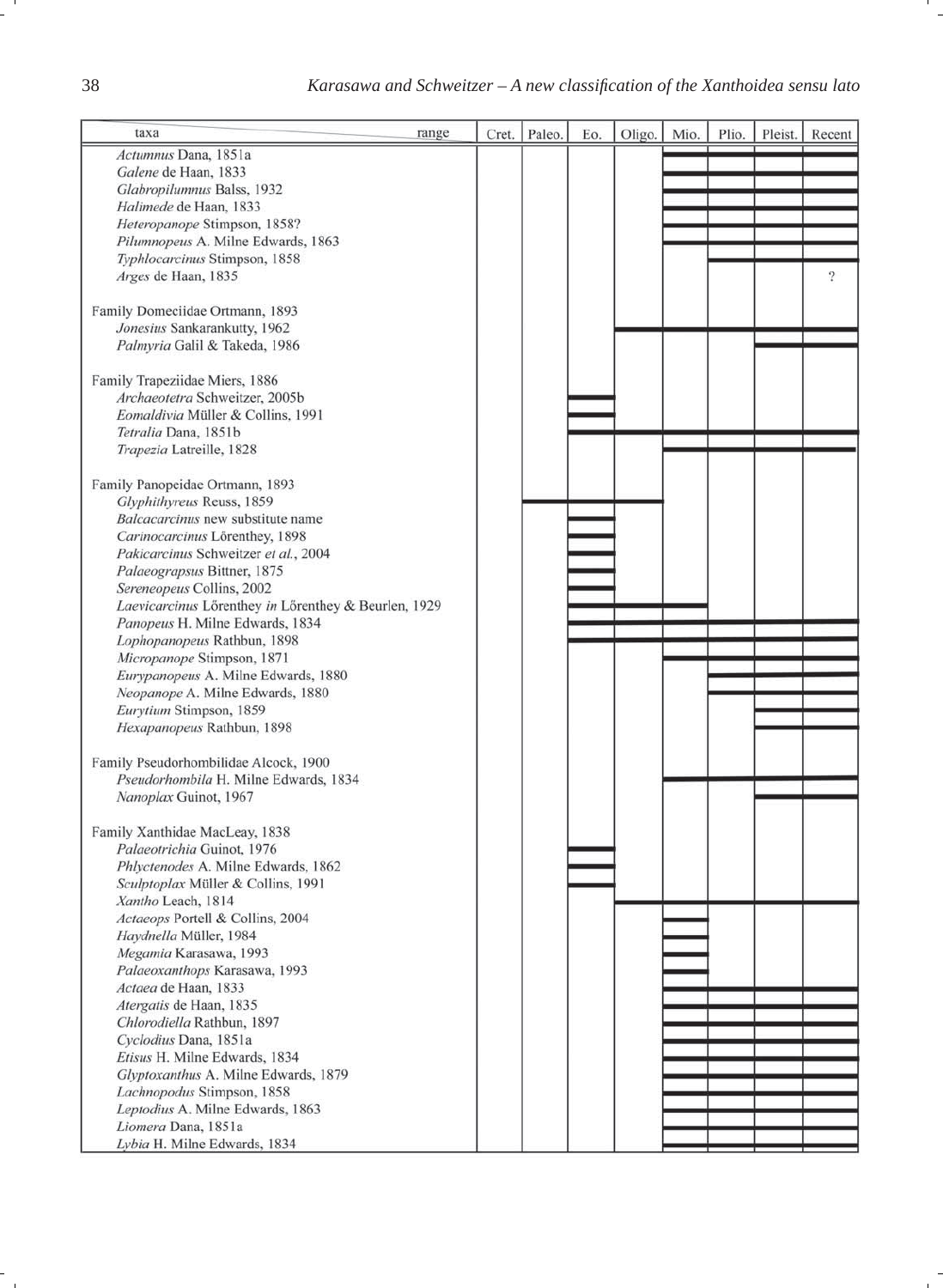| taxa                                                                  | range | Cret. | Paleo. | Eo. | Oligo. | Mio. | Plio. | Pleist. Recent |
|-----------------------------------------------------------------------|-------|-------|--------|-----|--------|------|-------|----------------|
| Medaeops Guinot, 1967                                                 |       |       |        |     |        |      |       |                |
| Medaeus Dana, 1851a                                                   |       |       |        |     |        |      |       |                |
| Monodaeus Guinot, 1967                                                |       |       |        |     |        |      |       |                |
| Neoliomera Odhner, 1925                                               |       |       |        |     |        |      |       |                |
| Paraxanthias Odhner, 1925                                             |       |       |        |     |        |      |       |                |
| Pilodius Dana, 1851a                                                  |       |       |        |     |        |      |       |                |
| Xanthias Rathbun, 1897                                                |       |       |        |     |        |      |       |                |
| Xanthodius Stimpson, 1859                                             |       |       |        |     |        |      |       |                |
| Zosimus Leach in Desmarest, 1823                                      |       |       |        |     |        |      |       |                |
| Cycloxanthops Rathbun, 1897                                           |       |       |        |     |        |      |       |                |
| Demania Laurie, 1906                                                  |       |       |        |     |        |      |       |                |
| Heteractaea Lockington, 1877                                          |       |       |        |     |        |      |       |                |
| Liagore de Haan, 1833                                                 |       |       |        |     |        |      |       |                |
| Lipaesthesius Rathbun, 1898                                           |       |       |        |     |        |      |       |                |
| Metopoxantho de Man, 1904                                             |       |       |        |     |        |      |       |                |
| Banareia A. Milne Edwards, 1869                                       |       |       |        |     |        |      |       |                |
| Cymo de Haan, 1833                                                    |       |       |        |     |        |      |       |                |
| Forestia Guinot, 1976                                                 |       |       |        |     |        |      |       |                |
| Hypocolpus Rathbun, 1897                                              |       |       |        |     |        |      |       |                |
| Macromedaeus Ward, 1942                                               |       |       |        |     |        |      |       |                |
| Paraxanthodes Guinot, 1968                                            |       |       |        |     |        |      |       |                |
| Zalasius Rathbun, 1897                                                |       |       |        |     |        |      |       |                |
|                                                                       |       |       |        |     |        |      |       |                |
| Xanthoidea incertae sedis                                             |       |       |        |     |        |      |       |                |
| Cretachlorodius Fraaye, 1996                                          |       |       |        |     |        |      |       |                |
| Creticarcinus Withers, 1922                                           |       |       |        |     |        |      |       |                |
| Megaxantho Vega et al., 2001                                          |       |       |        |     |        |      |       |                |
| Thelecarcinus Böhm, 1891?                                             |       |       |        |     |        |      |       |                |
| Carpiliopsis Fischer-Benzon, 1866                                     |       |       |        |     |        |      |       |                |
| Cyclocorystes Bell, 1858                                              |       |       |        |     |        |      |       |                |
| Actaeopsis Carter, 1898                                               |       |       |        |     |        |      |       |                |
| Caprocancer Müller & Collins, 1991                                    |       |       |        |     |        |      |       |                |
| Colpocaris von Meyer, 1863                                            |       |       |        |     |        |      |       |                |
| Eoplax Müller & Collins, 1991                                         |       |       |        |     |        |      |       |                |
| Gemmacarcinus Müller & Collins, 1991                                  |       |       |        |     |        |      |       |                |
| Pilumnomimus Müller & Collins, 1991                                   |       |       |        |     |        |      |       |                |
| Martinocarcinus Böhm, 1922                                            |       |       |        |     |        |      |       |                |
| Paraxanthosia Müller & Collins, 1991                                  |       |       |        |     |        |      |       |                |
| Prochlorodius Müller & Collins, 1991                                  |       |       |        |     |        |      |       |                |
| Santeella Blow & Manning, 1996                                        |       |       |        |     |        |      |       |                |
| Syphax A. Milne Edwards, 1863                                         |       |       |        |     |        |      |       |                |
| Thelphusograpsus Lörenthey, 1902<br>Pregeryona Hu & Tao, 1996         |       |       |        |     |        |      |       |                |
|                                                                       |       |       |        |     |        |      |       |                |
| Styrioplax Glaessner, 1969<br>Wanga Hu & Tao, 1996?                   |       |       |        |     |        |      |       |                |
| Eoxanthias Hu & Tao, 1996                                             |       |       |        |     |        |      |       |                |
|                                                                       |       |       |        |     |        |      |       |                |
|                                                                       |       |       |        |     |        |      |       |                |
| Superfamily Eriphioidea MacLeay, 1838                                 |       |       |        |     |        |      |       |                |
|                                                                       |       |       |        |     |        |      |       |                |
| Family Platyxanthidae Guinot, 1977<br>Pelaeus Eydoux & Souleyet, 1842 |       |       |        |     |        |      |       |                |
| Platyxanthus A. Milne Edwards, 1863                                   |       |       |        |     |        |      |       |                |
|                                                                       |       |       |        |     |        |      |       |                |
| Family Hypothalassiidae new family                                    |       |       |        |     |        |      |       |                |
| new genus for Titanocarcinus aculeatus                                |       |       |        |     |        |      |       |                |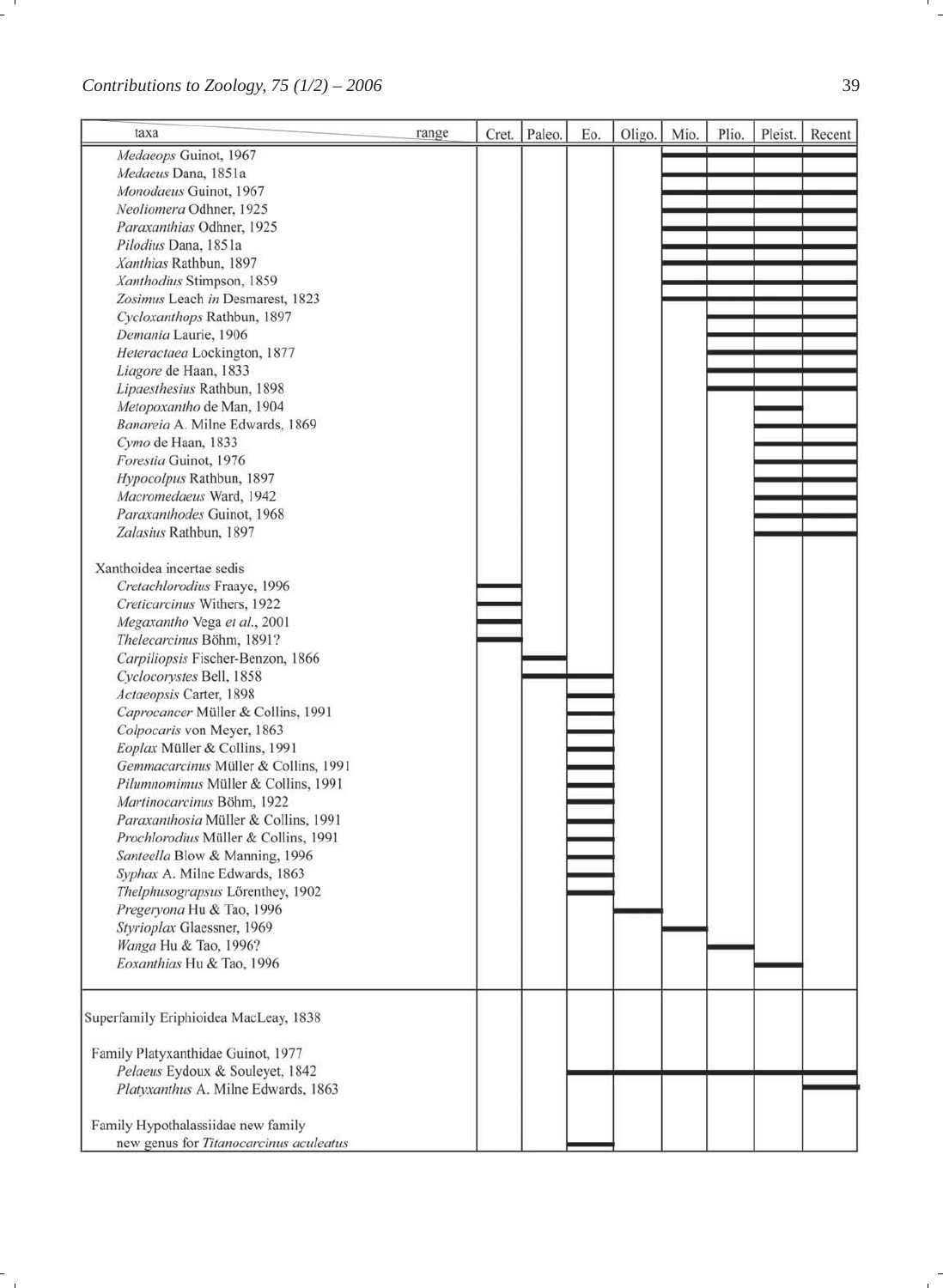| taxa                                                                             | range      | Cret. Paleo. | Eo. | Oligo. | Mio. | Plio. | Pleist. Recent |
|----------------------------------------------------------------------------------|------------|--------------|-----|--------|------|-------|----------------|
| Family Eriphiidae MacLeay, 1838<br>Eriphia Latreille, 1817                       |            |              |     |        |      |       |                |
|                                                                                  |            |              |     |        |      |       |                |
| Family Pseudoziidae Alcock, 1898<br>Archaeozius Schweitzer, 2003a                |            |              |     |        |      |       |                |
| Priabonocarcinus Müller & Collins, 1991                                          |            |              |     |        |      |       |                |
| Santeexanthus Blow & Manning, 1996                                               |            |              |     |        |      |       |                |
| Euryozius Miers, 1886                                                            |            |              |     |        |      |       |                |
| Family Oziidae Dana, 1851a                                                       |            |              |     |        |      |       |                |
| Menippe de Haan, 1833                                                            |            |              |     |        |      |       |                |
| Ozius H. Milne Edwards, 1834                                                     |            |              |     |        |      |       |                |
| Pseudocarcinus H. Milne Edwards, 1834                                            |            |              |     |        |      |       |                |
| Superfamily Progeryonoidea Števčić, 2005                                         |            |              |     |        |      |       |                |
|                                                                                  |            |              |     |        |      |       |                |
| Family Progeryonidae Števčić, 2005                                               |            |              |     |        |      |       |                |
|                                                                                  | no fossils |              |     |        |      |       |                |
| Superfamily Goneplacoidea MacLeay, 1838                                          |            |              |     |        |      |       |                |
|                                                                                  |            |              |     |        |      |       |                |
| Family Euryplacidae Stimpson, 1871                                               |            |              |     |        |      |       |                |
| Chirinocarcinus Karasawa & Schweitzer, 2004                                      |            |              |     |        |      |       |                |
| Orbitoplax Tucker & Feldmann, 1990<br>Stoaplax Vega et al., 2001                 |            |              |     |        |      |       |                |
| Viaplax Karasawa & Kato, 2003a                                                   |            |              |     |        |      |       |                |
| Corallicarcinus Müller & Collins, 1991                                           |            |              |     |        |      |       |                |
| Paleopsopheticus Hu & Tao, 1996                                                  |            |              |     |        |      |       |                |
| Eucrate de Haan, 1835                                                            |            |              |     |        |      |       |                |
| Euryplax Stimpson, 1859                                                          |            |              |     |        |      |       |                |
| Chlinocephalus Ristori, 1886<br>Simonellia Vinassa de Regny, 1897                |            |              |     |        |      |       |                |
|                                                                                  |            |              |     |        |      |       |                |
| Family Goneplacidae MacLeay, 1838                                                |            |              |     |        |      |       |                |
| Icriocarcinus Bishop, 1988                                                       |            |              |     |        |      |       |                |
| Amydrocarcinus Schweitzer et al., 2002                                           |            |              |     |        |      |       |                |
| Magyarcarcinus Schweitzer & Karasawa, 2004<br>Carcinoplax H. Milne Edwards, 1852 |            |              |     |        |      |       |                |
| Psopheticus Wood-Mason, 1892                                                     |            |              |     |        |      |       |                |
| Goneplax Leach, 1814                                                             |            |              |     |        |      |       |                |
| Ommatocarcinus White, 1852                                                       |            |              |     |        |      |       |                |
| Family Carinocarcinoididae Karasawa & Kato, 2003a                                |            |              |     |        |      |       |                |
| Bicarinocarcinus Glaessner & Secretan, 1987                                      |            |              |     |        |      |       |                |
| Carinocarcinoides Karasawa & Fudouji, 2000                                       |            |              |     |        |      |       |                |
| Family Chasmocarcinidae Serène, 1964                                             |            |              |     |        |      |       |                |
| Gillcarcinus Collins & Morris, 1978                                              |            |              |     |        |      |       |                |
| Falconoplax Van Straelen, 1933                                                   |            |              |     |        |      |       |                |
| Orthakrolophos Schweitzer & Feldmann, 2001                                       |            |              |     |        |      |       |                |
| Chasmocarcinus Rathbun, 1898<br>Collinsius Karasawa, 1993                        |            |              |     |        |      |       |                |
| Mioplax Bittner, 1884                                                            |            |              |     |        |      |       |                |
| Family Trogloplacidae Guinot, 1986                                               |            |              |     |        |      |       |                |
|                                                                                  | no fossils |              |     |        |      |       |                |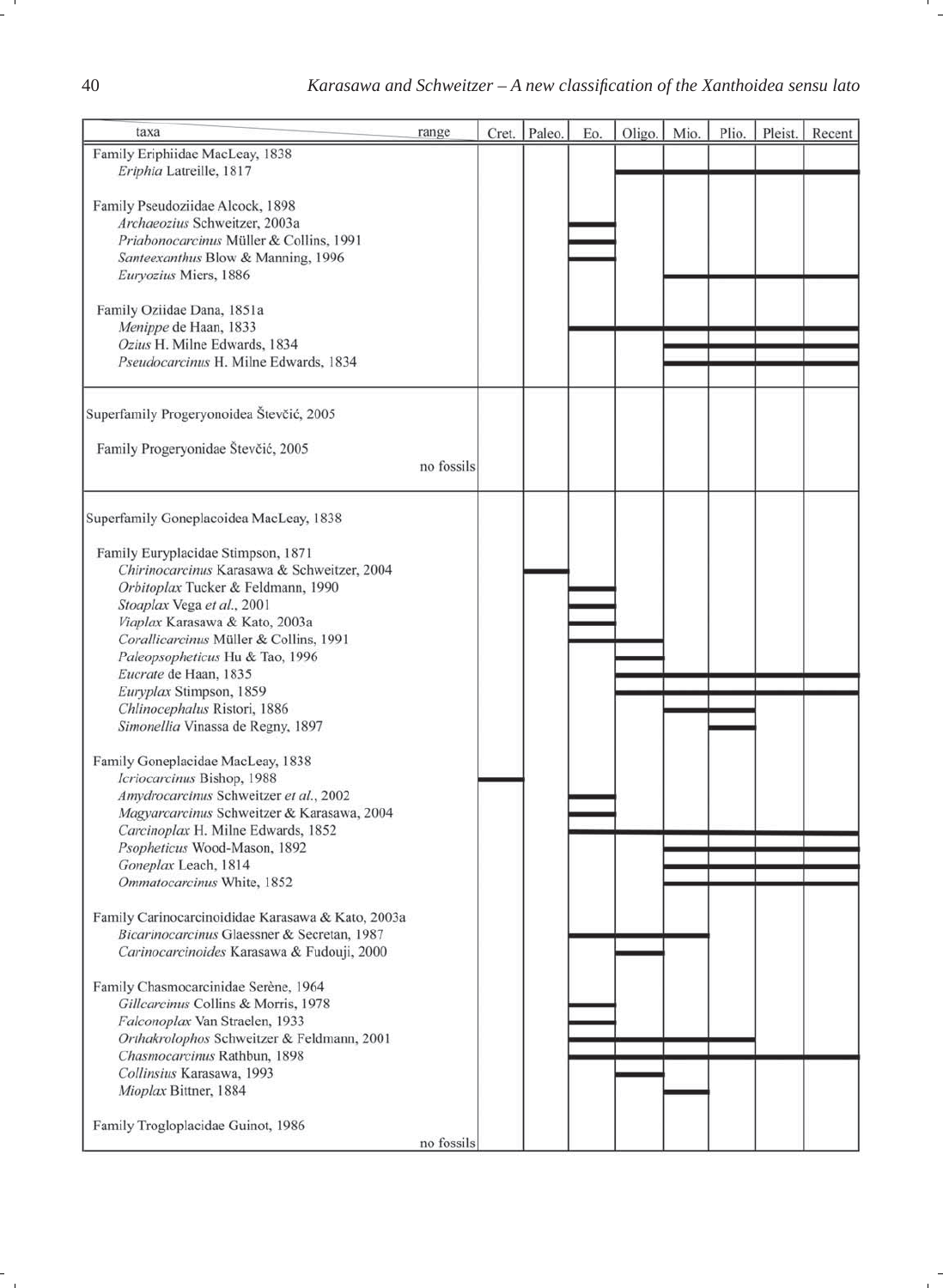| taxa                                         | range | Cret. | Paleo. | Eo. | Oligo. | Mio. | Plio. | Pleist. | Recent |
|----------------------------------------------|-------|-------|--------|-----|--------|------|-------|---------|--------|
| Family Hexapodidae Miers, 1886               |       |       |        |     |        |      |       |         |        |
| Goniocypoda Woodward, 1867                   |       |       |        |     |        |      |       |         |        |
| Palaeopinnixa Via, 1966                      |       |       |        |     |        |      |       |         |        |
| Hexapus de Haan, 1833                        |       |       |        |     |        |      |       |         |        |
| Stevea Manning & Holthuis, 1981              |       |       |        |     |        |      |       |         |        |
| Hexapinus Manning & Holthuis, 1981           |       |       |        |     |        |      |       |         |        |
|                                              |       |       |        |     |        |      |       |         |        |
| Goneplacoidea incertae sedis                 |       |       |        |     |        |      |       |         |        |
| Speocarcinus Stimpson, 1859                  |       |       |        |     |        |      |       |         |        |
| Superfamily Portunoidea Rafinesque, 1815     |       |       |        |     |        |      |       |         |        |
| Family Mathildellidae Karasawa & Kato, 2003a |       |       |        |     |        |      |       |         |        |
| Branchioplax Rathbun, 1916                   |       |       |        |     |        |      |       |         |        |
| Tehuacana Stenzel, 1944                      |       |       |        |     |        |      |       |         |        |

the freshwater Pseudothelphusidae Ortmann, 1893, based upon adult morphology. Tudge *et al.* (1998) proposed a close relationship between the Bythograeidae and the putative trapeziid genus *Calocarcinus* Calman, 1909, based upon spermatozoal ultrastructure. Von Sternberg *et al.* (1999) and Von Sternberg and Cumberlidge (2001) suggested a relationship between the Bythograeidae, the freshwater crab families, and the Thoracotremata. The systematic position of the Bythograeoidea and/or Bythograeidae is interesting but beyond the scope of our study.

# **Systematic paleontology: superfamilies and families recognized herein**

General. Our diagnoses for each taxon include features of the carapace and other morphologic characters that are not necessarily synapomorphic for the superfamily but that do in fact characterize them. These features are essential to produce an overall diagnosis for the taxon at hand, whether it be a family or superfamily. As has been pointed out in earlier manuscripts (Schweitzer, 2003a, b), it is necessary to use a suite of characters to refer fossil, and often

*Table 4.* Superfamily and family arrangement of the Xanthoidea *sensu lato* proposed herein. † indicates a group that is extinct and extant; †† indicates an extinct group.

| Section Heterotremata Guinot, 1977                   | Family Hypothalassiidae new family                  |
|------------------------------------------------------|-----------------------------------------------------|
| Superfamily Carpilioidea Ortmann, 1893 †             | Family Oziidae Dana, 1851 †                         |
| Family Carpiliidae Ortmann, 1893 †                   | Family Platyxanthidae Guinot, 1977 †                |
| Family Palaeoxanthopsidae Schweitzer, 2003 ††        | Family Pseudoziidae Alcock, 1898 †                  |
| Family Tumidocarcinidae Schweitzer, 2005 ††          | Superfamily Progeryonoidea Števčić, 2005            |
| Family Zanthopsidae Vía, 1959 ††                     | Family Progeryonidae Števčić, 2005                  |
| Superfamily Pilumnoidoidea Guinot & Macpherson, 1987 | Superfamily Goneplacoidea MacLeay, 1838 †           |
| Family Pilumnoididae Guinot & Macpherson, 1987       | Family Carinocarcinoididae Karasawa & Kato, 2003 †† |
| Superfamily Xanthoidea MacLeay, 1838 † sensu stricto | Family Chasmocarcinidae Serène, 1964 †              |
| Family Domeciidae Ortmann, 1893 †                    | Family Euryplacidae Stimpson, 1871 †                |
| Family Panopeidae Ortmann, 1893 †                    | Family Goneplacidae MacLeay, 1838 †                 |
| Family Pilumnidae Samouelle, 1819 †                  | Family Hexapodidae Miers, 1886 †                    |
| Family Pseudorhombilidae Alcock, 1900 †              | Family Trogloplacidae Guinot, 1986                  |
| Family Trapeziidae Miers, 1886 †                     | Superfamily Portunoidea Rafinesque, 1815 †          |
| Family Xanthidae MacLeay, 1838 † sensu stricto       | Family Carcineretidae Beurlen, 1930 ††              |
| Superfamily Eriphioidea MacLeay, 1838 †              | Family Geryonidae Colosi, 1923 †                    |
| Family Eriphiidae MacLeay, 1838 †                    | Family Mathildellidae Karasawa & Kato, 2003 †       |
|                                                      | Family Portunidae Rafinesque, 1815 †                |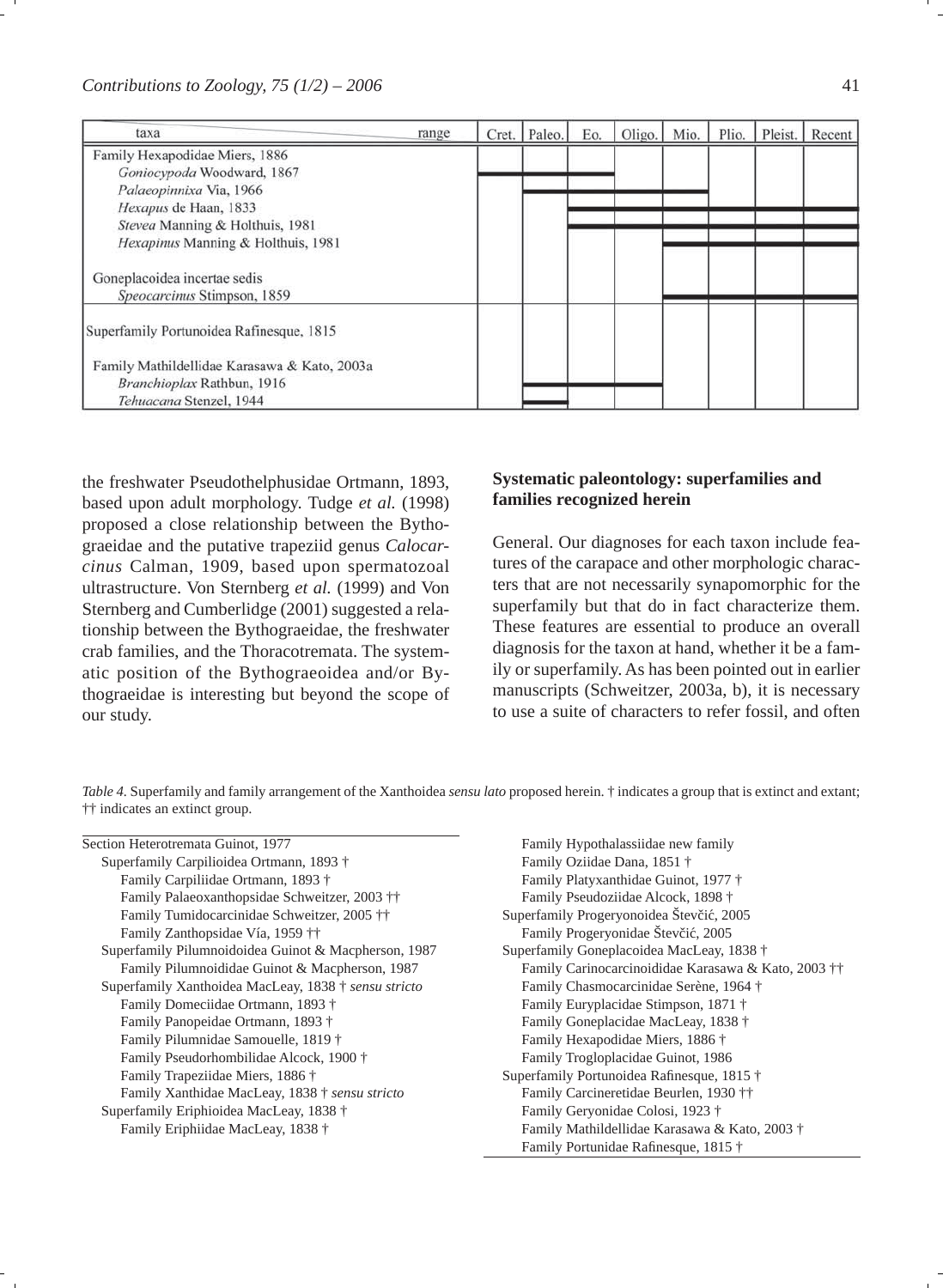extant, specimens to taxa within the Xanthoidea *sensu lato*, because of the high degree of homoplasy and convergent evolution within the group. This is especially true for fossil specimens in which gonopods, pleopods, antennae, and other morphological parts with a poor fossilization potential are rarely accessible and in which dorsal carapace characters, termed proxy characters (Schweitzer and Feldmann, 2000a) because they track the diagnostic soft part anatomy typically used by biologists, are especially necessary. They are usually all that is preserved.

 Genera discussed below that have been reassigned at the family level are compiled in Table 5.

 Notations used. Taxa listed in 'Included families' headings are extant only unless marked otherwise. Genera listed in 'Included fossil genera' headings are extinct unless otherwise noted. Characters synapomorphic and/or diagnostic for the family or superfamily are italicized in the diagnoses; often characters must be used in combination with one another, especially to diagnose fossil specimens.

Infraorder Brachyura Latreille, 1802 Section Heterotremata Guinot, 1977 Superfamily Carpilioidea Ortmann, 1893

Included families. Carpiliidae Ortmann, 1893 (extinct and extant); Palaeoxanthopsidae Schweitzer, 2003a (extinct); Tumidocarcinidae Schweitzer, 2005a (extinct); Zanthopsidae Vía, 1959 (extinct).

Diagnosis. Carapace wider than long, maximum carapace length 70-80 percent maximum carapace width, ovate or hexagonal in shape, position of maximum width between half and three-quarters the distance posteriorly on carapace; dorsal surface generally not densely ornamented but may have large spherical swellings, regions range from well defined to very poorly defined; anterolateral margins entire or with spines or lobes; *front with a medial sulcus, bi- or quadrilobed*, frontal width between one-quarter to two-thirds maximum carapace width; *antenna situated outside the supraorbital angle*; *orbits entire or rarely with clearly defi ned upper orbital fi ssures*, fronto-orbital width between half and two-thirds maximum carapace width; *medial sulcus on male thoracic sternite 4*, male sternum may exhibit distinctive Y-shaped groove pattern (Palaeoxanthopsidae, Tumidocarcinidae, Zanthopsidae; see Schweitzer, 2005a, for illustrations), *sternal sutures 4/5 and 5/6 of both sexes complete or incomplete and sometimes parallel, sutures 6/7 and 7/8 complete; male abdomen entirely occupying space between coxae of fifth pereiopods; sternite 8 not visible in ventral view*; male abdominal somites free or 3-5 fused with suture between somites 4/5 sometimes visible; chelipeds at least weakly heterochelous, sometimes markedly so in males; *occlusal surface of dactylus of major chela with a basal molar tooth*; *absence of corneous tips of pereiopods 2-4; cylindrical propodi of pereiopods 2-5*.

Occurrence. Cretaceous - Recent.

Discussion. Work on the families referred to the Carpilioidea has largely been conducted in recent years (Vega, Cosma *et al.*, 2001; Schweitzer, 2003a, b; Schweitzer *et al.*, 2004; Schweitzer, 2005a; Schweit-

*Table 5.* Genera that have been moved herein to a different family.

| Taxon                                    | Previous Family Designation                   | <b>Current Family Designation</b> |
|------------------------------------------|-----------------------------------------------|-----------------------------------|
| Budapanopeus Müller and Collins, 1991    | Xanthidae sensu lato                          | Pilumnidae                        |
| Caloxanthus A. Milne-Edwards, 1864       | Xanthidae sensu lato                          | Etvidae                           |
| Eumorphactaea Bittner, 1875              | Xanthidae sensu lato                          | Pilumnidae                        |
| Fredericia Collins & Jakobsen, 2003      | Xanthidae sensu lato                          | Zanthopsidae                      |
| Gemmacarcinus Müller and Collins, 1991   | Leucosiidae Samouelle, 1819                   | Xanthoidea <i>incertae sedis</i>  |
| Gollincarcinus Beschin & De Angeli, 2004 | Goneplacidae                                  | Pilumnidae                        |
| Hypothalassia Gistel, 1848               | Eriphiidae sensu lato                         | Hypothalassiidae new family       |
| Lessinioplax Beschin & De Angeli, 2004   | Goneplacidae                                  | Pilumnidae                        |
| Lobogalenopsis Müller & Collins, 1991    | Xanthidae sensu lato                          | Pilumnidae                        |
| Progeryon Bouvier, 1922                  | Xanthidae sensu lato; Goneplacidae sensu lato | Progeryonidae new family          |
| Viacarcinus Blow & Manning, 1996         | Eumedonidae                                   | Pilumnidae                        |
| Xandaros Bishop, 1988                    | Xanthidae sensu lato                          | Dromiidae                         |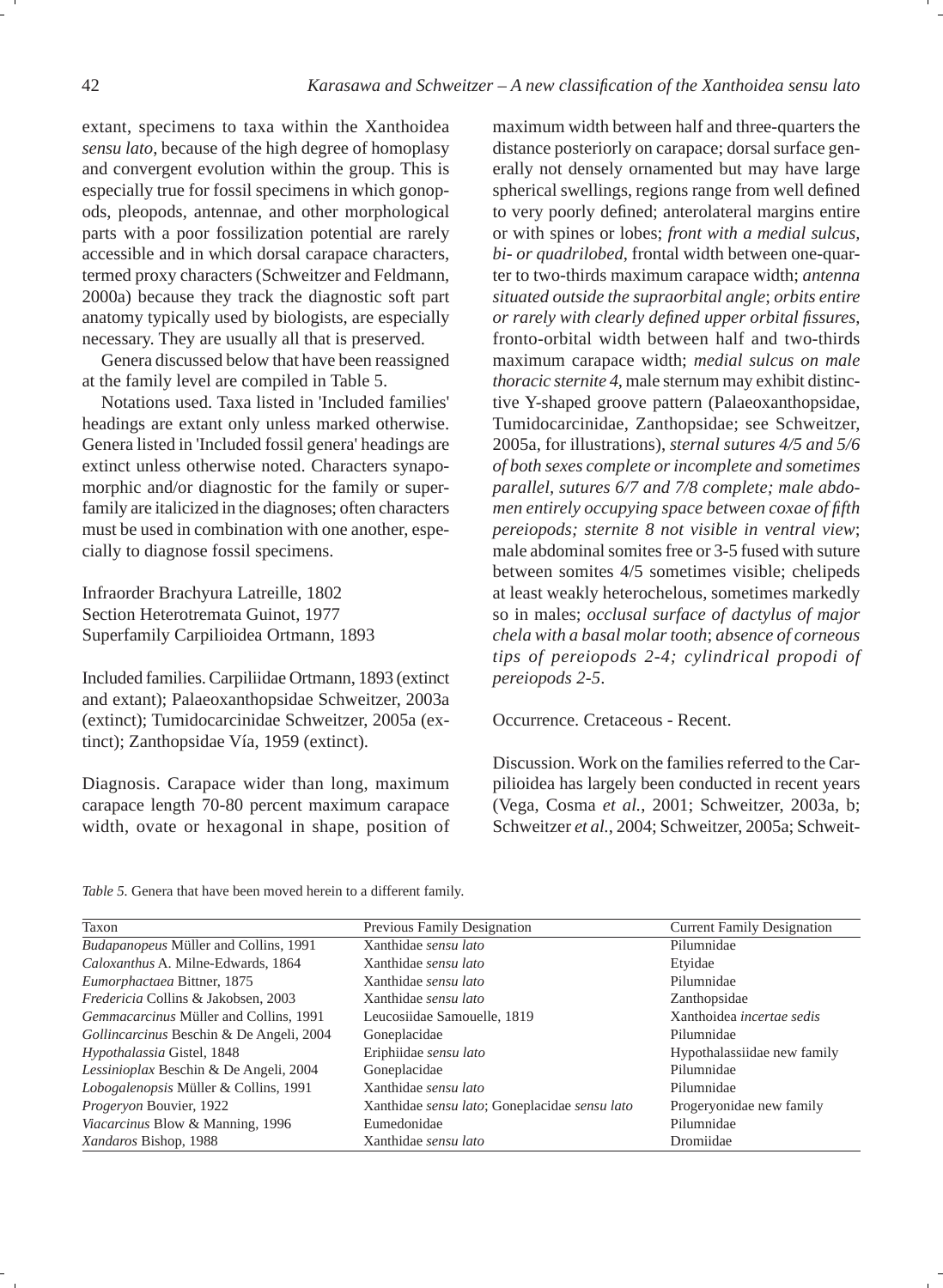zer *et al.*, 2005). The four families referred here to the superfamily each exhibit an excellent fossil record; three are extinct. In spite of some being known only from fossils, a surprisingly detailed diagnosis can be made for these taxa, including features of the sternum and male abdomen which traditionally have been considered to be important for brachyuran classification.

 The phylogenetic analysis presented here shows the superfamily to be well supported by six synapomorphies. Further, the excellent fossil record for each family, extending well back into the Paleogene or even the Cretaceous, suggests that this is indeed a closely related lineage. The earliest occurrences of all but one of these families (Carpiliidae [Eocene], Palaeoxanthopsidae [Cretaceous], Zanthopsidae [Paleocene]) is Tethyan, suggesting a possible single area of origin for the superfamily and subsequent radiation to other areas. The families with known paleoecological preferences inhabited somewhat different habitats. The Carpiliidae, in the Eocene and Miocene, as now, are known from tropical warm climates, in at least photic zone depths (Müller, 1984; Feldmann *et al.*, 1998). The Zanthopsidae, on the other hand, preferred off-shore, clear, shelf environments below fair-weather wave base (Schweitzer *et al.*, 2005). The Eocene to Miocene Tumidocarcinidae are typically found in deeper, quiet water, siliciclastic habitats (Glaessner, 1960; Feldmann, 1998; Casadío *et al.*, 2004). Thus, there may have been early differentiation within the superfamily for different environments.

#### Family Carpiliidae Ortmann, 1893

Included fossil genera. *Carpilius* Leach *in* Desmarest, 1823 (also extant); *Eocarpilius* Blow and Manning, 1996; *Holcocarcinus* Withers, 1924; *Ocalina* Rathbun, 1929; *Palaeocarpilius* A. Milne-Edwards, 1862; *Proxicarpilius* Collins and Morris, 1978.

# Occurrence. Eocene - Recent.

Diagnosis. Carapace wider than long, length about 70-80 percent maximum carapace width, widest about two-thirds to three-quarters the distance posteriorly on carapace; may be ornamented with large, flat swellings; regions moderately to poorly defined; grooves not developed except branchiocardiac groove in some cases. *Front usually with bilobed medial projection and blunt inner orbital spines, thus appearing quadrilobed, but may be produced into downturned, blunt triangle; notch between frontal margin and supraorbital angle indistinct*, frontal width averaging 36 percent maximum carapace width. Orbits circular, entire, rimmed or beaded, directed forward, fronto-orbital width about half to two-thirds maximum carapace width. Anterolateral margin may be entire or with blunt lobes or spines; last spine may be extended onto dorsal carapace as short, low ridge; *anterolateral margin long, much longer than posterolateral margin, terminating twothirds to three-quarters the distance posteriorly, concave, tightly curved posteriorly, often very convex posteriorly*. Posterolateral margin straight or weakly convex, short, *at a very low angle to posterior margin, around 25-30 degrees*; posterior margin nearly straight, narrow, averaging about 30 percent maximum carapace width.

Carapace regions may be weakly inflated or not defined. Branchiocardiac groove often defining lateral margins of urogastric region. *Buccal frame usually tapering anteriorly*. Thoracic sternum narrow, rectangular, with subparallel margins; *sternite 3 without medial groove*; articulation condyle of pereiopods on sternum; sutures 4/5-7/8 complete, parallel; sternite 8 not visible in ventral view. *Male abdominal somites 3-5 fused*, abdomen filling entire space between coxae of fifth pereiopods. Chelae large, subequal or heterochelous; outer, upper and lower surfaces generally smooth, upper surface may have blunt nodes; chelipeds much larger than other walking legs; *merus fused to basis-ischium; merus and coxa articulating directly*. *Pereiopods 2-5 narrow, smooth, tubular*. Male gonopod 1 weakly curved, stout, with simple apex. Male gonopod 2 long with long, filamentous flagellum (after Schweitzer, 2003a: 1110).

#### Family Palaeoxanthopsidae Schweitzer, 2003a

Included fossil genera. *Jakobsenius* Schweitzer, 2005a; *Lobulata* Schweitzer, Feldmann, and Gingerich, 2004; *Palaeoxanthopsis* Beurlen, 1958; *Paraverrucoides* Schweitzer, 2003a; *Remia* Schweitzer, 2003a; *Rocacarcinus* Schweitzer, 2005a; *Verrucoides* Vega *et al.,* 2001.

Occurrence. Cretaceous - Eocene.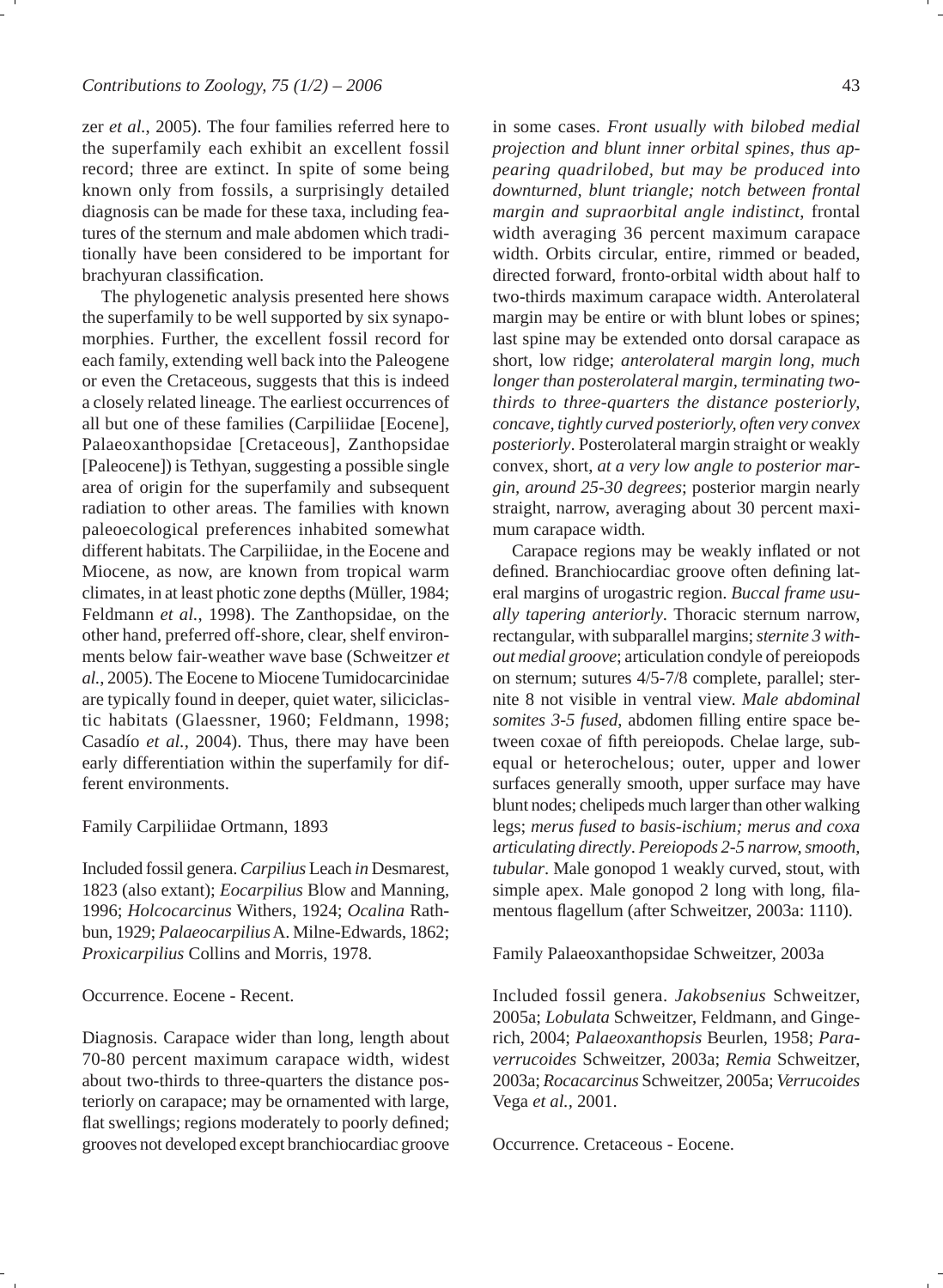Diagnosis. Carapace wider than long, maximum carapace length about 75 percent maximum carapace width, position of maximum width about half to twothirds the distance posteriorly; regions defined by grooves; *moderately or deeply incised, V-shaped groove separating gastric regions from hepatic and branchial regions; regions may be moderately or weakly infl ated, often with large, spherical swellings*. Frontal width about 20 percent maximum carapace width, quadrilobed, medial two lobes may project well beyond orbits. Orbits with two fissures or su*tures*, rectangular, sometimes rimmed, outer-orbital angle a projected spine, fronto-orbital width about half maximum carapace width. *Anterolateral margin with a straight segment followed by three to five spines not including outer-orbital spine*; spines wellseparated by notches or fissures; last spine longest, directed laterally or posterolaterally. Posterior margin narrow, concave, about one-quarter maximum carapace width. *Branchial regions often with linear, transverse swellings*.

 Male sternum with no evidence of suture between sternites 2 and 3; *may exhibit distinctive Y-shaped groove pattern on sternites 3 and 4*; sternal suture 3/4 oriented at steep angle; sternite 4 with large episternal projection; *sternite 4 with very clear, longitudinal grooves near lateral margins, which appear to be episternal projections from sternite 3 fused with and prominent on sternite 4; male abdominal somites free*.

 Female sternum with deep suture between sternite 2/3; groove from sterno-abdominal cavity extending anteriorly onto sternite 4; abdomen reaching level of base of coxae of pereiopods 1.

Discussion. Schweitzer (2003a) erected the Palaeoxanthopsidae and referred four genera to it. Subsequently, more genera were named and added, resulting in a slight broadening of the diagnosis and addition of details of the sternum of males and females (Schweitzer *et al.*, 2004; Schweitzer, 2005a). The above diagnosis embraces all of the referred genera to date.

## Family Tumidocarcinidae Schweitzer, 2005a

Included genera (all fossil). *Baricarcinus* Casadío *et al.*, 2004; *Paratumidocarcinus* Martins-Neto, 2001; *Pulalius* Schweitzer *et al.*, 2000; *Tumidocarcinus*

Glaessner, 1960; *Xanthilites* Bell, 1858.

Occurrence. Eocene - Miocene.

Diagnosis. Carapace wider than long, L/W about 0.80, widest at position of last or penultimate anterolateral spine, about half the distance posteriorly on carapace; *carapace markedly vaulted longitudinally, especially in anterior third; front four-lobed including inner-orbital spines*, frontal width about onequarter maximum carapace width; fronto-orbital width a little less than half maximum carapace width; orbits rimmed, sometimes with very faint, completely fused fissure, circular, directed forward; *antenna situated outside supraorbital angle*; carapace regions well defined to poorly defined; anterolateral margins with three or four small, blunt spines excluding outer orbital spine or entire and granular; epibranchial regions usually arcuate.

 Male sternites 1 and 2 fused with no evidence of suture; very clear, deep, continuous suture between sternites 2 and 3; *sternites 3 and 4 with notch in lateral margins where suture intersects it, suture becoming increasingly shallow, becoming a shallow groove at midlength, completely interrupted axially; left and right sternal sutures between sternites 3 and 4 merge with deep groove extending anteriorly from sternoabdominal cavity, forming prominent, Y-shaped groove pattern*; suture between sternites 3 and 4 oriented at high angle; *sternite 4 with very clear, longitudinal grooves near lateral margins, which appear to be episternal projections from sternite 3 fused with and prominent on sternite 4*; *sternal sutures not parallel*; sternite 8 not visible in ventral view.

 Male abdomen barely reaching or not quite reaching posterior margin of coxae of first pereiopods; *all male abdominal somites free*; male abdomen completely occupying space between coxae of fifth pereiopods.

 Chelae subequal to very unequal; mani stout; fingers with black tips; coxae of first pereiopods articulating with basis-ischium, basis-ischium not fused to merus; other pereiopods slender (after Schweitzer 2005a: 282).

Family Zanthopsidae Vía, 1959

Included genera (all fossil). *Fredericia* Collins and Jakobsen, 2003; *Harpactocarcinus* A. Milne-Ed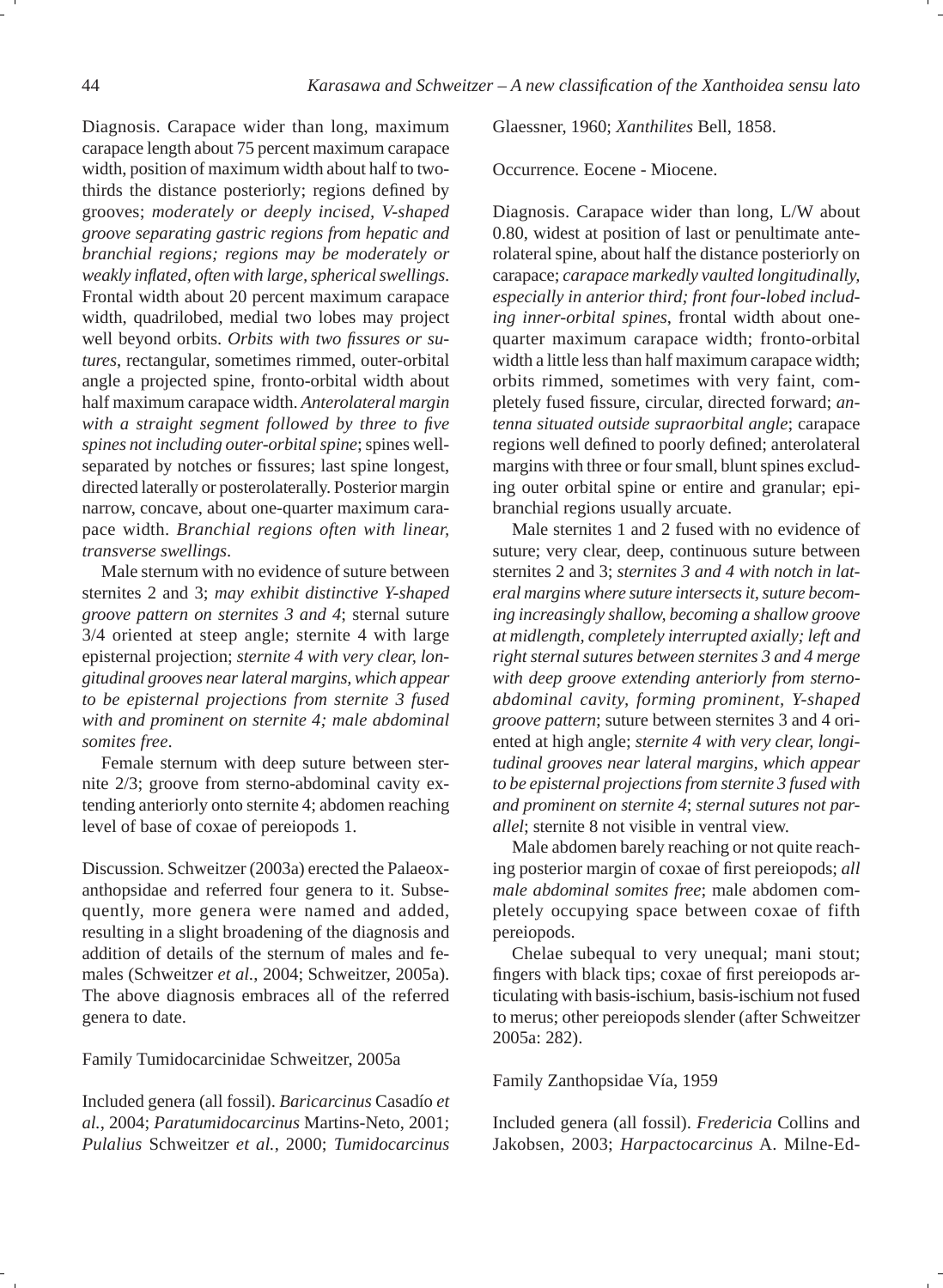wards, 1862; *Harpactoxanthopsis* Vía, 1959; *Martinetta* Blow and Manning, 1997; *Neozanthopsis* Schweitzer, 2003a; *Zanthopsis* McCoy, 1849.

Occurrence. Paleocene - Miocene.

Emended Diagnosis. Carapace wider than long, maximum carapace length about 80 percent maximum carapace width, widest about one-half to twothirds the distance posteriorly on carapace; ovate or circular in shape; may be ornamented with large swellings, sometimes arranged on ridges; regions poorly or moderately defined; branchiocardiac groove well-developed; *front with four blunt spines including inner orbital spines*, frontal width about one-quarter maximum carapace width; *orbits circular or rectangular, entire*, rimmed, fronto-orbital width about half maximum carapace width; anterolateral margin convex, entire, with three to five blunt spines, or with numerous small spines; last anterolateral spine may extend onto carapace as long, low ridge; anterolateral margin often tightly arched posteriorly; anterolateral margin about as long or slightly longer than posterolateral margin; posterolateral margin sinuous or weakly concave; posterior margin nearly straight, 30-40 percent maximum carapace width.

 Sternum narrow, ovate, broadest anteriorly at position of fourth sternite, narrowing posteriorly; *sternal suture 4/5 incomplete*; sutures 5/6-7/8 complete; *sutures 4/5 and 5/6 not parallel*; *sternite 4 in males and females with swelling just anterior to episternal projection of sternite 4*; *sternite 4 with clear longitudinal grooves near lateral margins that appear to be episternal projections of sternite 3 fused with sternite 4*; sternite 8 not visible in ventral view. Male abdomen with somites 3-5 fused, *suture between 4/5 visible*; *somite 3 with lateral extensions often ornamented with spherical swellings*; telson longer than somite 6; male abdomen reaching base or middle of coxa of pereiopod 1; male abdomen covering entire space between coxae of pereiopods 5. Chelae large, subequal or weakly heterochelous, outer surface smooth or with large swellings, upper and lower margins with numerous small spines; chelipeds much longer than walking legs; ischium of major cheliped articulating with coxa, merus not fused completely to ischium.

Discussion. The emended diagnosis is based upon material examined in the Museu Geològic del Seminari de Barcelona (*Harpactocarcinus punctulatus* [Desmarest, 1823], MGSB 10815, 6404, 9935) during the summer of 2004 (CS) and *Harpactoxanthopsis lutugini* (Likharev, 1917) and *Zanthopsis bispinosa* Bell, 1858, deposited in the Mizunami Fossil Museum (HK). These specimens have extremely well preserved sterna and abdomina; thus, new observations were made and are herein recorded.

 *Fredericia* Collins and Jakobsen, 2003, is added to the family based upon the carapace shape; projected front with four spines; entire orbits; frontoorbital width about half the maximum carapace width; weak Y-shaped groove on sternum; sternite 4 with clear longitudinal grooves near lateral margins which appear to be episternal projections of sternite 3 fused with sternite 4; sternite 8 not visible in ventral view; fused male abdominal somites 3-5; and male somite 3 with lateral projections. All of these characters are diagnostic for the family and make placement of *Fredericia* within the Zanthopsidae quite certain.

Superfamily Pilumnoidoidea Guinot and Macpherson, 1987

Included family. Pilumnoididae Guinot and Macpherson, 1987

Occurrence. Recent.

Diagnosis. As for Pilumnoididae.

Family Pilumnoididae Guinot and Macpherson, 1987

Included genus. *Pilumnoides* Lucas *in* H. Milne Edwards and Lucas, 1843.

Occurrence. Recent.

Diagnosis. Carapace ovate or subhexagonal, wider than long, maximum carapace length about 80 percent maximum carapace width, widest about 60 percent the distance posteriorly; *regions usually well-defined*, usually granular but may be smooth (*Pilumnoides inglei* Guinot and Macpherson, 1987); *front with axial notch, may have weak projection* just to orbit, frontal width about one-third maximum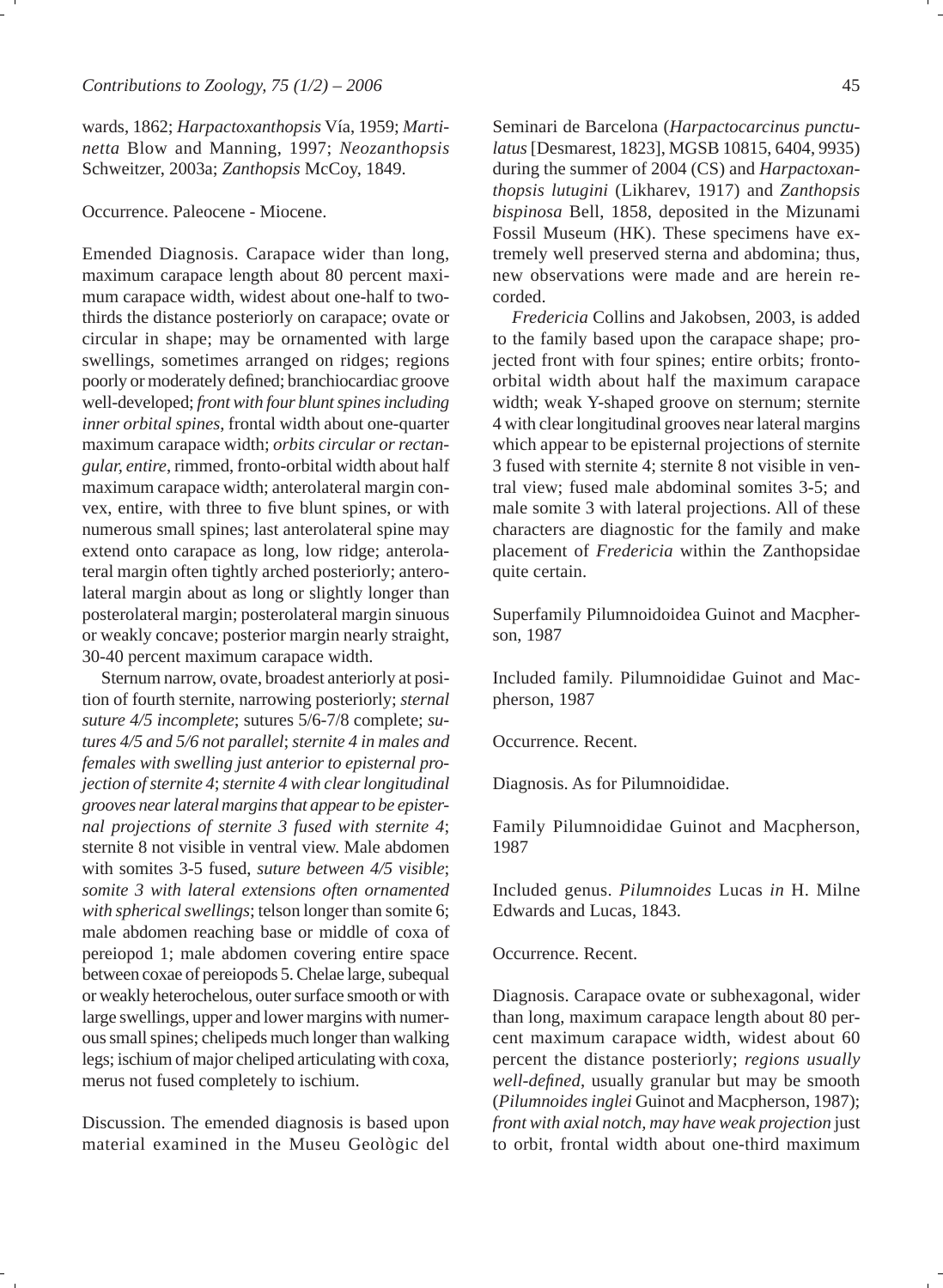carapace width; orbits may have two closed fissures, fronto-orbital width about half to two-thirds maximum carapace width; *anterolateral margins with four or fi ve spines or lobes excluding outer-orbital spine or with numerous granules or spinelets*. Endostomial crests complete. *Sternum narrow, long, sutures 4/5, 5/6, 6/7 and 7/8 uninterrupted and subparallel*, sternite 8 not visible in ventral view. *All male abdominal somites free*, male abdomen completely covering space between coxae of fifth pereiopods. Male gonopod 1 long, straight, slightly incurved, with a terminal opening, ornamented with tubercles, rarely with setae; male gonopod 2 medium in length, straight, with a well-developed peduncle, flagellum short. Chelipeds weakly heterochelous, often with rows of tubercles on outer surface of manus; chelipeds much more robust than pereiopods 2-5; *merus fused to basis-ischium.* (After Guinot and Macpherson, 1987).

Discussion. Guinot and Macpherson (1987) created the subfamily Pilumnoidinae to embrace the unusual genus *Pilumnoides*, which they considered to be a plesiomorphic genus within the Xanthoidea *sensu*  Guinot, 1977. They considered it to be an evolutionary grade similar to the Carpiliidae (Guinot and Macpherson, 1987: 218), which is interestingly where it appears in our analysis. Guinot and Macpherson (1987) compared their monotypic subfamily to several other families and subfamilies within the Xanthoidea *sensu* Guinot, 1977, but the unusual suite of characters could not be accommodated by any of them. Other authors have maintained the Pilumnoidinae within the Goneplacidae *sensu lato* (Davie, 2002). However, Karasawa and Kato (2003b) excluded the Pilumnoidinae within the Goneplacidae based upon cladistic analysis and showed that the subfamily was the sister to the Carpiliidae. All Goneplacoidea as herein defined have all sternal sutures interrupted and indistinct and relatively unornamented regions, which cannot accommodate the Pilumnoidinae. We herein raise the subfamily to family status and create a new superfamily for it.

Superfamily Xanthoidea MacLeay, 1838 *sensu stricto*

Included families. Pilumnidae Samouelle, 1819; Domeciidae Ortmann, 1893; Trapeziidae Miers, 1886; Panopeidae Ortmann, 1893; Pseudorhombilidae, Alcock, 1900; Xanthidae MacLeay, 1838 *sensu stricto*.

Occurrence. Cretaceous - Recent.

Diagnosis. Carapace hexagonal, ovate, rectangular, or circular, *usually wider than long, maximum length from 66 - 100 percent maximum carapace width*, usually between 75 - 85 percent, usually widest about 40 - 50 percent the distance posteriorly but two-thirds to three-quarters the distance in most Xanthidae; carapace regions poorly defined to very well defined; front usually bilobed but may be entire or multilobed, frontal width about one-quarter to half maximum carapace width; orbits may have two fissures or notches, fronto-orbital width ranging from half to 90+ percent maximum carapace width; anterolateral margin entire or with between two and six spines or lobes excluding outer-orbital spines, *anterolateral and posterolateral margins usually distinct from one another*, posterolateral margin straight or concave.

 *Male gonopod 1 slender*. Male gonopod 2 short. *Sternum narrow, sternal sutures 4/5 and 5/6 interrupted, sternal sutures 6/7 and 7/8 complete*. Male abdominal somites free or somites 3-5 fused, sutures may be visible. Chelipeds subequal or heterochelous, fingers often with black tips.

Family Domeciidae Ortmann, 1893

Included fossil genera. *Jonesius* Sankarankutty, 1962 (also extant); *Palmyria* Galil and Takeda, 1986 (also extant).

Occurrence. Oligocene - Recent.

Diagnosis. *Carapace hexagonal or ovate*, wider than long, maximum carapace length averaging about 80 percent maximum carapace width, position of maximum width about 40 percent the distance posteriorly on carapace; regions poorly defined; front bilobed, sometimes granular or spinose, about half maximum carapace width; orbits shallow, semi-circular, directed forward, *fronto-orbital width averaging about 80 percent maximum carapace width*; anterolateral margin extending obliquely and distally from outer-orbital corner, often spinose. *Basal*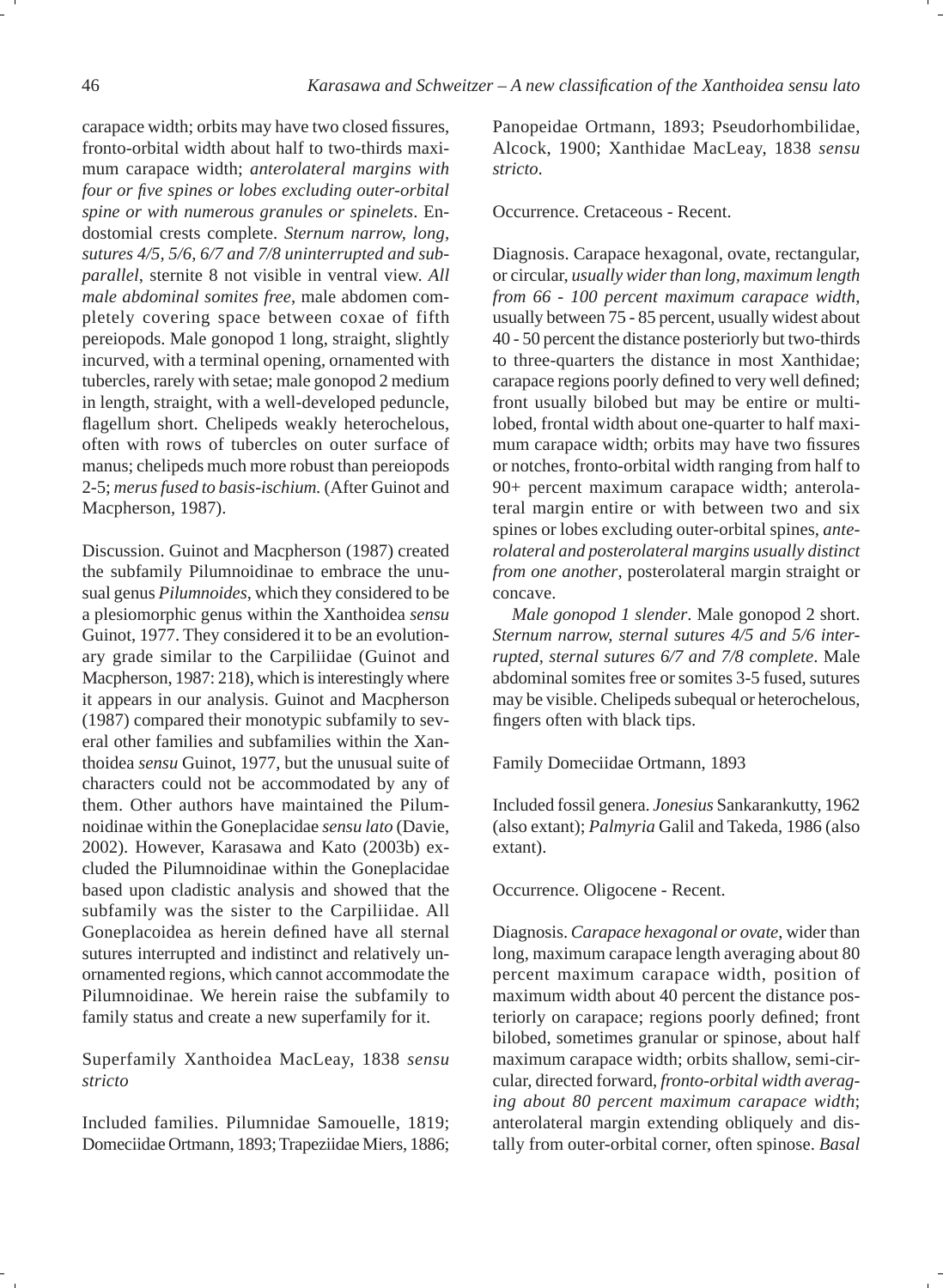*article of antenna not reaching front.* Merus of third maxilliped short, much wider than long; *"second maxilliped with endopod having propodus and dactylus fused into a very large endite"* (Davie, 2002: 152). Male gonopod 1 stout, sinuous, with blunt tip; male gonopod 2 about half the length of gonopod one, thick proximally. *Male abdomen with somites 3-5 fused, sutures may be visible*, third somite in some taxa much wider than other somites. Chelipeds equal or unequal, usually strongly granular or spinose, merus short; *pereiopods 2-5 "with dactylopropodal articulation formed by rounded prolongation of propodal lateral margin sliding against and beneath a projecting button situated proximally on lateral margin of dactylus*" (Davie, 2002: 152). (After Davie, 2002; Castro *et al.*, 2004; Schweitzer, 2005b: 625).

#### Family Panopeidae Ortmann, 1893

Included fossil genera. *Balcacarcinus* new substitute name for *Bittneria* Schweitzer and Karasawa, 2004 (see below); *Carinocarcinus* Lőrenthey, 1898; *Eurypanopeus* A. Milne-Edwards, 1880 (also extant); *Eurytium* Stimpson, 1859 (also extant); *Glyphithyreus* Reuss, 1859; *Hexapanopeus* Rathbun, 1898 (also extant); *Laevicarcinus* Lőrenthey in Lőrenthey and Beurlen, 1929; Lophopanopeus Rathbun, 1898 (also extant); *Micropanope* Stimpson, 1871 (also extant); *Neopanope* A. Milne-Edwards, 1880 (also extant); *Pakicarcinus* Schweitzer *et al.*, 2004; *Palaeograpsus* Bittner, 1875; *Panopeus* H. Milne Edwards, 1834 (also extant); *Sereneopeus* Collins, 2002.

Occurrence. Paleocene - Recent.

Diagnosis. *Carapace hexagonal, transversely ovate, or sometimes circular, wider than long, L/W ranging from 0.70-0.95, point of maximum width about 40-50 percent the distance posteriorly on carapace*; carapace flattened, regions moderately well-marked to weakly defined; front bilobed, ranging from 30 to 43 percent maximum carapace width; *orbits with two fi ssures or notches*, fronto-orbital width about 60-80 percent maximum carapace width; *anterolateral margin entire or with 2 - 4 spines excluding outer-orbital spine*; anterolateral margins usually distinct from posterolateral margins. Sternum narrow

or wide, triangular in shape, *sometimes comparatively large portion of sternite 8 visible in ventral view*; male abdominal somites 1, 2, and 3 usually covering entire space between fifth pereiopods; *male abdominal somites 3-5 fused, sutures may be evident*. Male genital openings coxal or coxo-sternal but penis often lies in a more or less elongate sternal (coxo-sternal) position. Male gonopod 1 slender, curved or straight, sometimes with spines or setae, *with several, sometimes complex, apical extensions*. Gonopod 2 short, less than 25 percent length of gonopod 1, curved. Chelipeds subequal or heterochelous; with pointed fingers or with spoon-shaped tips, tips may be black; pereiopods 2-5 long, without dactylo-propodal articulation. Diagnosis after Rathbun (1918), Davie (2002), and Schweitzer and Karasawa (2004).

#### Genus *Balcacarcinus* new substitute name

Bittneria Schweitzer and Karasawa, 2004: 80, fig. 1.6 (*non Bittneria* Broili, 1904, p. 168).

Type species. *Palaeograpsus attenuatus* Bittner, 1875, by monotypy.

Description. See Schweitzer and Karasawa (2004).

Etymology. The genus name is derived from the Anglo-Saxon word *balca*, meaning ridge, and the Greek word *karkinos*, meaning crab and a common ending for brachyuran generic names, in reference to the numerous ridges on the dorsal carapace in this taxon.

Discussion. Schweitzer and Karasawa (2004) erected the genus *Bittneria* to accommodate *Palaeograpsus attenuatus* in their revision of *Palaeograpsus*. However, the name *Bittneria* is preoccupied by a genus of mollusc (Broili, 1904); thus, we herein provide the substitute name, *Balcacarcinus*, to replace *Bittneria* Schweitzer and Karasawa, 2004, as per Article 60.3 of the International Code of Zoological Nomenclature (1999).

Family Pilumnidae Samouelle, 1819

Included fossil genera. *Actumnus* Dana, 1851a (also extant); *Arges* De Haan, 1835; *Budapanopeus* Müller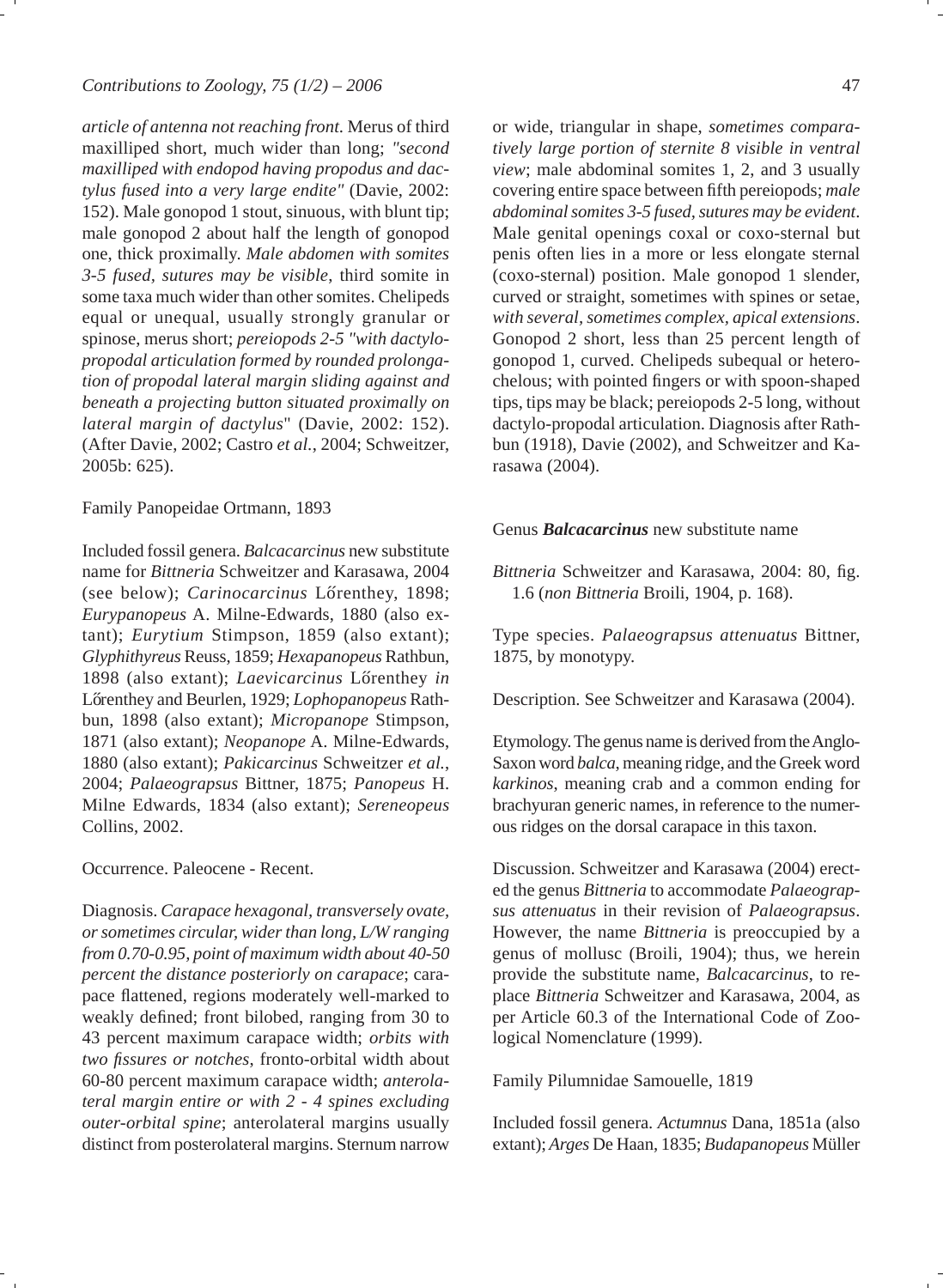and Collins, 1991; *Eohalimede* Blow and Manning, 1996; *Eopilumnus* Beschin *et al.*, 2002; *Eumorphactaea* Bittner, 1875; *Galene* De Haan, 1835 (also extant); *Galenopsis* A. Milne-Edwards, 1865; *Glabropilumnus* Balss, 1932 (also extant); *Gollincarcinus* Beschin and De Angeli, 2004; *Halimede* De Haan, 1833 (also extant); *Lessinioplax* Beschin and De Angeli, 2004; *Lobogalenopsis* Müller and Collins, 1991; *Lobonotus* A. Milne-Edwards, 1864; *Maingrapsus* Tessier *et al.*, 1999; *Paracorallicarcinus* Tessier *et al.*, 1999; *Pilumnus* Leach, 1815 (also extant); *Pilumnopeus* A. Milne-Edwards, 1863 (also extant); *Titanocarcinus* A. Milne-Edwards, 1864; *Typhlocarcinus* Stimpson, 1858 (also extant); *Viacarcinus* Blow and Manning, 1996. The presence of *Heteropanope* Stimpson, 1858 (also extant) in the fossil record must be evaluated by examination of type material of *Heteropanope? wylliei* Glaessner, 1933, to confirm its placement in the genus.

Occurrence. Cretaceous - Recent. The Cretaceous occurrence is based upon *Titanocarcinus serratifrons* A. Milne-Edwards, 1864, reported from southern Belgium in rocks of late Maastrichtian age (J. Jagt, personal commun.). Although we have been unable to locate the type of *T. serratifrons*, the species is well described and illustrated and appears at this time to be referrable to the Pilumnidae. Numerous Eocene occurrences of the family are known (A. Milne-Edwards, 1864, 1865; Müller and Collins, 1991; Blow and Manning, 1996; Beschin and De Angeli, 2004).

Diagnosis. Carapace hexagonal (Galeninae A. Milne-Edwards, 1862; Halimedinae Alcock, 1898; Pilumninae Samouelle, 1819), transversely rectangular (Rhizopinae Stimpson, 1858), ovate (Calmaniinae Števčić, 1991), or bizarrely projected (Eumedoninae Dana, 1853), wider than long, maximum carapace length usually about 70 - 80 percent maximum carapace width but may be much higher (90 + percent in Calmaniinae, Eumedoninae, and Halimedinae), position of maximum width variable among and within subfamilies; dorsal surface convex, often markedly so in anterior onethird; regions smooth or granular and setose, sometimes with transverse swellings (Rhizopinae); frontal margin entire, bilobate, with many lobes, or greatly anteriorly projected (Eumedoninae), front usually ranges from one-third to half maximum carapace width but may be much lower (about 20 percent in Galeninae, some Rhizopinae); *orbits usually with two orbital notches or fissures*, fronto-orbital width two-thirds to three-quarters (Calmaniinae, Eumedoninae, Halimedinae, Pilumninae) or 40 - 60 percent (Galeninae, Rhizopinae) maximum carapace width; anterolateral margins usually with spines, often 1 - 4 (Galeninae, Halimedinae, Pilumninae, some Rhizopinae), but can be entire or indistinctly lobate (Calmaniinae, Eumedoninae, some Rhizopinae); gastric regions often long; usually anterolateral and posterolateral margins distinct from one another. Endostome with crests defining efferent branchial channels at least moderately developed and continuing to anterior margin of buccal cavity (Davie, 2002: 392). Sternal sutures 4/5 and 5/6 interrupted medially; *posterolateral prolongation of sternite 7 well marked*; sternite 8 not visible ventrally. *All male abdominal somites free*, narrow, *covering most of sternite 4*, abdominal locking mechanism ('bouton-presson') present; male genital openings coxal or coxo-sternal. Male gonopod 1 slender or stout, sinuous, *tip usually simple and recurved*; *gonopod 2 very short and sigmoid*. Chelae subequal or heterochelous, fingers may have black tips; pereiopods short or moderately long. Subfamilies as defined by Davie (2002) and Poore (2004).

Discussion. The Pilumnidae as currently defined is a diverse group that is acknowledged to be in need of revision at the species, generic, and subfamily levels (Davie, 2002). Števčić (2005) separated the Pilumnidae into numerous subfamilies and tribes. Evaluation of these many subdivisions is beyond the scope of this paper. We follow primarily Davie  $(2002)$  in the definition of the family, and have previously discussed the problems attendant with such taxa as *Galene* and the Galeninae (Schweitzer, 2005a). Schweitzer (2005a) also discussed the fact that the subfamilies are so different from one another that at least in discussions of fossil taxa, it may be necessary to make comparisons to each included subfamily rather than the family as a whole. Davie (2002) and Poore (2004) each provided good subfamily diagnoses which need not be repeated here.

 Beschin and De Angeli (2004) described *Gollincarcinus* and *Lessinioplax*, both from the Eocene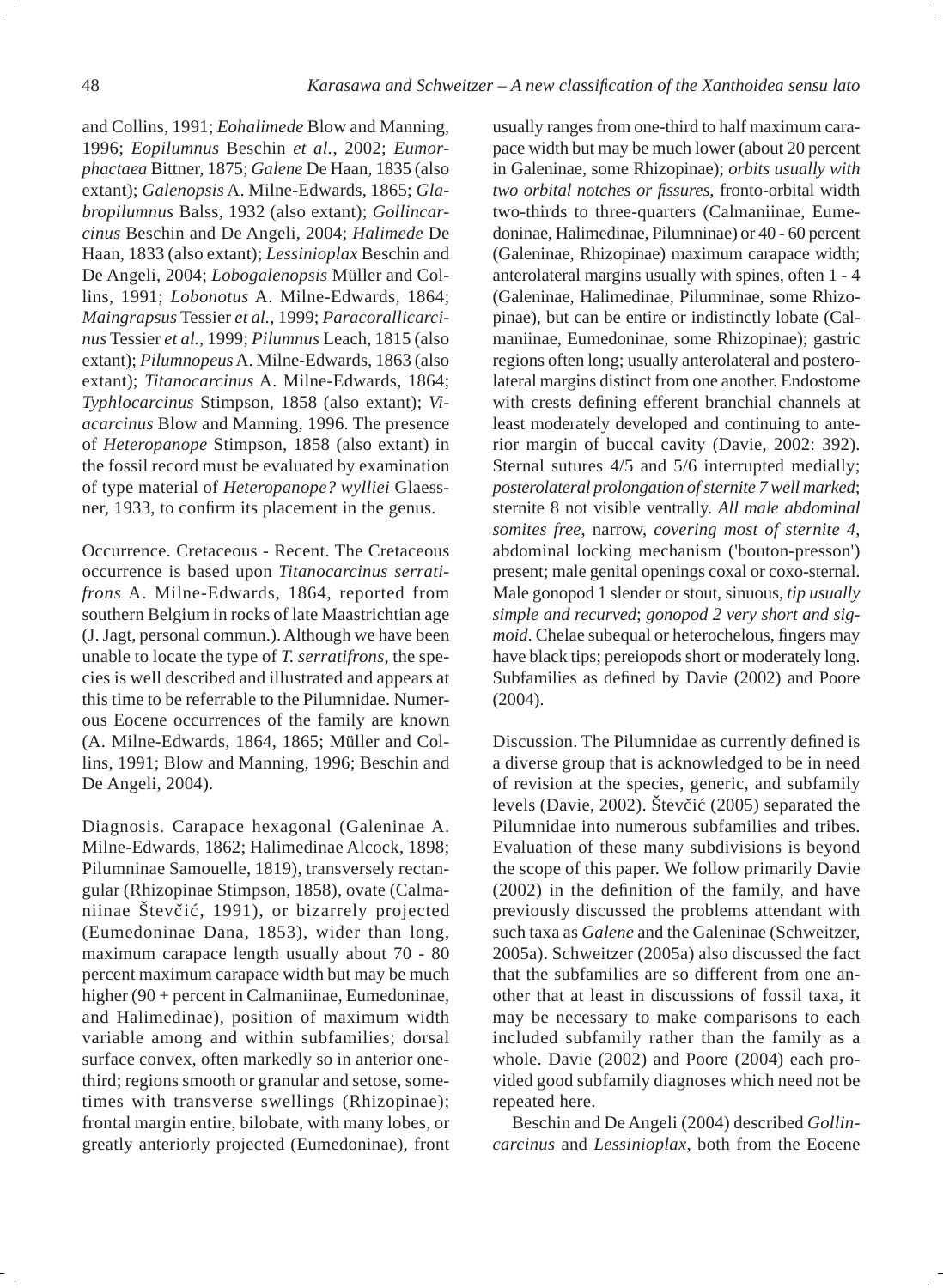of Italy. They placed those two genera within the Goneplacidae, and noted similarities with *Magyarcarcinus* Schweitzer and Karasawa, 2004, and *Palaeograpsus* Bittner, 1875, for the former, and *Georgeoplax* Türkay, 1983, for the latter. There are in fact similarities among the four genera, but those similarities appear to be superficial. We place *Gollincarcinus* and *Lessinioplax* within the Pilumnidae, because they are similar morphologically to *Georgeoplax*. The family placement of *Georgeoplax* itself has been the subject of much debate, which was recently summarized (Karasawa and Kato, 2003b), and the genus was placed within the Pilumnidae in that same work. We concur. *Gollincarcinus* and *Lessinioplax* are placed within the Pilumnidae based upon their possession of a smooth carapace; entire frontal, supraorbital, and anterolateral margins; a highly vaulted carapace, especially anteriorly; broad fronto-orbital width; and hexagonal carapace. *Magyarcarcinus* and allied members of the Goneplacidae admittedly also exhibit many of these features, but they are ovate and are not as highly vaulted. Description of the sternum and abdomen of *Gollincarcinus* and *Lessinioplax* would help to confirm their family placement.

Family Pseudorhombilidae Alcock, 1898

Included fossil genera. *Nanoplax* Guinot, 1967a (also extant); *Pseudorhombila* H. Milne Edwards, 1837 (also extant).

Occurrence. Miocene - Recent.

Diagnosis. *Carapace hexagonal*, wider than long, *L/W ranging from 0.72-0.76*, position of maximum width about 40-55 percent the distance posteriorly on carapace; carapace flattened, regions moderately well-marked to weakly defined; *front bilobed, ranging from 26-32 percent maximum carapace width; orbits with two fi ssures or notches*, orbital rim sinuous, convex between fi ssures, *marked protuberance on inner orbital rim*; fronto-orbital width about 53- 59 percent maximum carapace width; anterolateral margin with 3-5 spines including outer-orbital spine; sternum wide, *tiny portion of sternite 8 visible adjacent to articulation condyle of coxa of fifth pereiopod, visible in posterior or dorsal view*; *male abdominal somites 1 and 2 not covering entire space* 

*between fifth pereiopods, somite 3 usually touching coxa of fi fth pereiopod*; *male abdominal somites 3-5 fused, often weakly, sutures may be quite obvious*. Diagnosis based in part on descriptions and observations from Rathbun (1918), Guinot (1969), Hendrickx (1998) and Schweitzer and Karasawa (2004: 81).

Family Trapeziidae Miers, 1886

Included fossil genera. *Archaeotetra* Schweitzer, 2005b; *Eomaldivia* Müller and Collins, 1991; *Tetralia* Dana, 1851c (also extant); *Trapezia* Latreille, 1828 (also extant).

# Occurrence. Eocene - Recent.

Diagnosis. *Carapace cordate*, not much wider than long, *length averaging about 86 percent maximum carapace width*, position of maximum width about half the distance posteriorly on carapace; carapace regions not defined; *front weakly bilobed, four-lobed, serrate, or nearly straight, without median notch*, about half maximum carapace width; orbits deeply excavated, *positioned at corners of frontal margin of carapace, directed anterolaterally, fronto-orbital width about 90 percent or more maximum carapace width; anterolateral margins short, usually oriented nearly perpendicular to frontal margin of carapace or oriented at very high angle to frontal margin, entire or with one or two spines*. Basal antennal article slender; efferent channels defined by well-developed endostomial crests; merus of third maxilliped shorter than ischium, about as wide as long; endopod of second maxilliped composed of four separate segments. Sternites 1 and 2 fused into triangle, sternal suture 2/3 present or absent. Male abdomen with somites 3-5 fused with visible sutures or with all somites free. Male gonopod 1 slender or stout, sinuous or straight, with pointed or rounded tip; male gonopod 2 stout or slender, curved, tip spoon-shaped. Chelae unequal, smooth or weakly granular, merus of cheliped extending beyond carapace margins when folded; pereiopods 2-5 "*with dactylo-propodal articulation formed by rounded prolongation of propodal lateral margin sliding against and beneath a projecting button situated proximally on lateral margin of dactylus*" (Davie, 2002: 493) (After Schweitzer, 2005b: 627).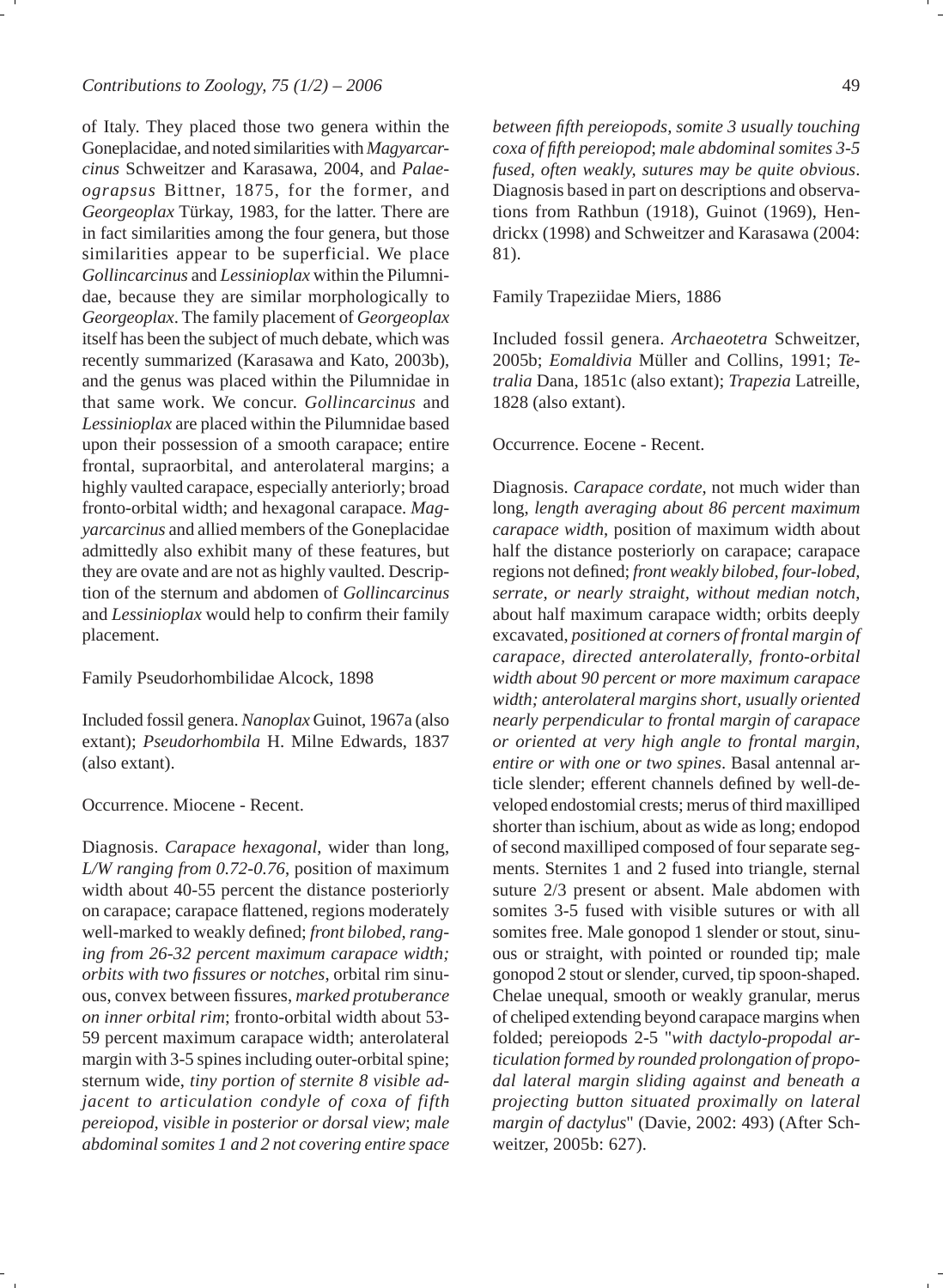# Family Xanthidae MacLeay, 1838 *sensu stricto*

Included fossil genera**.** *Actaea* De Haan, 1833 (also extant); *Actaeops* Portell and Collins, 2004; *Atergatis* De Haan, 1833 (also extant); *Banareia* A. Milne-Edwards, 1869 (also extant); *Chlorodiella* Rathbun, 1897 (also extant); *Cyclodius* Dana, 1851a (also extant) (=*Phymodius* A. Milne-Edwards, 1863); *Cycloxanthops* Rathbun, 1897 (also extant); *Cymo* De Haan, 1833 (also extant); *Demania* Laurie, 1906 (also extant); *Etisus* H. Milne Edwards, 1834 (also extant); *Forestia* Guinot, 1976 (also extant); *Glyptoxanthus* A. Milne-Edwards, 1879 (also extant); *Haydnella* Müller, 1984; *Heteractaea* Lockington, 1877 (also extant); *Hypocolpus* Rathbun, 1897 (also extant); *Lachnopodus* Stimpson, 1858 (also extant); *Leptodius* A. Milne-Edwards, 1863 (also extant); *Liagore* De Haan, 1833 (also extant); *Liomera* Dana, 1851a (also extant); *Lipaesthesius* Rathbun, 1898 (also extant); *Lybia* H. Milne Edwards, 1834 (also extant); *Macromedaeus* Ward, 1942 (also extant); *Medaeops* Guinot, 1967a (also extant); *Medaeus* Dana, 1851a (also extant); *Megamia* Karasawa, 1993; *Metopoxantho* De Man, 1904; *Monodaeus* Guinot, 1967a (also extant); *Neoliomera* Odhner, 1925 (also extant) (=*Neomeria* Hu and Tao, 1996); *Palaeotrichia* Guinot, 1976; *Palaeoxanthops* Karasawa, 1993; *Paraxanthias* Odhner, 1925 (also extant); *Paraxanthodes* Guinot, 1967b (also extant); *Phlyctenodes* A. Milne-Edwards, 1862; *Pilodius* Dana, 1852 (also extant); *Sculptoplax* Müller and Collins, 1991; *Xanthias* Rathbun, 1897 (also extant); *Xantho* Leach, 1814 (also extant); *Xanthodius* Stimpson, 1859 (also extant); *Zalasius* Rathbun, 1897 (also extant); *Zosimus* Leach *in* Desmarest, 1823 (also extant).

Occurrence. Eocene - Recent.

Diagnosis. Carapace hexagonal or transversely ovate; carapace length/width falling into two groups, *length either about two-thirds to three quarters or 90-100 percent maximum carapace width*, widest two-thirds to three quarters the distance posteriorly except in some Xanthinae and Polydectinae in which position of maximum width is before the midlength; regions usually well-defined but dorsal carapace can be smooth; *frontal margin bilobed, with axial notch*, ranging from one-quarter to about 40 percent maximum carapace width; fronto-orbital width generally about half to two-thirds maximum carapace width; *anterolateral margins with between 2 and 6 lobes or spines*; *anterolateral margin well-differentiated from posterolateral margin*, anterolateral margin often tightly convex; posterolateral margin often concave. *Epistome with ridges that define efferent branchial canals absent or only on posterior portion of buccal cavity, not intercepting anterior part of buccal frame*. *Sternum narrow, sternite 8 not visible ventrally. Male abdomen with somites 3-5 fused, sutures may be visible*. Male genital openings coxal. *Male gonopod 1 slender, curved or sinuous, simple apex without complex lobes or folds, with long setae distally or subdistally*; gonopod 2 short, less than 25 percent length of gonopod 1. Cheliped fingers typically black; chelae subequal or heterochelous, *may have spoonshaped tips*. Chelipeds much stouter than pereiopods 2-5. Modified after Davie (2002).

Discussion. Števčić (2005) separated the Xanthidae *sensu stricto* into numerous subfamilies and tribes. Evaluation of the validity and composition of these is beyond the scope of this paper; we have considered them simply as members of the family.

 Rathbun (1945) referred a species to *Carpilodes* Dana, 1851a, which has subsequently been made a junior synonym of *Atergatis*; thus, *Carpilodes sublensis* Rathbun, 1945, is now referred to *Atergatis*. Interestingly, the notes of one of us (CES) suggest that the holotype of that species (USNM 498416) possibly could be a damaged specimen of *Atergatis laddi* Rathbun, 1945, (holotype USNM 498415), named in the same paper.

 *Neomeria* Hu and Tao, 1996, is herein considered as a junior synonym of *Liomera* based upon its carapace shape and groove pattern.

Superfamily Xanthoidea MacLeay, 1838, *incertae sedis*

Included fossil genera**.** *Actaeites* Müller and Collins, 1991; *Actaeopsis* Carter, 1898; *Caprocancer* Müller and Collins, 1991; *Carpiliopsis* Fischer-Benzon, 1866; *Colpocaris* Von Meyer, 1863; *Creticarcinus* Withers, 1928; *Cretichlorodius* Fraaye, 1996; *Cyclocorystes* Bell, 1858; *Eoplax* Müller and Collins, 1991; *Eoxanthias* Hu and Tao, 1996; *Gemmacarcinus* Müller and Collins, 1991; *Martinocarcinus* Böhm,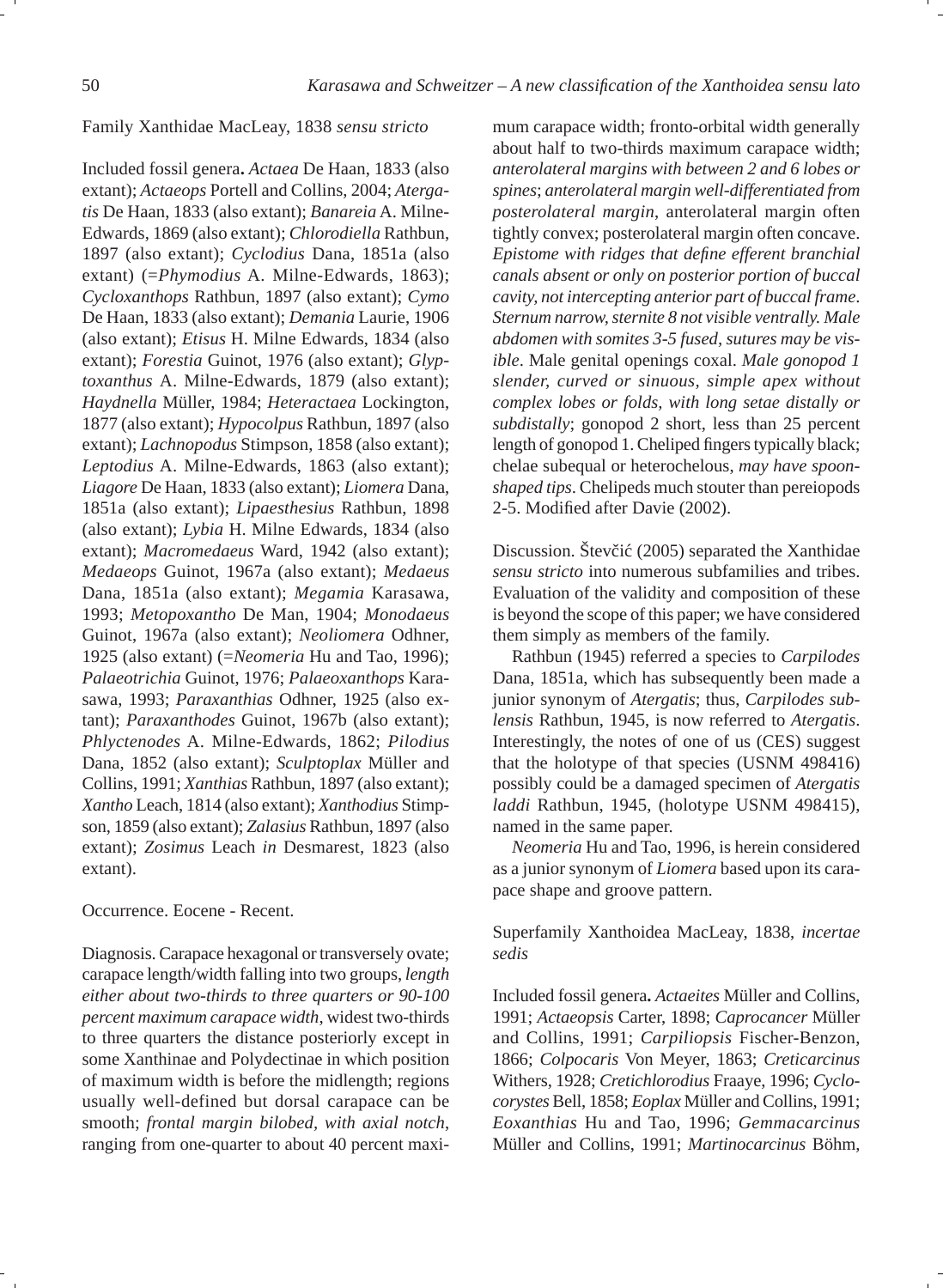1922; *Megaxantho* Vega, Feldmann *et al.*, 2001; *Paraxanthosia* Müller and Collins, 1991; *Pilumnomimus* Müller and Collins, 1991; *Pregeryona* Hu and Tao, 1996; *Prochlorodius* Müller and Collins, 1991; *Santeella* Blow and Manning, 1996; *Styrioplax* Glaessner, 1969; *Syphax* A. Milne-Edwards, 1864;  $The$  lecarcinus Böhm, 1891; *Thelphusograpsus* Lőrenthey, 1902; *Wanga* Hu and Tao, 1996.

Discussion. The description of *Actaeopsis* contains similarities to members of the Tumidocarcinidae or the Palaeoxanthopsidae; however, examination of type material will be necessary to confirm its identity. The various taxa described by Müller and Collins (1991) are poorly preserved but retain features characteristic of the Xanthoidea *sensu stricto*. *Actaeites* appears to be most similar to *Titanocarcinus*, and *Pilumnomimus* and *Prochlorodius* may be most similar to *Glabropilumus sensu lato* (see Galil and Takeda, 1988). However, both of the latter fossil genera also have similarities with members of the Panopeidae and Euryplacidae. Thus, examination of more complete specimens will be necessary to confirm their family-level placement. The dorsal carapace of *Martinocarcinus* is quite damaged although the sternum is preserved; examination of type material will be necessary to confirm its identity. *Megaxantho* was originally placed within the Xanthidae; it was later suggested that it more closely resembled the Cancridae based upon the conformation of the anterolateral spines (D. Guinot, personal commun.). Most recently, Števčić (2005) erected a new family Megaxanthidae of the Goneplacoidea *incertae sedis* for it. Better preserved material would help clarify the familial placement of *Megaxantho*. Placement of *Styrioplax*, *Syphax*, *Thelphusograpsus*, and the genera erected by Hu and Tao (1996) must await examination of type material.

 *Thelecarcinus* may well be referrable to the Hepatidae, based on the shape of the carapace, ornamentation, and the conformation of the anterolateral margins (Böhm, 1891, pl. 1, fig. 3); however, formal placement must await examination of type material. *Creticarcinus* and *Carpiliopsis* may be junior synonyms of *Caloxanthus*, referred below to the Etyidae Guinot and Tavares, 2001; however, *Creticarcinus* has better defined and more tumid dorsal carapace regions (Withers, 1928, pl. XIII, fig. 4), and *Carpiliopsis* lacks a distinct cervical furrow and granular ornamentation (Fischer-Benzon, 1866, pl. II, fig. 1) as seen in *Caloxanthus*. Type material needs to be examined to formally place these two genera within a family.

# Superfamily Eriphioidea MacLeay, 1838

Included families. Platyxanthidae Guinot, 1977; Hypothalassiidae Karasawa and Schweitzer new family; Pseudoziidae Alcock, 1898; Eriphiidae MacLeay, 1838; Oziidae Dana, 1851a (= Menippidae Ortmann, 1893; see Schweitzer, 2003a, for discussion of synonymy).

# Occurrence. Eocene - Recent.

Diagnosis. Carapace hexagonal or ovate, wider than long, *maximum carapace length 60-75 percent maximum carapace width, widest about half to twothirds the distance posteriorly on carapace*; dorsal carapace regions moderately or weakly defined; frontal margin bilobed or quadrilobed excluding inner-orbital spines, frontal margin about 20-30 percent maximum carapace width except in Eriphiidae (50 percent) and Dacryopilumninae of Oziidae (70 percent); fronto-orbital width about one-third to half maximum carapace width except in Eriphiidae (70 percent) and Dacryopilumninae of Oziidae (90 percent); anterolateral margins with four spines or lobes, or entire, or with a variable number of spines; anterolateral margin distinct from posterolateral margin. *Buccal frame anteriorly tapered, trapezoidal*. Sternum narrow; sternal sutures 4/5 and 5/6 interrupted but uninterrupted in female of Menippinae; sternal sutures 6/7 and 7/8 complete; *all male abdominal somites free, movable*; male abdomen fills space between coxae of fifth pereiopods. Male gonopod 1 stout, straight or weakly curved or long and slender; gonopod 2 as long as or longer than gonopod 1, with a short, developed, long, or very long flagellum. Chelipeds at least weakly heterochelous, sometimes markedly so. (In part modified after Ng and Wang, 1994; Davie, 2002).

Discussion. Rice (1981, 1983) suggested that the platyxanthid *Homalaspis* and two eriphiids, *Eriphia* and *Ozius*, had the most primitive zoeal features within the xanthoids and that the other xanthoids, the cancroids, and the portunoids may have evolved from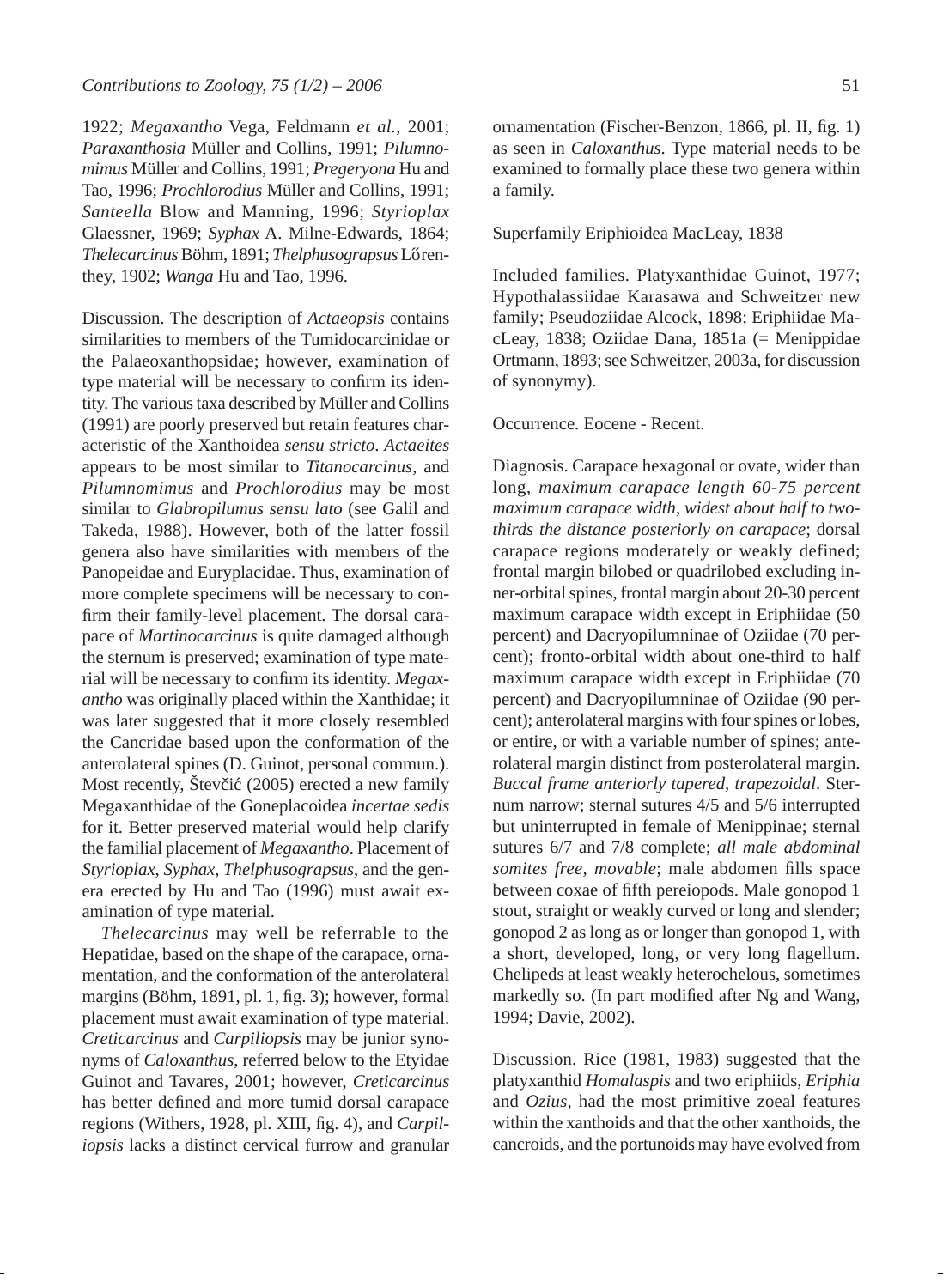them. Števčić (1998) considered that the Eriphiidae had the most primitive characters in terms of adult morphology within the Xanthoidea. However, in the present analysis, the Eriphiidae is a rather derived group within the Xanthoidea.

 The Platyxanthidae is the sister to the remainder of the clade. The Eriphiidae *sensu lato* is polyphyletic. The polyphyly of the Eriphiidae *sensu lato* was previously suggested by Coelho and Coelho Filho (1993), and they included the Menippinae with *Menippe* within the Xanthidae and placed *Eriphia* in its own family Eriphiidae. More recently, Ng *et al.* (2001) recognized four eriphiid subfamilies, Eriphiinae including only *Eriphia*; Oziinae including *Ozius*, *Epixanthus, Epixanthoides* Balss, 1935, *Lydia* Gistel, 1848, *Baptozius* Alcock, 1898, *Bountiana* Davie and Ng, 2000, and *Eupilumnus* Kossmann, 1877 = *Globopilumnus* Balss, 1933; Menippinae including *Hypothalassia*, *Menippe*, *Myomenippe*, *Sphaerozius,* and *Pseudocarcinus* H. Milne Edwards, 1834; and Dacryopilumninae including only *Dacryopilumnus*, based upon characters of the carapace, antennae, orbits, and gonopod 2. Davie (2002) added *Ruppellioides* A. Milne-Edwards, 1867, to the Menippinae. Sakai (2004) synonymized the Menippinae with the Oziinae and placed *Eupilumnus* and *Hypothalassia* under the Eriphiinae. Poore (2004) considered *Eupilumnus* as a member of the Oziinae and placed *Hypothalassia*  within the Menippinae. Števčić  $(2005)$  recognized three subfamilies, Eriphiinae, Platyxanthinae, and Dacryopilumninae within the Eriphiidae. Thus, the classification of the Eriphiidae sensu lato has been problematic. We follow Ng *et al.* (2001) in the arrangement of genera within subfamilies and families, with the exception that *Hypothalassia* is herein placed within a monotypic family.

Family Platyxanthidae Guinot, 1977

Included fossil genera. *Pelaeus* Eydoux and Souleyet, 1842 (fossil and extant); *Platyxanthus* A. Milne Edwards, 1863 (fossil and extant).

Occurrence. Eocene - Recent.

Diagnosis. *Carapace hexagonal*, wider than long, length about two-thirds maximum carapace width, ranging from 0.63 to 0.70; *front with four spines excluding inner-orbital projection or nearly straight*  *with central notch*, frontal width about 0.2 maximum carapace width, ranging from 0.13 to 0.24; *orbits with fi ssures, usually two*, *fronto-orbital width about 0.36 maximum carapace width, ranging from 0.33 to 0.38*. Anterolateral margins moderately convex; many possible configurations, either with numerous blunt spines, or with broad, bluntly spinose lobes separated by fissures, or with broad, entire lobes separated by fissures; last anterolateral spine extending posteriorly and axially onto dorsal carapace; angle of posterolateral to posterior margin about 38 degrees; posterior width about 0.38 maximum carapace width, ranging from 0.36 to 0.41. Carapace regions poorly defined, protogastric and hepatic regions weakly infl ated. *Endostomial ridges absent*. Chelae stout, smooth, coxa of first pereiopod articulating with merus, merus not fused to basis-ischium. Sternum relatively straight and narrow or rather wide, sternal sutures 4/5 and 5/6 not continuous, 6/7 and 7/8 continuous; suture between sternites 2 and 3 complete; suture between sternites 3 and 4 deep, well developed laterally but becoming a shallow groove axially, merging with long groove extending anteriorly from sterno-abdominal cavity to form deep, *Yshaped groove pattern; sternite 8 not visible in ventral view*. *All male abdominal somites free, male abdomen barely reaching or not reaching level of posterior margin of coxae of first pereiopods, cover*ing entire space between coxae of fifth pereiopods. *Male gonopod 1 stout*; male gonopod 2 long, with an elongated proximal article and a developed flagellum (after Schweitzer, 2005a: 287).

Family Hypothalassiidae new family

Type and sole included genus. *Hypothalassia* Gistel, 1848.

Occurrence. Recent.

Diagnosis. Carapace hexagonal, wider than long, maximum carapace length about 85 percent maximum carapace width; *front bilobed, medially notched, projecting anteriorly, with numerous supplementary spines*; orbit not closed; inner-orbital spine well developed; frontal width about one-quarter maximum carapace width; *orbits spinose*, with two *fissures*; fronto-orbital width about half maximum carapace width. *Basal article of antenna not reaching to front*.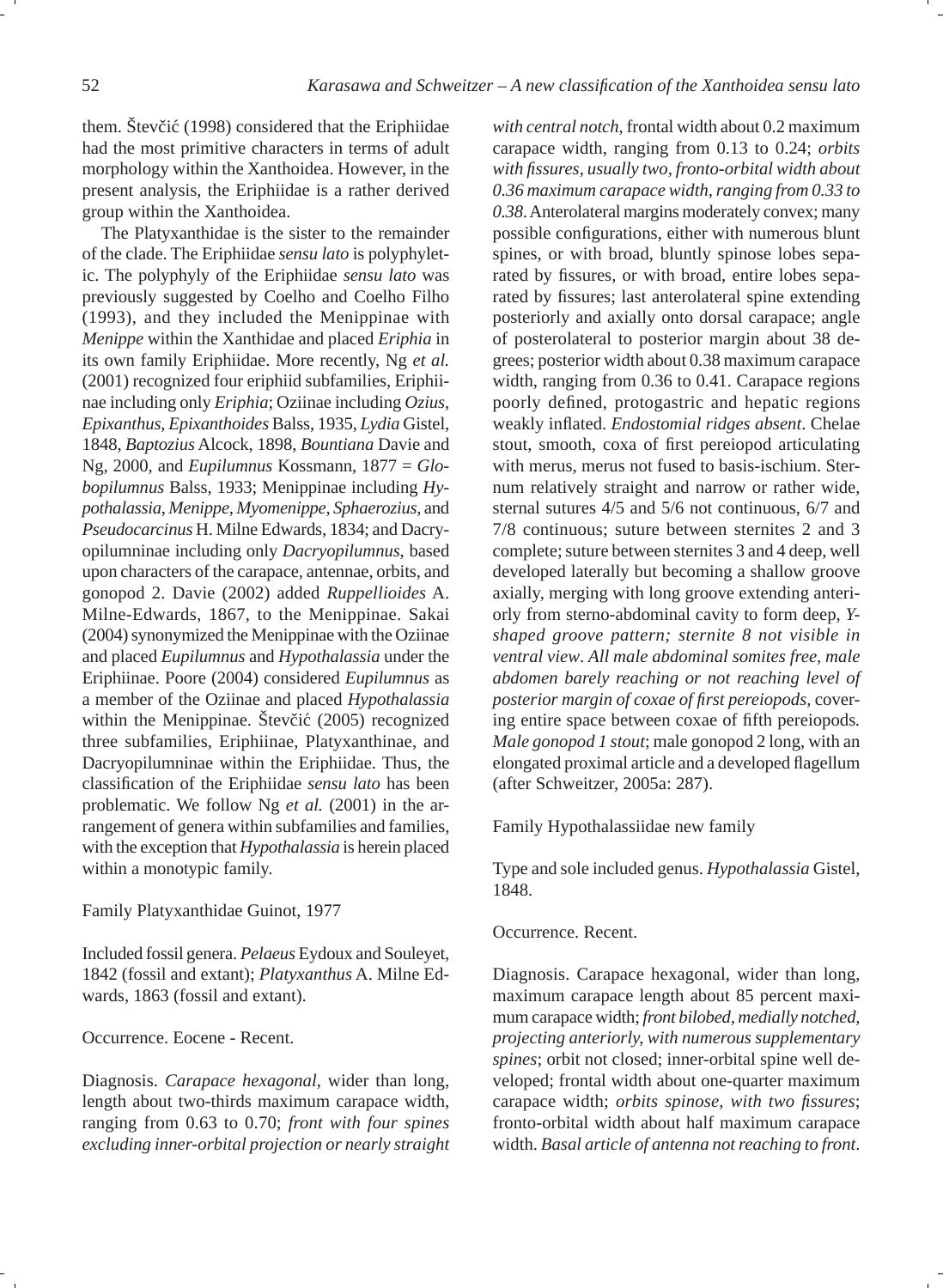*Endostomial ridges present.* Anterolateral margins moderately convex, spinose. Posterolateral margin nearly straight, tuberculate. Posterior margin about half maximum carapace width. Carapace regions well defined, ornamented with spines anteriorly and posterolaterally. Chelipeds heterochelous, spinose, fingers black. Pereiopods 2-5 spinose, with corneous dactyl tips. Thoracic sternum moderate in width; sternal sutures 4/5 and 5/6 not continuous; sternite 8 not visible in ventral view. *Male abdomen reaching to posterior end of coxa of pereiopod 1; all male abdominal somites free, movable, fi lling entire space between coxae of fifth pereiopods. Male gonopod 1 stout*, gently curved; male gonopod 2 longer than 1, with long flagellum.

Discussion. *Hypothalassia* previously had been placed in the subfamily Menippinae (Ng *et al.*, 2001; Davie, 2002), the Eriphiinae (Sakai, 2004), or simply within the Eriphiidae *sensu lato* (Koh and Ng, 2000). Our analysis shows that *Hypothalassia* belongs to an independent lineage within the Eriphioidea. The Hypothalassiidae lack a weakly protruded front (5-1) and the absence of upper orbital fissures  $(7-1)$ , which are diagnostic characters of the Pseudoziidae, Eriphiidae, and Oziidae. The Pseudoziidae have a short male gonopod 2 with a short flagellum, while the Hypothalassiidae have a long gonopod 2 with a long flagellum. The Hypothalassiidae, Eriphiidae, Oziidae, and Platyxanthidae have a long male gonopod 2 with a long flagellum. However, the Oziidae are characterized by having a filamentous flagellum. In the Eriphiidae, the fronto-orbital width is about 70% of the maximum carapace width and the orbit is completely closed, but in the Hypothalassiidae, the fronto-orbital width is about 50% of the maximum carapace width and the orbit is open. The Hypothalassiidae differ from the Platyxanthidae because in the Hypothalassiidae, the carapace and all pereiopods are ornamented with spines and tubercles, the carapace regions are well defined, a Y-shaped sternal groove pattern is absent, the suture between the thoracic sternites 3 and 4 is shallow and indistinct, and episternal markings on thoracic sternite 4 are absent. Thus, at this time the Hypothalassiidae is an independent, monotypic lineage for which there is no recognized fossil record; however, ongoing investigation of *Titanocarcinus aculeatus* Busulini *et al.*, 1984, may result in its placement within the family.

#### Family Pseudoziidae Alcock, 1898

Included fossil genera. *Archaeozius* Schweitzer, 2003a; *Euryozius* Miers, 1886 (also extant); *Priabonocarcinus* Müller and Collins, 1991; *Santeexanthus* Blow and Manning, 1996.

## Occurrence. Eocene - Recent.

Diagnosis. Carapace usually ovate, wider than long, flattened, maximum carapace length about 65-75 percent maximum carapace width; *regions moderately, poorly or not defi ned, grooves defi ning cardiac and other gastric regions weakly developed, epigastric regions may be weakly developed but often indistinct*. *Front nearly straight, bilobed, or weakly quadri-lobed*, axially notched, can be markedly deflexed, all lobes extending the same distance anteriorly, front about 30 percent maximum carapace width in most taxa but 60 percent in *Planopilumnus* Balss, 1933; orbits shallow, ovoid, weakly rimmed; frontoorbital width about half maximum carapace width in most taxa but up to 80 percent in *Planopilumnus*. Anterolateral margin entire, with small spines at anterolateral corner, or lobed with shallow notches or fissures separating lobes; extending to about midlength or just anterior to it. Posterolateral margin sinuous or nearly straight, *angle of posterolateral to posterior margin 40-45 degrees*. Posterior margins 30 percent to half maximum carapace width except much wider in *Planopilumnus*. *All male abdominal somites free; male abdomen sometimes not entirely occupying space between coxae of fifth pereiopods; sternite 8 sometimes visible ventrally*. *Fusion of the basis-ischium with merus of major cheliped sometimes present, incomplete, remnants of suture visible*; coxa appearing to articulate directly with merus; fingers of chelae black (modified from Crosnier and Guinot, 1969; Schweitzer, 2003a: 1112). Sternites 1/2 fused, suture not visible; sternal suture 2/3 relatively deep; sternal suture 3/4 medially interrupted; sternal sutures 4/5 and 5/6 incomplete, 6/7 and 7/8 complete. *Antenna not lodged in orbital hiatus, instead, second and third segments placed in rounded cleft formed by front and supraorbital spine*. *Male gonopod 1 long, slender or moderately stout*, with numerous short spines; *male gonopod 2 short*, straight, about 30 to 50 percent the length of gonopod 1, *flagellum short to very short*. (After Ng and Wang, 1994; Davie, 2002; Ng and Liao, 2002).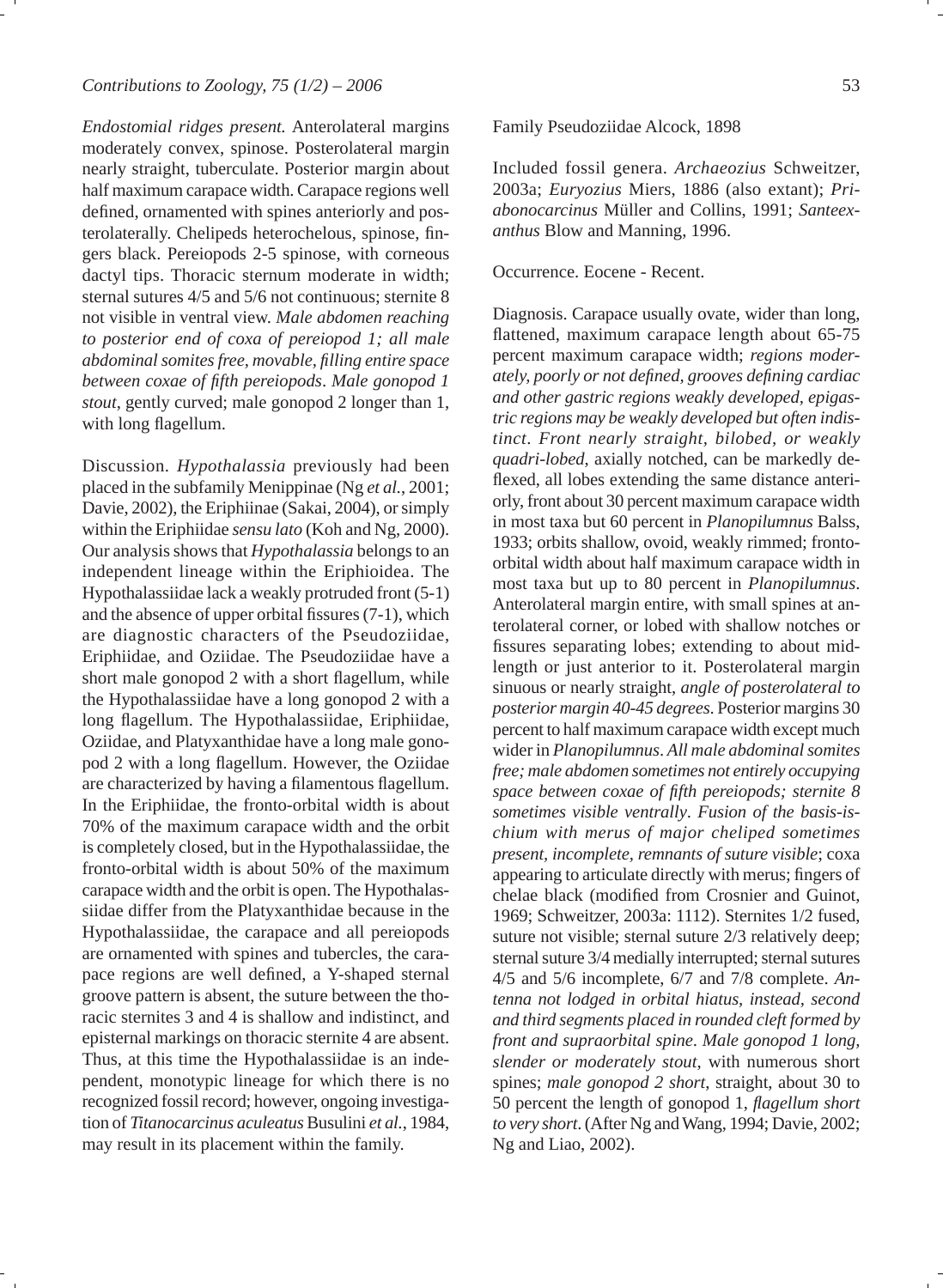Family Eriphiidae MacLeay, 1838

Included genus. *Eriphia* Latreille, 1817 (also extant).

Occurrence. Oligocene - Recent.

Diagnosis. *Carapace hexagonal*, wider than long; *regions distinct*, with ridges and granules especially on anterior regions; *front axially notched, bordered on either side of notch by straight segment, notch just proximal to each orbit*, front about half maximum carapace width; *orbits closed*, strongly rimmed, directed anterolaterally, fronto-orbital margin about 70 percent maximum carapace width; *antennae placed at some distance from orbits and antennules*; anterolateral margin with variable number of spines. Sternum narrow; sternal sutures 4/5 and 5/6 incomplete, 6/7 and 7/8 complete; *male sternite 8 not visible* (USNM 48565) *or barely visible* (RO 3976, specimen figured in Glaessner, 1969, fig. 326.7); male abdomen covers space between coxae of fifth pereiopods. Chelipeds heterochelous, fingers of chelipeds black. Male gonopod 1 stout; male gonopod 2 long with long flagellum. (In part after Davie, 2002).

Family Oziidae Dana, 1851a

Included subfamilies. Dacryopilumninae Serène, 1984; Menippinae Ortmann, 1893; Oziinae Dana, 1851a. The latter two have a known fossil record.

Included fossil genera. *Menippe* De Haan, 1833 (also extant) (Menippinae); *Ozius* H. Milne Edwards, 1834 (also extant) (Oziinae); *Pseudocarcinus* H. Milne Edwards, 1834 (also extant) (Menippinae).

Diagnosis. Carapace hexagonal or ovate, wider than long, maximum length 60-75 percent maximum carapace width, widest about half to two-thirds the distance posteriorly on carapace; dorsal carapace regions moderately or weakly defined; *frontal margin bilobed or quadri-lobed excluding inner-orbital spines*, frontal margin about 20-30 percent maximum carapace width except in Dacryopilumninae (70 percent); orbits opened medially or incompletely closed (Menippinae and Oziinae) or completely closed (Dacryopilumninae); fronto-orbital width about onethird to half maximum carapace width except in

Dacryopilumninae (90 percent); anterolateral margins with four or five spines or lobes, or entire, or with a variable number of spines; anterolateral margin distinct from posterolateral margin.

 *Antennae positioned close to antennules and orbits* (Menippinae and Oziinae) *or at a great distance from them* (Dacryopilumninae). Buccal frame anteriorly tapered, trapezoidal; sternum narrow; female sternal sutures 4/5 and 5/6 interrupted medially (Oziinae) or complete and nearly parallel (Dacryopilumninae and Menippinae); *all male abdominal somites free, movable; male abdomen fi lls space between coxae of fi fth pereiopods*. Male gonopod 1 stout, straight or weakly curved; male gonopod 2 as long as or longer than 1, with long, filamentous flagellum. Chelipeds usually heterochelous; *large molariform tooth on fi xed fi nger of major cheliped (Menippinae and Oziinae*). (In part modified after Davie, 2002; Ng and Wang, 1994).

Superfamily Progeryonoidea Števčić, 2005

Included family. Progeryonidae Števčić, 2005.

Diagnosis. As for the family.

Family Progeryonidae Števčić, 2005

Type and sole included genus. *Progeryon* Bouvier, 1922.

Occurrence. Recent.

Diagnosis. *Carapace subquadrate, about as long as wide or slightly wider than long,* widest about twothirds the distance posteriorly on carapace, flattened transversely and longitudinally; dorsal carapace regions moderately defined. *Front nearly straight or bilobed, medially notched*, about 25-35 percent maximum carapace width; fronto-orbital width about half maximum carapace width; upper orbital margin rimmed, sometimes with weak fissure. Anterolateral margin arcuate, entire or lobate, with short lateral spine; posterolateral margin straight or weakly sinuous, much longer than anterolateral margin; posterior margin about half maximum carapace width, medially concave.

 Endostomial ridges present, strong. *Thoracic sternum wide*. Anterior end of the sterno-abdominal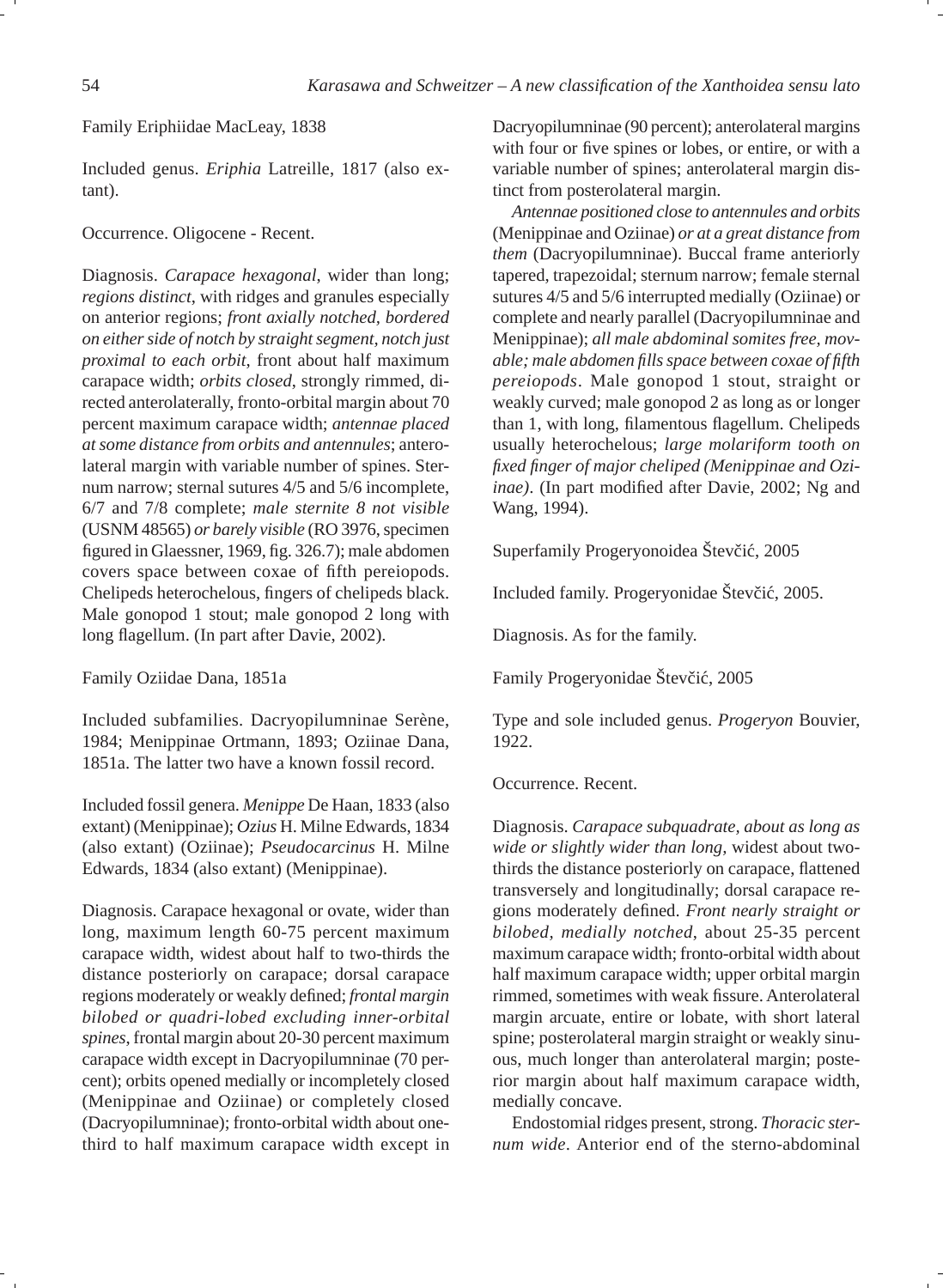cavity not reaching to anterior of thoracic sternite 4; sternite 1 and 2 completely fused; suture between 2 and 3 complete; *suture between 3 and 4 deep, complete*; *anterior of sternite 4 with median sulcus, together with suture 3/4 forming Y-shaped groove pattern on sternum*; sutures 4/5, 5/6, and 6/7 medially interrupted; suture between 7/8 complete*; sternite 8 not visible in ventral or posterior view; all male abdominal somites free*; male abdomen filling entire space between coxae of pereiopods 5.

Chelipeds heterochelous, with dark-colored fingers; *major cheliped with large, molar basal tooth on occlusal surface of dactylus*; *pereiopods 2-5 long*; dactylus with corneous tips. Male gonopod 1 stout, nearly straight, with a simple apex; *gonopod 2 longer than 1 with long flagellum.* 

Discussion. Števčić (2005) erected a new tribe Progeryonini for *Progeryon* and placed it within the Geryonidae. In the present analysis, *Progeryon* cannot be accommodated in any known families of the Goneplacoidea and Portunoidea; thus, the Progeryonini is treated as a separate family which belongs within a monophyletic group together with the known families of the Goneplacoidea and Portunoidea. However, the sister-group relationships among the Progeryonidae, Goneplacoidea, and Portunoidea cannot be resolved. Therefore, the Progeryonidae is here given superfamily status.

 The Progeryonidae differs from the families of the Goneplacoidea, as defined here, by the possession of a Y-shaped groove pattern on the male thoracic sternum, the male sterno-abdominal cavity not reaching to the anterior of thoracic sternite 4 in males, absence of a posterolateral prolongation of male episternite 7, and the possession of a complete sternal suture 7/8. The Progeryonidae is readily distinguished from the families of the Portunoidea because the Progeryonidae possess a Y-shaped groove pattern on the male thoracic sternum, all male abdominal somites are free, and the male gonopod 1 is nearly straight.

 Manning and Holthuis (1989) suggested that *Progeryon* and *Paragalene*, previously assigned to the Geryonidae, might well belong to a new family. However, *Paragalene* differs from *Progeryon* because *Paragalene* has a carapace that is much wider than long and has frontal spines and well separated anterolateral lobes, and the male gonopod 1 is rather slender and is curved. Therefore, *Paragalene* might be assigned to the Mathildellidae, but the known members of the Mathildellidae lack frontal spines as seen in *Paragalene*. Detailed examination of the thoracic sternal characters of *Paragalene* will be necessary to confirm its familial placement.

#### Superfamily Goneplacoidea MacLeay, 1838

Included families. Carinocarcinoididae Karasawa and Kato, 2003a; Chasmocarcinidae Serène, 1964; Euryplacidae Stimpson, 1871; Goneplacidae MacLeay, 1838; Hexapodidae Miers, 1886; Trogloplacidae Guinot, 1986.

Diagnosis. Carapace transversely rectangular, ovate, or trapezoidal; *generally flattened transversely and longitudinally; dorsal carapace regions weakly defi ned or indistinct*; *front weakly protruded*, straight, sometimes with median notch or projection; upper orbital margin with or without fissures, *fronto-orbital width often very broad*; buccal frame quadrangular; anterolateral margin may be entire or spined, sometimes merging with and indistinct from posterolateral margin.

 *Anterior end of the sterno-abdominal cavity reaching to the anterior of thoracic sternite 4*; sternite 4 without medial sulcus; all thoracic sutures interrupted; well-developed posterolateral prolongation of male episternite 7, *sternite 8 visible in ventral or posterior view*; *male abdominal somites free or 3-5 fused and immovable; male abdomen may or may not fill entire space between coxae of fifth pereiopods; fi fth pereiopod and sternite 8 may be much reduced so as to be absent in ventral view* (Hexapodidae).

 Chelipeds usually heterochelous, *usually without dark-colored fi ngers*; *absence of corneous tips on pereiopods 2-5*, *pereiopods 2-5 generally much less robust than cheliped*. Male gonopod 1 stout, sinuous, or curved, usually with a simple apex; gonopod 2 long or short (after Karasawa and Kato, 2003a).

Occurrence. Cretaceous - Recent.

Discussion. The Goneplacoidea as herein constituted is a heterogeneous group, composed of mostly flattened crabs with weakly protruded fronts and ovate sterna. Within the group, however, there is considerable variation and there is a history of treatment of the various subfamilies as family-level taxa. Guinot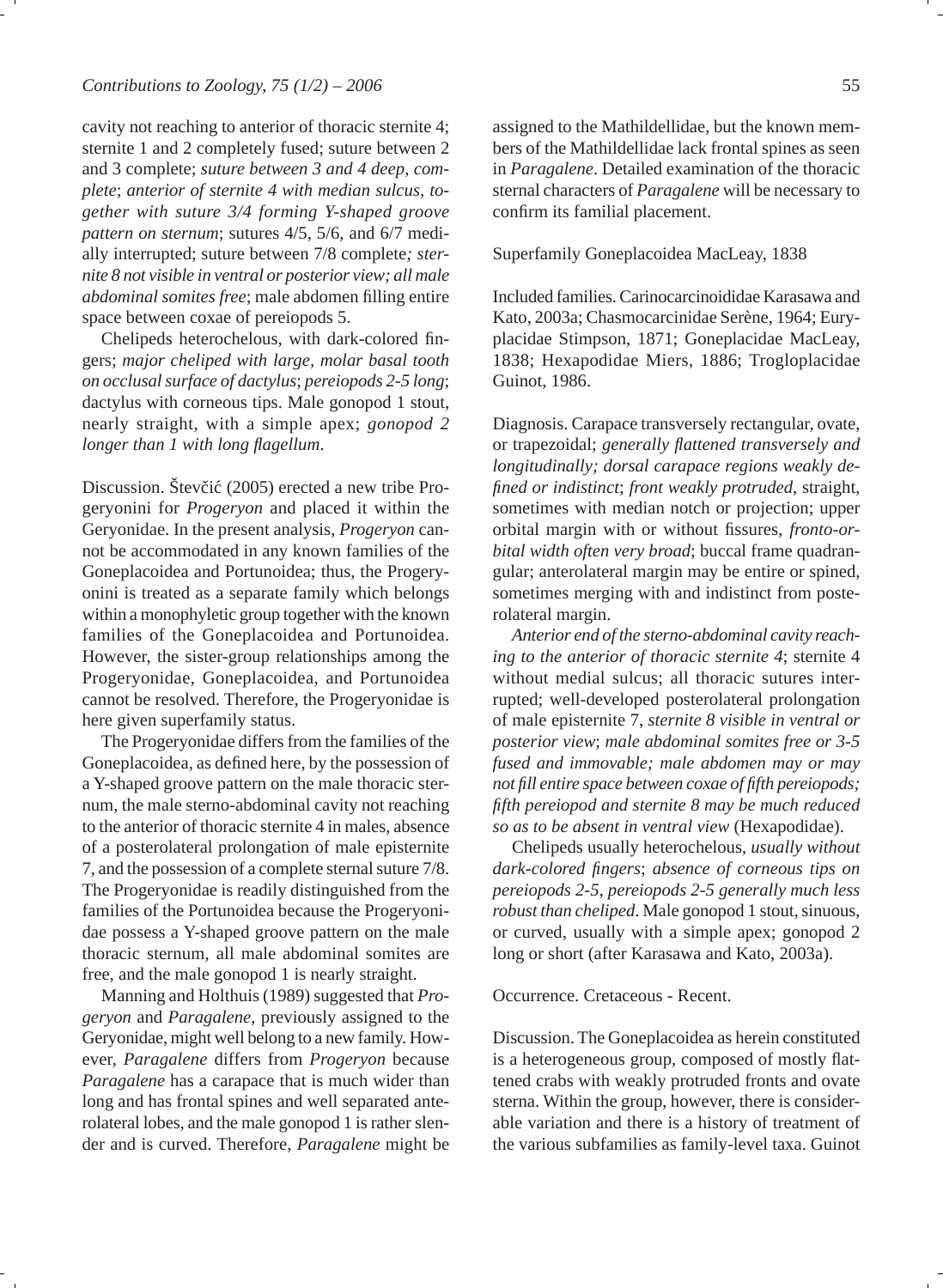$(1977)$  first treated the Hexapodinae, previously placed under the Goneplacidae Balss (1957), as a distinct family and assigned the family to its own superfamily Hexapodoidea within the section Thoracotremata. Manning and Holthuis (1981) treated the Hexapodidae as a family closely related to the Goneplacidae. Following the work of Bowman and Abele (1982), most workers placed the Hexapodidae within the Xanthoidea *sensu lato*. Guinot and Richer de Forges (1997) supported the placement of the Hexapodidae within the Heterotremata based upon the larval evidence of Pereyra Lago (1988).

 D'Udekem d'Acoz (1999) raised the Euryplacinae and Carcinoplacinae to full family status and included both families in the superfamily Goneplacoidea. Števčić (in Martin and Davis, 2001) suggested that the Euryplacinae be elevated to family status, and Glaessner and Secretan (1987) and Guinot *et al.* (2002) gave the Carcinoplacinae full family status. Davie (2002) elevated the Trogloplacinae to full family status, although Davie and Guinot (1996) and Karasawa and Kato (2003a, b) pointed out that the Trogloplacinae has close affinities with the Chasmocarcininae. Thus, our recognition of these subfamilies as families has clear precedent.

 $\text{Števčić}$  (2005) erected two new families and one new subfamily for extinct genera within the Goneplacoidea *sensu* Števčić (2005). The Amydrocarcinidae Števčić, 2005, embraces *Amydrocarcinus* Schweitzer *et al.,* 2002, which we herein consider to be a member of the Goneplacidae within the Goneplacoidae. The Megaxanthidae Števčić, 2005, was erected to embrace the poorly preserved *Megaxantho* Vega *et al.,* 2001. The sole specimen of the genus is too poorly preserved to form the basis of a new family, and we regard it herein as Xanthoidea *incertae sedis* until better preserved, more complete material can be collected. Števčić (2005) also erected a separate subfamily to embrace *Icriocarcinus* Bishop, 1988, the Icriocarcininae Števčić, 2005. We regard that genus as a member of the Goneplacidae based upon its wellpreserved sternal, abdominal, and dorsal carapace features.

Family Carinocarcinoididae Karasawa and Kato, 2003a

Included fossil genera. *Bicarinocarcinus* Glaessner and Secretan, 1987; *Carinocarcinoides* Karasawa and Fudouji, 2000.

#### Occurrence. Eocene - Miocene.

Diagnosis**.** Carapace wider than long, length ranging from 70 to 90 percent maximum carapace width, widest at position of last anterolateral spine or just anterior to it, 40-50 percent the distance posteriorly on carapace; dorsal carapace with more or less defined dorsal regions, *epibranchial regions and sometimes other regions transversely inflated to form carinae; front straight, without median notch*, between onequarter and one-third maximum carapace width; notch between frontal margin and supraorbital angle indistinct; *upper orbital margin without fissures*, frontoorbital width between two-thirds and three-quarters maximum carapace width; anterolateral margin with two spines excluding outer-orbital spine; merus of maxilliped 3 subquadrate, much longer than ischium; *male abdomen fi lling entire space between coxae of pereiopods 5, with somites 3-5 fused*; thoracic sternum wide; sternal sutures  $4/5$ ,  $5/6$ , and  $6/7$  apparently interrupted; sternite 7 with posterolateral prolongation; *sternite 8 visible in ventral view, overlying posterior portion of sternite 7*; sterno-abdominal cavity reaching anterior of sternite 4; fingers of chelipeds long, elongate, not dark in color (after Glaessner and Secretan, 1987: 7; Karasawa and Kato, 2003a: 142).

Family Chasmocarcinidae Serène, 1964

Included fossil genera. *Chasmocarcinus* Rathbun, 1898 (also extant); *Collinsius* Karasawa, 1993; *Falconoplax* Van Straelen, 1933; *Gillcarcinus* Collins and Morris, 1978; *Mioplax* Bittner, 1884; *Orthakrolophos* Schweitzer and Feldmann, 2001.

Occurrence. Eocene - Recent.

Diagnosis. Carapace rectangular or trapezoidal, wider than long, length about 70-85 percent maximum carapace width; carapace regions poorly defined but may have swellings or ridges; *front straight or weakly fl ared*, with medial notch, about 40 percent maximum carapace width, *notch between frontal margin and supraorbital margin indistinct*; orbits usually small, *orbital margins entire*, fronto-orbital width about half maximum carapace width, eyestalk short; anterolateral margin entire or spined. *Basal antennular segment very swollen, completely fi lling antennular fossa, excluding fl agellum which thus*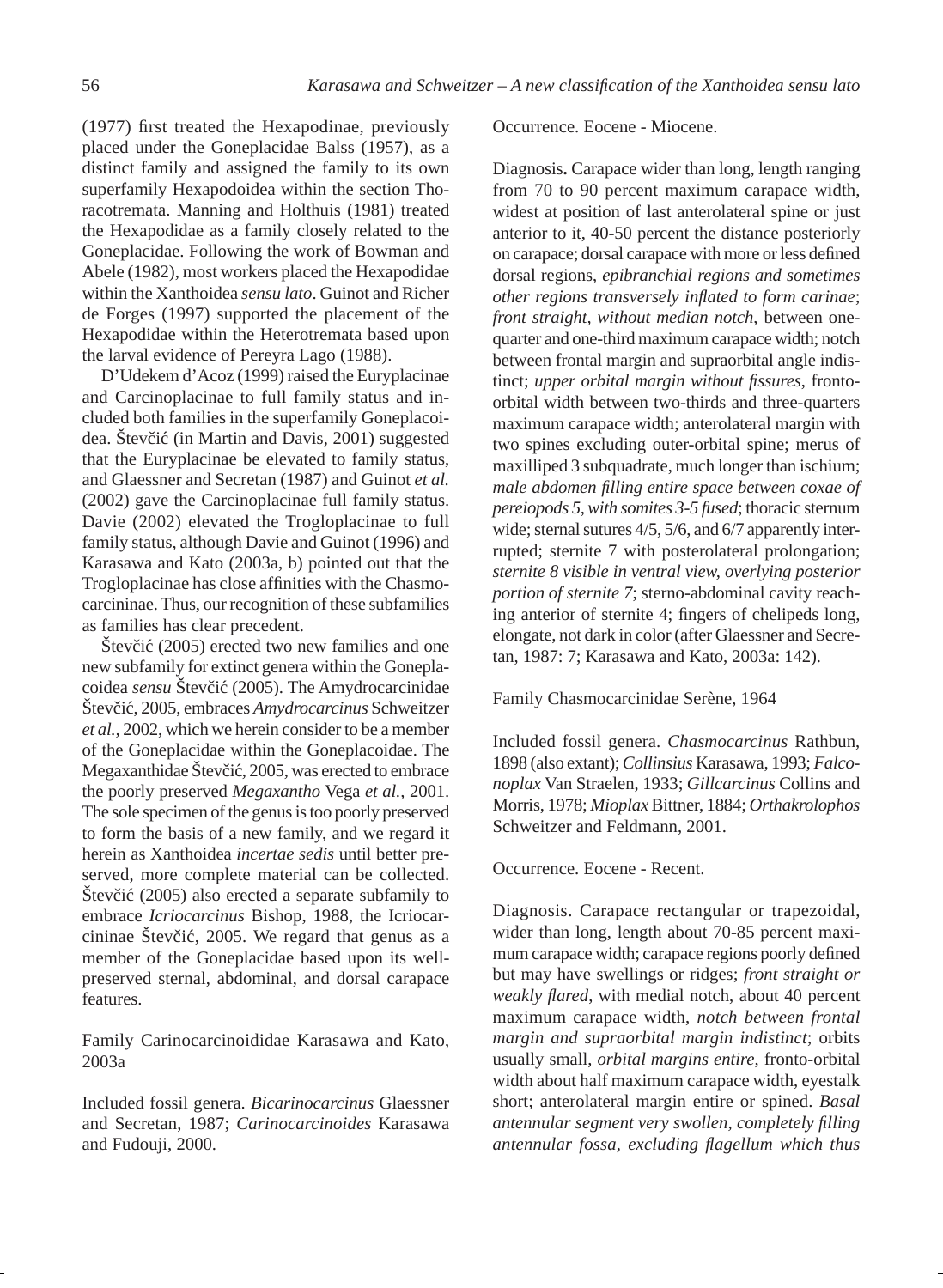*cannot be folded and is unprotected* (Davie, 2002: 196, 503). Buccal frame narrowing anteriorly; third maxillipeds not closing the buccal cavity; *merus of third maxilliped suboval, about as long as ischium*, palp more or less distal. *Sternum wide, all sutures interrupted; sterno-abdominal cavity reaching anterior of sternite 4*; *sternite 8 visible in ventral view, overlying posterior part of sternite 7; open groove between sternites 7 and 8 may be covered with supplementary plate*. *Male abdomen not entirely fi lling*  space between coxae of fifth pereiopods; male ab*dominal somites 3-5 fused*. Male gonopod 1 stout, sinuous, with simple apex; gonopod 2 noticeably shorter than gonopod 1, flagellum much shorter than peduncle. *Dactyli of pereiopods 2-5 sickle-shaped with setae* (after Schweitzer and Feldmann, 2001; Davie, 2002: 196, 503; Karasawa and Kato, 2003a).

Family Euryplacidae Stimpson, 1871

Included fossil genera. *Chirinocarcinus* Karasawa and Schweitzer, 2004; *Chlinocephalus* Ristori, 1886; *Corallicarcinus* Müller and Collins, 1991; *Eucrate* De Haan, 1835 (also extant); *Euryplax* Stimpson, 1859 (also extant); *Orbitoplax* Tucker and Feldmann, 1990; *Paleopsopheticus* Hu and Tao, 1996; *Simonellia* Vinassa de Regny, 1897; *Stoaplax* Vega, Cosma *et al.*, 2001; *Viaplax* Karasawa and Kato, 2003a.

Occurrence. Paleocene - Recent.

Diagnosis. Carapace subquadrilateral, rectangular, or trapezoidal, wider than long, length usually about 80 percent maximum width; regions moderately to poorly defined; front generally straight with axial notch, from one-quarter to one half maximum carapace width but usually about one-third; *orbits generally large, with orbital fi ssures*, orbits open or closed due to a variety of possible morphologies (Davie, 2002: 198); fronto-orbital margin at least two-thirds maximum carapace width, usually about 80 percent but can be as much as 100 percent; *eye-stalk can be short or long, apparently well-calcified as it can be fossilized*; *basal article of antenna reaching front*; merus of third maxilliped subquadrate, much longer than ischium; anterolateral margin with three or so spines, not well-differentiated from posterolateral margin; posterolateral reentrant well-developed.

 *Sternum wide; sterno-abdominal cavity reaching anterior of sternite 4; all sternal sutures interrupted, sternite 8 barely visible in ventral view or quite obvious. Male abdomen with all somites free and movable, somites 4-6 much narrower than somite 3*, *telson usually longer than wide*, male abdomen filling entire space between coxae of fifth pereiopods. Male *gonopod 1 long and thin*, narrow apically, ornamented with small tubercles; *gonopod 2 very short*. Chelipeds isochelous or weakly heterochelous; *dactyli of pereiopods 2-5 usually styliform*, with or without setae. (In part after Davie, 2002, and Karasawa and Kato, 2003a).

Discussion. *Simonellia* was described as being very similar to *Chlinocephalus*, differing from it only in minor aspects of the carapace shape and ornamentation. *Simonellia* differs from some other members of the family in having a front that is not produced. However, we ally it with *Chlinocephalus* in the Euryplacidae until type material can be examined. Karasawa and Kato (2003a) synonymised *Paleopsopheticus* with *Psopheticus*. However, herein *Paleopsopheticus* is a distinct genus and is placed within the Euryplacidae based upon its broad, straight front with small medial notch; broad orbits; broad fronto-orbital width, and anterolateral margins with few spines.

Family Goneplacidae MacLeay, 1838 (= Carcinoplacinae H. Milne Edwards, 1852; see Karasawa and Kato, 2003a)

Included fossil genera. *Amydrocarcinus* Schweitzer *et al.*, 2002; *Carcinoplax* H. Milne Edwards, 1852 (also extant); *Goneplax* Leach, 1814 (also extant); *Icriocarcinus* Bishop, 1988; *Magyarcarcinus* Schweitzer and Karasawa, 2004; *Ommatocarcinus* White, 1852 (also extant); *Psopheticus* Wood-Mason, 1892 (also extant).

Occurrence. Late Cretaceous - Recent.

Diagnosis. Carapace hexagonal, transversely ovate, or subquadrate; wider than long, sometimes markedly so, position of maximum width well in advance of midlength; *front straight, without median notch, sometimes with medial projection; upper orbital margins entire*; *notch between frontal margin and*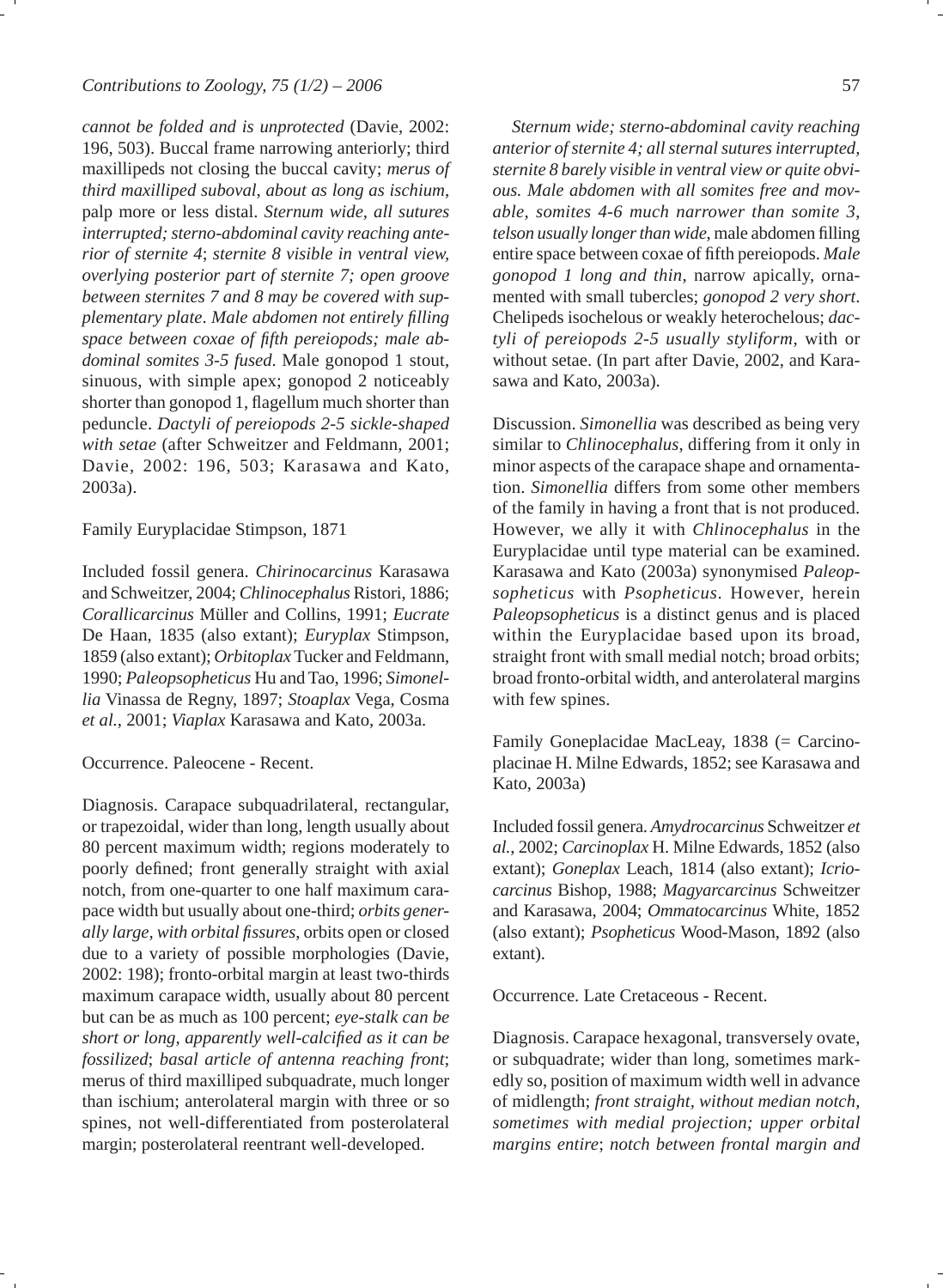*orbits indistinct*; fronto-orbital width variable, ranging from two-thirds to 100 percent maximum carapace width; anterolateral margin with one to three spines excluding outer-orbital spines or entire. Eyestalks short or long, sometimes extremely long; merus of third maxilliped subquadrate, longer than ischium. *Male abdomen fi lling entire space between coxae of fifth pereiopods; all male abdominal somites free*. *Sternum broad, ovate; sternite 8 not visible in ventral view; sterno-abdominal cavity reaching anterior of sternite 4.* Chelipeds robust compared to other pereiopods, without black tips on fingers, usually with lateral spine on carpus; dactyli of pereiopods 2-4 styliform or spatulate, with or without setae. *Male gonopod 1 stout, sinuous, usually with truncated apex*; male gonopod 2 long, usually with long flagellum (after Karasawa and Kato, 2003a).

Family Hexapodidae Miers, 1886

Included fossil genera. *Goniocypoda* Woodward, 1867; *Hexapinus* Manning and Holthuis, 1981 (also extant); *Hexapus* De Haan, 1833 (also extant); *Palaeopinnixa* Vía, 1966; *Stevea* Manning and Holthuis, 1981 (also extant).

Occurrence. Late Cretaceous - Recent.

Diagnosis. Carapace rectangular or rarely trapezoidal; wider than long, length averages about 70 percent maximum carapace width; *anterolateral and posterolateral margins confluent, often with ridge paralleling anterolateral portion, posterolateral reentrant well-defined*; regions poorly or not defined; lateral margins steep. Front narrow and widest distally, axially sulcate, usually extending at least weakly beyond orbits, not deflexed; *orbits usually rimmed*, *upper margin sinuous, entire*; straight anterior margin of carapace only partially occupied by orbits except in *Goniocypoda*; fronto-orbital width about half maximum carapace width but ranges from about 30 - 60 percent; fronto-orbital width to posterior width ratio averages 60 percent, ranging from 30 to 80 percent; *posterior width 70-90 percent maximum carapace width*; antennules folded transversely, antennae small; eyes small, usually movable but can be fixed. Third maxilliped ranging from broad to slender; *propodus slender or widened distally*; exopod either with or without fl agellum. *Sternite 4 with rounded anterior projections*; *sternite 8 reduced, obscured*, *all sternal sutures interrupted*. *Male abdominal somites fused, usually 3-5 but may be other combination of somites*. Chelipeds well-developed; *pereiopod 5 absent.* (After Schweitzer and Feldmann, 2001).

Family Trogloplacidae Guinot, 1986

Type genus. *Trogloplax* Guinot, 1986.

Included fossil genera. None; known only from freshwater environments from which the fossil record of Brachyura is poor.

Diagnosis. Carapace rounded, regions poorly defined; front straight with shallow medial notch, *notch between front and supraorbital angle not apparent; upper orbital margin entire*; anterolateral margin cristate, entire, or with spines; eyestalks short, eyes small; *antennules folded completely into fosset; antenna placed in orbital hiatus*. Buccal frame quadrate, *merus of third maxilliped suboval, about as long as ischium*.

 *Sternum very wide, all sternal sutures interrupted*, *sternite 8 clearly visible in ventral view; supplementary plate between sternites 7 and 8 covering penis*; sterno-abdominal cavity deep; male abdominal somites 3-5 fused. *Vulvae of females large, on extremity of sternal suture 5/6*. Male gonopod 1 stout, sinuous, with simple apex; male gonopod 2 as long as or longer than gonopod 1, flagellum half as long as or slightly more than half its length. Fingers of chelae sometimes elongate and deflexed; dactyls of pereiopods 2-5 styliform with setae. (After Davie, 2002; Karasawa and Kato, 2003a).

Superfamily Goneplacoidea MacLeay, 1838, *Incertae Sedis*

Included fossil genus. *Speocarcinus* Stimpson, 1859 (also extant).

Discussion. The systematic position of *Speocarcinus* is uncertain. The genus was placed within the 'goneplacid' Pseudorhombilinae (Balss, 1957; Williams, 1984), whereas Hendrickx (1998) excluded it from his Pseudorhombilidae, maintained as a family by Martin and Davis (2001) and Schweitzer and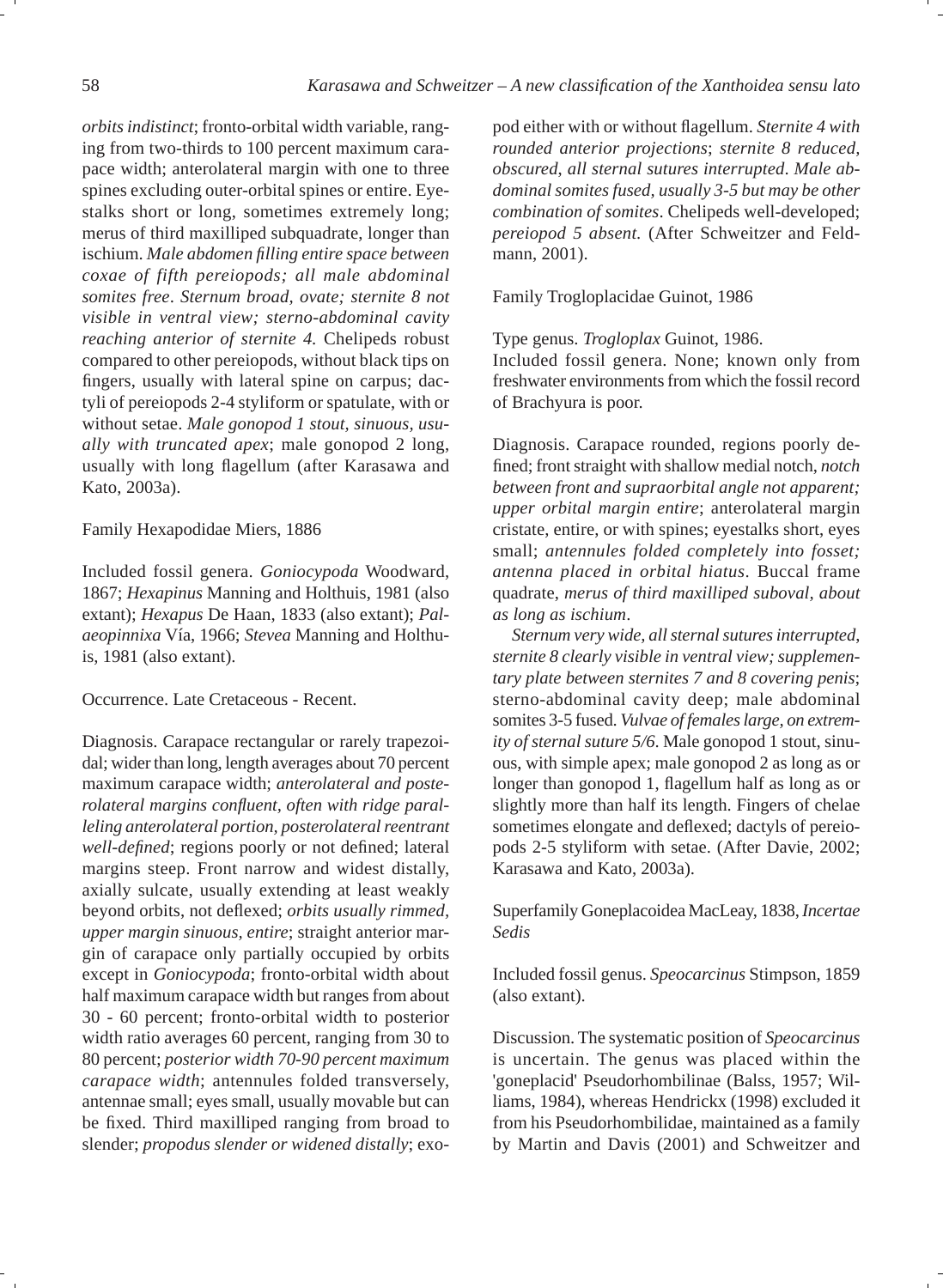Karasawa (2004). Števčić (2005) placed it within its own family Speocarcinidae Števčić, 2005. We are unable herein to resolve its placement but note that its fossil record extends into the Miocene (Tucker *et al.*, 1994).

Superfamily Portunoidea Rafinesque, 1815

Included families. Carcineretidae Beurlen, 1930 (extinct); Geryonidae Colosi, 1923; Mathildellidae Karasawa and Kato, 2003a; Portunidae Rafinesque, 1815.

Occurrence. Cretaceous - Recent.

Diagnosis. Carapace hexagonal, subhexagonal, rectangular, or transversely ovate; carapace usually wider than long, usually widest at position of last anterolateral spine; flattened or weakly vaulted; regions poorly or moderately defined; anterolateral margins entire or with up to nine spines including outer orbital spine; front entire or spined; *lobe on*  endopod of first maxilliped ('portunid lobe') some*times present*; chelipeds usually robust; *last pair of pereiopods may have ovate dactyls*; sternal sutures 4/5, 5/6, 6/7, and 7/8 usually incomplete; *sternite 8 usually visible in ventral view*, with penial groove (Portunidae); male abdominal somites all free or 3-5 fused, if 3-5 fused, sutures may be visible; *gonopod 1 strongly curved, with inflated, strongly hooked base*.

Discussion. Glaessner (1969) and Guinot (1978) placed the Geryonidae within the Xanthoidea *sensu lato*. Since Manning and Holthuis (1981) suggested a Geryonidae and Portunidae relationship, several authors, Bowman and Abele (1982); Schweitzer and Feldmann (2000b); Martin and Davis (2001), have included the family within the Portunoidea. Števčić (in Martin and Davis, 2001) felt that the Geryonidae was closely related to the Goneplacidae *sensu stricto* and later placed both families within the Goneplacoidea (Števčić, 2005). Recently, Sakai (2004) placed the Geryonidae into the Xanthoidea *sensu lato*. Our analysis strongly supports the position of the Geryonidae within the Portunoidea.

 The Portunoidea is traditionally arranged as less derived than the Xanthoidea *sensu lato* (Guinot, 1978; Williams, 1984; Martin and Davis, 2001). In some previous phylogenetic works, the Portunoidea were shown to be early-derived heterotremes, more so than the Xanthoidea *sensu lato* (Jamieson, 1991, 1993; Von Sternberg *et al.*, 1999; Brösing, 2002; Wetzer *et al.*, 2003), whereas Rice (1981, 1983), Števčić (1998), and Von Sternberg and Cumberlidge (2001) considered that the Portunoidea was a more advanced group than the Xanthoidea *sensu lato*. The present analysis suggests that the Portunidae together with *Progeryon* and Goneplacoidea is a more derived group than at least some of the xanthoid families. The fossil record supports this view with regard to the Portunidae and the Geryonidae, but it must be remembered that the Portunoidea as currently defined also embraces the extinct, Cretaceous Carcineretidae Beurlen, 1930. The Carcineretidae were not included in this analysis because they are known only from Cretaceous, Central and North American occurrences that are not sufficiently preserved to permit them to be useful within this analysis. The earliest known portunids are Danian in age (Schweitzer and Feldmann, 2000b), but their record does not become robust until the Eocene and later. The earliest known mathildellid is also Paleocene (Stenzel, 1944). The earliest record of the Geryonidae is from the Oligocene of Argentina or Europe (Glaessner, 1969; Schweitzer and Feldmann, 2000b). Thus, the Portunoidea in general is a lineage with later occurrences than the Xanthoidea *sensu lato*.

Family Carcineretidae Beurlen, 1930

Included fossil genera. *Branchiocarcinus* Vega *et al.*, 1995; *Carcineretes* Withers, 1922; *Longusorbis* Richards, 1975; *Mascaranada* Vega and Feldmann, 1991; *Ophthalmoplax* Rathbun, 1935; *Woodbinax* Stenzel, 1952; questionably *Cancrixantho* Van Straelen, 1934, and *Lithophylax* A. Milne-Edwards and Brocchi, 1879.

Occurrence. Lower - Upper Cretaceous (Maastrichtian).

Diagnosis. Carapace quadrate or ovate, wider than long, *with one or more transverse ridges; transverse ridges located on protogastric, hepatic, or branchial regions*; front narrow, may be entire or with blunt spines; *supraorbital margin long*, with spines and notches; *fronto-orbital width nearly equal to maxi-*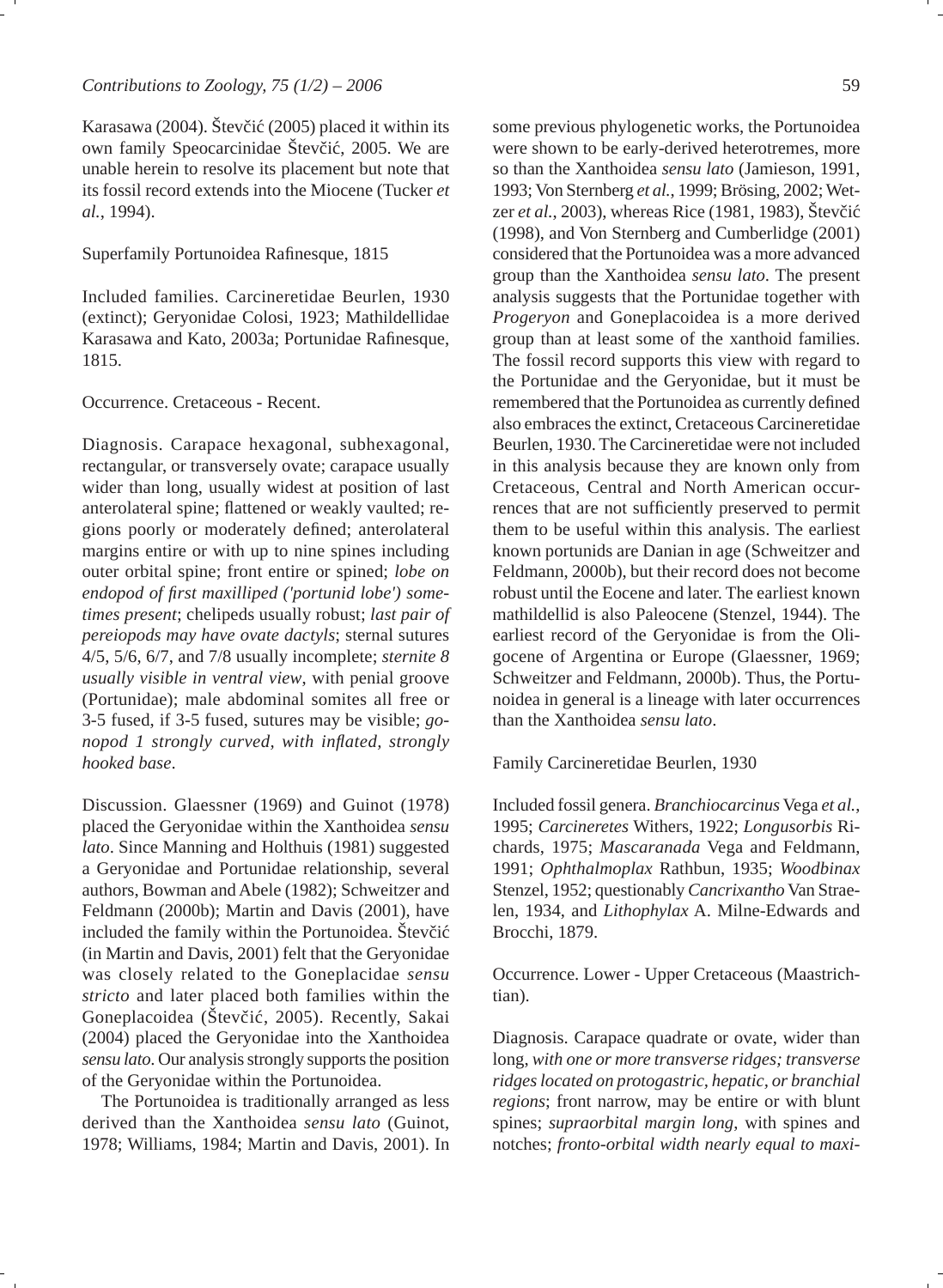*mum carapace width*; posterior margin narrow; epibranchial region inflated, arcuate. Male sternum ovate, sternites 1-2 fused with no evidence of suture; sternal suture 2/3 a deep groove; sternal suture 3/4 incomplete; *sternite 8 not visible in ventral view*. Male abdomen narrow, *somites apparently all free*, entirely filling space between coxae of fifth pereiopods, reaching to about middle of somite 4. Chelipeds more robust than pereiopods 2-5, manus may have keels on outer surface; *propodi and dactyli of fourth and/or fi fth pereiopods fl attened into paddle-like*  shape (after Vega et al., 1997, fig. 4; Feldmann and Villamil, 2002; Schweitzer et al., 2003, fig. 15).

Discussion. The Carcineretidae traditionally has been placed within the Portunoidea based upon its possession of paddle-like dactyls on the fifth and sometimes fourth pereiopods. Members of the family also possess arcuate epibranchial regions and long orbits which are typical of many portunoids. However, many aspects of the Carcineretidae are quite abberrant as compared to other portunoids, such as the overall carapace shape, the extremely narrow front, and the ornate orbital margins. It is possible that the possession of paddle-like appendages, broad orbits, and arcuate epibranchial regions are examples of convergent evolution and that the Carcineretidae warrant their own superfamily. For example, members of the Matutidae De Haan, 1841, also possess paddle-like dactyls of the fifth pereiopods and are not portunoids, and some of the goneplacids have extremely broad orbits and are not portunoids. Testing this hypothesis, however, is beyond the scope of this paper and currently in preparation.

## Family Geryonidae Colosi, 1923

Included fossil genera. *Archaeogeryon* Colosi, 1923; *Archaeoplax* Stimpson, 1863 (*non Archaeoplax* Alcock and Anderson 1894); *Chaceon* Manning and Holthuis, 1989 (also extant); questionably *Coeloma* A. Milne-Edwards, 1865 *sensu lato*.

#### Occurrence. Oligocene - Recent

Diagnosis. Carapace hexagonal, smooth or granular, wider than long, *length about 80-85 percent maximum width*; front spined, about 20 percent maximum carapace width; orbits directed forward, with or

without orbital fissures, *orbital hiatus completely closed*, fronto-orbital width about half maximum carapace width in adults, may be considerably higher in juveniles; *anterolateral margins with three to five spines*; branchial regions with arcuate swelling anteriorly. *Sternal sutures 4/5, 5/6, and 6/7 medially interrupted, 7/8 continuous or nearly so. Male abdominal somites 3-5 fused and immovable but with obvious sutures*. Chelipeds heterochelous, much more robust than pereiopods 2-5; pereiopods 2-5 with long, pointed dactyli. *Male gonopod 1 stout, curved, infl ated basally, with simple apex*; gonopod 2 long with long flagellum. (After Guinot, 1978; Schweitzer and Feldmann, 2000b; Davie, 2002).

Discussion. *Geryon latifrons* Van Straelen, 1936, is the only fossil species to have been referred to *Geryon*. Examination of a specimen of that species, R03977, by one of us (CES) in the Muséum National d'Histoire Naturelle in Paris suggests that it is probably the figured holotype (Van Straelen, 1936, pl. XXXIII, fig. 4), based upon the published description and measurements. However, the label did not designate the specimen as the type, and Van Straelen was often remiss about mentioning the repository of type material in his papers. In the introduction of the 1936 paper in which *G. latifrons* was described, he did mention the Muséum National d'Histoire Naturelle in Paris; thus, we believe that R03977 probably is the holotype.

 *Geryon latifrons* is not a member of the Geryonidae based upon its extremely broad front (one-third maximum carapace width); broad fronto-orbital width (three-quarters maximum carapace width); and front and anterolateral margins with no or few spines, respectively. The species is similar is many respects to species of *Chlinocephalus* Ristori, 1886, including possession of a straight front with median notch; wide frontal width; fronto-orbital width about three-quarters maximum carapace width; anterolateral margin with two spines; arcuate epibranchial region; and depressed intestinal and posterior-most branchial regions. *Geryon latifrons* lacks the arcuate ridges on the dorsal carapace evident on *Chlinocephalus* (Garassino et al., 2004, fig. 16). Thus, we place *G. latifrons* in *Chlinocephalus* provisionally until type material can be reexamined to confirm placement.

*Coeloma* as currently defined embraces a broad range of dorsal carapace morphologies. Investigation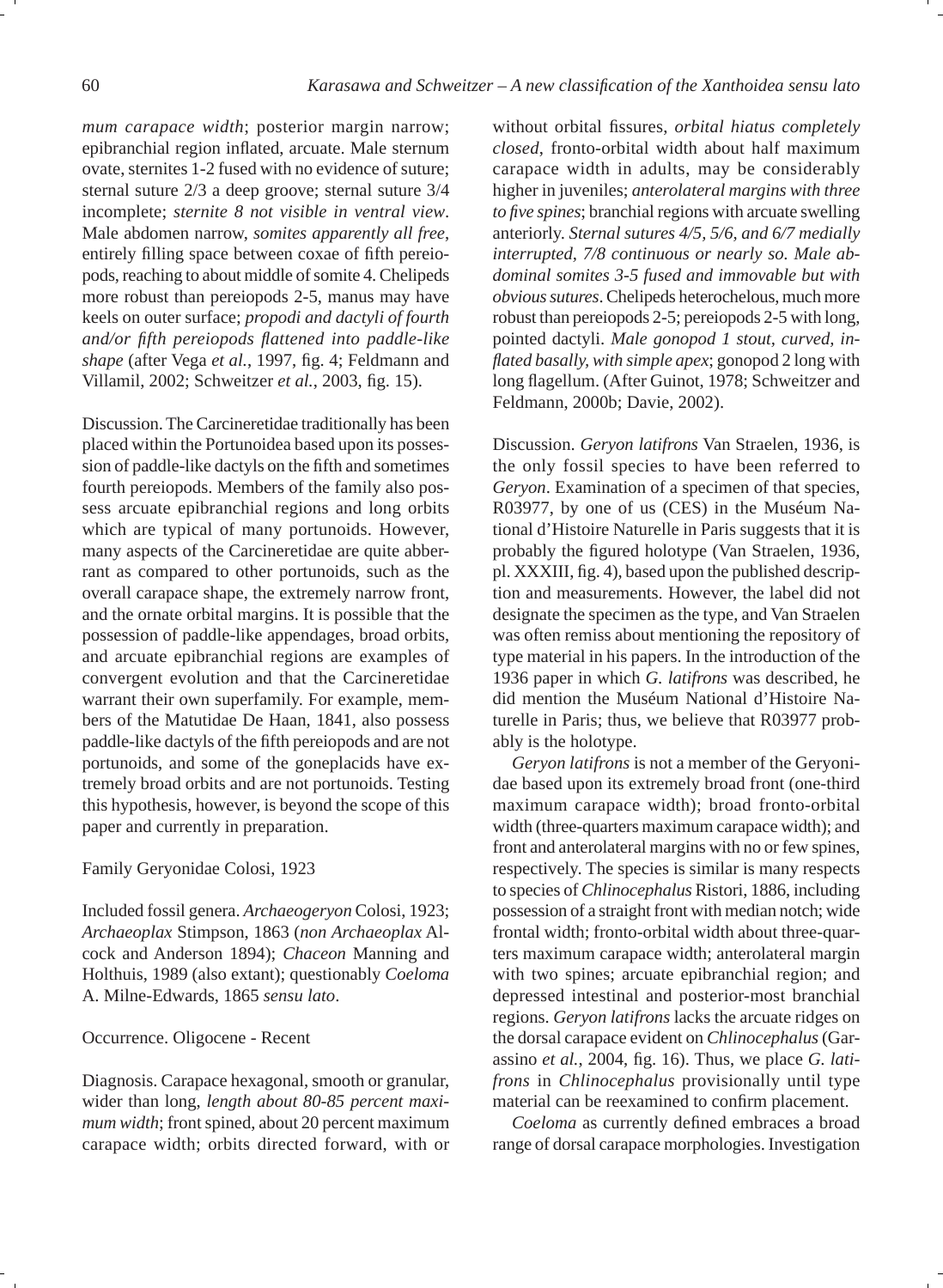of the genus is underway, which will resolve its status.

Family Mathildellidae Karasawa and Kato, 2003a

Included fossil genera. *Branchioplax* Rathbun, 1916; *Tehuacana* Stenzel, 1944.

Occurrence. Paleocene - Recent.

Diagnosis. Carapace wider than long, maximum carapace length about 80 percent maximum carapace width, widest about 45 percent the distance posteriorly, flattened, regions weakly defined; *front straight with axial notch*, frontal width about one-third maximum carapace width; supraorbital angle separated from frontal margin; *orbit relatively small, with upper orbital fi ssures*, fronto-orbital width about 60 percent maximum carapace width; anterolateral margins short, with five spines or lobes; posterolateral margins longer than anterolateral margins. Eyestalks short, antennular fossae broad laterally; merus of third maxilliped subquadrate, much longer than ischium. *Sternum wide, usually with interrupted sutures except 7/8 which is continuous*; sternite 7 without posterolateral prolongation, *sternite 8 not visible in ventral view. Male abdominal somites usually all free, abdomen entirely fi lling space between coxae of fifth pereiopods*. Chelipeds with dark fingers; dactyli of pereiopods 2-5 with corneous tips; dactyli of fifth pereiopods spatulate and with setae. Male *gonopod 1 stout, curved, infl ated basally, with simple apex*; gonopod 2 long with long flagellum. (After Karasawa and Kato, 2003a).

Discussion. Števčić (2005) considered the Mathildellidae to be a tribe within the Geryonidae. Whereas our results show that the family is indeed related to the Geryonidae, and in fact, the Portunoidea, we retain it as a separate family due to the many distinctive differences between its members and the other portunoid families.

Family Portunidae Rafinesque, 1815

Included fossil genera. *Acanthoportunus* Schweitzer and Feldmann, 2002; *Boschettia* Busulini *et al.*, 2003; *Callinectes* Stimpson, 1860 (also extant); *Carcinus* Leach, 1814 (also extant); *Carupa* Dana, 1851a (also extant); *Charybdis* De Haan, 1833 (also extant); *Cicarnus* Karasawa and Fudouji, 2000; *Colneptunus* Lőrenthey *in* Lőrenthey and Beurlen, 1929; *Enoplonotus* A. Milne-Edwards, 1860; *Eocharybdis* Beschin *et al.*, 2002; *Euphylax* Stimpson, 1860 (also extant); *Falsiportunites* Collins and Jakobsen, 2003; *Liocarcinus* Stimpson, 1871 (also extant); *Libystes* A. Milne-Edwards, 1867; *Lissocarcinus* Adams and White, 1848 (also extant); *Lupocyclus* Adams and White, 1848 (also extant); *Macropipus* Prestandrea, 1833 (also extant); *Maeandricampus* Schweitzer and Feldmann, 2002; *Megokkos* Schweitzer and Feldmann, 2000b; *Minohellenus* Karasawa, 1990; *Miopipus* Müller, 1984; *Mioxaiva* Müller, 1979; *Necronectes* A. Milne-Edwards, 1881; *Neptocarcinus* Lőrenthey, 1898; *Nogarolia* Beschin *et al.*, 1994; *Ovalipes* Rathbun, 1898 (also extant); *Parathranites* Miers, 1886 (also extant); *Pleolobites* Remy, 1960; *Podophthalmus* Lamarck, 1801 (also extant); *Pororaria* Glaessner, 1980; *Portufuria* Collins *et al*., 2005; *Portumnus* Leach, 1814 (also extant); *Portunites* Bell, 1858; *Portunus* Weber, 1795 (also extant); *Proterocarcinus* Feldmann *et al.*, 1995; *Psammocarcinus* A. Milne-Edwards, 1860; *Psygmophthalmus* Schweitzer *et al.*, 2006; *Rakosia* Müller, 1984; *Rhachiosoma* Woodward, 1871; *Scylla* De Haan, 1833 (also extant); *Sandomingia* Rathbun, 1919; *Saratunus* Collins, Lee and Noad, 2003; *Thalamita* Latreille, 1829 (also extant).

Occurrence. Paleocene - Recent.

Diagnosis. Carapace hexagonal, transversely ovate, or subrectangular, usually wider than long; dorsoventrally flattened; regions usually poorly defined, epibranchial region arcuate, arching anteriorly (except Caphyrinae Paul'son, 1875 and Carupinae Paul'son, 1875); front straight and without spines (Carupinae) or lobate (Caphyrinae) or T-shaped (Podophthalminae Dana, 1851a) or with spines (Carcininae MacLeay, 1838; Polybiinae Ortmann, 1893; Portuninae Rafinesque, 1815; Psammocarcininae Beurlen, 1930; Thalamitinae Paul'son, 1875); orbits very wide (Podophthalminae) or small to moderate-sized (all other subfamilies), usually with fissures; anterolateral margin usually spined, with as many as nine spines, or entire (some Carupinae). *Lobe on endopod of fi rst maxilliped (so-called portunid lobe) usually present; chelipeds usually*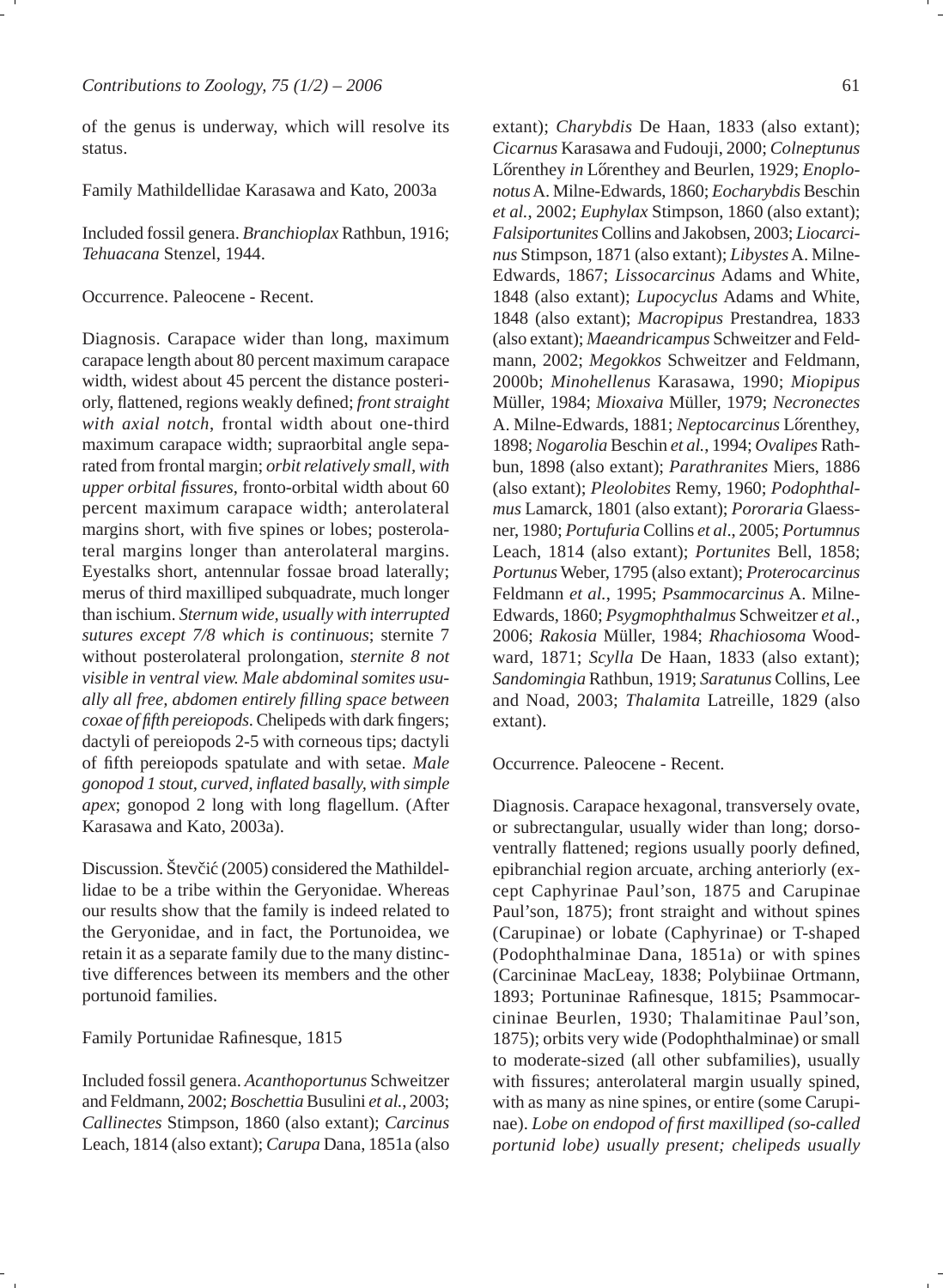*large, chelae often with keels and spines; fifth pereiopod usually with paddle-like dactylus* (Caphyrinae; Polybiinae; Portuninae; Podophthalminae; Psammocarcininae; Thalamitinae) *but may be styliform* (Carcininae; Carupinae). Sternum broad, ovate; *male thoracic sternite 8 visible ventrally; episternite 7 with well-developed posterolateral prolongation, penial groove present on male thoracic sternite 8*; all sternal sutures incomplete except in some Carcininae. *Male abdominal somites 3-5 usually fused*.

Discussion. No attempt has been made to place the fossil genera within appropriate subfamilies; the Carcininae and the Polybiinae, for example, have been suggested to be polyphyletic (Von Sternberg and Cumberlidge, 2001; Schubart and Reuschel, 2005), and evaluation and revision of the Portunidae is beyond the scope of this paper.

# **The fossil record and diversity of the Xanthoidea**  *sensu lato*

At least 172 genera known in the fossil record within the Xanthoidea *sensu lato* are now assigned to the four superfamilies Carpilioidea, Xanthoidea *sensu stricto*, Eriphioidea, and Goneplacoidea. The familial arrangement of these genera is shown in Fig. 3 based upon the present new classification of the Xanthoidea *sensu lato*. Twenty-two extinct genera which were originally assigned to the Xanthidae *sensu lato* cannot be placed within any family.

 The geologic ranges of the Palaeoxanthopsidae, Pilumnidae, Goneplacidae, and Hexapodidae all extend into the Late Cretaceous (Schweitzer *et al.*, 2002; Schweitzer, 2003a, b; 2005a) (Figs. 3 and 4). The occurrences of these families suggest that the Carpilioidea (Clade A), Pilumnoidoidea (Clade B), Xanthoidea (Clade C), Eriphioidea (Clade D), Prog-



*Fig. 4.* Inferred cladogram, arranged to reflect occurrences of the families in the fossil record. Stratigraphic ranges are based on the oldest confirmed occurrence in each family. Ghost ranges are indicated as gray lines.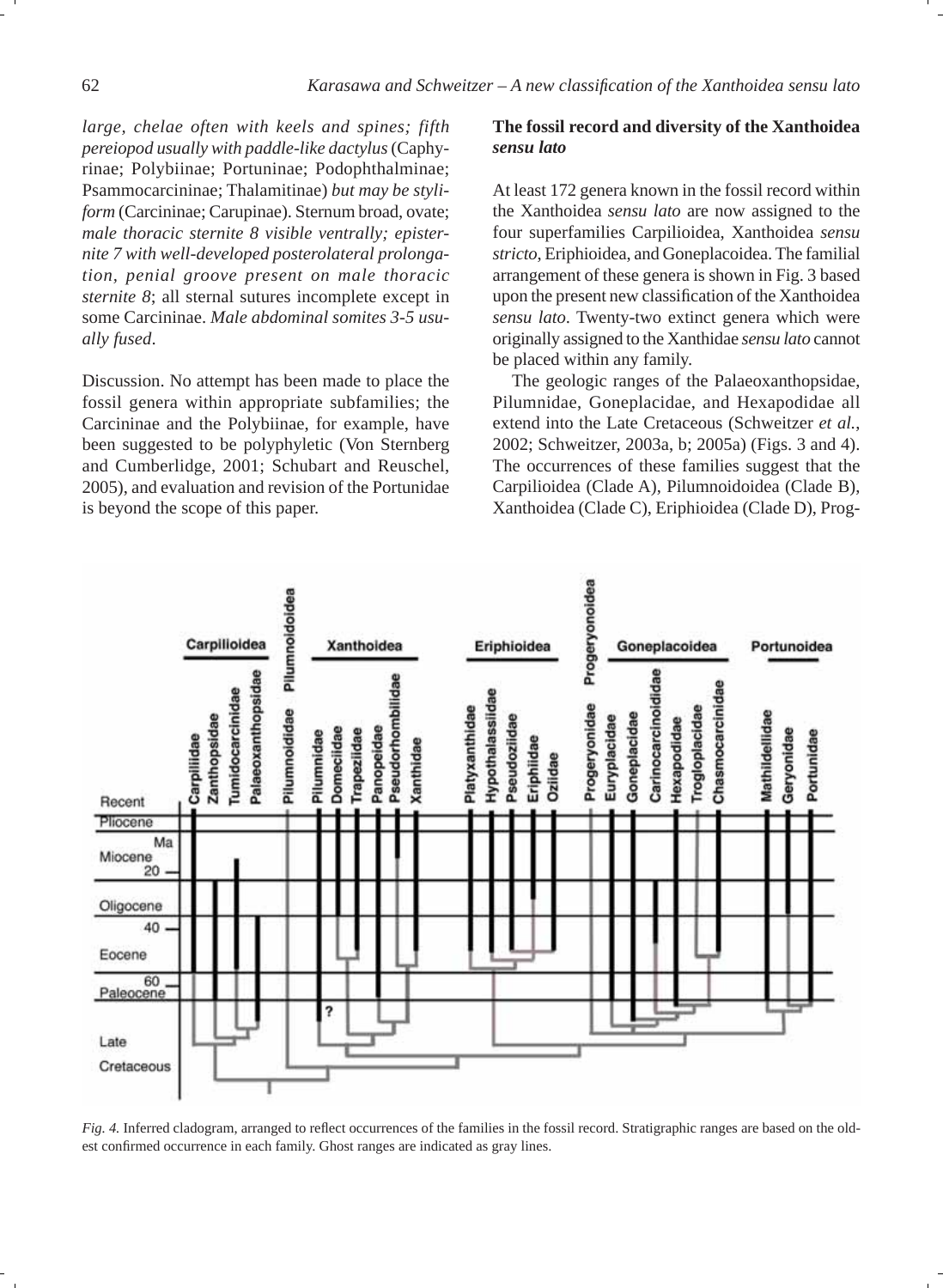eryonoidea (Clade E), Goneplacoidea (Clade F), and Portunoidea had diverged by the Late Cretaceous, although some of the other families have ghost ranges. The Pilumnoidoidea (Clade B), Progeryonoidea (Clade E), and the Trogloplacidae, lack fossil records and thus have very long ghost ranges.

 Within the Carpilioidea (Clade A), the earliestknown family Palaeoxanthopsidae was well-established during the late Cretaceous and became extinct during the Eocene (Schweitzer, 2003a). The Tumidocarcinidae and Zanthopsidae each have rich Eocene fossil records, and both have last records during the Miocene (Schweitzer, 2003a; 2005a). The Carpiliidae was well established by Eocene time. *Eocarpilius* and *Palaeocarpilius*, both extinct genera, occurred in the Eocene and survived into the Miocene, and the only extant genus of the Carpiliidae *Carpilius,* appeared by the Miocene (Schweitzer, 2003a; 2005a).

 Within the Xanthoidea (Clade C), the extant Pilumnidae and Panopeidae had first occurrences in the Cretaceous and Paleocene respectively and were well established by the Eocene, and both families are represented by numerous extinct genera at that time (Schweitzer, 2000; Schweitzer and Karasawa, 2004). The Trapeziidae and Xanthidae *sensu stricto* had appeared by the Eocene, the Domeciidae first appeared during the Oligocene, and the Pseudorhombilidae has its first record during the Miocene (Schweitzer, 2005b; Schweitzer and Karasawa, 2004). Most extinct genera within the Pilumnidae, Trapeziidae, Panopeidae, and Xanthidae did not survive beyond the Oligocene, but two pilumnids, *Titanocarcinus* and *Lobonotus,* and a panopeid, *Laevicarcinus,* survived into the Miocene (Schweitzer *et al.*, 2002). A few extant genera, including the two panopeids *Panopeus* and *Lophopanopeus* and the trapeziid *Tetralia*, appeared during the Eocene. However, most extant genera of each family appeared during the Miocene, a pattern observed by Schweitzer (2001). The Xanthidae *sensu stricto*, with very few pre-Miocene records, has rich Miocene-Pleistocene fossil records, composed mostly of extant genera (Müller, 1984; Karasawa, 1993, 2000; Donovan *et al.*, 2003); the family seems to have diversified during the Miocene (Fig. 3).

 Within the Eriphioidea (Clade D), the Platyxanthidae, Pseudoziidae, and Oziidae each have Eocene fossil records. The Pseudoziidae embraces Eocene extinct genera, and the Platyxanthidae and Oziidae are represented in the Eocene by extant genera (Schweitzer, 2003a; 2005a). *Eriphia*, the sole genus of the Eriphiidae, makes its first occurrence in Oligocene rocks and is extant. The Hypothalassiidae contains only one extant genus, *Hypothalassia*, and has no fossil record; however, *Titanocarcinus aculeatus* Busulini *et al.*, 1983, from the Eocene of Italy is quite similar to *Hypothalassia* and may represent a new monotypic genus within the family.

The Goneplacoidea first appeared during the Late Cretaceous, with representatives of the Hexapodidae and the Goneplacidae *sensu stricto*; both families are extant (Schweitzer and Feldmann, 2001; Schweitzer *et al.*, 2002). The fossil record of both of these families became quite robust in the Eocene and remained so until the Recent (Schweitzer and Feldmann, 2001; Karasawa and Kato, 2003a). The Chasmocarcinidae made its first known appearance in the Eocene and is extant (Feldmann and Zinsmeister, 1984; Schweitzer and Feldmann, 2001). The Euryplacidae has had a robust fossil record since the Eocene and is extant; however, the Carinocarcinoididae, with only Eocene to Miocene records, has never been a robust family (Karasawa and Kato, 2003a). The Trogloplacidae has no fossil record; it is possible that the invasion of freshwater habitats in this lineage was an evolutionarily late event.

 Guinot and Tavares (2001) restricted the genus *Xanthosia* Bell, 1863, and placed it and *Etyus* Leach *in* Mantell (1822), which had previously been assigned to the Xanthidae *sensu lato* by Schweitzer Hopkins *et al.* (1999), in a new podotreme family Etyidae Guinot and Tavares, 2001. However, they did not indicate the generic status of the remainder of the species that have been assigned to *Xanthosia sensu lato*. *Caloxanthus* A. Milne-Edwards, 1864, from the late Albian to Danian of U.S.A. and the North Atlantic traditionally has been placed within the Xanthidae *sensu lato* (Glaessner, 1969; Schweitzer *et al.*, 2002). Wright and Collins (1972) and Jakobsen and Collins (1997) considered it as a member of the Carpiliidae; however, Guinot (1978) excluded *Caloxanthus* from that family. Sterna and abdomina preserved on specimens of *C. americanus* Rathbun, 1935, from the Cretaceous of Texas, housed in the collections at Kent State University, indicate that *Caloxanthus* should be referred to the Etyidae. *Caloxanthus* possesses the small size; hexagonal carapace; granular ornamentation; well-developed, complete orbits;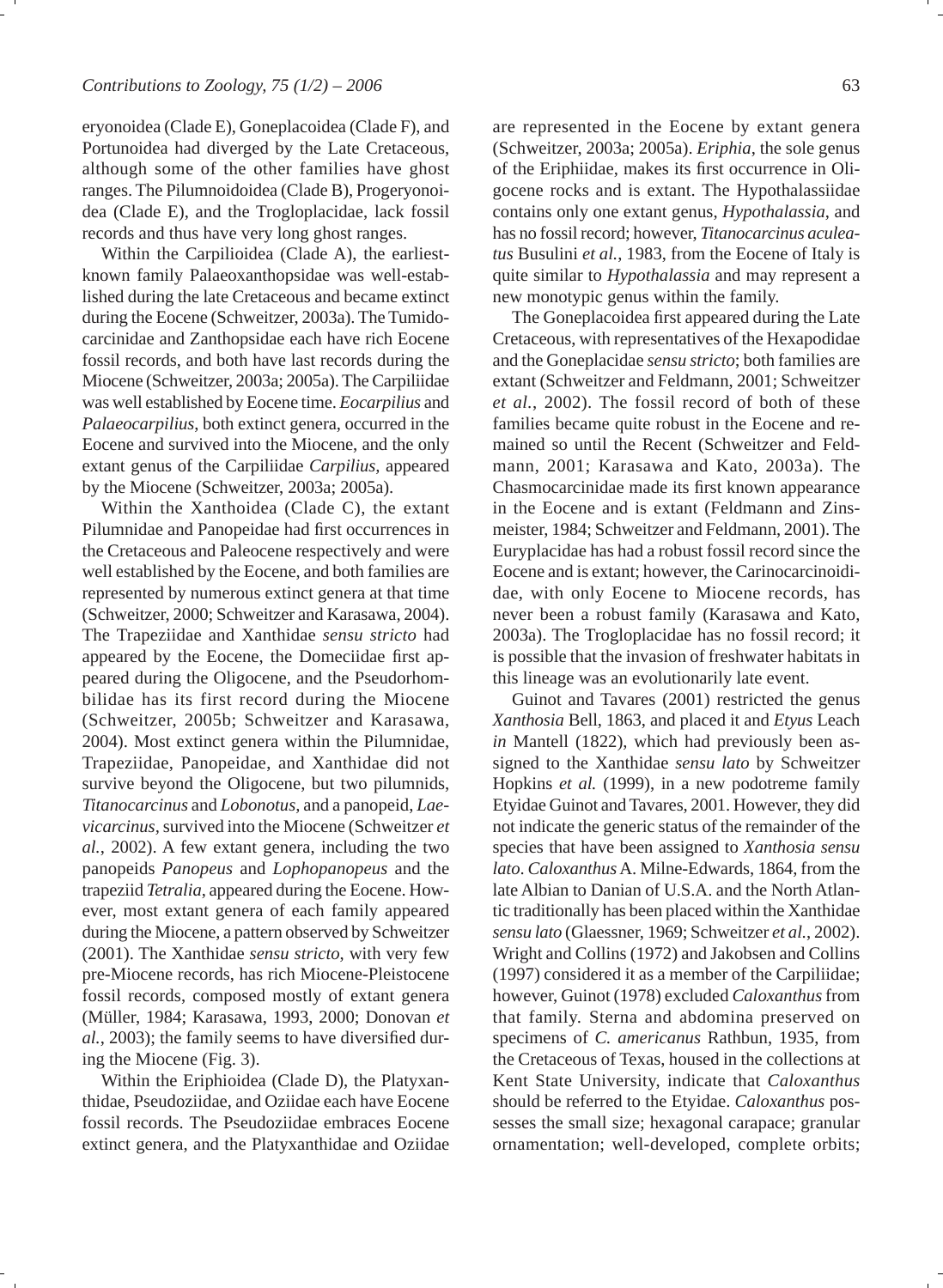narrow sternum that is completely covered by the female abdomen and nearly completely covered by the male abdomen; and free male and female abdominal somites that are diagnostic for the family. In addition, the abdominal somites of male and female *Caloxanthus* exhibit the distinctive feature of bearing marginal outlines so as to 'fit in' like puzzle pieces with the coxae of the pereiopods as seen in taxa of the Etyidae.

 Bishop (1988) erected *Xandaros* to embrace *Zanthopsis sternbergi* Rathbun, 1926, and the genus has since been placed within the Xanthidae *sensu lato*. *Xandaros* is best placed within the Dromiidae De Haan, 1833, based upon its possession of a sulcate, triangular, bifid, front; orbits directed anterolaterally and with a swelling on the inner-orbital margin; and deep cervical and moderately defined branchio-cardiac grooves (Schweitzer *et al.*, 2003).

 *Palaeoplax* A. Milne-Edwards and Brocchi, 1879, from sub-Recent deposits of the Indo-Pacific, was referred to the Goneplacidae by Glaessner (1929) and later to Brachyura of uncertain systematic position (Glaessner, 1969). Examination of the illustration of the sole specimen (Desmarest,  $1822$ , pl. XIII, fig. 9), strongly suggests that it is an eroded specimen of *Macrophthalmus* Latreille *in* Desmarest (1822). Pleistocene and Sub-Recent occurrences of *Macrophthalmus* are common in the Indo-Pacific and Pacific Ocean (Kesling, 1958; Idris, 1989; Karasawa and Mutsuoka, 1991; Morris and Collins, 1991; Karasawa *et al*., 1995; Schweitzer, Scott-Smith, and Ng, 2002); thus, synonymy of *Palaeoplax* with *Macrophthalmus* expands neither the geologic nor geographic range of the genus.

 The extinct genera which are herein assigned to the Xanthoidea and Goneplacoidea *incertae sedis,*  together with the remaining species of *Xanthosia sensu lato*, need to be evaluated in terms of familylevel placement based upon proxy characters of the carapace and examination of newly obtained material. Then, the ghost ranges of each family might become better resolved as will the timing of appearance of each lineage.

## **Acknowledgements**

D. Guinot (Muséum national d'Histoire naturelle, Paris); R.B. Manning (late of Smithsonian Institution, U.S. National Museum of Natural History, Washington, D.C.); J. Martin (Los Angeles County Museum, California); and P.K.L. Ng (National University of Singapore) each have provided helpful comments about the groups under discussion here; our thanks to them. We thank C. Beschin and A. De Angeli (Museo Civico 'G. Zannato', Italy); S. Calzada and P. Artal (Museo Geológico del Seminario de Barcelona, Spain); A. Kollar (Carnegie Museum of Natural History, Pittsburgh, Pennsylvania); T. Komai and H. Kato (Natural History Museum and Institute, Chiba, Japan); R. Lemaitre and W.C. Blow (Smithsonian Institution, U.S. National Museum of Natural History, Washington, D.C.); P. Müller (Hungarian Geological Survey, Hungary); T. Naruse (University of Ryukyus, Japan); A. Rage (Muséum national d'Histoire naturelle, Paris); and T. Sato (Kanagawa Prefectural Museum of Natural History, Japan) for loans from or access to collections in their institutions. J. Jagt, Natuurhistorisch Museum Maastricht, the Netherlands, provided important information about *Titanocarcinus*; our thanks to him. Sasagawa Scientific Research Grant from the Japan Science Society (no. 10-396M and 11-397M) and a Grant-in-Aid for Scientific Research from the Ministry of Education, Science, Sports and Culture (no.  $10916027$ ) supported fieldwork in the Ryukyus Islands to Karasawa. Travel for examination of Hungarian fossils was provided by a special fund from the Mizunami Municipal Government to Karasawa. Travel for collection of fossils in Croatia and Austria and to examine material deposited in museums in Budapest and Spain was provided by the Department of Research and Graduate Studies, Kent State University, to Schweitzer. Travel for examination of material in museums in Japan and in the United Kingdom was funded by National Geographic Society Grant 6265-98 to Schweitzer and Feldmann. NSF Grant INT 0003058 to Feldmann and Schweitzer funded collection of relevant material in Baja California Sur, México. Feldmann read an earlier draft of the manuscript; his suggestions are much appreciated. Very constructive reviews were provided by F.R. Schram, Langley, Washington, USA, and an anonymous reviewer; our thanks to them. M. Keatts, LAN Technician, Department of Geology, Kent State University, assisted with computer-related issues. The Inter-Library Loan service at Kent State University provided invaluable assistance in helping to locate old and obscure literature relevant to this study.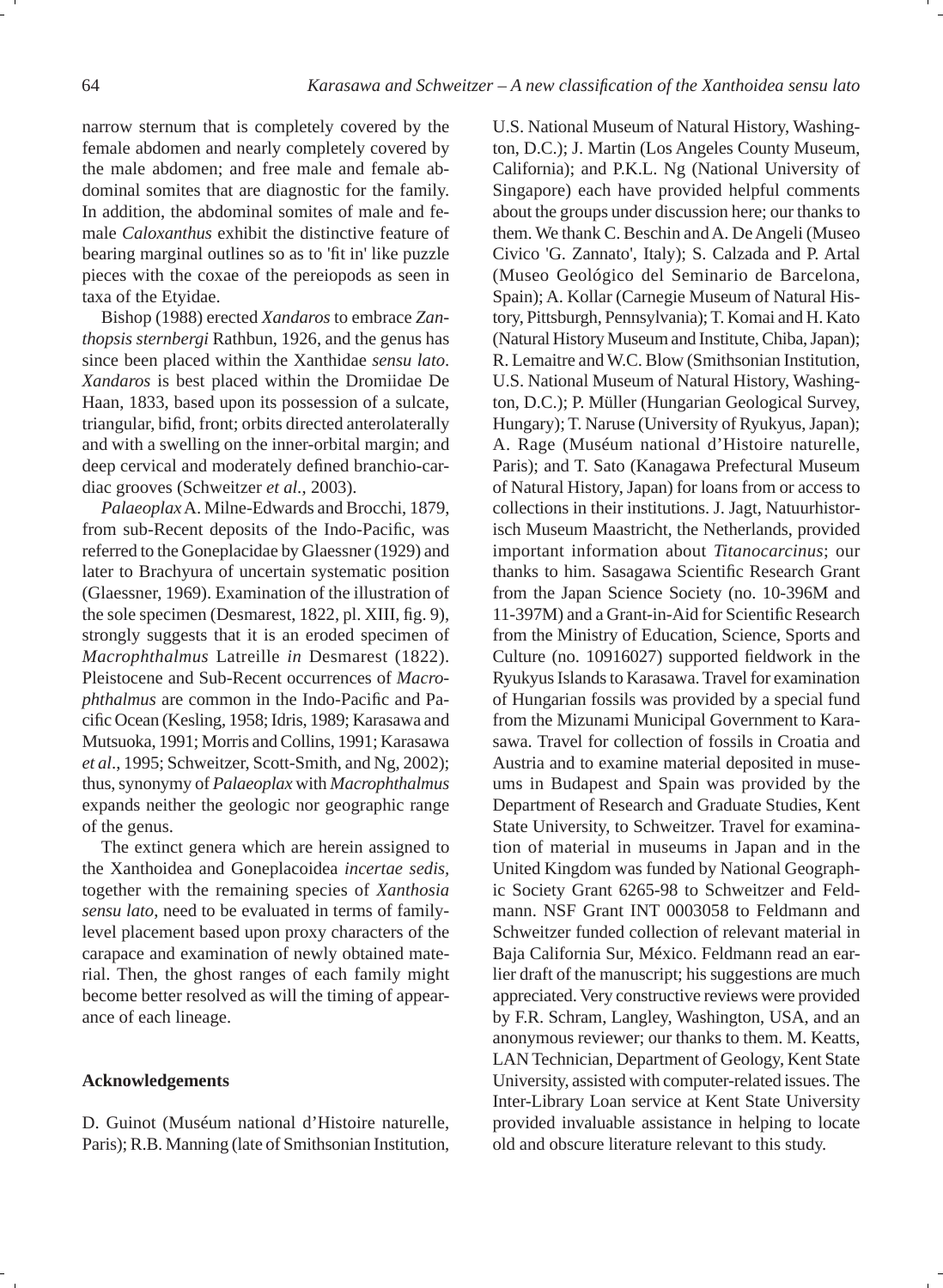#### **References**

- **Adams A, White A. 1848.** Crustacea. In: Adams A. *The Zoology of the Voyage of H. M. S. Samarang, 1843-1846*: i-viii+1-66. London.
- **Alcock A. 1894.** Natural history notes from the Indian Marine Survey Steamer 'Investigator'. Ser. II, No. 1. On the result of deep-sea dredging during the season of 1890-1891. *Ann. Mag. Nat. Hist.* (7) **13**: 400-411.
- **Alcock A. 1898.** The family Xanthidae: the Brachyura Cyclometopa, Part I: Materials for a carcinological fauna of India, No. 3. *J. Asiatic Soc. Bengal* **67**: 67-233.
- **Alcock A. 1899.** Natural history notes from the Royal Indian marine survey ship *Investigator*. Ser. III, No. 3. On some notable new or rare species of Crustacea. *J. Asiatic Soc. Bengal* **68**: 111-119.
- **Alcock A. 1900.** Brachyura Catometopa or Grapsoidea: Materials for a carcinological fauna of India, No. 6. *J. Asiatic Soc. Bengal* **69**: 279-456.
- **Alcock A, Anderson ARS. 1894.** Natural History Notes from H. M. Indian Survey Steamer 'Investigator' Commander C.F. Oldham, R.N. Commanding. Ser. II, No. 14. An account of Recent Collections of Deep Sea Crustacea from the Bay of Bengal and Laccadive Sea. *J. Asiatic Soc. Bengal* **63**: 141- 185.
- **Alcock A, Anderson ARS. 1899.** Natural history notes from H. M. Royal Indian Marine Survey Ship 'Investigator', Commander T.H. Heming, R.N., commanding. Ser. III, No. 2, An account of the Deep-sea Crustacea dredged during the survey season of 1897-1898. *Ann. Mag. Nat. Hist.* (7) **3**: 1-27, 278-292.
- **Balss H. 1932.** Über einige systematisch interessante Xanthidae (Crustacea, Decapoda, Brachyura) der Harmsschen Reisen nach dem Sundaarchipel. *Zeit. Wissensch. Zool.* **142** (2): 510-519.
- **Balss H. 1933.** Beiträge zur Kenntnis der Gattung *Pilumnus* (Crustacea, Dekapoda) und verwandter Gattungen. *Capita Zool.* **4** (3): 1-47.
- **Balss H. 1935.** Die brachyuren Dekapoden der Reise Michaelsen-Hartmeyer nach Südwestaustralien 1905. Eine geographische Übersicht nebst Beschreibung einiger neuer Formen. *Zool. Anz.* **111** (1-2): 35-42.
- **Balss H. 1957.** Decapoda. In: Dr. Bronns HG. *Klassen und Ordnungen des Tierreichs Funfter Band 5, Abteilung 1, Buch 7*: 1505-1672. Lieferung.
- **Bell T. 1858.** *A monograph of the fossil malacostracous Crustacea of Great Britain. Part I. Crustacea of the London Clay*. London: Palaeontographical Society, 1-44.
- **Bell T. 1863.** *A monograph of the fossil malacostracous Crustacea of Great Britain. Part II. Of those found in the Greensand and Gault*. London: Palaeontographical Society, 1-40.
- **Beschin C, De Angeli A. 2004.** Nuovi Brachiuri Eocenici del Monti Lessini Vicentini (Italia Nordorientale*). Studi e Ricerche Associazione Amici del Museo Civico 'G. Zannato', Montecchio Maggiore (Vicenza)* **2004**: 13-22.
- **Beschin C, Busulini A, De Angeli A, Tessier G. 1994.** I crostacei Eocenici della Cava 'Boschetto' di Nogarole Vicentino (Vicenza B Italia settentrionale). *Lavori Soc. Veneziana Sci. Nat.* **19**: 159-215.
- **Beschin C, Busulini A, De Angeli A, Tessier G. 2002.** Aggiornamento ai crostacei eocenici di cava 'Main' di Arzignano.

*Studi e Ricerche Associazione Amici del Museo Civico 'G. Zannato', Montecchio Maggiore (Vicenza)* **2002**: 7-28.

- **Beurlen K. 1930.** Vergleichende Stammesgeschichte Grundlagen, Methoden, Probleme unter Besonderer Beruchsichtingung der hoheren Krebse. *Fort. Geol. Palao.* **8**: 317-586.
- **Beurlen K. 1958.** Contribução a paleontologia do Estado do Pará, Crostaceos decápodos da Formação Pirabas. *Bol. Mus. Paraense Emilio Goeldi, n.s. (geol.)* **5**: 2-48.
- **Bishop GA. 1988.** Two crabs, *Xandaros sternbergi* (Rathbun, 1926) n. gen., and *Icriocarcinus xestos* n. gen., n. sp., from the Late Cretaceous of San Diego County, California, USA, and Baja California Norte, Mexico. *Trans. San Diego Soc. Nat. Hist.* **21:** 245-257.
- **Bittner A. 1875.** Die brachyuren des Vicentinischen Tertiärgebirges. *Denk. kais. Akad. Wiss. Wien* **34**: 63-103.
- **Bittner A. 1884.** Beiträge zur Kenntnis tertiärer Brachyurenfaunen. *Denk. kais. Akad. Wiss. Wien* **48**: 15-30.
- **Blow WC, Manning RB. 1996.** Preliminary descriptions of 25 new decapod crustaceans from the middle Eocene of the Carolinas, U.S.A. *Tulane Studies in Geol. Paleontol.* **29**: 1-26.
- **Blow WC, Manning RB. 1997.** A new genus, *Martinetta*, and two new species of xanthoid crabs from the Middle Eocene Santee Limestone of South Carolina. *Tulane Stud. in Geol. Paleontol.* **30**: 171-180.
- **Böhm J. 1891.** Die Kreidebildungen des Fürbergs und Sulzbergs bei Siegsdorf in Oberbayern. *Palaeontographica* **38**: 1-106.
- **Böhm J. 1922.** Arthropoda, Crustacea. In: Martin, K (ed). Die Fossilien von Java. I. Bd., 2. Abt. *Samml. Geolog. Reichsmuseums Leiden, N.F.* **2**: 521-535.
- **Bouvier EL. 1922.** Observations complémentaires sur les Crustacés décapodes (Abstraction faite les Carides) provenant des Campagnes de S.A.S. le Prince de Monaco. *Résultats des Campagnes Scientifi ques accomplies sur son yacht par Albert 1er Prince Souverain de Monaco* **62**: 1-106.
- Bowman TE, Abele LG. 1982. Classification of the Recent Crustacea. In: Abele LG, ed. *Systematics, the fossil record, and biogeography*. The Biology of Crustacea Volume 1, Academic Press, New York, 1-27.
- **Bremer K. 1994.** Branch support and tree stability. *Cladistics* **10**: 295-304.
- **Broili F. 1904.** Die Fauna Pachycardientuffe der Seiser Alp (mit Ausschluss der Gastropoden und Cephalopoden). *Palaeontographica* **50** (4-5): 145-227.
- **Brösing A. 2002.** *Die Megenstrukturen der Brachyura (Crustacea, Decapoda): Morphologie und phylogenetische Bedeutung (Unpublished doctoral thesis)*. Humboldt-Universität zu Berlin.
- **Busulini A, Tessier G, Visentin M. 1984.** *Titanocarcinus aculeatus* nuova specie di Brachiuro dell'Eocene del Veneto (Crustacea, Decapoda). *Lavori Soc. Veneziana Sci. Nat.* 2**9**: 107-117.
- **Busulini A, Tessier G, Beschin C, De Angeli A. 2003.** *Boschettia giampietroi*, nouvo genere e specie di Portunidae (Crustacea, Decapoda) dell'Eocene medio della Valle del Chiampo (Vicenza, Italia settentrionale). *Studi e Ricerche Associazione Amici del Museo Civico 'G. Zannato', Montecchio Maggiore (Vicenza)* **2003**: 13-18.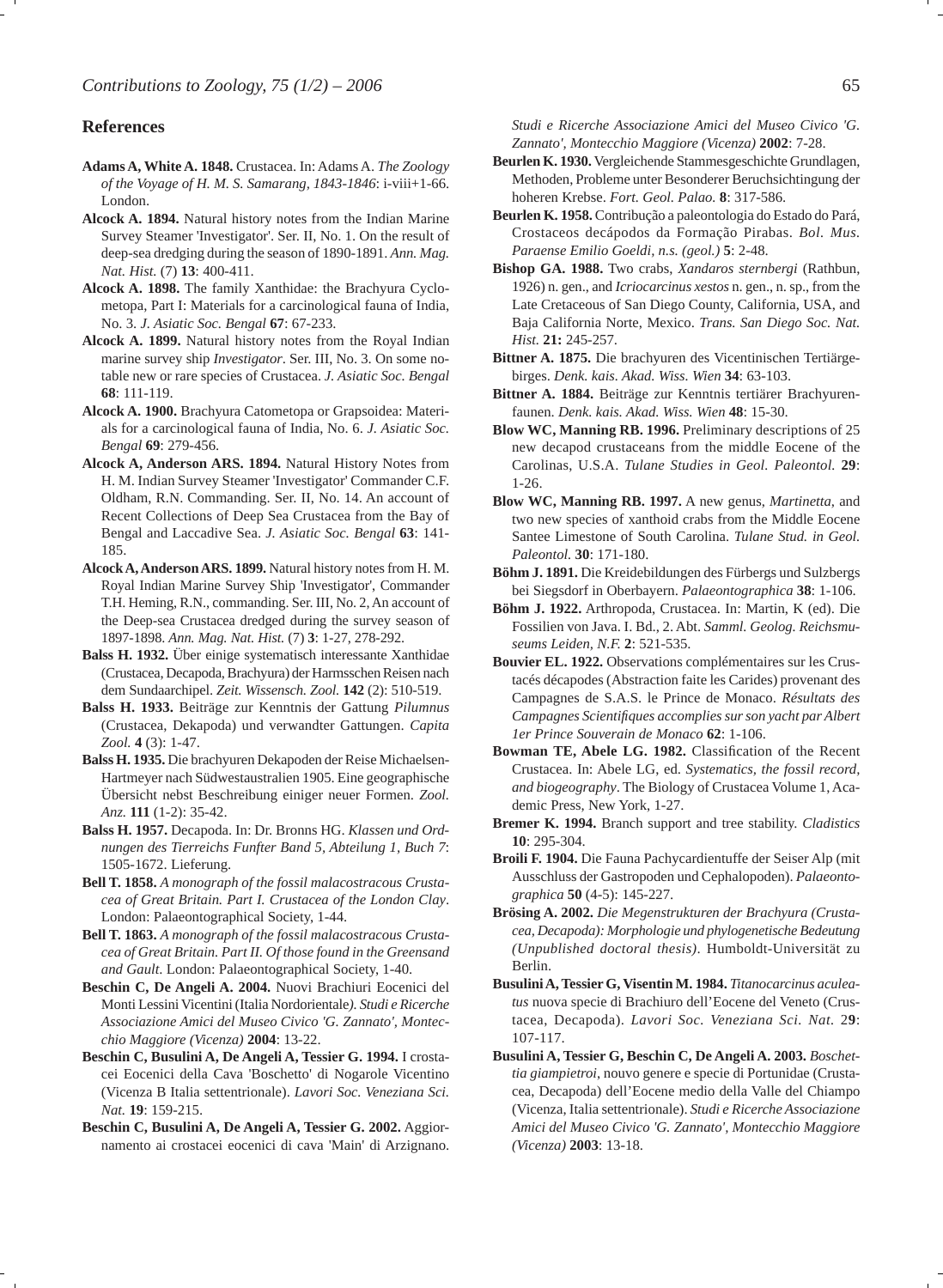- **Calman WT. 1909.** On Decapod Crustacea from Christmas Island, collected by Dr. C.W. Andrews F.R.S., F.Z.S. *Proc. Zool. Soc. London* **1909**: 703-713.
- **Carter J. 1898.** A Contribution to the Palaeontology of the Decapod Crustacea of England. *Quar. J. Geol. Soc. London* **54:** 15-44.
- **Casadío S, De Angeli A, Feldmann RM, Garassino A, Hetler JL, Parras A, Schweitzer CE. 2004**. New decapod crustaceans (Thalassinidea, Brachyura) from the late Oligocene of Patagonia, Argentina. *Ann. Carnegie Mus.* **73**: 85-107.
- **Castro P, Ng PKL, Ahyong ST. 2004.** Phylogeny and systematics of the Trapeziidae Miers, 1886 (Crustacea: Brachyura), with the description of a new family. *Zootaxa* **643**: 1-70.
- Coelho PA, Coelho Filho PA. 1993. Proposta de classificação da família Xanthidae (Crustacea, Decapoda, Brachyura) através da taxonomia numérica. *Rev. Brasiliera Zool.* **10** (4): 559-580.
- **Collins JSH. 2002.** A taxonomic review of British decapod Crustacea. *Bull. Mizunami Fossil Mus.* **29**: 81-92.
- **Collins JSH, Jakobsen SL. 2003.** New crabs (Crustacea, Decapoda) from the Eocene (Ypresian/Lutetian) Lillebælt Clay Formation of Jutland, Denmark. *Bull. Mizunami Fossil Mus.*  **30:** 63-96.
- **Collins JSH, Morris SF. 1978.** New lower Tertiary crabs from Pakistan. *Palaeontology* **21**: 957-981.
- **Collins JSH, Lee C, Noad J. 2003.** Miocene and Pleistocene crabs (Crustacea, Decapoda) from Sabah and Sarawak. *J. Syst. Palaeontol.* **1**: 187-226.
- **Collins JSH, Schulz BP, Jakobsen SL. 2005.** First record of brachyuran decapods (Crustacea, Decapoda) from Fur Formation (early Eocene) of Murs and Fur Island. *Bull. Mizunami Fossil Mus.* **32**: 17-22.
- **Colosi G. 1923.** Una specie fossile de Gerionide (Decapodi Brachiuri). *Bol. Soc. Natur. Napoli* **37**: 248-255.
- **Crosnier A. 1976.** Données sur les Crustacés Décapodes capturés par M. Paul Guézé a l'île de La Réunion lors d'essais de pêche en eau profonde. In: Biologie marine et exploitation des resources de l'océan Indien occidental. *Travaux et Documents ORSTOM* **47**: 225-254.
- **Crosnier A, Guinot D. 1969.** Un nouveau crabe ouest-africain, *Platychelonion planissimum* gen. nov., sp. nov. *Bull. Mus. Nat. Hist. Nat. Deuxieme Séries* **41** (3): 725-730.
- **Dana JD. 1851a.** On the classification of the Cancroidea. *Am. J. Sci. Arts* (2) **12:** 121-131.
- **Dana JD. 1851b.** Conspectus Crustaceorum quae in Orbis Terrarum Circumnavigatione, Carolo Wilkes e Classe Republicae Foederatae duce, lexit et descripsit. Pars VI. *Am. J. Sci. Arts*  (2) **11**: 268-274.
- **Dana JD. 1851c.** On a new genus of Crustacea in the collection of the U.S. Exploring Expedition. *Am. J. Sci. Arts* **11**: 223- 224.
- **Dana JD. 1851d.** Crustacea Grapsoidea (Cyclometopa, Edwardsii): Conspectus Crustaceorum quae in Orbis Terrarum Circumnavigatione, Carolo Wilkes e Classe Republicae Foederatae duce, 8. *Proc. Acad. Nat. Sci. Philadelphia* **5**: 247-254.
- **Dana JD. 1852.** Crustacea Part I. In: *United States Exploring Expedition during the Years 1838, 1839, 1840, 1841, 1842*

*Under the Command of Charles Wilkes, U.S.N.* **13**: 1-685. Philadelphia: C. Sherman.

- **Dana JD. 1853.** A review of the classification of Crustacea, with reference to certain principles of classification. In: *United States Exploring Expedition during the Years 1838, 1839, 1840, 1841, 1842 Under the Command of Charles Wilkes, U.S.N.* **13**: 1395-1592. Philadelphia: C. Sherman.
- **Davie PJF. 2002.** Crustacea: Malacostraca: Eucarida (Part 2): Decapoda Anomura, Brachyura. In: Wells A, Houston WWK, eds. *Zoological Catalogue of Australia* **19.3B**. Melbourne: CSIRO Publishing, 1-641.
- **Davie PJF, Ng PKL. 2000.** *Bountiana*, a new genus for *Eriphia norfolcensis* Grant and McCulloch, 1907 (Crustacea: Brachyura: Eriphiidae). *Mem. Queensland Mus.* **45** (2): 267- 272.
- **Davie PJF, Guinot D. 1996.** Two new freshwater crabs in *Australocarcinus* Davie, with remarks on Trogloplacinae Guinot and Goneplacidae MacLeay (Crustacea: Decapoda: Brachyura). *Mem. Queensland Mus.* **39** (2): 277-287.
- **De Haan W. 1833-1850.** Crustacea. In: Von Siebold PF. *Fauna Japonica sive descriptio animalium, quae in Itinere per Japoniam, Jussu et auspiciis superiorum, qui Summun in India Batava Imperium tenent, suscepto, annis 1823-1830 collegit, notis, observationibus et adumbrationibus illustravit.* J. Müller: Lugduni-Batavorum (= Leiden),  $i$ -xvi $i$  +  $i$ -xxx $i$  +  $i$ xxvi + 1-243.
- **De Man JG. 1904.** Beschreibung einiger Brachyuren Krebse aus post-tertiären Schichten der Minahassa, Celebes. *Samml. Geol. Reichsmus. Leiden* (1) **7**: 254-277.
- **Desmarest AG. 1822.** *Histoire Naturelle des Crustacés Fossiles. Les Crustacés Proprement Dits.* F.G. Levrault: Paris, 67-154.
- **Desmarest AG. 1823.** Crustacés Malacostracés. In: *Dictionnaire des Sciences naturelles* **28***.* F.G. Levrault et Le Normant: Strasbourg and Paris, 138-425.
- **Desmarest AG. 1825.** *Considérations génerales sur la Classe des Crustacés*. Paris: F.G. Levrault, 1-446.
- **Dofl ein F. 1904.** Brachyura. In: *Wissenschaftliche Ergebnisse der Deutschen Tiefsee-Expedition auf dem Dampfer 'Valdivia' 1898-1899*. Verlag von Gustav Fischer: Jena, : i-xiv, 1-314 + atlas.
- **Donovan SK, Portell RW, Collins JSH. 2003.** Cretaceous and Cenozoic decapod crustaceans of Jamaica. *Contr. Zool.* **72**  (2-3): 105-109.
- **D'Orbigny A. 1842.** *Voyage dans l'Amérique méridional,1826- 1833 (III). Géologie et Paléontologie*. Paris: Pitois-Levrault; Strasbourg: Levrault, 1-561.
- **D'Udekem d'Acoz C. 1999.** Inventaire et distribution des crustacés décapodes de l'Atlantique nord-oriental, de la Méditerranée et des eaux continentales adjacentes au nord de 25°N. *Patrimoines naturels (M.N.H.N./S.P.N.)* **40**: 1-383.
- **Eydoux F, Souleyet LFA. 1842.** Crustacés. In: *Voyage autour du monde exécuté pendant les années 1836 et 1837 sur la corvette la Bonite, commandée par M. Vaillant, etc., Zoologie*. Paris, 219-272.
- **Fabricius JC. 1793.** *Entomologia Systematica Emendata et Aucta. Secundum Classes, Ordines, Genera, Species, Adjectis Synonimis, Lois, Observationibus, Descriptionibus* **2**. Hafniae, i-viii + 1-519.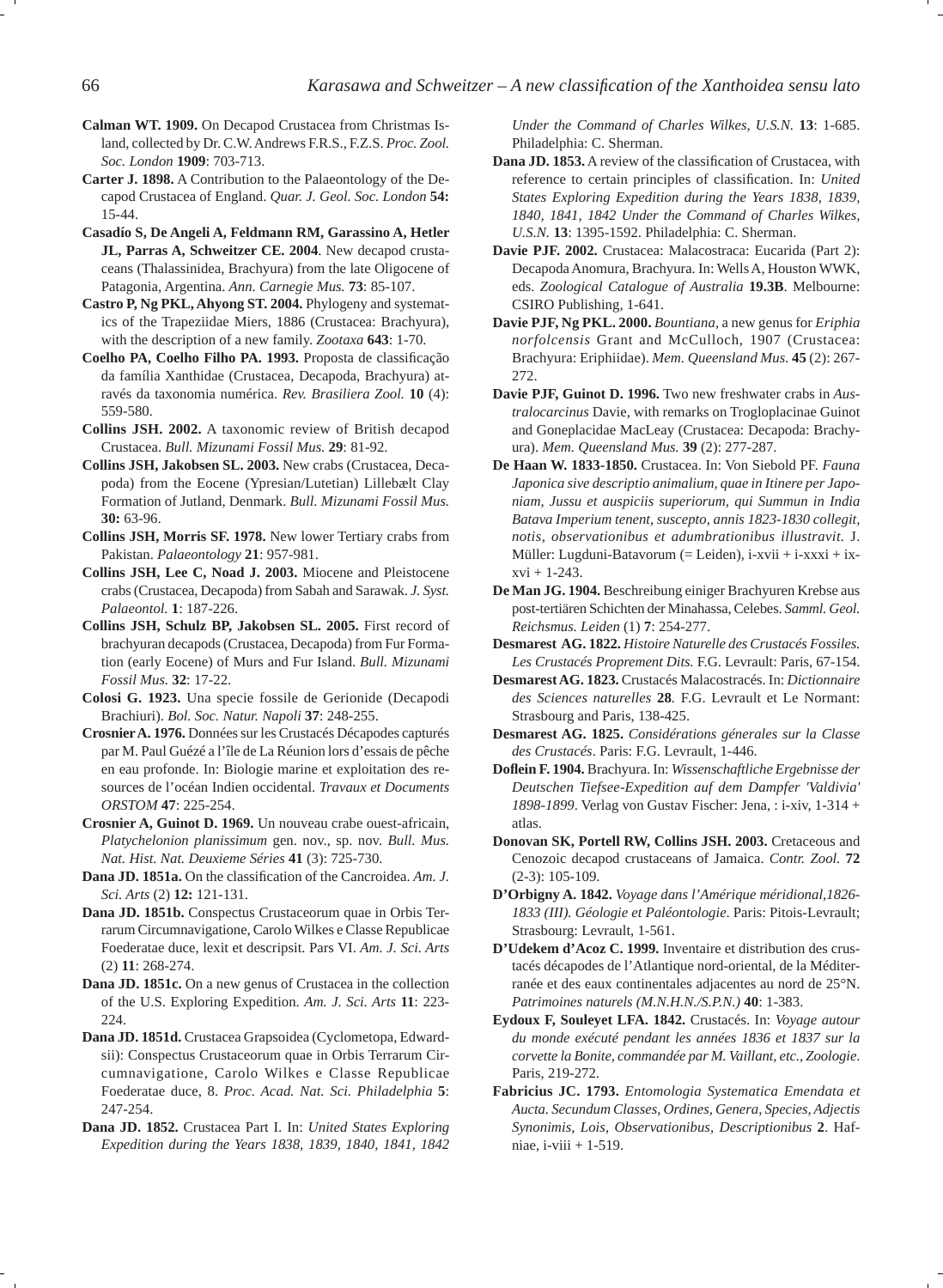- **Felder DL, Rabalais NN. 1986.** The genera *Chasmocarcinus* Rathbun and *Speocarcinus* Stimpson on the Continental shelf of the Gulf of Mexico, with descriptions of two new species (Decapoda: Brachyura: Goneplacidae). *J. Crust. Biol.* **6**: 547-575.
- **Feldmann RM. 1998.** Parasitic castration of the crab, *Tumidocarcinus giganteus* Glaessner, from the Miocene of New Zealand: coevolution within the Crustacea. *J. Paleontol.* **72**: 493-498.
- **Feldmann RM, Villamil T. 2002.** A new carcineretid crab (Upper Turonian, Cretaceous) of Columbia. *J. Paleontol.* **76**: 718-724.
- **Feldmann RM, Zinsmeister WJ. 1984.** New fossil crabs (Decapoda: Brachyura) from the La Meseta Formation (Eocene) of Antarctica: paleogeographic and biogeographic implications. *J. Paleontol.* **58**: 1046-1061.
- **Feldmann RM, Casadío, S, Chirino-Gálvez L, Aguirre-Urreta M. 1995.** Fossil decapod crustaceans from the Jaguel and Roca Formations (Maastrichtian-Danian) of the Neuquén basin, Argentina. *Paleontol. Soc. Mem.* **43**: 22 p.
- **Feldmann RM, Bice KL, Schweitzer-Hopkins C, Salva EW, Pickford K. 1998.** Decapod crustaceans from the Eocene Castle Hayne Limestone, North Carolina: Paleoceanographic implications. *Paleontol. Soc. Mem.* **48**: 28 p.
- **Fischer-Benzon R von. 1866.** Über das relative Alter des Faxoe-Kalkes und über die in demselben vorkommenden Anomuren und Brachyuren. Kiel.
- **Forskål P. 1775.** *Descriptiones Animalium, Avium, Amphibiorum, Piscium, Insectorum, Vermium, quae in itinere orientali observavit Petrus Forskål Mölleri:* Hauniae (= Copenhagen),  $1-19 + i-xxxiv + 1-164$ .
- **Fraaye RHB. 1996.** A new Tethyan migrant: *Cretachlorodius enciensis* n. gen., n. sp. (Crustacea, Decapoda), from the Maastrichtian type area. *J. Paleontol.* **70**: 463-465.
- **Galil B, Takeda M. 1986.** Resurrection of the genus *Jonesius* and the establishment of a new genus: Commensal crabs associated with corals from the Indo-Pacific Ocean. *Bull. Nat. Sci. Mus. Tokyo, Ser. A* **12**: 163-171.
- **Galil B, Takeda M. 1988.** A revision of the genus *Glabropilumnus* (Crustacea, Decapoda, Brachyura). *Bull. Nat. Sci. Mus., Tokyo, Ser. A* **14**: 67-90.
- **Garassino A, De Angeli A, Gallo LM, Pasini G. 2004.** Brachyuran and anomuran fauna from the Cenozoic of Piedmont (NW Italy). *Atti Soc. Italiana di Sci. Nat., Mus. Civ. Storia Nat. Milano* **145** (II): 251-281.
- **Gistel J. 1848.** *Naturgeschichte des Thierreiches für höhere Schulen bearbeitet*. Stuttgart, i-xvi + 1-210.
- **Glaessner MF. 1929.** Crustacea Decapoda. In: Pompeckj JF, ed. *Fossilium Catalogus I: Animalia Pt.* **41**. Berlin: W. Junk, 1-464.
- **Glaessner MF. 1933.** New Tertiary crabs in the collection of the British Museum. *Ann. Mag. Nat. Hist., ser. 10* **12**: 1- 28.
- **Glaessner MF. 1960.** The fossil decapod Crustacea of New Zealand and the evolution of the order Decapoda. *New Zealand Geol. Survey Palaeontol. Bull.* **31**: 63 p.
- **Glaessner MF. 1969.** Decapoda, In: Moore RC, ed. *Treatise on Invertebrate Paleontology, Part R, Arthropoda 4.* Geological

Society of America and University of Kansas Press, Lawrence, R399-R533, R626-R628.

- **Glaessner MF. 1980.** New Cretaceous and Tertiary crabs (Crustacea: Brachyura) from Australia and New Zealand. *Trans. Royal Soc. of South Australia* **104**: 171-192.
- **Glaessner MF, Secretan S. 1987.** Crabes (Crustacea Brachyura) de l'Éocène du Sulaiman Range (Pakistan). *Ann. de Paléo. (Vert.-Invert.)* **73**: 273-288.
- **Gray JE. 1831.** Description of a New Genus, and Some Undescribed Species of Crustacea. In: Gray JE. *The Zoological Miscellany*: 39-40. London.
- **Guinot D. 1967a.** Recherches préliminaires sur les groupements naturels chez les Crustacés Décapodes Brachyoures. II. Les anciens genres *Micropanope* Stimpson et *Medaeus* Dana. *Bull. Mus. Nat. Hist. Nat. Paris, Deuxieme Série,* **39** (2): 345- 374.
- **Guinot D. 1967b.** Recherches préliminaires sur les groupements naturels chez les Crustacés Décapodes Brachyoures. IV. Observations sur quelques genres de Xanthidae. *Bull. Mus. Nat. Hist. Nat. Paris, Deuxieme Série,* **39** (4): 695-727.
- **Guinot D. 1969.** Recherches préliminaries sur les groupements naturels chez les Crustacés, Décapodes, Brachyoures. VII. Les Goneplacidae (suite et fin). *Bull. Mus. Nat. Hist. Nat. Paris, Deuxieme Série,* **41** (3): 688-724.
- **Guinot D. 1970 [1971].** Recherches préliminaries sur les groupements naturels chez les Crustacés, Décapodes, Brachyoures. VIII. Synthèse et bibliographie. *Bull. Mus. Nat. Hist. Nat. Paris, Deuxieme Série,* **42** (5): 1063-1090.
- **Guinot D. 1976.** Constitution de quelques groupes naturels chez les Crustacés Décapodes Brachyoures. I. La superfamille des Bellioidea Dana et trois sous-familles de Xanthidae (Polydectinae Dana, Trichiinae De Haan, Actaeinae Alcock). *Mém. Mus. Nat. Hist. Nat. Paris* (A) **97**: 1-308.
- **Guinot D. 1977.** Propositions pour une nouvelle classification des Crustacés Décapodes Brachyoures. *Comptes Rendus hebd. séances Acad. Sci. (Paris)* (D) **285**: 1049-1052.
- Guinot D. 1978. Principes d'une classification évolutive des Crustacés Décapodes Brachyoures. *Bull. Biol. France Belgique* **112** (3): 209-292.
- **Guinot D. 1986.** Description d'un Crabe cavernicole aveugle de Nouvelle-Bretagne (Papouasie Nouvelle-Guinée), *Trogloplax joliverti* gen. nov. sp. nov., et éstablissement d'une sous-famille nouvelle, Trogloplacinae subfam. nov. *Comptes Rendus hebd. séances Acad. Sci. (Paris)* (3) **303**: 307-312.
- **Guinot D. 1988.** Les crabes des sources hydrothermales de la dorsale du Pacifique oriental (campagne Biocyarise, 1984). *Oceanologica Acta, 1988. Actes du Coll. Hydrothermalisme, Biol. Écol., Paris, 4-7 Novembre 1985*: 109-118.
- **Guinot D, Macpherson E. 1987.** Révision du genre *Pilumnoides* Lucas, 1844, avec description de quatre espèces nouvelles et création de Pilumnoidinae subfam. nov. (Crustacea Decapoda Brachyura). *Bull. Mus. Nat. Hist. Nat. Paris, Quatrieme Série*  **9** (A, no. 1): 211-247.
- **Guinot D, Richer de Forges B. 1981.** Crabes de profondeur, nouveaux ou rares, de Indo-Pacifique (Crustacea, Decapoda, Brachyura) (Deuxième partie). *Bull. Mus. Nat. Hist. Nat. Paris* (4A) **4**: 227-260.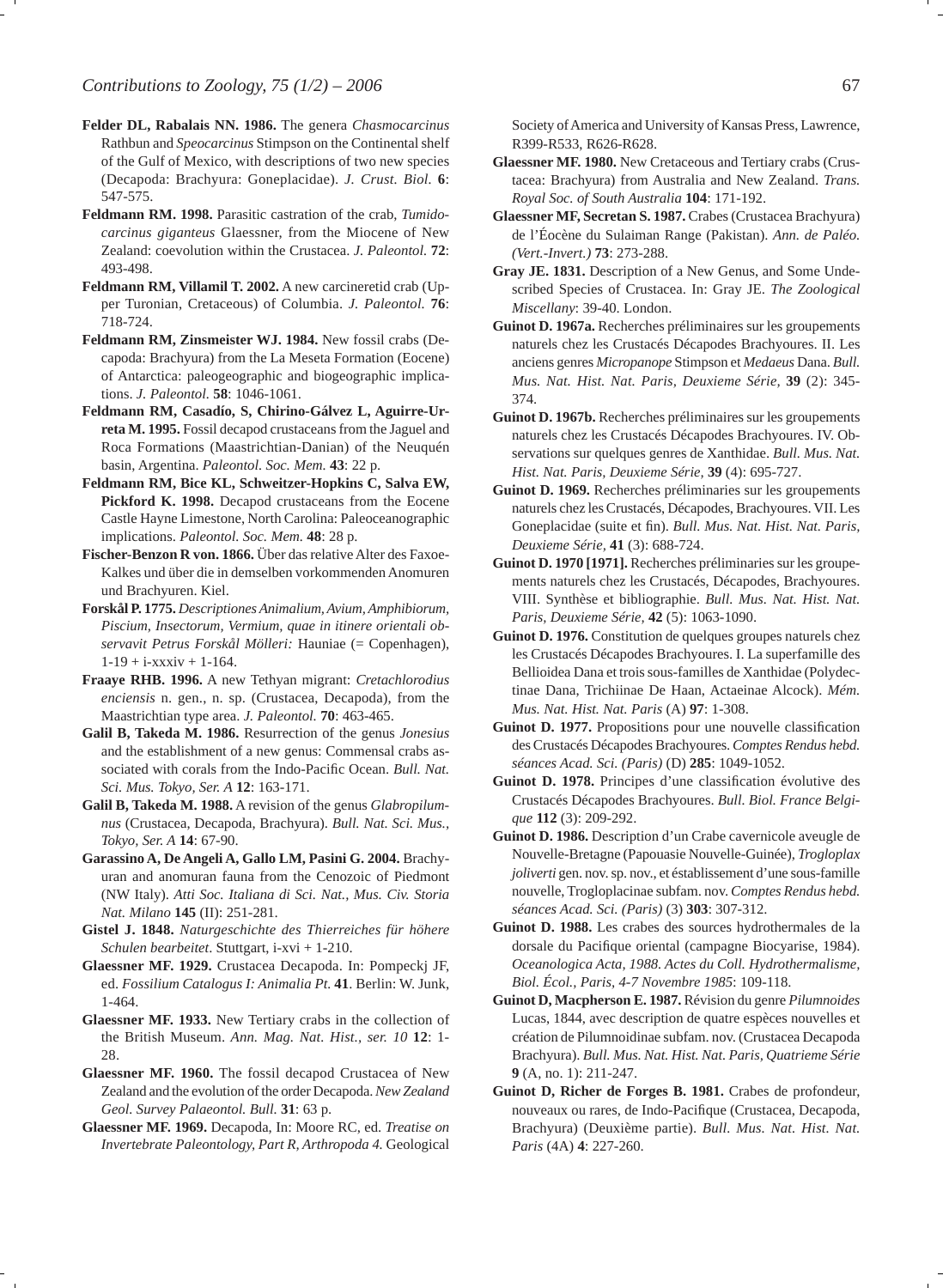- **Guinot D, Tavares M. 2001.** Une nouvelle famille de crabes du Crustacés et al notion de Podotremata Guinot, 1977 (Crustacea, Decapoda, Brachyura). *Zoosytema* **23**: 507-546.
- **Guinot D, Hurtado LA, Vrijenhoek R. 2002.** New genus and species of brachyuran crab from the southern East Pacific Rise (Crustacea Decapoda Brachyura Bythograeidae). *Comptes Rendus Biol.* **325** (11): 1143-1152.
- **Heller C. 1861.** Beiträge zur Crustaceen-Fauna des rothen Meeres. *Sitz. Math.-Physik. Klasse Bay. Akad. Wiss. München* **43**: 297-374.
- **Hendrickx ME. 1998.** A new genus and species of Goneplacidlike brachyuran crab (Crustacea: Decapoda) from the Gulf of California, Mexico, and a proposal for the use of the family Pseudorhombilidae Alcock, 1900. *Proc. Biol. Soc. Washington* **111**: 634-644.
- **Herbst JFW. 1782-1804.** *Versuch einer Naturgeschichte der Krabben und Krebse*. Berlin and Stralsund, 1-515.
- **Hilgendorf F. 1879.** Die von Herrn W. Peters in Mozambique gesammelten Crustaceen, bearbeitet von Herrn Dr. F. Hilgendorf. *Monatsbericht. dt. Akad. Wiss. Berlin* **1878**: 782-851.
- **Holthuis LB. 1987.** *Necora*, a new genus of European swimming crabs (Crustacea Decapoda, Portunidae) and its type species, *Cancer puber* L., 1767. *Zool. Meded. Leiden* **61**: 1-14.
- **Hu C-H, Tao H-J. 1996.** *Crustacean fossils of Taiwan*. Taipei, Taiwan, 1-228.
- **Idris MB. 1989.** Fossil crabs of Sabah. *Warta Geologi (= Newsletter of the Geological Society of Malaysia)* **15** (5): 207-213.
- **International Commission on Zoological Nomenclature. 1999.** *International Code of Zoological Nomenclature.* International Trust for Zoological Nomenclature.
- **Jakobsen SL, Collins JSH. 1997.** New middle Danian species of anomurans and brachyuran crabs from Fakse, Denmark. *Bull. Geol. Soc. Denmark* **44**: 89-100.
- **Jamieson BGM. 1991.** Ultrastructure and phylogeny of crustacean spermatozoa. *Mem. Queensland Mus.* **31**: 225-234.
- **Jamieson BGM. 1993.** Spermatological evidence for the Taxonomic status of *Trapezia* (Crustacea: Brachyura: Heterotremata). *Mem. Queensland Mus.* **33**: 225-234.
- **Karasawa H. 1990.** Decapod crustaceans from the Miocene Mizunami Group, central Japan, Part 2 Section Oxyrhyncha, Cancridea and Brachyrhyncha. *Bull. Mizunami Fossil Mus.*  **17**: 1-33.
- **Karasawa H. 1993.** Cenozoic decapod Crustacea from southwest Japan. *Bull. Mizunami Fossil Mus.* **20**: 1-92.
- **Karasawa H. 2000.** Coral-associated decapod Crustacea from the Pliocene Daito Limestone Formation and Pleistocene Ryukyu Group, Ryukyu Islands, Japan. *Bull. Mizunami Fossil Mus.* **27**: 167-189.
- **Karasawa H, Fudouji Y. 2000.** Palaeogene decapod Crustacea from the Kishima and Okinoshima Groups, Kyushu, Japan. *Paleontol. Res.* **4** (4): 239-253.
- **Karasawa H, Kato H. 2001.** The systematic status of the genus *Miosesarma* Karasawa, 1989 with a phylogenetic analysis within the family Grapsidae and a review of fossil records (Crustacea: Decapoda: Brachyura). *Paleontol. Res.* **5** (4): 259-275.
- **Karasawa H, Kato H. 2003a.** The family Goneplacidae Mac-Leay, 1838 (Crustacea: Decapoda: Brachyura): systematics,

phylogeny, and fossil records. *Paleontol. Res.* **7** (2): 129- 151.

- **Karasawa H, Kato H. 2003b.** The phylogeny, systematics and fossil record of the Goneplacidae MacLeay (Crustacea, Decapoda, Brachyura) revisited. *Contr. Zool. Mesozoic and Cenozoic Decapod Crustaceans* **72** (2-3): 147-152.
- **Karasawa H, Mutsuoka K. 1991.** Fossil decapod crustaceans from the Holocene deposits of Katahama, Tahara-cho, Aichi Peninsula, central Japan. *Sci. Rep. Toyohashi Mus. Nat. Hist.* **1**: 1-12.
- **Karasawa H, Schweitzer CE. 2004.** Revision of the genus *Glyphithyreus* Reuss, 1859 (Crustacea, Decapoda, Brachyura: Xanthoidea) and recognition of a new genus. *Paleontol. Res.* **8** (3): 143-154.
- **Karasawa H, Nohara T, Shimoji K. 1995.** Decapod Crustacea from the Ryukyu Group (Pleistocene) of Okinawa-jima, Japan. *Bull. Mizunami Fossil Mus.* **22**: 127-132.
- **Kesling RV. 1958.** Fossil crabs from Guam. *Contr. Mus. Paleontol., University of Michigan* **XIV** (14): 207-263.
- **Koh SK, Ng PKL. 2000.** A revision of the spiny crabs of the genus *Hypothalassia* Gistel, 1848 (Crustacea: Decapoda: Brachyura: Eriphiidae). *Raffl es Bull. Zool.* **48** (1): 123-141.
- **Kossmann R. 1877.** Malacostraca (1: Theil Brachyura). In: Kossmann R. *Zool. Ergebnisse einer Reise in die Küstengebiete des Roten Meeres*: 1-66. Leipzig.
- **Kossmann R. 1878.** Kurze Notizen über einige neue Crustaceen sowie über neue Fundorte einiger bereits beschriebenen. *Arch. Naturgesch.* **44** (1): 251-258.
- **Krøyer H. 1837.** Geryon tridens, en ny Krabbe. *Naturhistorisk Tidsskrift* **1:** 10-21.
- **Lamarck JBPA. 1801.** *Systême des animaux sans vertèbres, ou tableau général des classes, des ordres et des genres de ces animaux; présentant leurs caractères essentiels et leur distribution, d'après la considération de leurs rapports naturels et de leur organisation, et suivant l'arrangement établi dans les galeries du Muséum d'Hist. Naturelle, parmi leurs dépouilles conservées; précédé du discours d'ouverture du cours de zoologie, donné dans le Muséum national d'Histoire naturelle l'an 8 de la République*. Paris, i-viii + 432.
- **Latreille PA. 1802-1803.** *Histoire naturelle, générale et particulière, des crustacés et des insectes* **3**. Dufart: Paris, 1-468.
- **Latreille PA. 1817.** *Nouveau dictionnaire d'histoire naturelle, appliquée aux arts, à l'agriculture,à l'economie rurale et domestique,à la médecine, etc.* **10**. Déterville: Paris, 1-404.
- **Latreille PA. 1828.** *Encyclopédie Méthodique: Histoire Naturelle, Entomologie, ou Histoire Naturelle des Crustacés, des Arachnides, et des Insectes* **10**: 345-832.
- **Latreille PA. 1829.** *Les Crustacés, les Arachnides et les insectes, distributes en familles naturelles. Le Règne Animal, distribué d'après son organization, pour servir de base à l'histoire naturelle des animaux et d'introduction à l'anatomie comparee. 2nd ed.* **4**. Paris, 1-584.
- **Laurie RD. 1906.** Report on the Brachyura collected by Professor Herdman, at Ceylon, in 1902. In: Herdman WA. *Report to the Government of Ceylon on the Pearl Oyster Fisheries of the Gulf of Manaar with supplementary reports upon the Marine Biology of Ceylon by other Naturalists, part 5, suppl. Rep.* **40**: 349-432.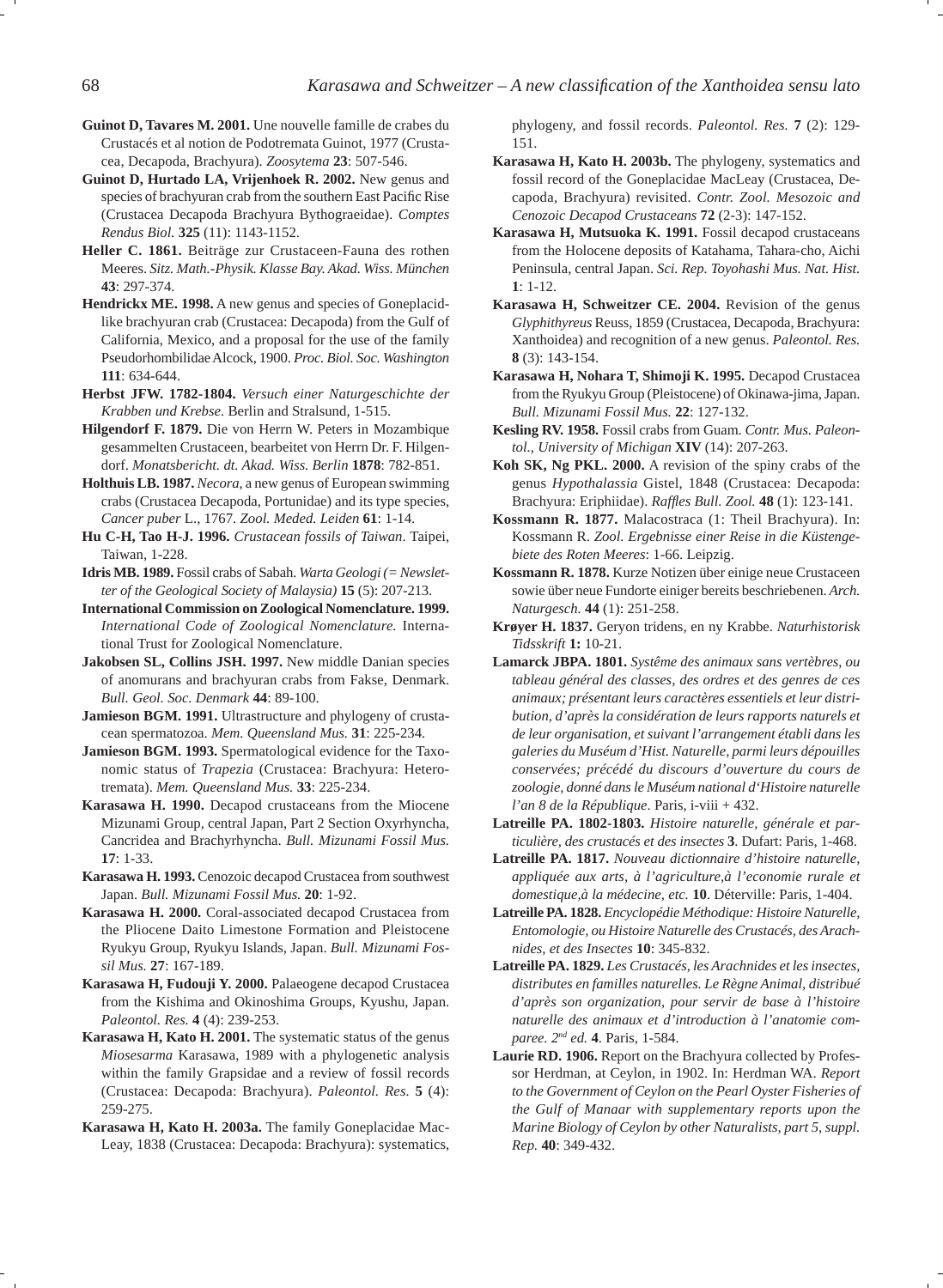- **Leach WE. 1814.** Crustaceology. In: Brewster D. *The Edinburgh Encyclopaedia* **7:** 383-437.
- **Leach WE. 1815.** A tabular view of the external characters of four classes of animals, which Linnée arranged under Insecta, with the distribution of the genera composing three of these classes into orders, and description of several new genera and species. *Trans. Linnean Soc. London* **11**: 306-400.
- **Likharev B. 1917.** The remains of crabs from the lower-Tertiary deposits of Donetz-Basin. *Jahrb. der Russischen Paläontol. Gesellsch. (Petrograd)* **1:** 13-24.
- **Linnaeus C. 1758:** *Systema Naturae per Regna Tria Naturae, Secundum Classes, Ordines, Genera, Species, cum Characteribus, Differentiis, Synonymis, Locis, Tomus* **1**. Laurentii Salvii, Stockholm, i-iii + 1-823.
- **Linnaeus C. 1767.** *Systema Naturae per Regna tria Naturae, secundum classes, ordines, genera, species, cum characteribus, differentiis, synonymis, locis. (edit. 12)*, **1** (2): 533- 1327.
- **Lockington WN. 1877.** Remarks on the Crustacea of the Pacific coast, with descriptions of some new species. *Proc. Cal. Acad. Sci.* **7**: 28-36.
- Lőrenthey E. 1898. Über die Brachyuren der paläontologischen Sammulung des bayerischen Staates. *Természetrajzi Füzetek* **21**: 134-152.
- Lőrenthey E. 1902. Neue Beiträge zur tertiären Decapodenfauna Ungarns. *Math. Natur. Bericht. Ungarn* **18**: 98-120.
- Lőrenthey E, Beurlen K. 1929. Die Fossilen Dekapoden der Länder der ungarischen Krone. *Geologica Hungarica, Series Palaeontologica* **3**: 1-420.
- **MacLeay WS. 1838.** On the brachyurous decapod Crustacea brought from the Cape by Dr. Smith. In: *Illustrations of the Annulosa of South Africa; being a Portion of the Objects of Natural History Chiefl y Collected during an Expedition into the Interior of South Africa, under the Direction of Dr. Andrew Smith, in the Years 1834, 1835, and 1836; Fitted out by 'The Cape of Good Hope Association for Exploring Central Africa'*. Smith, Elder, and Company: London, 53-71.
- **Maddison WP, Maddison DL. 2001.** *MacClade version 4.06.* Sunderland, Massachusetts: Sinauer Associates.
- **Manning RB, Holthuis LB. 1981.** West African Brachyuran crabs*. Smithson. Contr. Zool.* **306**: 379 p.
- **Manning RB, Holthuis LB. 1989.** Two new genera and nine new species of geryonid crabs (Crustacea, Decapoda, Geryonidae). *Proc. Biol. Soc. Washington* **102**: 50-77.
- **Mantell GA. 1822.** *The Fossils of the South Downs; or Illustrations of the Geology of Sussex*. London, England, 1-327.
- **Martin JW, Abele LG. 1986.** Notes on male gonopod morphology in the brachyuran crab family Panopeidae Ortmann, 1893, sensu Guinot (1978) (Decapoda). *Crustaceana* **50**: 182-198.
- Martin JW, Davis GB. 2001. An updated classification of the recent Crustacea. *Nat. Hist. Mus. Los Angeles Co., Sci. Series* **39**: 1-124.
- **Martin K. 1879-1880.** Die Tertiärschichten auf Java. *Nach den Entdeckungen von Junghuhn bearbeitet*: 127-132.
- **Martins-Neto RG. 2001.** Review of some Crustacea (Isopoda and Decapoda) from Brazilian deposits (Paleozoic, Mesozoic, and Cenozoic) with descriptions of new taxa. *Acta Geol. Leopoldensia* **XXXIV** (52/53): 237-254.
- McCoy F. 1849. On the classification of some British fossil Crustacea, with notices on the new forms in the University collection at Cambridge. *Ann. Mag. Nat. Hist.*, series 2, **4** (21): 161-179.
- **Meyer H von. 1863.** Tertiaere Decapoden aus den Alpen, von Oeningen und dem Taunus. *Palaeontographica* **10**: 147-178.
- **Miers EJ. 1879.** On a collection of Crustacea made by Capt. H.C. St. John, R.N., in the Corean and Japanese Seas. Part. 1. Podophthalmia. With an Appendix By Capt. H.C. St. John. *Proc. Zool. Soc. London* **1879**: 18-61.
- **Miers EJ. 1886.** Report on the Brachyura collected H.M.S. Challenger during the Years 1873-1876. *Reports of the Scientific Results of the Voyage of H.M.S. Challenger during the Years 1873-1876, Zool.* **17**: 1-362.
- **Milne-Edwards A. 1860.** Historie des Crustacés podophthalmaires fossiles. *Ann. Sci. Nat., Zool.* **(4)** 13: 129-293.
- **Milne-Edwards A. 1862-65.** Monographie des Crustacés fossiles de la famille Cancériens. *Ann. Sci. Nat., Zool.* (4) **18** [1862]: 31-85; **20** [1863]: 273-324; (5) **1** [1864]: 31-88; **3** [1865]: 297-351.
- **Milne-Edwards A. 1867.** Descriptions de quelques espèces nouvelles de Crustacés Brachyures. *Ann. Soc. Entomol. France* **4**: 263-288.
- **Milne-Edwards A. 1869.** Description d'un nouveau genre de Crustacé Cancérien. *Ann. Soc. Entomol. France* **9**: 167-169.
- **Milne-Edwards A. 1879.** Études sur les Xiphosures et les Crustacés de la région mexicaine. In: *Missions scientifi ques au Mexique et dans l'Amérique Centrale. Recherches Zoologique de la Faunae Amérique Centrale et Mexique, part 5* **1**: 1-368.
- **Milne-Edwards A. 1880.** Études preliminaries sur les Crustacés, liére Partie. In: *Reports on the Results of Dredging under the Supervision of Alexander Agassiz, in the Gulf of Mexico, and in the Caribbean Sea, 1877, 1878, 1879, by the U. S. Coast Survey Steamer Blake Lieut.-Commander C.D. Sigsbee, U.S.N., and Commander J.R. Bartlett, U.S.N., Commanding. Bull. Mus. Comparative Zool. Harvard College* **8**: 1-68.
- **Milne-Edwards A. 1881.** Note sur quelques Cruscacés fossiles des environs de Biarritz. *Ann. Sci. Géol. France* **11** (2): pls. 21-22.
- **Milne-Edwards A, Brocchi P. 1879.** Note sur quelques Crustacés fossiles appartenant au groupe des Macrophthalmiens. *Bull. Soc. Philomathique Paris* **3**: 113-117.
- **Milne-Edwards H. 1834-1840.** *Histoire naturelle des Crustacés, comprenant l'anatomie, la physiologie et la classifi cation de ces animaux* **1** (1834): i-xxxv + 1-468; **2** (1837): 1-532; **3**  (1840): 1-638, Atlas: 1-32. Paris.
- **Milne-Edwards H. 1852.** De la famille des ocypodides (Ocypodidae). Second Mémoire. Observations sur les affinités zoologiques et la classifi cation naturelle des crustacés. *Ann. Sci. Nat., Zool., Série 3* **18**: 109-166.
- **Milne-Edwards H, Lucas H. 1843.** Crustacés. In: *D'Orbigny A. Voyage dans l'Amerique méridionale (le Brésil, la république orientale de l'Uruguay, la république Argentine, la Patagonie, la république du Chili, la république de Bolivia, la république du Pérou), ex ut pendant les années 1826, 1827, 1828, 1829, 1830, 1831, 1832 et 1833*, **6** (1): 1-37. P. Bertrand, Paris.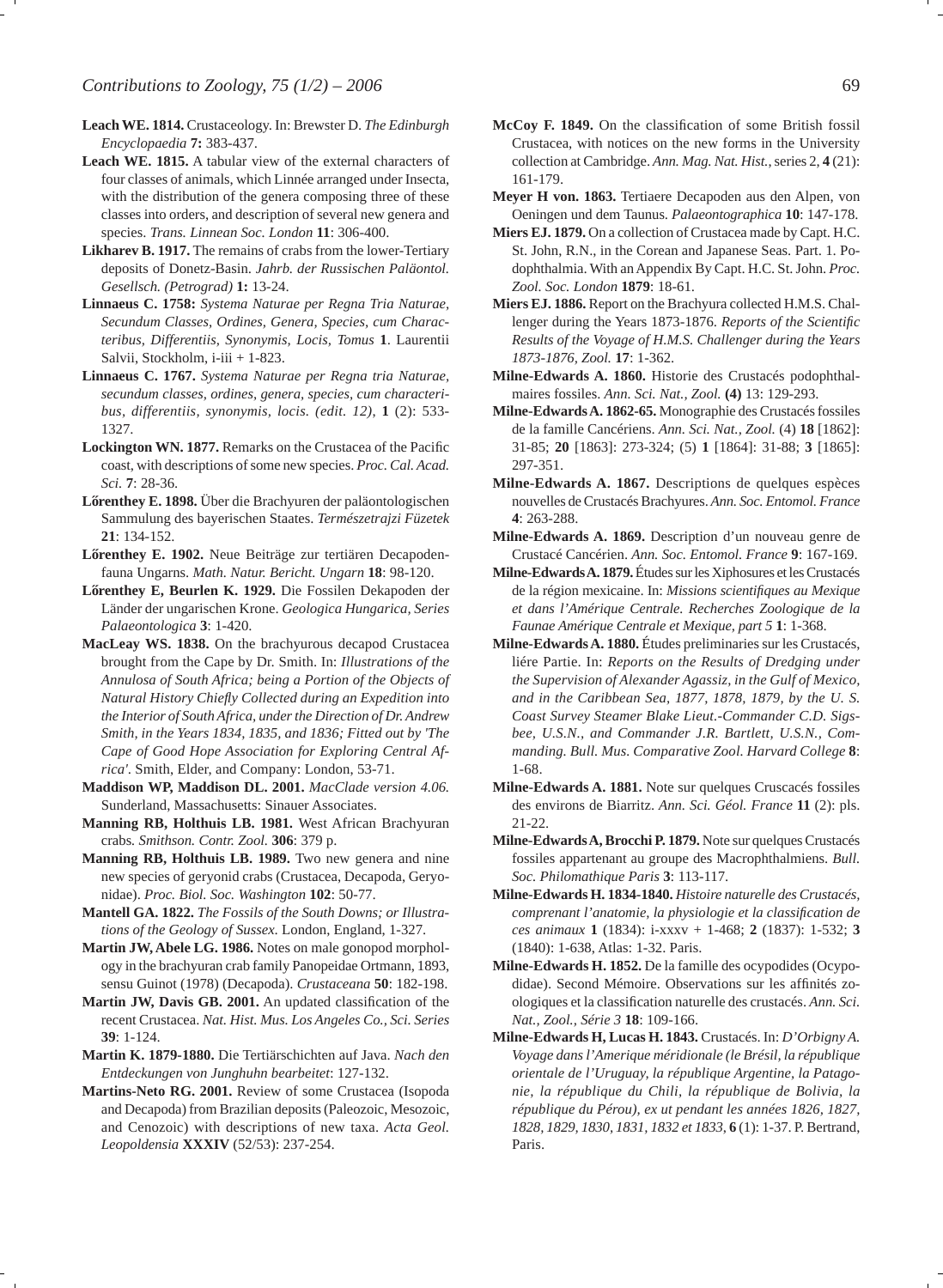- **Morris SF, Collins JSH. 1991.** Neogene crabs from Brunei, Sabah and Sarawak. *Bull. British Mus. Nat. Hist. (Geol.)* **47**: 1-33.
- **Müller P. 1979.** Decapoda (Crustacea) fauna a budapesti miocénbol (5). *Földtani Közlöny* **108**: 272-312.
- **Müller P. 1984.** Decapod Crustacea from the Badenian. *Geologica Hungarica, Series Palaeontographica* **42**: 317 p.
- **Müller P, Collins JSH. 1991.** Late Eocene coral-associated decapods (Crustacea) from Hungary. *Contr. Tertiary Quaternary Geol.* **28**: 47-92.
- **Ng PKL. 1998.** Crabs. In: Carpenter KE, Niem VH, eds*., The living marine resources of the western Central Pacific. Volume 2. Cephalopods, crustaceans, holothurians, and sharks.* Rome: Food and Agriculture Organization of the United Nations, 1046-1155.
- **Ng PKL. 2000.** The deep-water swimming crabs of the genus *Benthochascon* (Decapoda: Brachyura: Portunidae), with description of a new genus for the American *B. schmitti*. *J. Crust. Biol., special number* **2**: 310-324.
- Ng PKL, Clark PF. 2000. The Indo-Pacific Pilumnidae XII. On the familial placement of *Chlorodiella bidentata* (Nobili, 1901) and *Tanaocheles stenochilus* Kropp, 1984 using adult and larval characters with the establishment of a new subfamily, Tanaochelinae (Crustacea: Decapoda: Brachyura). *J. Nat. Hist.* **34**: 207-245.
- **Ng PKL, Guinot D. 1999.** On a new species of deep-water crab of the genus *Progeryon* (Decapoda, Brachyura, Geryonidae) from Hawaii. *Crustaceana* **72**: 685-692.
- **Ng PKL, Liao LM. 2002**. On a new species of *Euryozius* Miers, 1886 (Crustacea: Decapoda: Brachyura: Pseudoziidae) from the Philippines, with notes on the taxonomy of the genus. *Proc. Biol. Soc. Washington* **115**: 585-593.
- **Ng PKL, Rodriguez G. 1986.** New records of *Mimilambrus wileyi* Williams, 1979 (Crustacea: Decapoda: Brachyura), with notes on the systematics of the Mimilambridae Williams, 1979 and Parthenopoidea MacLeay, 1838 sensu Guinot, 1978. *Proc. Biol. Soc. Washington* **99**: 88-99.
- **Ng PKL, Wang C-H. 1994.** Notes on the enigmatic genus *Pseudozius* Dana, 1851 (Crustacea, Decapoda, Brachyura). *J. Taiwan Mus.* **47** (1): 83-99.
- **Ng PKL, Wang C-H, Ho P-H, Shih H-T. 2001.** An annotated checklist of brachyuran crabs from Taiwan (Crustacea: Decapoda). *Nat. Taiwan Mus. Sp. Pub. Ser.* **11**: 86 p.
- **Nobili MG. 1906.** Diagnoses preliminaires de 34 especes et variés nouvelles et de 2 genres nouveaux de Decapodes de la Mer Rouge. *Bull. Mus. Nat. Hist. Nat., Paris, Premiere Séries* **11** (6)**:** 393-411.
- **Odhner T. 1925.** Monographierte Gattungen der Krabben-familie Xanthidae. I. *Göteborgs Kungliga Vetenskaps-och Vitterhets-Samhalles Handlingar* **29** (1): 1-92.
- **Ortmann A. 1893.** Die Decapoden-Krebse des Strassburger Museums, VII. Theil. Abtheilung: Brachyura (Brachyura genuina Boas). II. Unterabtheilung: Cancroidea, 1. Gruppe: Cyclometopa. *Zool. Jahr., Abt. Syst., Geog., Biol. Thiere* **7:** 411-495.
- **Ortmann A. 1896.** Das System der Decapoden-Krebse. *Zool. Jahr., Abt. Syst., Geog., Biol. Thiere* **9**: 409-453.
- **Paul'son OM. 1875.** Podophthlmata I Edriophthalmata (Cumacea) Part I. In: Izledovaniya Rakoobraznykh Krasnago Morya

s Zamekami Otnositel'no Rakoobraznykh Drugikhv Morie, i-xiv, 1-144 p., pls. 1-21. Kul'zhenko: Kiev. [Reprinted 1961. Studies on Crustacea of the Red Sea with notes regarding other seas. Part I. Podophthalmata and Edriophthalmata (Cumacea). The Israel Program for Scientific Translations, Jeru*salem,* 1-164.

- **Pennant T. 1777.** Decapoda. In: *The British Zoology* **4**: 1-20. London.
- **Pereyra Lago R. 1988.** Larval development of *Spiroplax spiralis* (Barnard, 1950) (Brachyura: Hexapodidae) in the Laboratory; the systematic position of the family on the basis of larval morphology. *J. Crust. Biol.* **8**: 576-596.
- **Poeppig E. 1836.** Crustacea Chilensia nova aut minus nota descripsit. *Arch. Natur.* **2** (1): 133-145.
- **Poore GCB. 2004.** *Marine Decapod Crustacea of Southern Australia. A Guide to Identifi cation.* Melbourne: Museum Victoria, i-ix, 1-574.
- **Portell RW, Collins JSH. 2004.** Decapod crustaceans of the lower Miocene Montpelier Formation, White Limestone Group of Jamaica. *Cain. Res.* **3**: 109-126.
- **Poupin J. 1996.** Crustacea Decapoda of French Polynesia (Astacidea, Palinura, Anomura, Brachyura). *Atoll Res. Bull.* **442**: 1-114.
- **Poupin J. 2003.** Crustacea Decapoda and Stomatopoda of Easter Island and Surrounding Areas. A documented checklist with historical overview and biogeographic comments. *Atoll Res. Bull.* **500**: 1-50.
- **Prestandrea N. 1833.** Su di alcumi nuovi crustacei dei mari di Messina. *Effemeridi Scientifi che e Letterarie per La Sicilia* **1833**: 3-14.
- **Prestandrea N. 1839.** Descrizione di due nuovi Crustacei dei Mari di Messina. *Atti Accad. Gioenia Sci. Nat. Catania* **(1) 14**: 131-136.
- **Rafi nesque SCS. 1815.** *Analyse de la nature, ou tableau de l'univers et des corps organisés*. L'Imprimerie de Jean Barravecchia: Palermo, Italy, 1-224.
- **Rathbun MJ. 1897.** A revision of the nomenclature of the Brachyura. *Proc. Biol. Soc. Washington* **11**: 153-167.
- **Rathbun MJ. 1898.** The Brachyura of the biological expedition to the Florida Keys and the Bahamas in 1893. *Bull. Lab. Nat. Hist. State Univ. Iowa* **4**: 250-294.
- **Rathbun MJ. 1914.** A new genus and some new species of crabs of the family Goneplacidae. *Proc. US Nat. Mus.* **48**: 137-154.
- **Rathbun MJ. 1916.** Description of a new genus and species of fossil crab from Port Townsend, Washington. *Am. J. Sci.* **41**: 344-346.
- **Rathbun MJ. 1918.** The grapsoid crabs of America. *Bull. US Nat. Mus.* **97**: 1-461.
- **Rathbun MJ. 1919.** West Indian Tertiary decapod crustaceans. *Carnegie Inst. Washington Pub.* **291**: 159-184.
- **Rathbun MJ. 1926.** The fossil stalk-eyed Crustacea of the Pacific slope of North America. *Bull. US Nat. Mus.* **138**: 155 p.
- **Rathbun MJ. 1929.** A new crab from the Eocene of Florida. *Proc. US Nat. Mus.* **75** (15): 4 p.
- **Rathbun MJ. 1931.** New crabs from the Gulf of Mexico. *J. Washington Acad. Sci.* **21**: 125-128.
- **Rathbun MJ. 1935.** Fossil Crustacea of the Atlantic and Gulf Coastal Plain. *GSA. Sp. Paper* **2**: 160 p.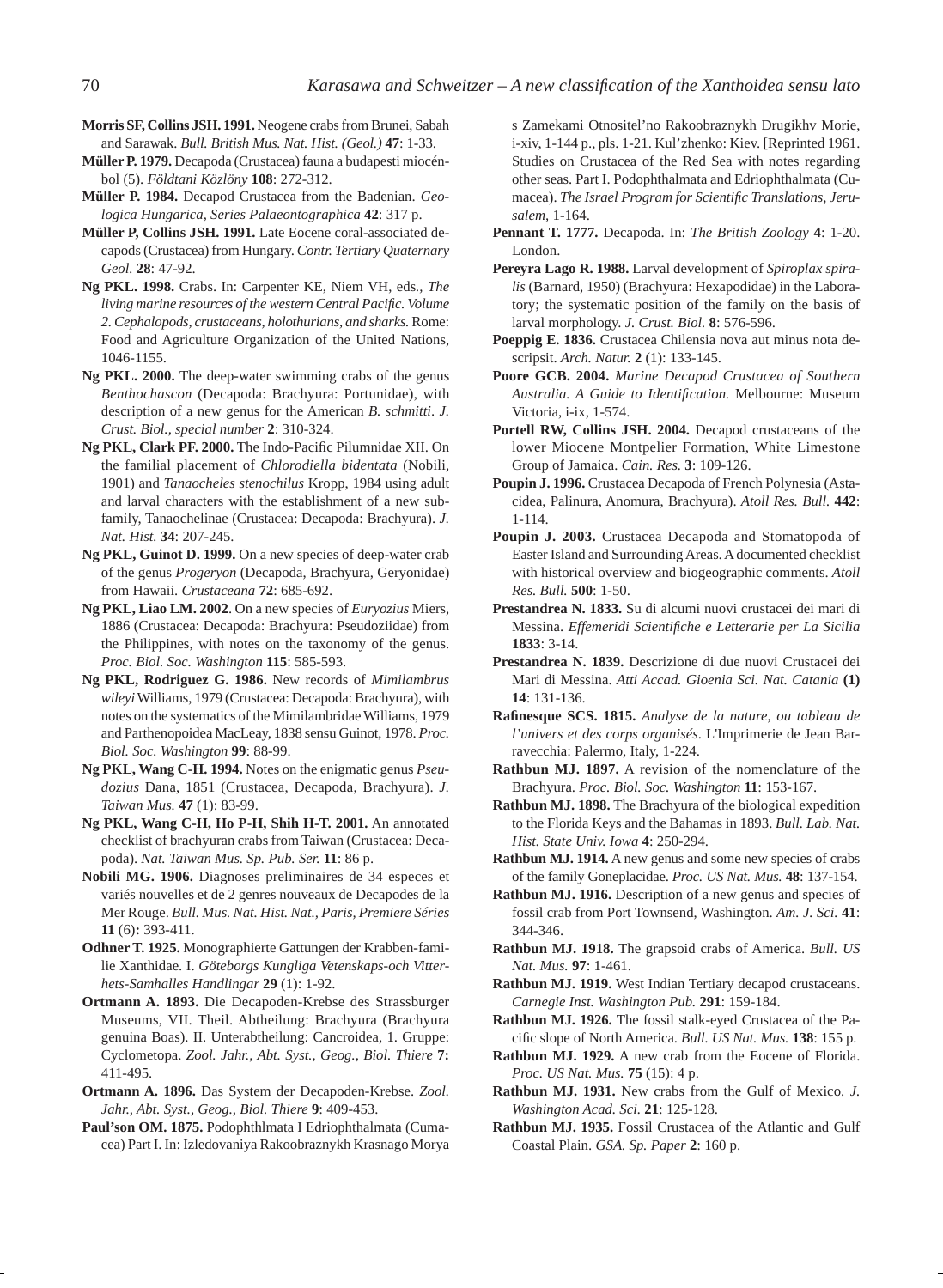- **Rathbun MJ. 1945.** Decapod Crustacea. In: Ladd HS and Hoffmeister JE (eds). *Geology of Lau, Fiji, Bernice Pauahi Bishop Mus. Bull.* **181**: 373-383.
- **Remy J-M. 1960.** Études paléontologiques et géologiques sur les Falaises de Fresco (Côte d'Ivoire) 2. Crustacés. *Ann. Fac. Sci., Univ. de Dakar* **5**: 55-64.
- **Remy J-M, Tessier F. 1954.** Décapodes nouveaux de la partie ouest de Sénégal. *Bull. Soc. Géol. France* **(6) 4**: 185-191.
- **Reuss R. 1859.** Zur Kenntnis fossiler Krabben. *Denks. Kais. Akad. Wiss. Wien, Math.-Natur. Classe* **17**: 1-59.
- **Rice AL. 1981.** Crab zoeae and brachyuran classification: a re-appraisal. *Bull. British Mus. Nat. Hist. (Zool.)* **40** (5): 287- 296.
- **Rice AL. 1983.** Zoeal evidence for brachyuran phylogeny. In: Schram FR (ed). *Crustacean Phylogeny, Crustacean Issues* **1**. Rotterdam: A.A. Balkema, 313-329.
- **Richards BC. 1975.** *Longusorbis cuniculosus*: a new genus and species of Upper Cretaceous crab with comments on the Spray Formation at Shelter Point, Vancouver Island, British Columbia. *Can. J. Earth Sci.* **12**: 1850-1863.
- **Ristori, G. 1886.** I Crostacei Brachyiuri e Anomuri del Pliocene Italiano. *Boll. Soc. Geol. Italiana* **5**: 93-119.
- **Rodriguez G. 1992.** The freshwater crabs of America. Family Trichodactylidae and supplement to the family Psudothelphusidae. *Faune Tropicale* **31**: 1-192.
- **Say T. 1817-1818.** An account of the Crustacea of the United States. *J. Acad. Nat. Sc. Philadelphia* **1** (1-2) 1817: 57-63, 97-101, 155-160, 161-169, pl. 4; 1818: 235-253, 313-316, 317-319, 374-380, 381-401, 423-441.
- **Sakai K. (editor) 2004.** *Crabs of Japan.* World Biodiversity Database CD-ROM Series. Paris: Biodiversity Center of ETI, Amsterdam and UNESCO-Publishing.
- **Sakai T. 1974.** Notes from the carcinological fauna of Japan (V). *Res. Crust*. **6**: 86-012.
- **Sakai T. 1978.** Decapod Crustacea from the Emperor Seamount Chain. *Res. Crust. (Supplement)* **8**: 1-39.
- **Samouelle G. 1819.** *The entomologist's useful compendium, or an introduction to the knowledge of British insects*. London, 1-486.
- **Sankarankutty C. 1962.** On Decapoda Brachyura from the Andaman and Nicobar Islands. 2. Family Xanthidae. *J. Mar. Biol. Assoc. India* **4** (1): 121-150.
- **Schubart CD, Reuschel S. 2005.** Molecular phylogenetic relationships of cancroid and portunoid crabs (Decapoda: Brachyura) do not reflect current taxonomy. *Book of Abstracts*, *Sixth International Crustacean Congress, Glasgow, Scotland, UK, 18-22 July, 2005*: 7.
- Schubart CD, Neigle JE, Felder DL. 2000. Use of the mitochondrial 16S rDNA gene for phylogenetic and population studies of Crustacea. *Crust. Issues* **12**: 817-830.
- **Schweitzer CE. 2000.** Tertiary Xanthoidea (Crustacea: Decapoda: Brachyura) from the west coast of North America. *J. Crust. Biol.* **20**: 715-742.
- **Schweitzer CE. 2001.** Paleobiogeography of Cretaceous and Tertiary decapod crustaceans of the North Pacific Ocean. *J. Paleontol.* **75**: 808-826.
- Schweitzer CE. 2003a. Utility of proxy characters for classification of fossils: an example from the fossil Xanthoidea

(Crustacea: Decapoda: Brachyura). *J. Paleontol.* **77**: 911- 932.

- **Schweitzer CE. 2003b.** Progress on the fossil Xanthoidea Mac-Leay, 1838 (Decapoda, Brachyura). *Contr. Zool.* **72** (2-3): 181-186.
- **Schweitzer CE. 2005a.** The genus *Xanthilites* Bell, 1858 and a new xanthoid family (Crustacea: Decapoda: Brachyura: Xanthoidea): new hypotheses on the origin of the Xanthoidea MacLeay, 1838. *J. Paleontol.* **79**: 277-295.
- **Schweitzer CE. 2005b.** The Trapeziidae and Domeciidae (Decapoda: Brachyura: Xanthoidea) in the fossil record and a new Eocene genus from Baja California Sur, Mexico. *J. Crust. Biol.* **25** (4): 625-636.
- **Schweitzer CE, Feldmann RM. 2000a.** New species of calappid crabs from western North America and reconsideration of the Calappidae *sensu lato*. *J. Paleontol.* **74**: 230-246.
- **Schweitzer CE, Feldmann RM. 2000b.** New fossil portunids from Washington, USA, and Argentina, and a re-evaluation of generic and family relationships within the Portunoidea Rafi nesque, 1815 (Decapoda: Brachyura). *J. Paleontol.* **74**: 636-653.
- **Schweitzer CE, Feldmann RM. 2001.** Differentiation of the fossil Hexapodidae Miers, 1886 (Decapoda: Brachyura) from similar forms. *J. Paleontol.* **75**: 330-345.
- **Schweitzer CE, Feldmann RM. 2002.** New Eocene decapods (Thalassinidea and Brachyura) from Southern California. *J. Crust. Biol.* **22**: 938-967.
- **Schweitzer CE, Karasawa H. 2004.** Revision of *Amydrocarcinus* and *Palaeograpsus* (Decapoda: Brachyura: Xanthoidea) with definition of three new genera. *Paleontol. Res.* 8 (1): 71-86.
- **Schweitzer CE, C´osovic´ V, Feldmann RM. 2005.** *Harpactocarcinus* from the Eocene of Istria, Croatia, and the paleoecology of the Zanthopsidae Via, 1959 (Crustacea: Decapoda: Brachyura). *J. Paleontol.* **79** (4): 663-669.
- **Schweitzer CE, Feldmann RM, Gingerich PD. 2004.** New Decapoda (Crustacea) from the middle and late Eocene of Pakistan and a revision of *Lobonotus* A. Milne Edwards, 1864. *Contr. Mus. Paleontol., University of Michigan* **31** (4): 89-118.
- **Schweitzer CE, Scott-Smith PR, Ng PKL. 2002.** New occurrences of fossil decapod crustaceans (Thalassinidea, Brachyura) from late Pleistocene deposits of Guam, United States Territory. *Bul. Mizunami Fossil Mus.* **29**: 25-49.
- **Schweitzer CE, Feldmann RM, Gonzáles-Barba G, Vega FJ. 2002.** New crabs from the Eocene and Oligocene of Baja California Sur, Mexico and an assessment of the evolutionary and paleobiogeographic implications of Mexican fossil decapods. *Paleontol. Soc. Mem.* **76**: 43 p.
- **Schweitzer CE, Iturralde-Vinent M, Hetler JL, Velez-Juarbe J. 2006.** Oligocene and Miocene decapods (Thalassinidea and Brachyura) from the Caribbean. *Ann. Carnegie Mus.* **75**: 111-136.
- **Schweitzer CE, Feldmann RM, Tucker AB, Berglund RE. 2000.** Eocene decapod crustaceans from Pulali Point, Washington. *Ann. Carnegie Mus.* **69**: 27-67.
- **Schweitzer CE, Feldmann RM, Fam JM, Hessin WA, Hetrick SW, Nyborg TG, Ross RLM. 2003.** *Cretaceous and Eocene*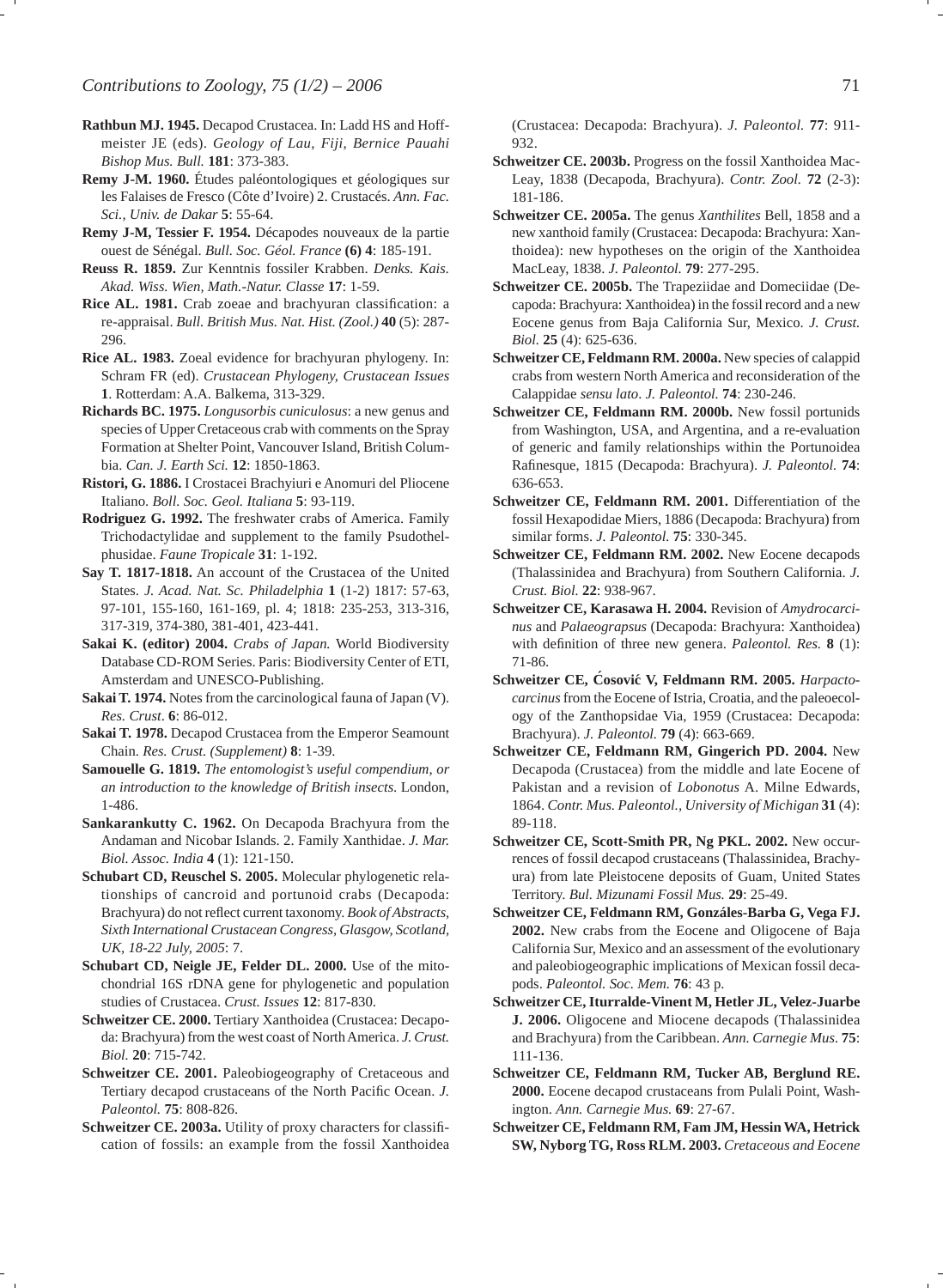*decapod crustaceans from southern Vancouver Island, British Columbia, Canada*. NRC Research Press: Ottawa, Ontario, 1-66.

- **Schweitzer-Hopkins CE, Salva EW, Feldmann RM. 1999.**  Reevaluation of the genus *Xanthosia* Bell, 1863 (Decapoda: Brachyura: Xanthidae) and description of two new species from the Cretaceous of Texas. *J. Paleontol.* **73**: 77-90.
- **Serène R. 1964.** Redescription du genre *Magasthesius* Rathbun et definition des Chasmocarcininae, nouvelle sous-famille des Goneplacidae (Decapoda, Brachyura). *Crustaceana* **7**: 175-187.
- **Serène R. 1984.** Crustacés Décapodes Brachyoures de l'Ocean Indien occidental et de la Mer Rouge. Xanthoidea: Xanthidae et Trapeziidae. Addendum: Carpiliidae et Menippidae by Alain Crosnier. *Faune Tropicale* **24**: 1-399.
- **Shaw G, Nodder FP. 1803.** *Vivarium Naturae, sive rerum naturalium, variae et vividae icons, ad ipsam naturam depictae et descriptae. Crustacea. The Naturalist's Miscellany, or Coloured Figures of Natural Objects, Drawn and Described Immediately from Nature* **15**: pls. 589-612. London.
- **Smith AI. 1869.** Notice of the Crustacea collected by Prof. C.F. Hartt on the coast of Brazil in 1867, list of the described species of Brazilian Podophthalmia. *Trans. Connecticut Acad. Arts Sci.* **2**: 1-41.
- **Smith AI. 1879.** The stalk-eyed crustaceans of the Atlantic coast of North America north of Cape Cod. *Trans. Connecticut Acad. Arts Sci.* **5** (1): 27-136.
- **Spears T, Abele LG, Kim W. 1992.** The monophyly of brachyuran crabs: a phylogenetic study based on 18S rRNA. *Syst. Biol.* **41** (4): 446-461.
- **Stenzel HB. 1944.** A new Paleogene catometope crab from Texas, *Tehuacana tehuacana*. *J. Paleontol.* **18**: 546-549.
- **Stenzel HB. 1952.** Decapod crustaceans from the Woodbine Formation of Texas. *USGS Prof. Paper* **242**: 212-217.
- Števčić Z. 1991. Note on some rare and aberrant Australian crabs. *Beagle, Rec. Northern Territory Mus. Arts Sci.* **8**: 121-134.
- **Števčić Z. 1995.** Brachyuran systematics and the position of the family Raninidae reconsidered. *Arthropoda Selecta* **4** (3/4): 27-36.
- **Števčić Z. 1998.** Evolutionary arrangement of the brachyuran families together with a checklist. *Periodicum Biologorum* **100** (1): 101-104.
- **Števčić Z. 2005.** The reclassification of brachyuran crabs (Crustacea: Decapoda: Brachyura). *Fauna Croatica* **14**, supplement 1: 159 pp.
- **Stimpson W. 1858.** Prodromus descriptionis animalium evertebratorum, quae in Expeditione ad Oceanum Pacificum Septentrionalem, a Republica Federata missa, Cadwaladaro Ringgold et Johanne Rodgers Ducibus, observavit et descripsit W. Stimpson. Pars. V. Crustacea Ocypodoidea. *Proc. Acad. Nat. Sci., Philadelphia* **10**: 93-110.
- **Stimpson W. 1859.** Notes on North American Crustacea. No. I. *Ann. Lyceum Nat. Hist. New York* **7**: 49-93.
- **Stimpson W. 1860.** Notes on North American Crustacea, in the Museum of the Smithsonian Institution. No. II. *Ann. Lyceum Nat. Hist. New York* **7**: 177-246.
- **Stimpson W. 1863.** On the fossil Crab of Gay Head. *Boston J. Nat. Hist.* **7** (1859-63): 583-589.
- **Stimpson W. 1871.** Preliminary report on the Crustacea dredged in the Gulf Stream in the Straits of Florida, by L.F. de Pourtales, Assist. U.S. Coast Survey. *Bull. Mus. Comparative Zool. Harvard College* **2**: 109-160.
- **Swofford DL. 1999.** *PAUP\*: Phylogenetic Analysis Using Parsimony, Version 4b.* Champaign, Illinois: Illinois Natural History Survey.
- **Takeda M, Miyake S. 1969.** A small collection of crabs from New Zealand. *OHMU* **2**: 157-193.
- **Tessier G, Beschin C, Busuluni A, De Angeli A. 1999.** Nuovi Brachiuri Eocenici nella cava 'Main' di Arzignano (Vicenza - Italia settentrionale). *Lavori Soc. Veneziana Sci. Nat.* **24**: 93-105.
- **Todd JA, Collins JSH. 2005.** Neogene and Quaternary crabs (Crustacea, Decapoda) collected from Costa Rica and Panama by members of the Panama Paleontology Project. *Bull. Mizunami Fossil Mus.* **32**: 53-85.
- **Tucker AB, Feldmann RM. 1990.** Fossil decapod crustaceans from the lower Tertiary of the Prince William Sound region, Gulf of Alaska. *J. Paleontol.* **64**: 409-427.
- **Tucker AB, Feldmann RM, Powell CL, II. 1994.** *Speocarcinus berglundi* n. sp. (Decapoda: Brachyura), a new crab from the Imperial Formation (Late Miocene-Late Pliocene) of southern California. *J. Paleontol.* **68**: 800-807.
- **Tudge CC, Jamieson BGM, Segonzac M, Guinot D. 1998.** Spermatozoal ultrastructure in three species of hydrothermal vent crab, in the genera *Bythograea, Austinograea* and *Segonzacia* (Decapoda, Brachyura, Bythograeidae). *Inv. Reproduct. Dev.* **34** (1): 13-23.
- **Türkay M. 1983.** *Georgeoplax*, new genus for *Litocheira glabra* Baker, 1906 (Crustacea: Decapoda: Brachyura). *Australian Mus. Mem.* **18**: 101-105.
- **Van Straelen V. 1933.** Sur des Crustacés Décapodes Cénozoiques du Venezuela. *Bull. Mus. Royal Hist. Nat. Belgique* **9**: 1-14.
- **Van Straelen V. 1934.** Contribution à l'étude des crustacés décapodes fossiles de la Catalogne. *Géol. Pays Catalans* **3**: 1-6.
- **Van Straelen V. 1936.** Sur quelques crabes du Sahélien moyen des environs d'Oran (Algérie). *Bull. Soc. Geol. France* **6**: 473-480.
- **Vázquez-Bader AR, Gracia A. 1991.** *Euphrosynoplax campechiensis*, new species (Crustacea, Decapoda, Brachyura, Goneplacidae) from the continental shelf of southwestern Gulf of Mexico. *Bull. Mus. Nat. Hist. Nat., Paris*, série 4 **13**: 433-438.
- **Vega FJ, Feldmann RM. 1991.** Fossil crabs (Crustacea: Decapoda) from the Maastrichtian Difunta Group, northeastern Mexico. *Ann. Carnegie Mus.* **60**: 163-177.
- **Vega FJ, Feldmann RM, Sour-Tovar F. 1995.** Fossil crabs (Crustacea: Decapoda) from the Late Cretaceous Cárdenas Formation, East-Central Mexico. *J. Paleontol.* **69**: 340- 350.
- **Vega FJ, Feldmann RM, Ocampo AC, Pope KO. 1997.** A new species of Late Cretaceous crab (Brachyura: Carcineretidae) from Albion Island, Belize. *J. Paleontol.* **71**: 615-620.
- **Vega FJ, Feldmann RM, García-Barrera P, Filkorn H, Pimentel F, Avendaño J. 2001.** Maastrichtian Crustacea